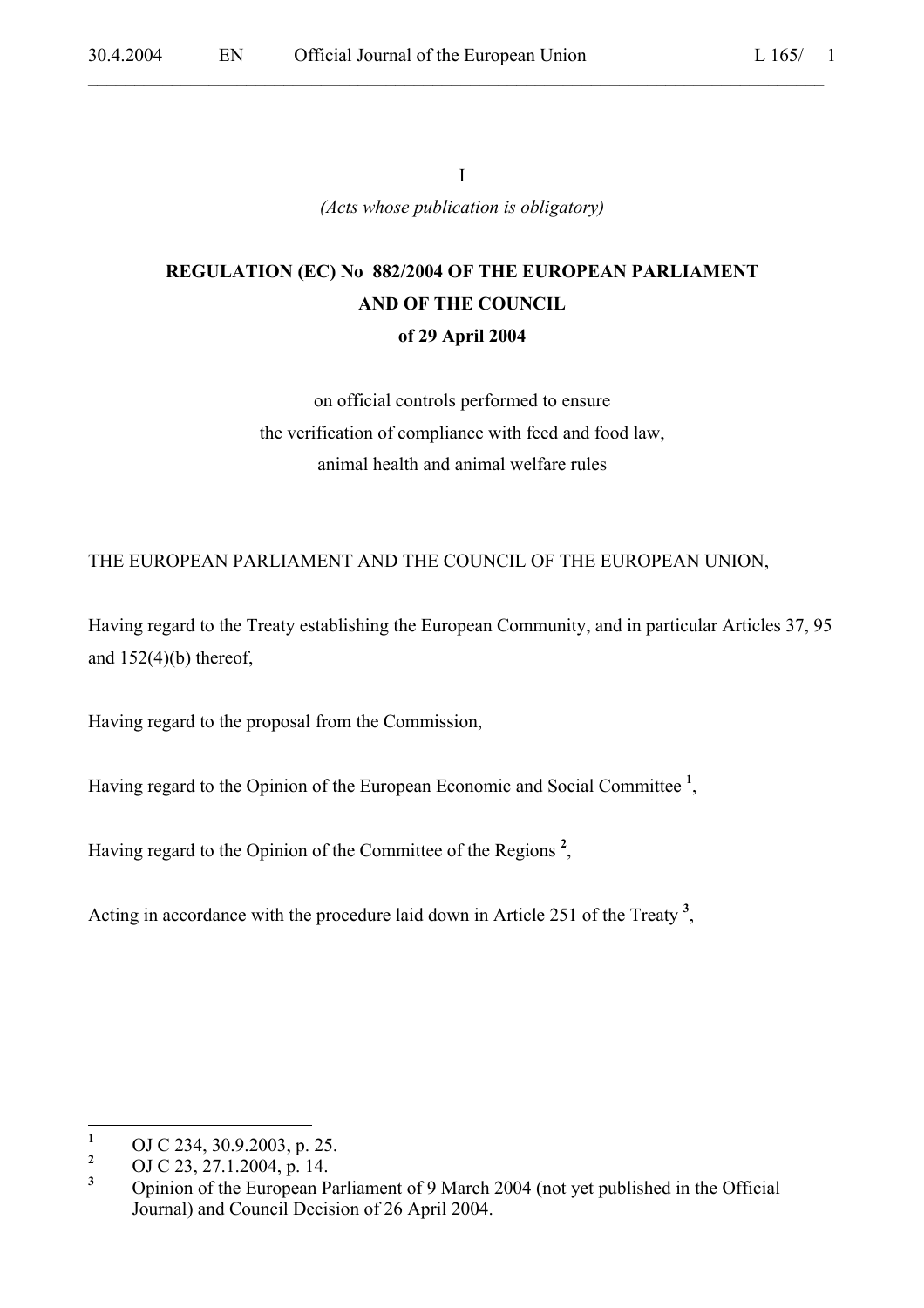Whereas:

- (1) Feed and food should be safe and wholesome. Community legislation comprises a set of rules to ensure that this objective is attained. These rules extend to the production and the placing on the market of both feed and food.
- (2) The basic rules with regard to feed and food law are laid down in Regulation (EC) No 178/2002 of the European Parliament and of the Council of 28 January 2002 laying down the general principles and requirements of food law, establishing the European Food Safety Authority, and laying down procedures in matters of food safety **<sup>1</sup>** .
- (3) In addition to those basic rules, more specific feed and food law covers different areas such as animal nutrition including medicated feedingstuffs, feed and food hygiene, zoonoses, animal by-products, residues and contaminants, control and eradication of animal diseases with a public health impact, feed and food labelling, pesticides, feed and food additives, vitamins, mineral salts, trace elements and other additives, materials in contact with food, quality and compositional requirements, drinking water, ionisation, novel foods and genetically modified organisms (GMOs).

 **1** OJ L 31, 1.2.2002, p. 1. Regulation as last amended by Regulation (EC) No 1642/2003 (OJ L 245, 29.9.2003, p. 4).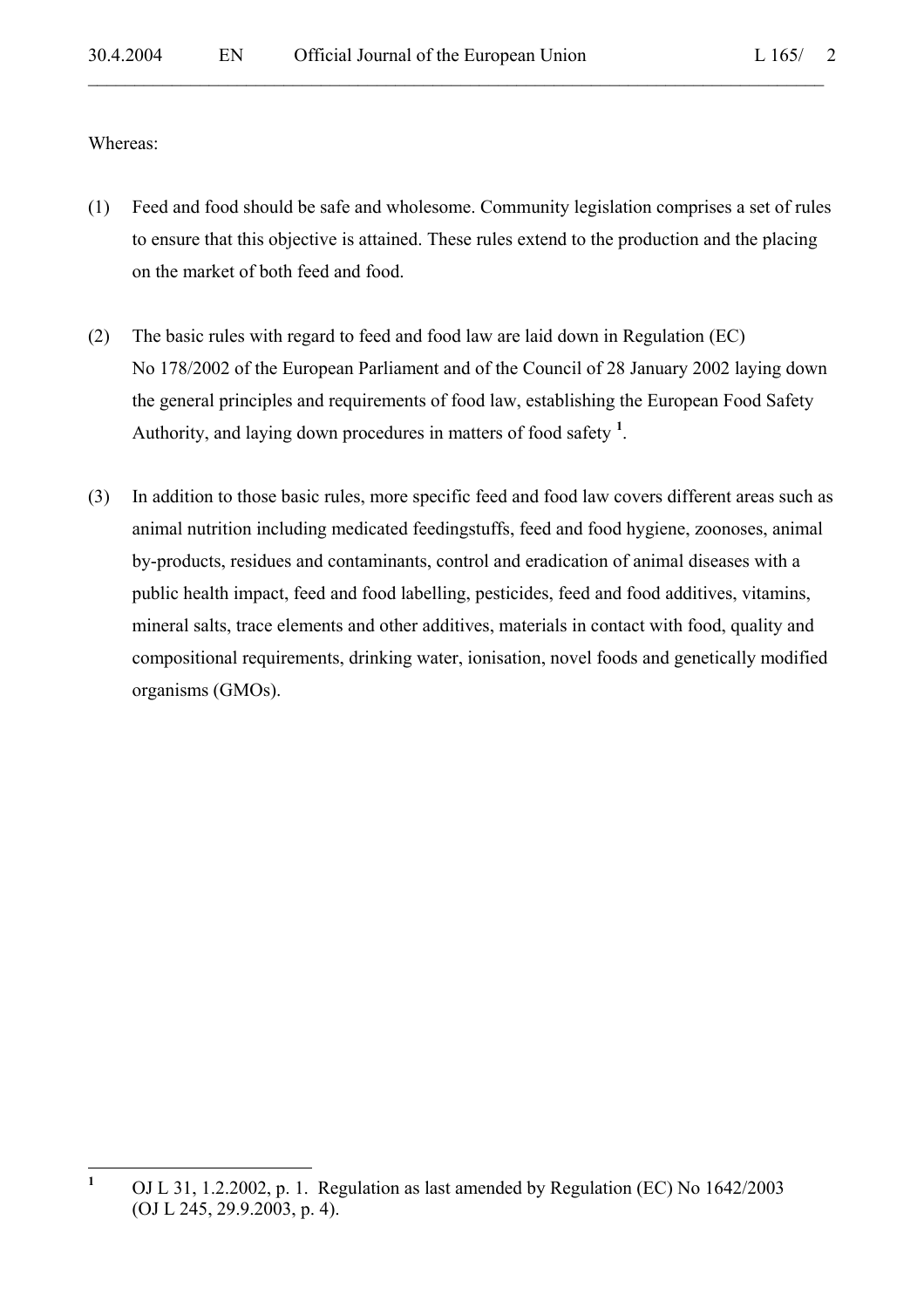(4) Community feed and food law is based on the principle that feed and food business operators at all stages of production, processing and distribution within the businesses under their control are responsible for ensuring that feed and food satisfy the requirements of feed and food law which are relevant to their activities.

- (5) Animal health and animal welfare are important factors that contribute to the quality and safety of food, to the prevention of the spreading of animal diseases and to a humane treatment of animals. The rules covering these matters are laid down in several acts. These acts specify the obligations of natural and legal persons with regard to animal health and animal welfare as well as the duties of the competent authorities.
- (6) The Member States should enforce feed and food law, animal heath and animal welfare rules and monitor and verify that the relevant requirements thereof are fulfilled by business operators at all stages of production, processing and distribution. Official controls should be organised for that purpose.
- (7) It is therefore appropriate to establish at Community level a harmonised framework of general rules for the organisation of such controls. It is appropriate to assess in the light of experience whether such a general framework functions properly, in particular in the area of animal health and welfare. It is therefore appropriate for the Commission to present a report together with any necessary proposal.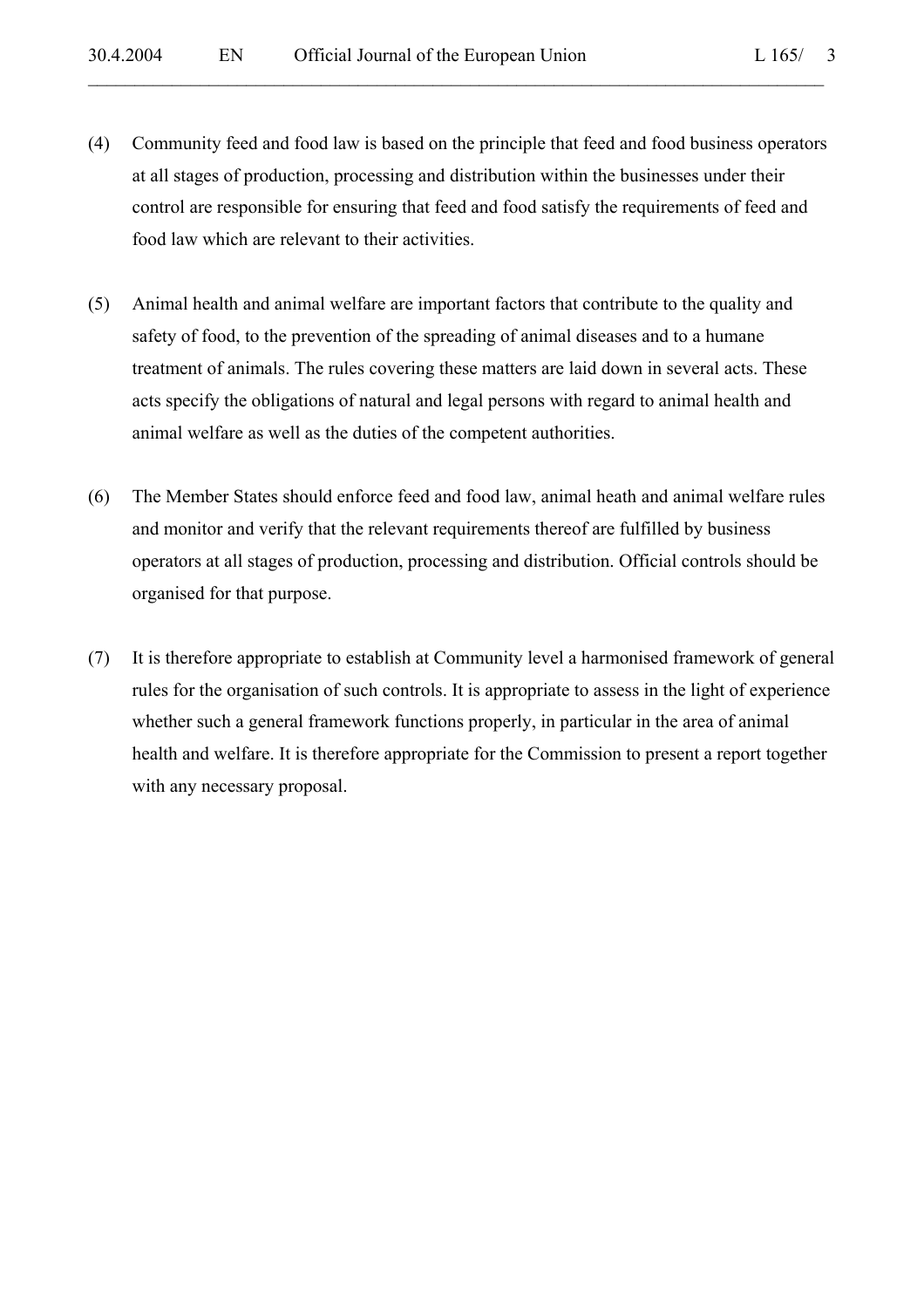(8) As a general rule this Community framework should not include official controls with regard to organisms harmful to plants and plant products since these controls are already adequately covered by Council Directive 2000/29/EC of 8 May 2000 on protective measures against the introduction into the Community of organisms harmful to plants or plant products and against their spread within the Community **<sup>1</sup>** . Certain aspects of this Regulation should however also apply to the plant health sector and in particular those concerning the establishment of multi-annual national control plans and Community inspections within the Member States and in third countries. It is therefore appropriate to amend Directive 2000/29/EC accordingly.

 $\mathcal{L}_\mathcal{L} = \mathcal{L}_\mathcal{L} = \mathcal{L}_\mathcal{L} = \mathcal{L}_\mathcal{L} = \mathcal{L}_\mathcal{L} = \mathcal{L}_\mathcal{L} = \mathcal{L}_\mathcal{L} = \mathcal{L}_\mathcal{L} = \mathcal{L}_\mathcal{L} = \mathcal{L}_\mathcal{L} = \mathcal{L}_\mathcal{L} = \mathcal{L}_\mathcal{L} = \mathcal{L}_\mathcal{L} = \mathcal{L}_\mathcal{L} = \mathcal{L}_\mathcal{L} = \mathcal{L}_\mathcal{L} = \mathcal{L}_\mathcal{L}$ 

(9) Council Regulations (EEC) No 2092/91 of 24 June 1991 on organic production of agricultural products and indications referring thereto on agricultural products and foodstuffs **<sup>2</sup>** , (EEC) No 2081/92 of 14 July 1992 on the protection of geographical indications and designations of origin for agricultural products and foodstuffs **<sup>3</sup>** , and (EEC) No 2082/92 of 14 July 1992 on certificates of specific character for agricultural products and foodstuffs **<sup>4</sup>** contain specific measures for the verification of compliance with the requirements contained therein. The requirements of this Regulation should be flexible enough so as to take account of the specificity of these areas.

 **1** OJ L 169, 10.7.2000, p. 1. Directive as last amended by Commission Directive 2004/31/EC (OJ L 85, 23.3.2004, p. 18).

**<sup>2</sup>** OJ L 198, 22.7.1991, p. 1. Regulation as last amended by Regulation (EC) No 392/2004 (OJ L 65, 3.3.2004, p. 1).

**<sup>3</sup>** OJ L 208, 24.7.1992, p. 1. Regulation as last amended by Regulation (EC) No 806/2003 (OJ L 122, 16.5.2003, p. 1).

**<sup>4</sup>** OJ L 208, 24.7.1992, p. 9. Regulation as last amended by Regulation (EC) No 806/2003.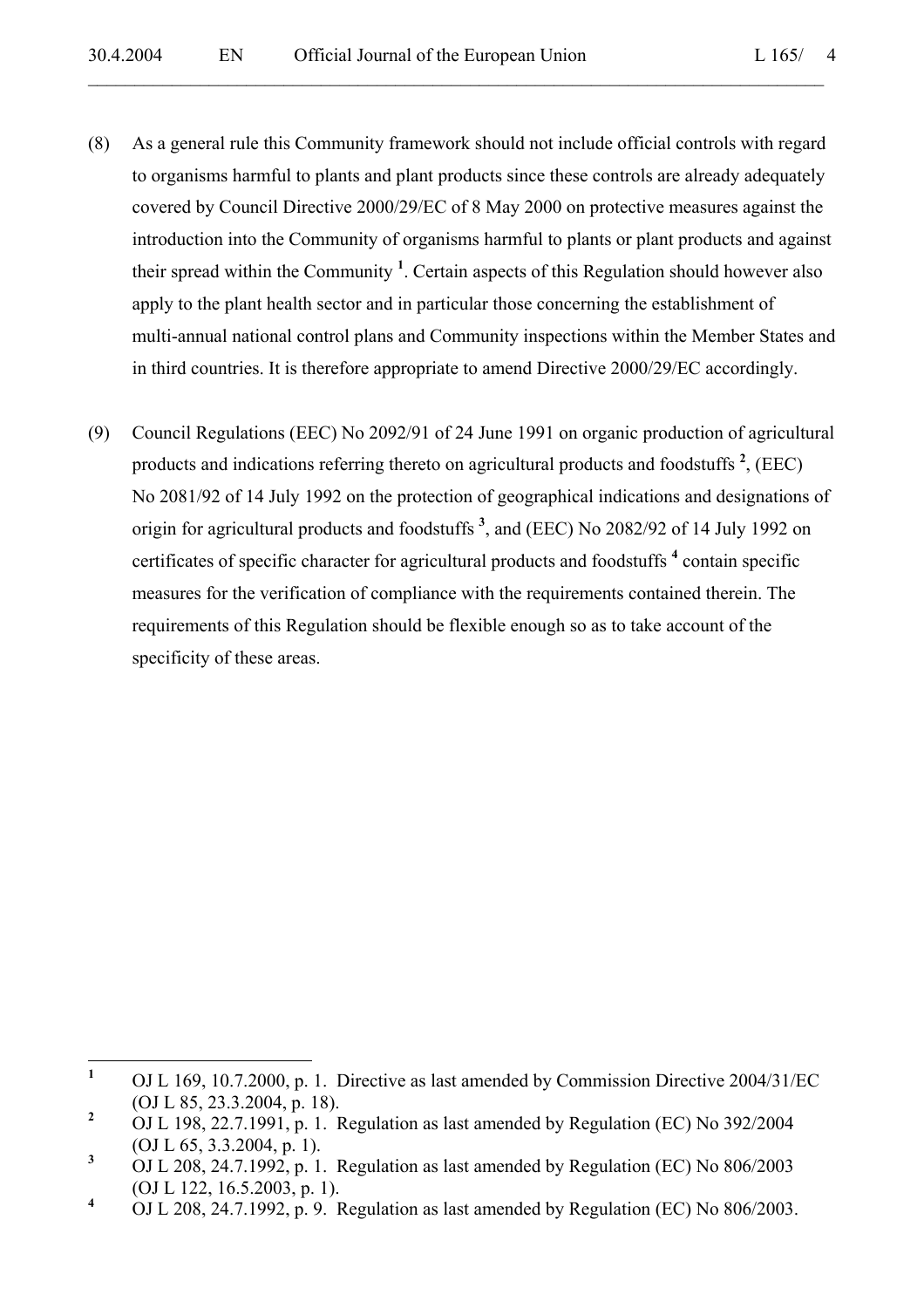(10) For the verification of compliance with the rules on the common organisation of the markets of agricultural products (arable crops, wine, olive oil, fruit and vegetables, hops, milk and milk products, beef and veal, sheepmeat and goatmeat and honey) a well established and specific control system is already in place. This Regulation should therefore not apply to these areas, all the more since the objectives of this Regulation differ from the objectives pursued by the control mechanisms for the common organisation of the markets of agricultural products.

- (11) The competent authorities for performing official controls should meet a number of operational criteria so as to ensure their impartiality and effectiveness. They should have a sufficient number of suitably qualified and experienced staff and possess adequate facilities and equipment to carry out their duties properly.
- (12) The official controls should be carried out using appropriate techniques developed for that purpose, including routine surveillance checks and more intensive controls such as inspections, verifications, audits, sampling and the testing of samples. The correct implementation of those techniques requires appropriate training of the staff performing official controls. Training is also required in order to ensure that the competent authorities take decisions in a uniform way, in particular with regard to the implementation of the Hazard Analysis and Critical Control Points (HACCP) principles.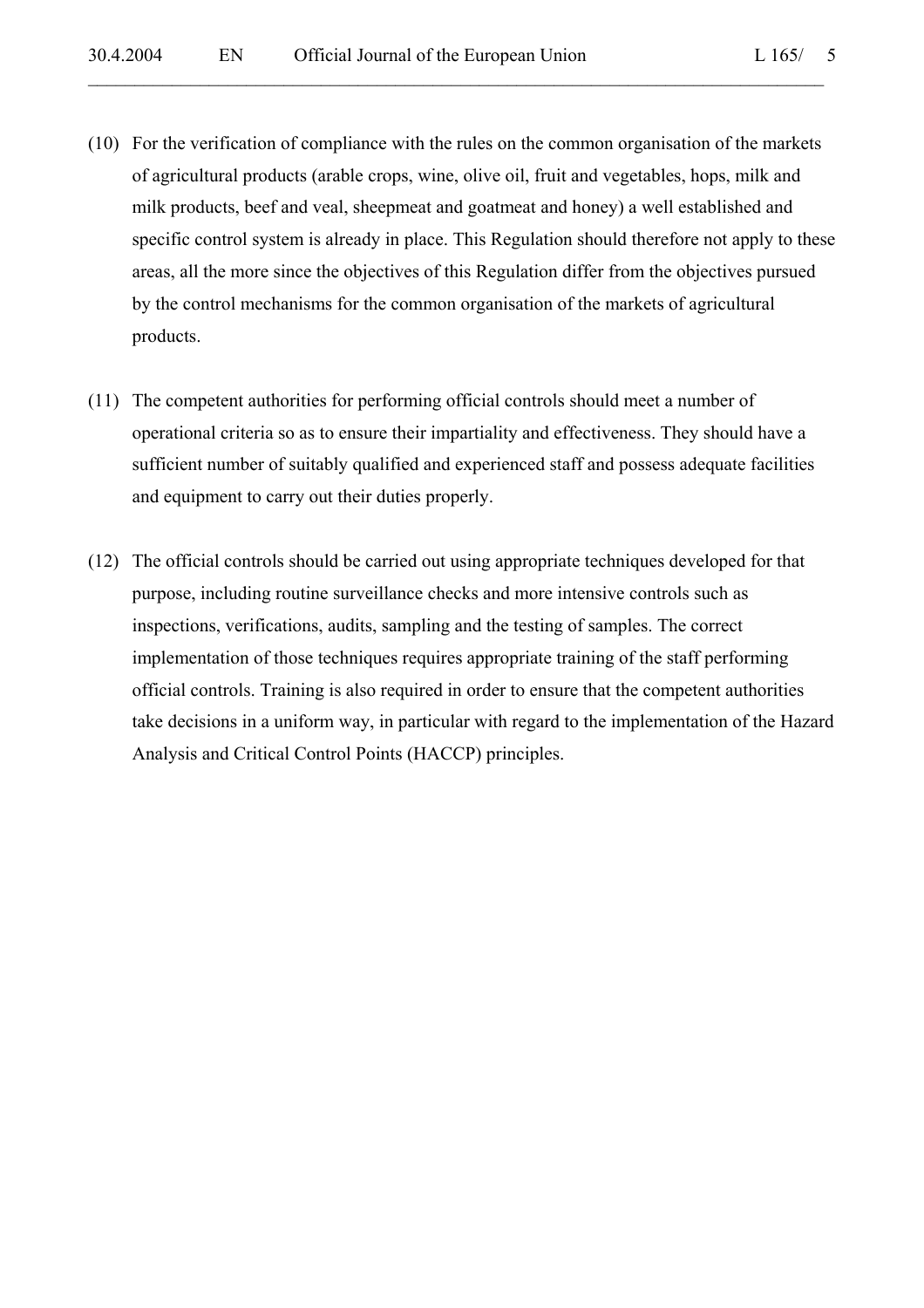(13) The frequency of official controls should be regular and proportionate to the risk, taking into account the results of the checks carried out by feed and food business operators under HACCP based control programmes or Quality Assurance Programmes, where such programmes are designed to meet requirements of feed and food law, animal health and animal welfare rules. Ad hoc controls should be carried out in case of suspicion of non-compliance. Additionally ad hoc controls could be carried out at any time, even where there is no suspicion of non-compliance.

- (14) Official controls should take place on the basis of documented procedures so as to ensure that these controls are carried out uniformly and are of a consistently high quality.
- (15) The competent authorities should ensure that where different control units are involved in carrying out official controls, appropriate coordination procedures are in place and effectively implemented.
- (16) The competent authorities should also ensure that, where the competence to carry out official controls has been delegated from the central level to a regional or local level, there is effective and efficient coordination between the central level and that regional or local level.
- (17) Laboratories involved in the analysis of official samples should work in accordance with internationally approved procedures or criteria based performance standards and use methods of analysis that have as far as possible been validated. Such laboratories should in particular have equipment that enables the correct determination of standards such as maximum residue levels fixed by Community law.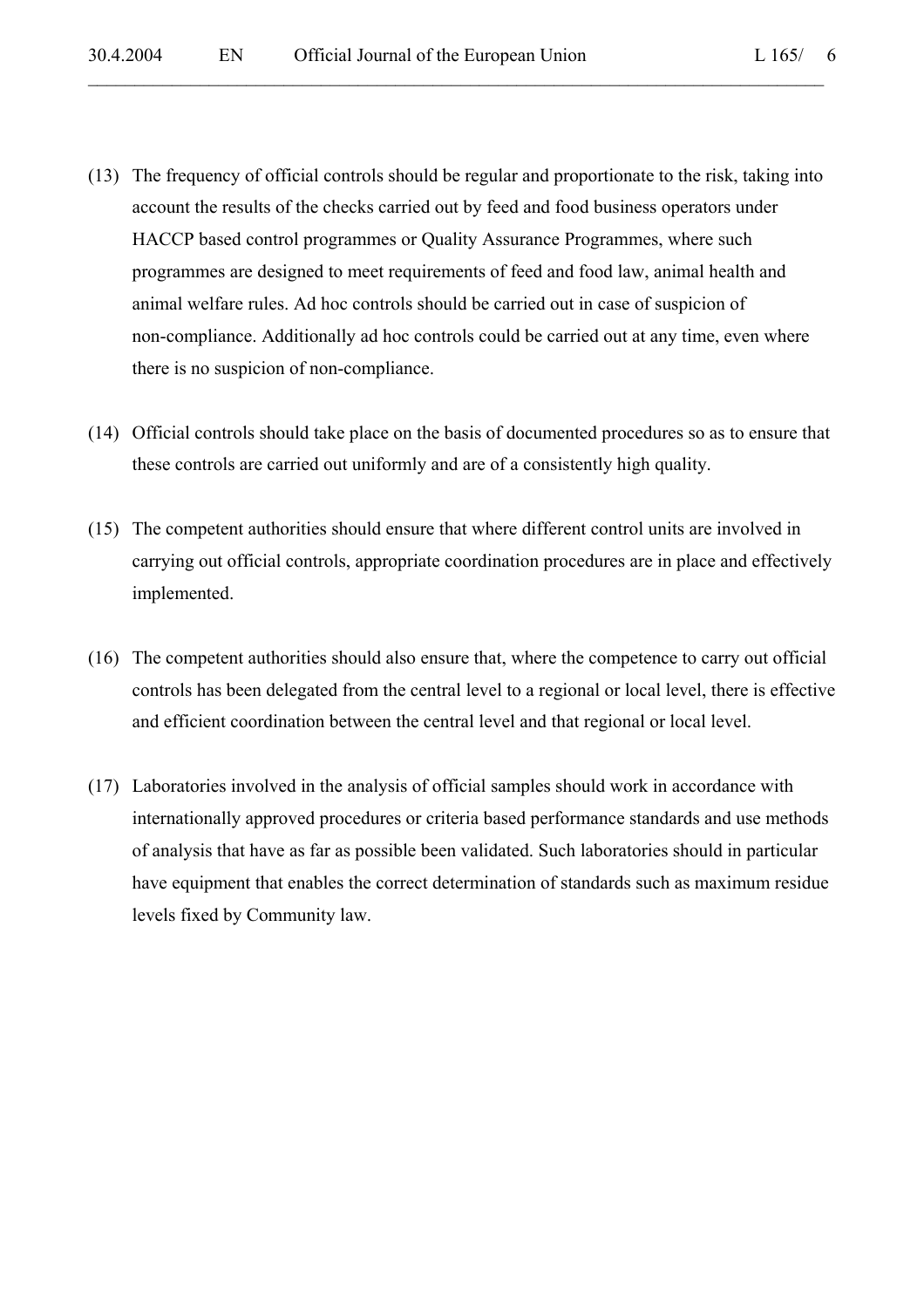(18) The designation of Community and national reference laboratories should contribute to a high quality and uniformity of analytical results. This objective can be achieved by activities such as the application of validated analytical methods, ensuring that reference materials are available, the organisation of comparative testing and the training of staff from laboratories.

- (19) The activities of reference laboratories should cover all the areas of feed and food law and animal health, in particular those areas where there is a need for precise analytical and diagnostic results.
- (20) For a number of activities related to official controls, the European Committee for Standardisation (CEN) has developed European Standards (EN Standards) appropriate for the purpose of this Regulation. These EN Standards relate in particular to the operation and assessment of testing laboratories and to the operation and accreditation of control bodies. International standards have also been drawn up by the International Organisation for Standardisation (ISO) and the International Union of Pure and Applied Chemistry (IUPAC). These standards might, in certain well defined cases, be appropriate for the purposes of this Regulation, taking into account that performance criteria are laid down in feed and food law in order to ensure flexibility and cost effectiveness.
- (21) Provision should be made for delegating competence for performing specific control tasks from the competent authority to a control body, and for the conditions under which such delegation can take place.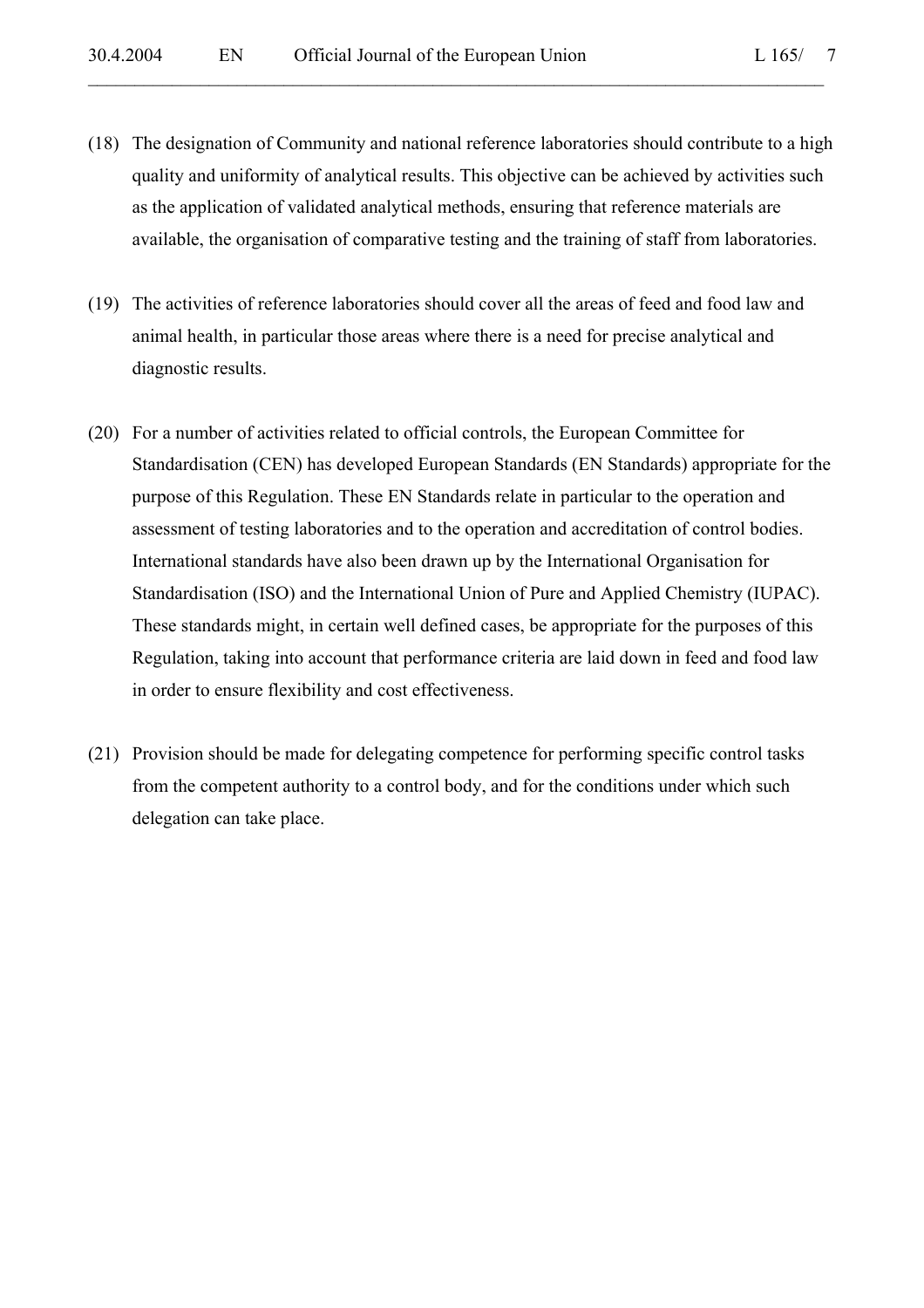(22) Appropriate procedures should be available for the cooperation of the competent authorities in and between the Member States, in particular when official controls reveal that feed and food problems extend to more than one Member State. In order to facilitate such cooperation, Member States should designate one or more liaison bodies with the role of coordinating the transmission and reception of requests for assistance.

 $\mathcal{L}_\mathcal{L} = \mathcal{L}_\mathcal{L} = \mathcal{L}_\mathcal{L} = \mathcal{L}_\mathcal{L} = \mathcal{L}_\mathcal{L} = \mathcal{L}_\mathcal{L} = \mathcal{L}_\mathcal{L} = \mathcal{L}_\mathcal{L} = \mathcal{L}_\mathcal{L} = \mathcal{L}_\mathcal{L} = \mathcal{L}_\mathcal{L} = \mathcal{L}_\mathcal{L} = \mathcal{L}_\mathcal{L} = \mathcal{L}_\mathcal{L} = \mathcal{L}_\mathcal{L} = \mathcal{L}_\mathcal{L} = \mathcal{L}_\mathcal{L}$ 

- (23) In accordance with Article 50 of Regulation (EC) No 178/2002, the Member States shall inform the Commission where information relating to the existence of a serious direct or indirect risk to human health deriving from food or feed is available.
- (24) It is important to create uniform procedures for the control of feed and food from third countries introduced into the territory of the Community, taking into account that harmonised import procedures have already been established for food of animal origin by virtue of Council Directive 97/78/EC **<sup>1</sup>** , and for live animals by virtue of Council Directive 91/496/EEC **<sup>2</sup>** .

These existing procedures function properly and should be maintained.

 **1** Council Directive 97/78/EC of 18 December 1997 laying down the principles governing the organisation of veterinary checks on products entering the Community from third countries (OJ L 24, 30.1.1998, p. 9).

**<sup>2</sup>** Council Directive 91/496/EEC of 15 July 1991 laying down the principles governing the organisation of veterinary checks on animals entering the Community from third countries (OJ L 268, 24.9.1991, p. 56). Directive as last amended by Directive 96/43/EC (OJ L 162, 1.7.1996, p. 1).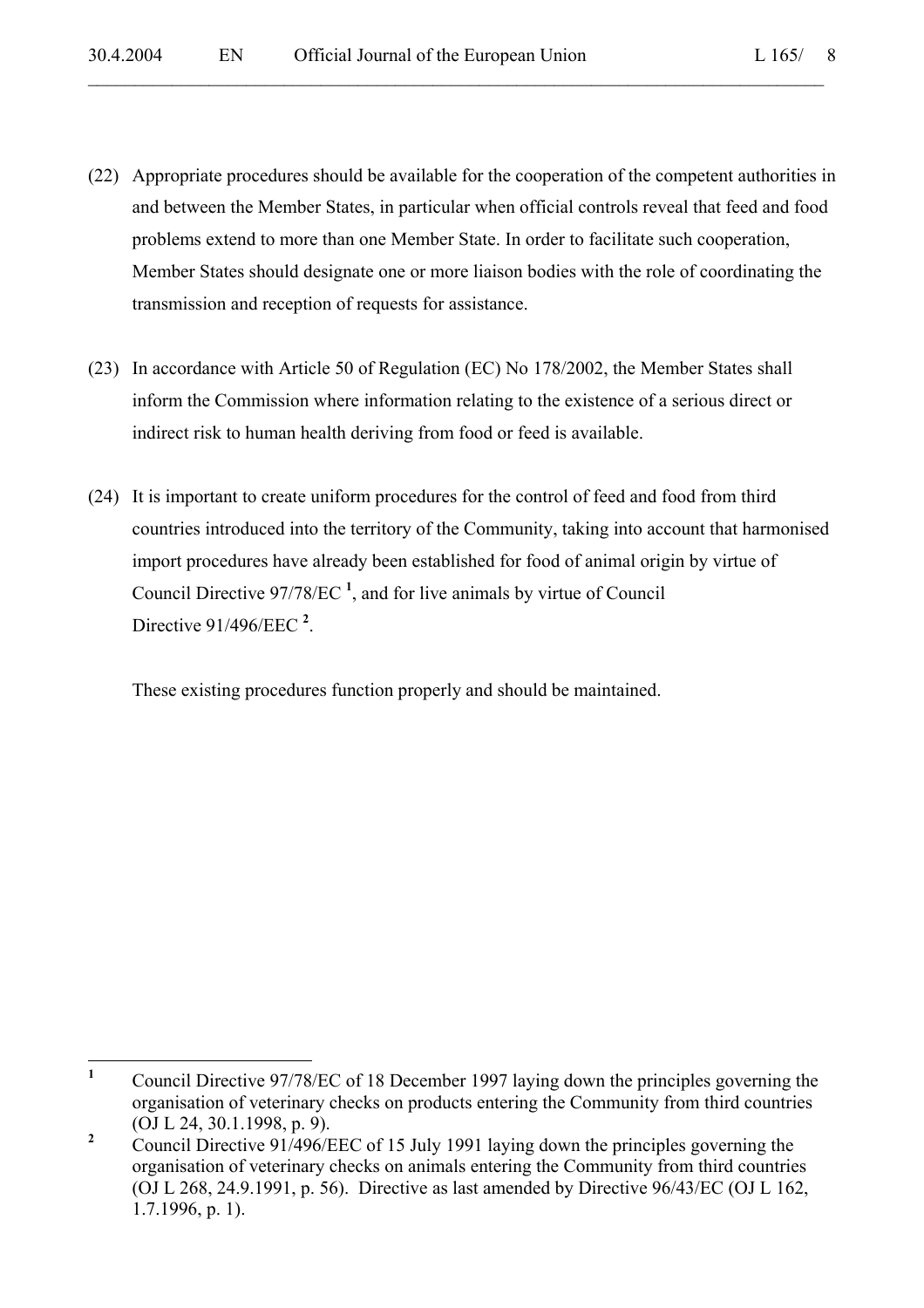(25) The checks on feed and food from third countries referred to in Directive 97/78/EC are limited to veterinary aspects. It is necessary to supplement these checks with official controls on aspects that are not covered by veterinary checks, such as those on additives, labelling, traceability, irradiation of food and materials in contact with food.

- (26) Community legislation also provides for procedures for the control of imported feed by virtue of Council Directive 95/53/EC of 25 October 1995 fixing the principles governing the organisation of official inspections in the field of animal nutrition **<sup>1</sup>** . That Directive contains principles and procedures that must be applied by the Member States when releasing imported feed for free circulation.
- (27) It is appropriate to establish Community rules in order to ensure that feed and food from third countries is submitted to official controls before release for free circulation in the Community. Special attention should be paid to import controls of feed and food for which there may be an increased risk of contamination.
- (28) Provision should also be made for the organisation of official controls of feed and food that is introduced into the territory of the Community under customs procedures other than free circulation, and in particular those introduced under the customs procedures referred to in points (b) to (f) of Article 4(16) of Council Regulation (EEC) No 2913/92 of 12 October 1992 establishing the Community Customs Code<sup>2</sup>, as well as their entry into a free zone or free warehouse. This includes the introduction of feed and food from third countries by passengers of international means of transport and through parcels sent by mail.

 **1** OJ L 265, 8.11.1995, p. 17. Directive as last amended by Directive 2001/46/EC of the European Parliament and of the Council (OJ L 234, 1.9.2001, p. 55).

**<sup>2</sup>** OJ L 302, 19.10.1992, p. 1. Regulation as last amended by Regulation (EC) No 2700/2000 of the European Parliament and of the Council (OJ L 311, 12.12.2000, p. 17).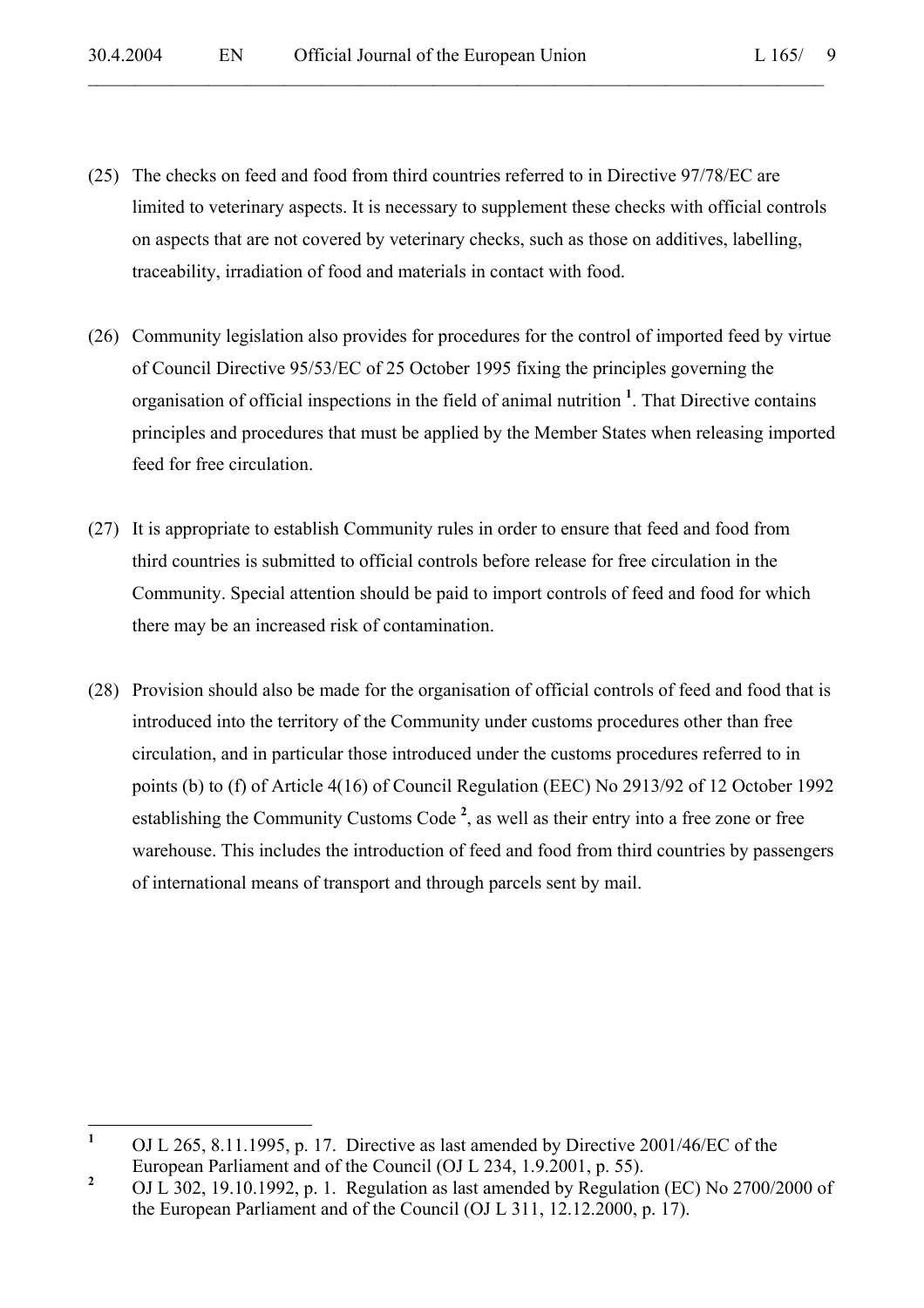(29) For the purpose of official controls on feed and food, it is necessary to define the territory of the Community in which the rules apply in order to ensure that feed and food that is introduced into this territory is submitted to the controls laid down by this Regulation. This territory is not necessarily the same as provided for in Article 299 of the Treaty, or as defined in Article 3 of Regulation (EEC) No 2913/92.

- (30) In order to ensure a more efficient organisation of the official controls on feed and food from third countries and in order to facilitate commercial flows, it may be necessary to designate specific points of entry for feed and food from third countries into the territory of the Community. Likewise, it may be necessary to require prior notification of the arrival of goods at the territory of the Community. It should be ensured that each designated point of entry has access to the appropriate facilities to operate controls within reasonable time limits.
- (31) In establishing rules on the official controls of feed and food from third countries, it should be ensured that the competent authorities and the customs services work together, taking into account the fact that rules to that effect already exist in Council Regulation (EEC) No 339/93 of 8 February 1993 on checks for conformity with the rules on product safety in the case of products imported from third countries **<sup>1</sup>** .

 **1** OJ L 40, 17.2.1993, p. 1. Regulation as last amended by Regulation (EC) No 806/2003.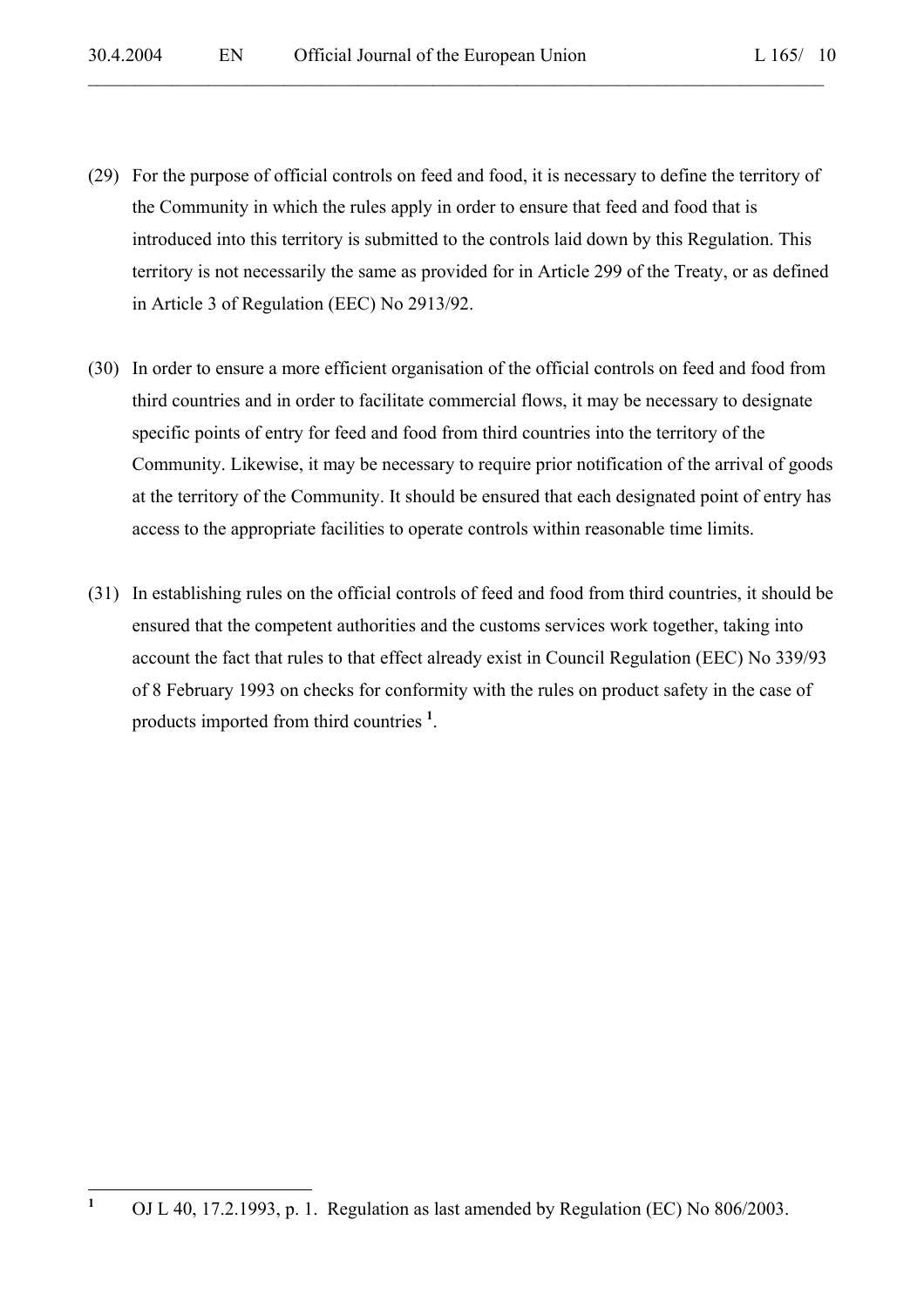(32) Adequate financial resources should be available for organising official controls. Hence, the competent authorities of the Member States should be able to levy the fees or charges to cover the costs incurred through official controls. In the process, the competent authorities of the Member States will be at liberty to establish the fees and charges as flat-rate amounts based on the costs incurred and taking the specific situation of the establishments into account. Where fees are imposed on operators, common principles should apply. It is appropriate therefore to lay down the criteria for setting the level of inspection fees. With regard to fees applicable for import controls, it is appropriate to establish directly the rates for main import items with a view to ensuring their uniform application and to avoiding trade distortions.

 $\mathcal{L}_\mathcal{L} = \mathcal{L}_\mathcal{L} = \mathcal{L}_\mathcal{L} = \mathcal{L}_\mathcal{L} = \mathcal{L}_\mathcal{L} = \mathcal{L}_\mathcal{L} = \mathcal{L}_\mathcal{L} = \mathcal{L}_\mathcal{L} = \mathcal{L}_\mathcal{L} = \mathcal{L}_\mathcal{L} = \mathcal{L}_\mathcal{L} = \mathcal{L}_\mathcal{L} = \mathcal{L}_\mathcal{L} = \mathcal{L}_\mathcal{L} = \mathcal{L}_\mathcal{L} = \mathcal{L}_\mathcal{L} = \mathcal{L}_\mathcal{L}$ 

(33) Community feed and food law provides for the registration or approval of certain feed and food businesses by the competent authority. This is particularly the case in Regulation (EC) No …/… of the European Parliament and of the Council of ....... on the hygiene of foodstuffs<sup>+</sup>, Regulation (EC) No .../... of the European Parliament and of the Council of ....... laying down specific hygiene rules for food of animal origin<sup>+</sup>, Council Directive 95/69/EC of 22 December 1995 laying down the conditions and arrangements for approving and registering certain establishments and intermediaries operating in the animal feed sector <sup>1</sup> and the future Regulation on feed hygiene.

Procedures should be put in place in order to ensure that registration and approval of feed and food businesses are carried out in an effective and transparent way.

 **+** OJ: Insert reference to Regulation.

**<sup>1</sup>** OJ L 332, 30.12.1995, p. 15. Directive as last amended by Regulation (EC) No 806/2003.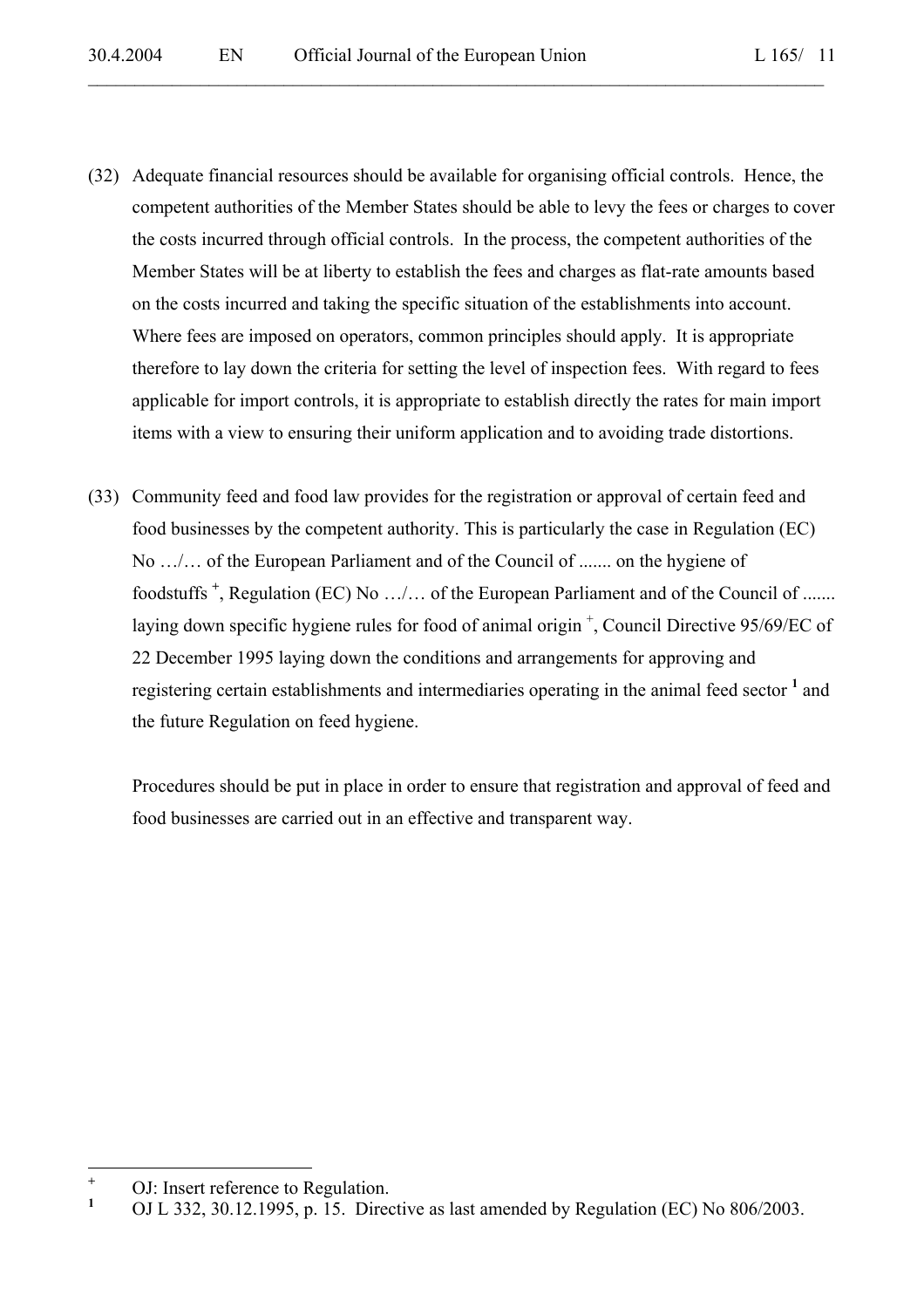- (34) In order to have a global and uniform approach with regard to official controls, Member States should establish and implement multi-annual national control plans in accordance with broad guidelines drawn up at Community level. These guidelines should promote coherent national strategies, and identify risk-based priorities and the most effective control procedures. A Community strategy should take a comprehensive, integrated approach to the operation of controls. In view of the non-binding character of certain technical guidelines to be established it is appropriate to establish them by means of a consultative Committee procedure.
- (35) The multi-annual national control plans should cover feed and food law, and the legislation on animal health and animal welfare.
- (36) The multi-annual national control plans should establish a solid basis for the Commission inspection services to carry out controls in the Member States. The control plans should enable the Commission inspection services to verify whether the official controls in the Member States are organised in accordance with the criteria laid down in this Regulation. Where appropriate and, in particular, where the audit of the Member States against the multi-annual national control plans shows weaknesses or failures, detailed inspections and audits should be carried out.
- (37) Member States should be required to present an annual report to the Commission with information on the implementation of the multi-annual national control plans. This report should provide the results of the official controls and audits carried out during the previous year and, where necessary, an update of the initial control plan in response to these results.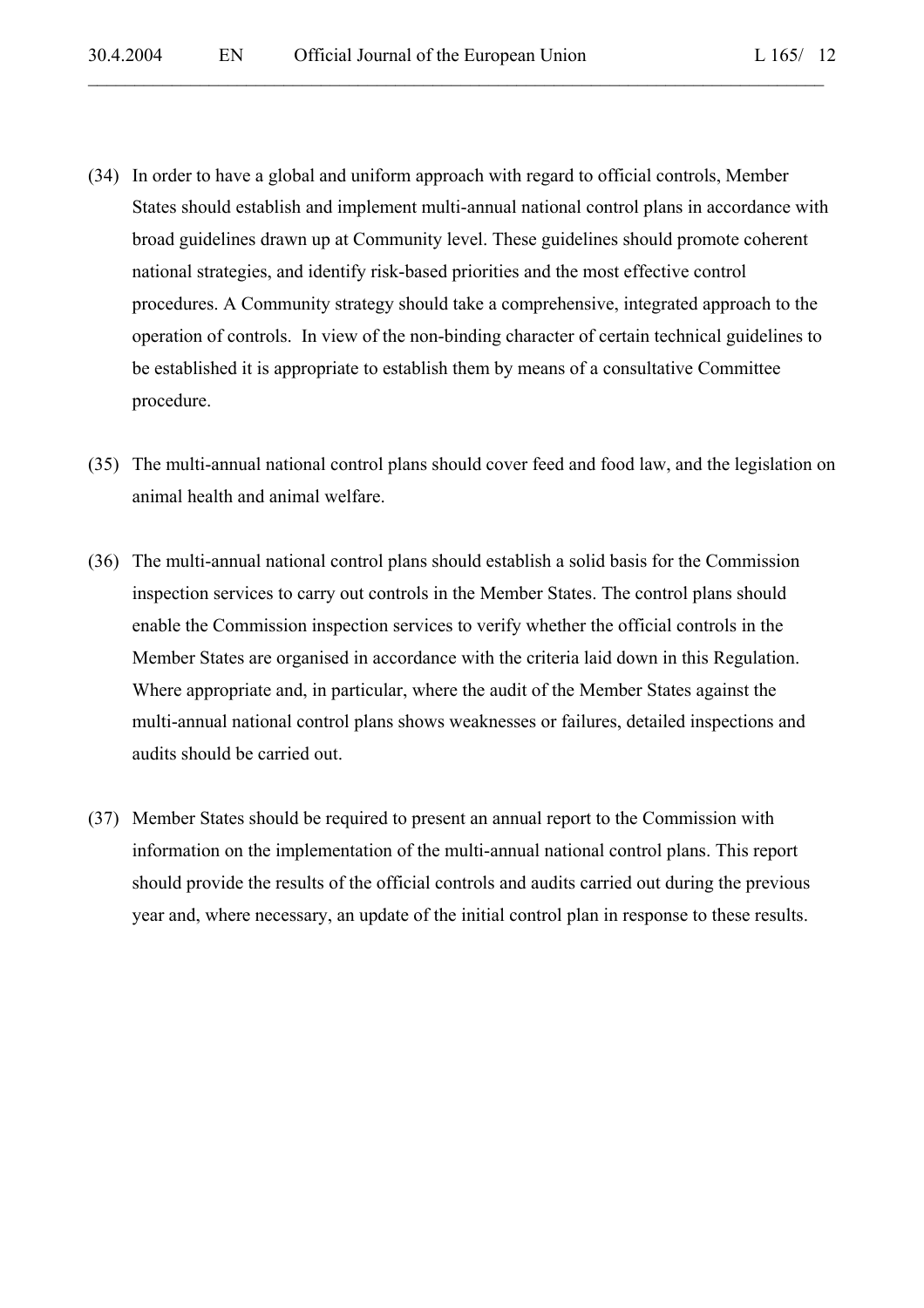(38) Community controls in the Member States should allow the Commission control services to verify whether feed and food law and the legislation on animal health and animal welfare are implemented in a uniform and correct way throughout the Community.

- (39) Community controls in third countries are required in order to verify compliance or equivalence with Community feed and food law as well as with the legislation on animal health and, where appropriate, welfare. Third countries may also be requested to provide information on their control systems. This information, which should be established on the basis of Community guidelines, should form the basis for subsequent Commission controls, which should be carried out within a multidisciplinary framework covering the main sectors exporting to the Community. This evolution should allow a simplification of the current regime, enhance effective control cooperation, and consequently facilitate trade flows.
- (40) In order to ensure that imported goods comply with or are equivalent to Community feed and food law, it is necessary to establish procedures that allow the definition of import conditions and certification requirements as appropriate.
- (41) Breaches of feed and food law and of animal health and animal welfare rules may constitute a threat to human health, animal health, and animal welfare. Such breaches should therefore be subject to effective, dissuasive and proportionate measures at national level throughout the Community.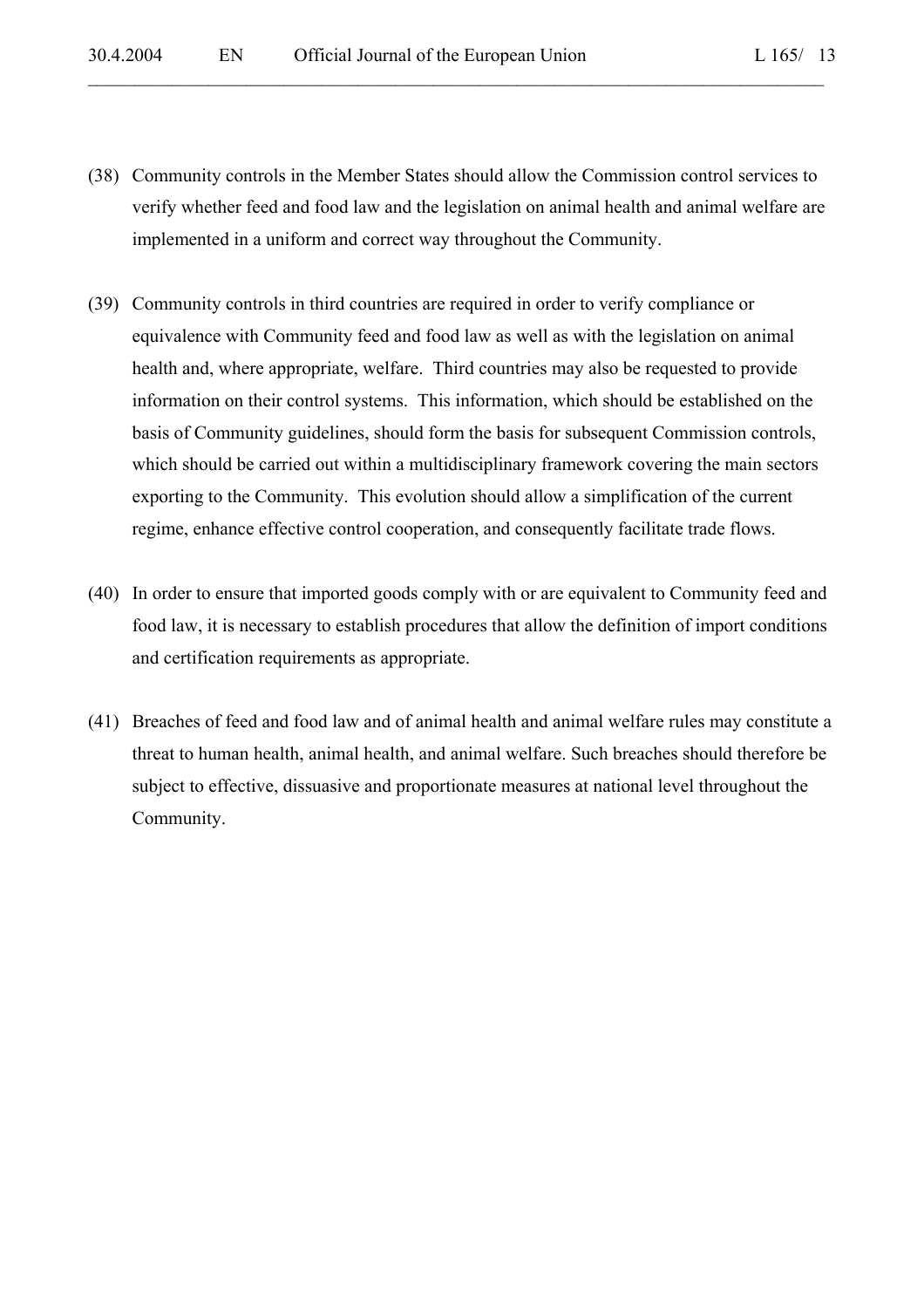(42) Such measures should include administrative action by the competent authorities in the Member States who should have procedures in place for that purpose. The advantage of such procedures is that quick action can be undertaken in order to restore the situation.

- (43) Operators should have a right to appeal against the decisions taken by the competent authority as a result of the official controls, and be informed of such a right.
- (44) It is appropriate to take account of the special needs of developing countries, and in particular of the least-developed countries, and to introduce measures to that effect. The Commission should be committed to support developing countries with regard to feed and food safety, which is an important element of human health and trade development. Such support should be organised in the context of the Community's Development Cooperation Policy.
- (45) The rules contained in this Regulation underpin the integrated and horizontal approach necessary to implement a coherent control policy on feed and food safety, animal health and animal welfare. There should be room however to develop specific control rules where required, for example with regard to the setting of maximum residue levels for certain contaminants at EC level. Likewise, more specific rules existing in the area of feed and food and animal health and animal welfare controls should be kept in place.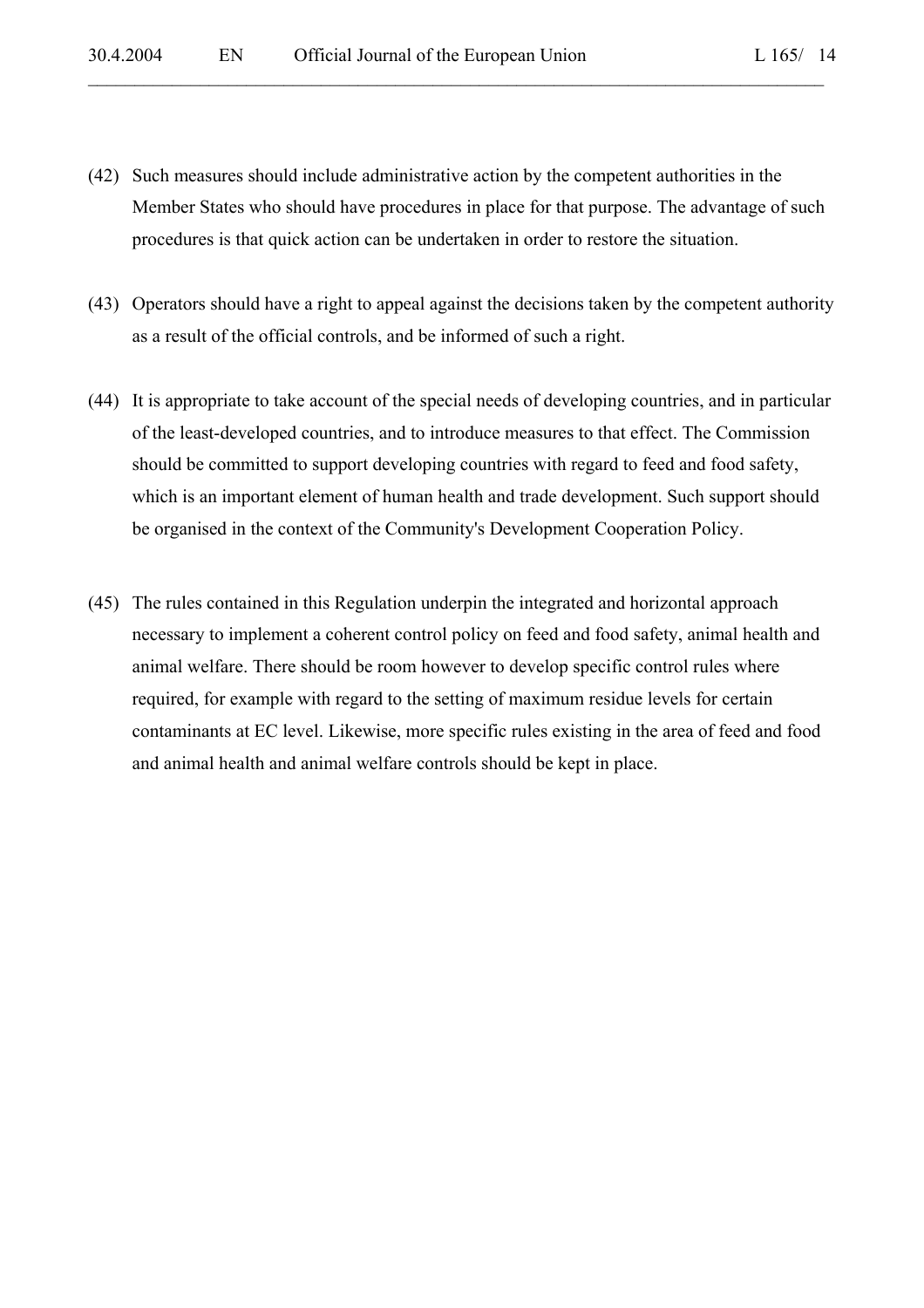These include in particular the following acts: Directive 96/22/EC **<sup>1</sup>** , Directive 96/23/EC **<sup>2</sup>** , Regulation (EC) No …/…<sup>+</sup> , Regulation (EC) No 999/2001 **<sup>3</sup>** , Regulation (EC) No 2160/2003 **<sup>4</sup>** , Directive 86/362/EEC **<sup>5</sup>** , Directive 90/642/EEC **<sup>6</sup>** and the implementing rules resulting therefrom, Directive 92/1/EEC **<sup>7</sup>** , Directive 92/2/EEC **<sup>8</sup>** , and acts on the control of animal diseases such as foot-and-mouth disease, swine fever etc., as well as requirements on

 $\mathcal{L}_\mathcal{L} = \mathcal{L}_\mathcal{L} = \mathcal{L}_\mathcal{L} = \mathcal{L}_\mathcal{L} = \mathcal{L}_\mathcal{L} = \mathcal{L}_\mathcal{L} = \mathcal{L}_\mathcal{L} = \mathcal{L}_\mathcal{L} = \mathcal{L}_\mathcal{L} = \mathcal{L}_\mathcal{L} = \mathcal{L}_\mathcal{L} = \mathcal{L}_\mathcal{L} = \mathcal{L}_\mathcal{L} = \mathcal{L}_\mathcal{L} = \mathcal{L}_\mathcal{L} = \mathcal{L}_\mathcal{L} = \mathcal{L}_\mathcal{L}$ 

the official controls on the welfare of animals.

 **1** Council Directive 96/22/EC of 29 April 1996 concerning the prohibition on the use in stockfarming of certain substances having a hormonal or thyrostatic action and of beta-agonists, (OJ L 125, 23.5.1996, p. 3). Directive as last amended by Directive 2003/74/EC of the European Parliament and of the Council (OJ L 262, 14.10.2003, p. 17).

**<sup>2</sup>** Council Directive 96/23/EC of 29 April 1996 on measures to monitor certain substances and residues thereof in live animals and animal products (OJ L 125, 23.5.1996, p. 10). Directive as last amended by Regulation (EC) No 806/2003.

<sup>+</sup> Regulation (EC) No ..../... of the European Parliament and of the Council of […] laying down specific rules for the organisation of official controls on products of animal origin intended for human consumption (OJ: insert Reference to Regulation).

**<sup>3</sup>** Regulation (EC) No 999/2001 of the European Parliament and of the Council of 22 May 2001 laying down rules for the prevention, control and eradication of certain transmissible spongiform encephalopathies (OJ L 147, 31.5.2001, p. 1). Regulation as last amended by Commission Regulation (EC) No 2245/2003 (OJ L 333, 20.12.2003, p. 28).

**<sup>4</sup>** Regulation (EC) No 2160/2003 of the European Parliament and of the Council of 17 November 2003 on the control of salmonella and other food-borne zoonotic agents (OJ L 325, 12.12.2003, p.1).

**<sup>5</sup>** Council Directive 86/362/EEC of 24 July 1986 on the fixing of maximum levels for pesticide residues in and on cereals (OJ L 221, 7.8.1986, p. 37). Directive as last amended by Commission Directive 2004/2/EC (OJ L 14, 21.01.2004, p. 10).

**<sup>6</sup>** Council Directive 90/642/EEC of 27 November 1990 on the fixing of maximum levels for pesticide residues in and on certain products of plant origin, including fruit and vegetables (OJ L 350, 14.12.1990, p. 71). Directive as last amended by Commission Directive 2004/2/EC.

**<sup>7</sup>** Commission Directive 92/1/EEC of 13 January 1992 on the monitoring of temperatures in the means of transport, warehousing and storage of quick-frozen foodstuffs intended for human consumption (OJ L 34, 11.2.1992, p. 28).

**<sup>8</sup>** Commission Directive 92/2/EEC of 13 January 1992 laying down the sampling procedure and the Community method of analysis for the official control of the temperatures of quick-frozen foods intended for human consumption (OJ L 34, 11.2.1992, p. 30).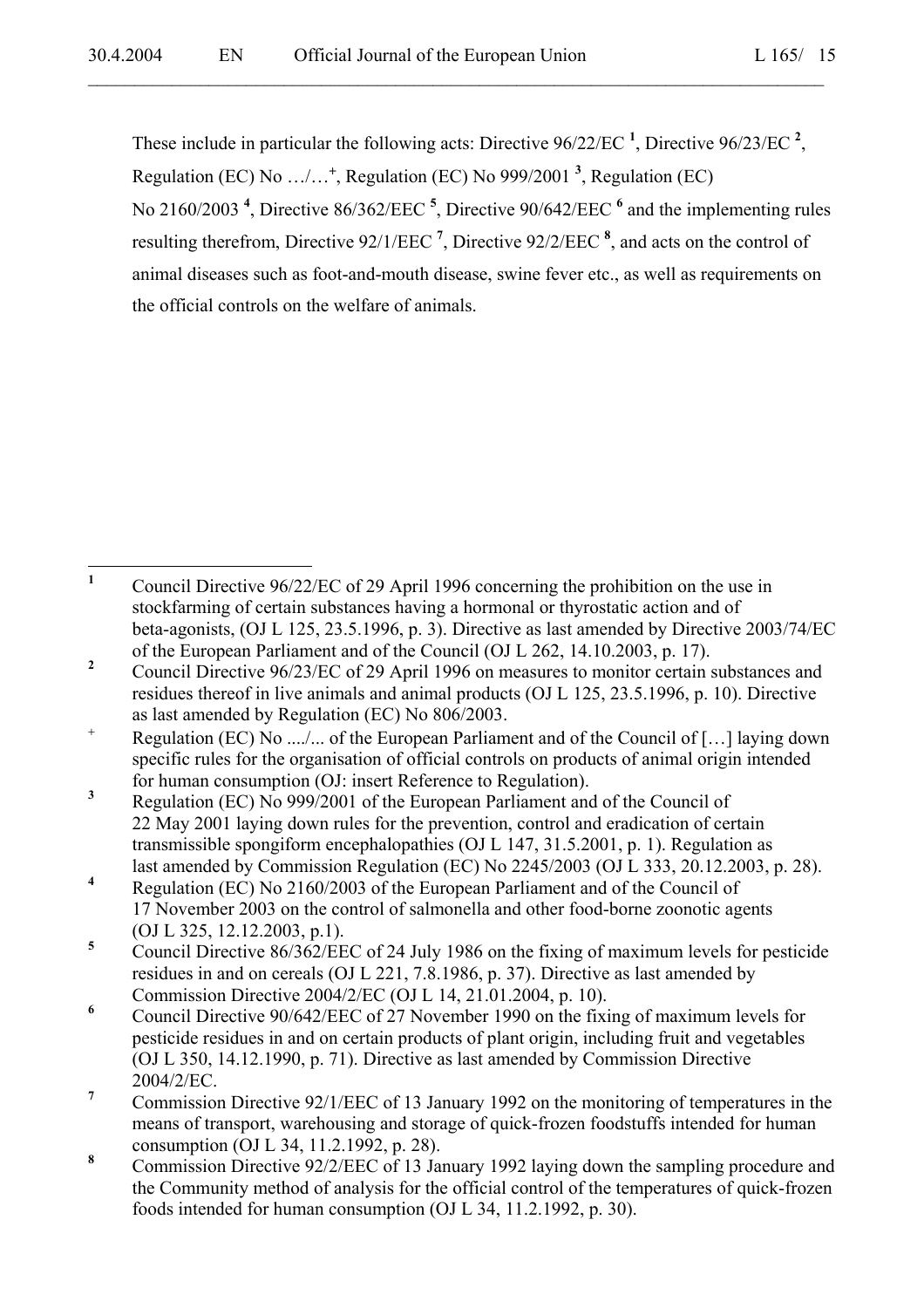(46) This Regulation covers areas that are already covered in certain acts in force at present. It is appropriate therefore to repeal in particular the following acts on feed and food controls and to replace them by the rules of this Regulation: Council Directive 70/373/EEC **<sup>1</sup>** ; Council Directive 85/591/EEC<sup>2</sup>; Council Directive 89/397/EEC<sup>3</sup>; Council Directive 93/99/EEC<sup>4</sup>; Council Decision 93/383/EEC **<sup>5</sup>** ; Council Directive 95/53/EC; Council Directive 96/43/EC **<sup>6</sup>** ; Council Decision 98/728/EC **<sup>7</sup>** ; and Council Decision 1999/313/EC **<sup>8</sup>** .

 **1** Council Directive 70/373/EEC of 20 July 1970 on the introduction of Community methods of sampling and analysis for the official control of feedingstuffs (OJ L 170, 3.8.1970, p. 2). Directive as last amended by Regulation (EC) No 807/2003 (OJ L 122, 16.5.2003, p. 36).<br>
Council Directive 85/501/EEC of 20 December 1085 concerning the introduction of

Council Directive 85/591/EEC of 20 December 1985 concerning the introduction of Community methods of sampling and analysis for the monitoring of foodstuffs intended for human consumption (OJ L 372, 31.12.1985, p. 50). Directive as last amended by Regulation (EC) No 1882/2003 of the European Parliament and of the Council (OJ L 284, 31.10.2003, p. 1)*.* **<sup>3</sup>**

Council Directive 89/397/EEC of 14 June 1989 on the official control of foodstuffs (OJ L 186, 30.6.1989, p. 23).

**<sup>4</sup>** Council Directive 93/99/EEC of 29 October 1993 on the subject of additional measures concerning the official control of foodstuffs (OJ L 290, 24.11.1993, p. 14). Directive as amended by Regulation (EC) No 1882/2003.

**<sup>5</sup>** Council Decision 93/383/EEC of 14 June 1993 of reference laboratories for the monitoring of marine biotoxines (OJ L 166 , 8.7.1993, p. 31). Decision as amended by Decision 1999/312/EC (OJ L 120, 8.5.1999, p. 37).

**<sup>6</sup>** Council Directive 96/43/EC of 26 June 1996 amending and consolidating Directive 85/73/EEC in order to ensure financing of veterinary inspections and controls on live animals and certain animal products (OJ L 162, 1.7.1996, p. 1).

**<sup>7</sup>** Council Decision 98/728/EC of 14 December 1998 concerning a Community system for fees in the animal feed sector (OJ L 346, 22.12.1998, p. 51).

**<sup>8</sup>** Council Decision 1999/313/EC of 29 April 1999 on reference laboratories for monitoring bacteriological and viral contamination of bivalve molluscs (OJ L 120, 8.5.1999, p. 40).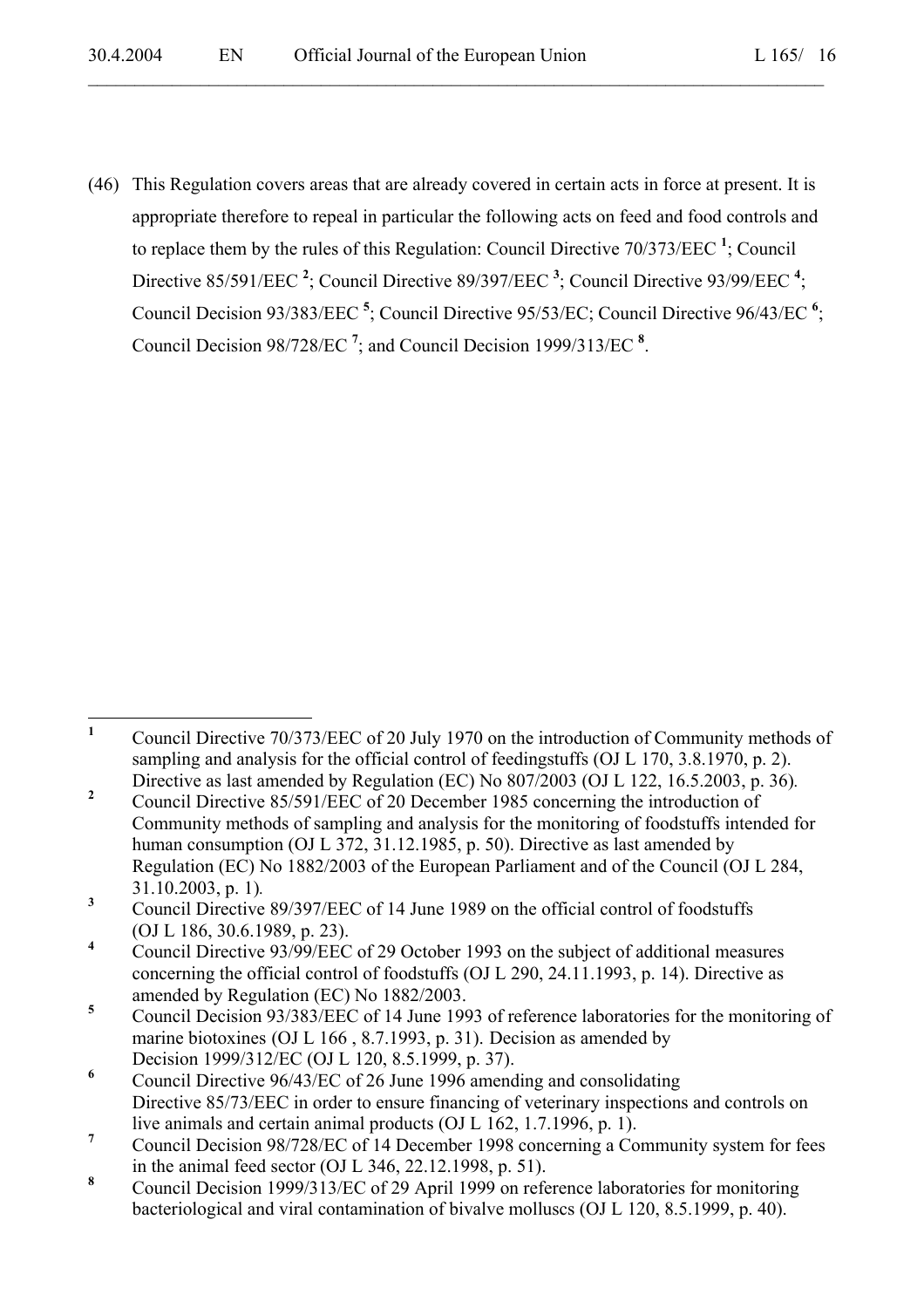- (47) In the light of this Regulation, Directive 96/23/EC, Directive 97/78/EC and Directive 2000/29/EC should be amended.
- (48) Since the objective of this Regulation, namely to ensure a harmonised approach with regard to official controls, cannot be sufficiently achieved by the Member States and can therefore, by reason of its complexity, its transborder character and, with regard to feed and food imports, its international character, be better achieved at Community level, the Community may adopt measures, in accordance with the principle of subsidiarity as set out in Article 5 of the Treaty. In accordance with the principle of proportionality, as set out in that Article, this Regulation does not go beyond what is necessary in order to achieve that objective.

 $\mathcal{L}_\mathcal{L} = \mathcal{L}_\mathcal{L} = \mathcal{L}_\mathcal{L} = \mathcal{L}_\mathcal{L} = \mathcal{L}_\mathcal{L} = \mathcal{L}_\mathcal{L} = \mathcal{L}_\mathcal{L} = \mathcal{L}_\mathcal{L} = \mathcal{L}_\mathcal{L} = \mathcal{L}_\mathcal{L} = \mathcal{L}_\mathcal{L} = \mathcal{L}_\mathcal{L} = \mathcal{L}_\mathcal{L} = \mathcal{L}_\mathcal{L} = \mathcal{L}_\mathcal{L} = \mathcal{L}_\mathcal{L} = \mathcal{L}_\mathcal{L}$ 

(49) The measures necessary for the implementation of this Regulation should be adopted in accordance with Council Decision 1999/468/EC of 28 June 1999 laying down the procedures for the exercise of implementing powers conferred on the Commission **<sup>1</sup>** ,

# HAVE ADOPTED THIS REGULATION:

 **1** OJ L 184, 17.7.1999, p. 23.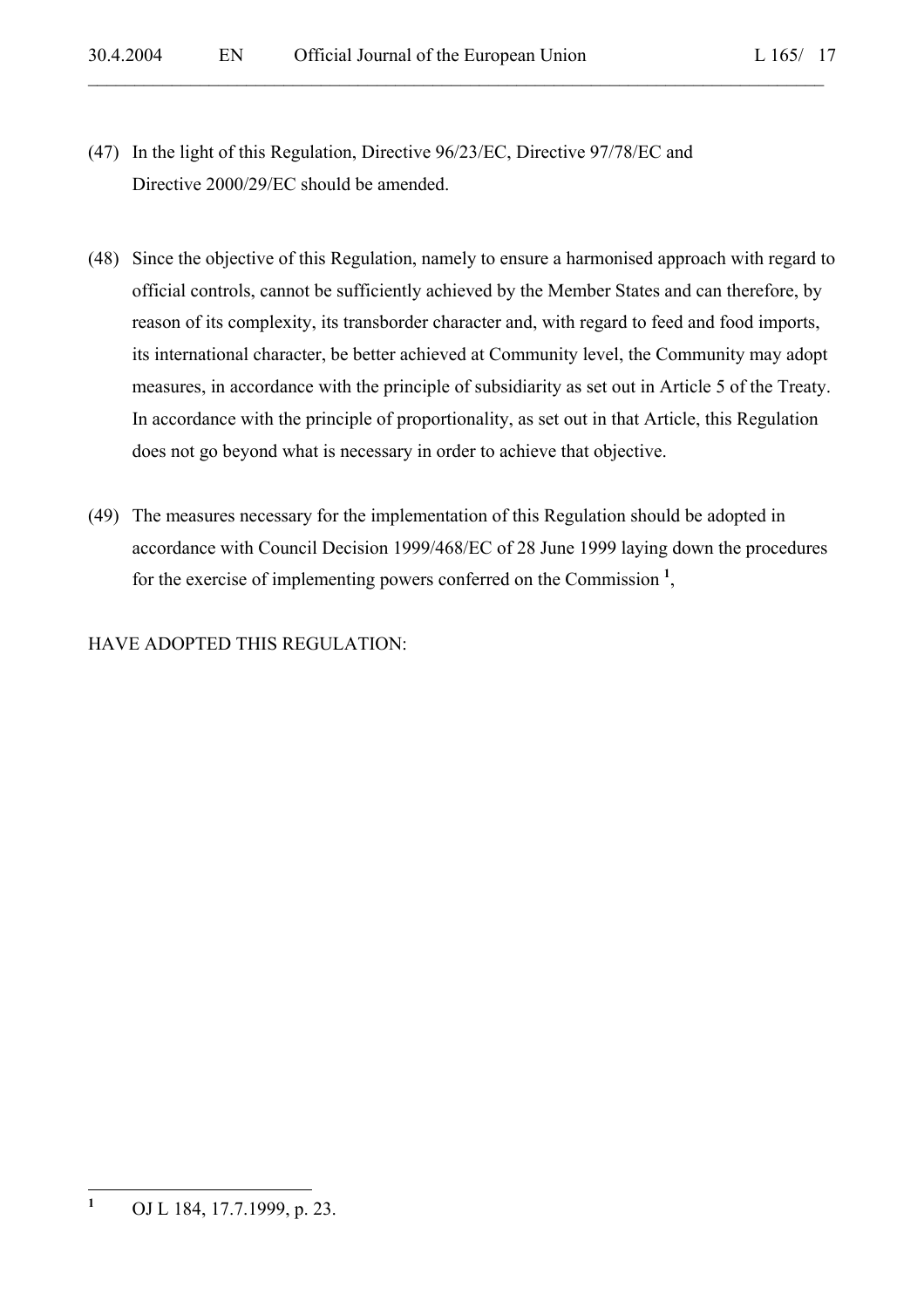# TITLE I

 $\mathcal{L}_\mathcal{L} = \mathcal{L}_\mathcal{L} = \mathcal{L}_\mathcal{L} = \mathcal{L}_\mathcal{L} = \mathcal{L}_\mathcal{L} = \mathcal{L}_\mathcal{L} = \mathcal{L}_\mathcal{L} = \mathcal{L}_\mathcal{L} = \mathcal{L}_\mathcal{L} = \mathcal{L}_\mathcal{L} = \mathcal{L}_\mathcal{L} = \mathcal{L}_\mathcal{L} = \mathcal{L}_\mathcal{L} = \mathcal{L}_\mathcal{L} = \mathcal{L}_\mathcal{L} = \mathcal{L}_\mathcal{L} = \mathcal{L}_\mathcal{L}$ 

## SUBJECT MATTER, SCOPE AND DEFINITIONS

# Article 1

## Subject matter and scope

1. This Regulation lays down general rules for the performance of official controls to verify compliance with rules aiming, in particular, at:

- (a) preventing, eliminating or reducing to acceptable levels risks to humans and animals, either directly or through the environment; and
- (b) guaranteeing fair practices in feed and food trade and protecting consumer interests, including feed and food labelling and other forms of consumer information.

2. This Regulation shall not apply to official controls for the verification of compliance with the rules on common market organisations of agricultural products.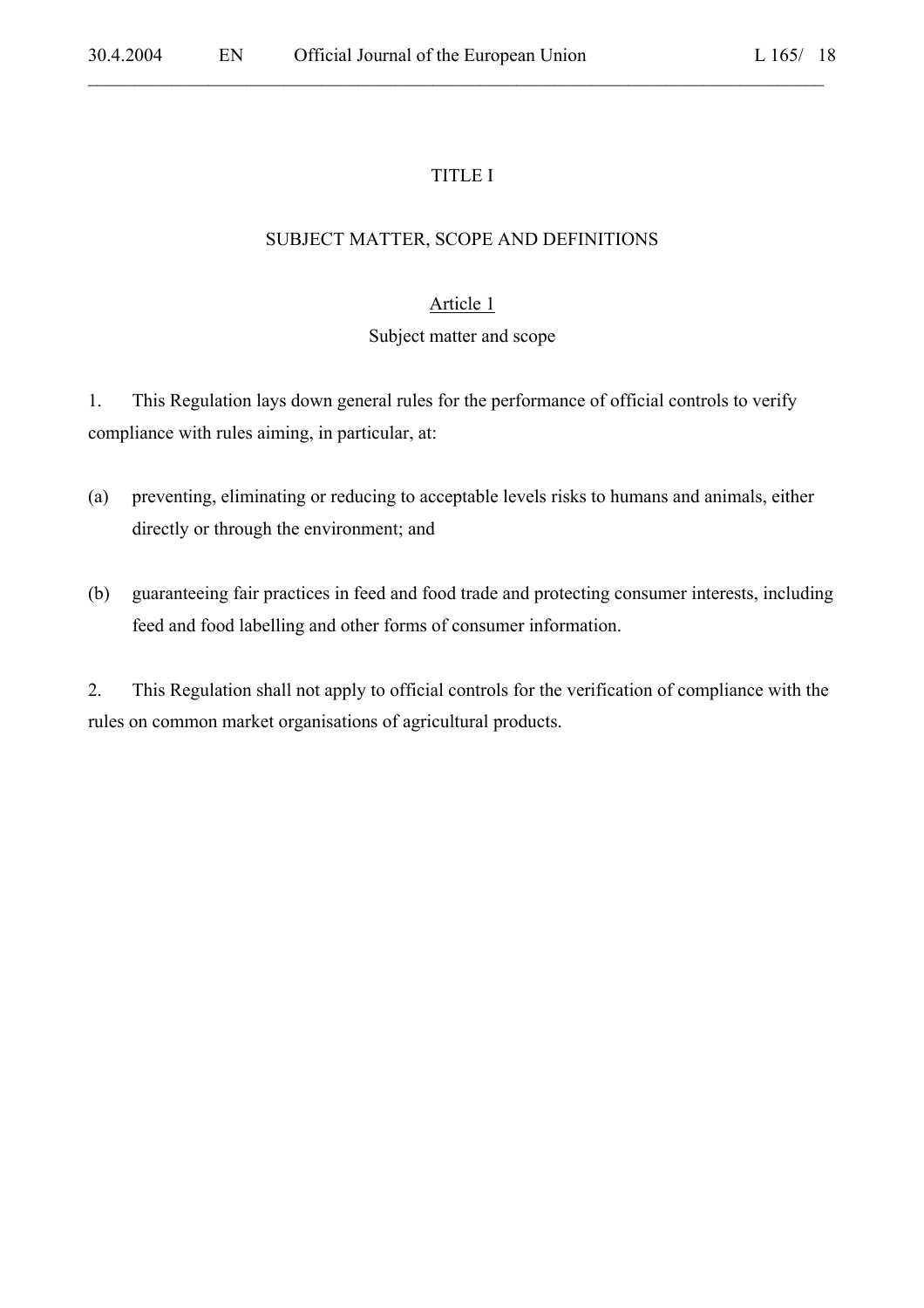3. This Regulation shall be without prejudice to specific Community provisions concerning official controls.

 $\mathcal{L}_\mathcal{L} = \mathcal{L}_\mathcal{L} = \mathcal{L}_\mathcal{L} = \mathcal{L}_\mathcal{L} = \mathcal{L}_\mathcal{L} = \mathcal{L}_\mathcal{L} = \mathcal{L}_\mathcal{L} = \mathcal{L}_\mathcal{L} = \mathcal{L}_\mathcal{L} = \mathcal{L}_\mathcal{L} = \mathcal{L}_\mathcal{L} = \mathcal{L}_\mathcal{L} = \mathcal{L}_\mathcal{L} = \mathcal{L}_\mathcal{L} = \mathcal{L}_\mathcal{L} = \mathcal{L}_\mathcal{L} = \mathcal{L}_\mathcal{L}$ 

4. The performance of official controls pursuant to this Regulation shall be without prejudice to feed and food business operators' primary legal responsibility for ensuring feed and food safety, as laid down in Regulation (EC) No 178/2002, and any civil or criminal liability arising from the breach of their obligations.

# Article 2

# Definitions

For the purposes of this Regulation, the definitions laid down in Articles 2 and 3 of Regulation (EC) No 178/2002 shall apply.

The following definitions shall also apply:

1) "official control" means any form of control that the competent authority or the Community performs for the verification of compliance with feed and food law, animal health and animal welfare rules;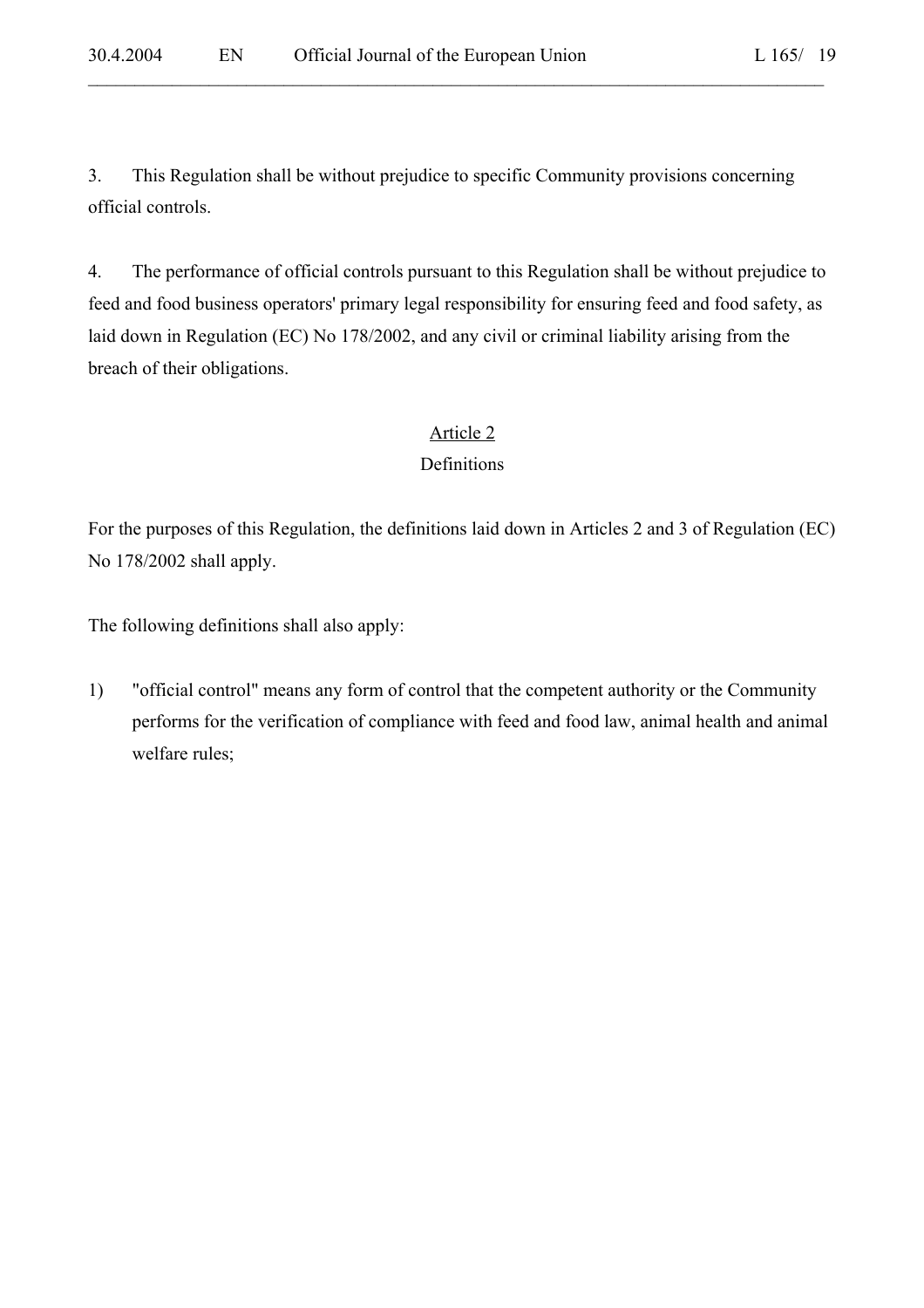2) "verification" means checking, by examination and the consideration of objective evidence, whether specified requirements have been fulfilled;

- 3) "feed law" means the laws, regulations and administrative provisions governing feed in general and feed safety in particular*,* whether at Community or national level; it covers all stages of production, processing and distribution of feed and the use of feed;
- 4) "competent authority" means the central authority of a Member State competent for the organisation of official controls or any other authority to which that competence has been conferred; it shall also include, where appropriate, the corresponding authority of a third country;
- 5) "control body" means an independent third party to which the competent authority has delegated certain control tasks;
- 6) "audit" means a systematic and independent examination to determine whether activities and related results comply with planned arrangements and whether these arrangements are implemented effectively and are suitable to achieve objectives;
- 7) "inspection" means the examination of any aspect of feed, food, animal health and animal welfare in order to verify that such aspect(s) comply with the legal requirements of feed and food law and animal health and animal welfare rules;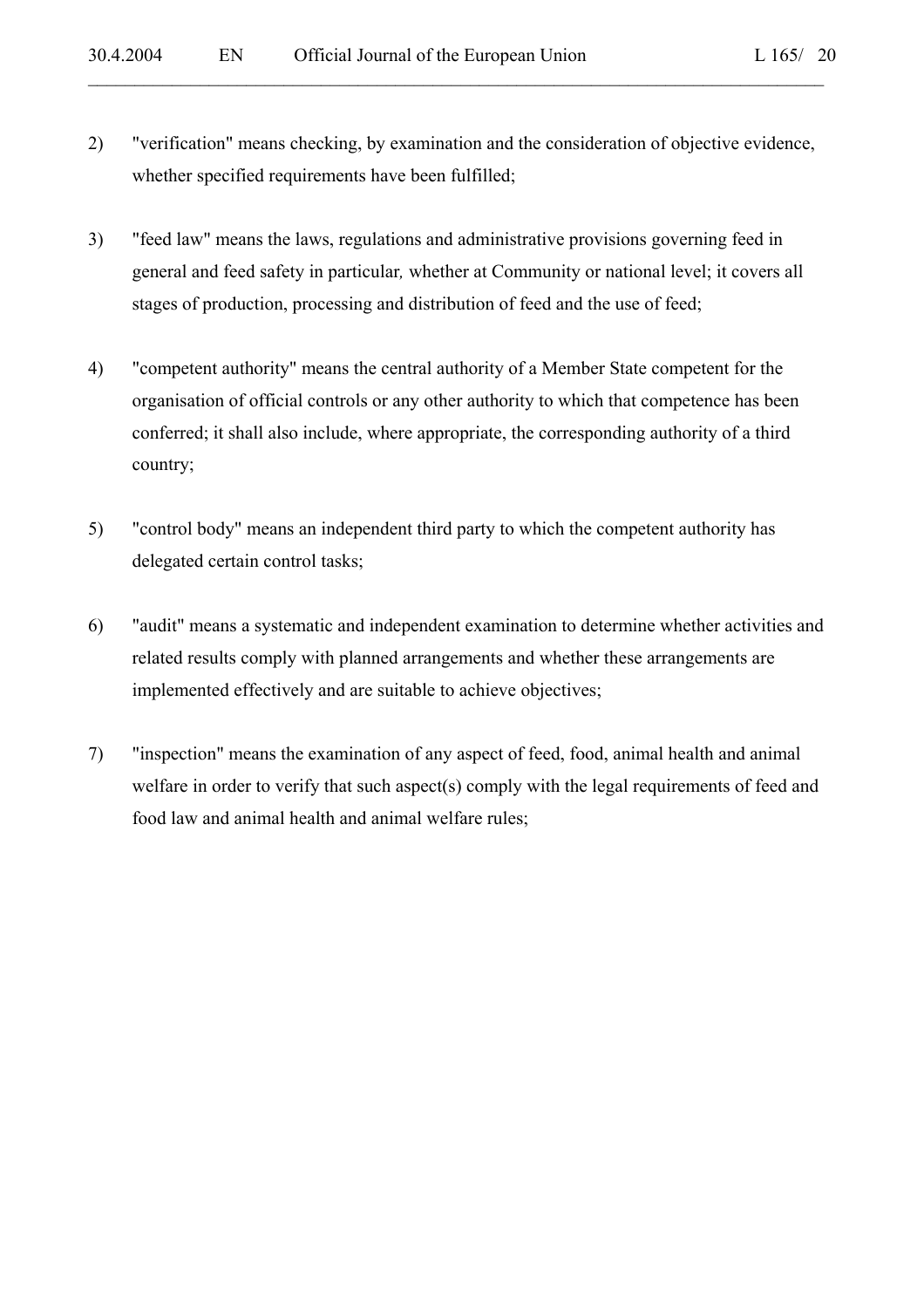8) "monitoring" means conducting a planned sequence of observations or measurements with a view to obtaining an overview of the state of compliance with feed or food law, animal health and animal welfare rules;

- 9) "surveillance" means a careful observation of one or more feed or food businesses, feed or food business operators or their activities ;
- 10) "non-compliance" means non-compliance with feed or food law, and with the rules for the protection of animal health and welfare;
- 11) "sampling for analysis" means taking feed or food or any other substance (including from the environment) relevant to the production, processing and distribution of feed or food or to the health of animals, in order to verify through analysis compliance with feed or food law or animal health rules;
- 12) "official certification" means the procedure by which the competent authority or control bodies, authorised to act in such a capacity, provide written, electronic or equivalent assurance concerning compliance;
- 13) "official detention" means the procedure by which the competent authority ensures that feed or food is not moved or tampered with pending a decision on its destination; it includes storage by feed and food business operators in accordance with instructions from the competent authority;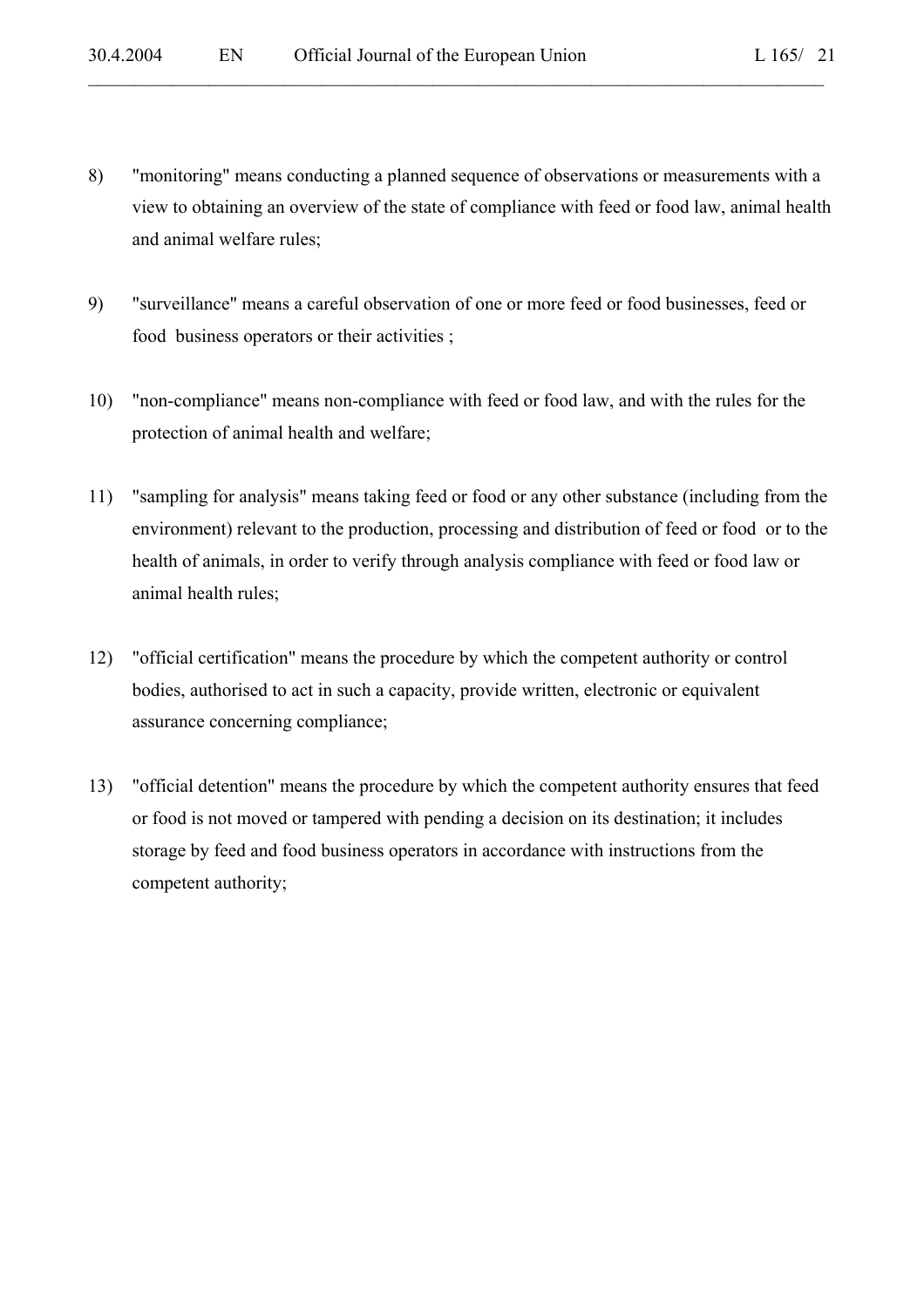14) "equivalence" means the capability of different systems or measures to meet the same objectives; and "equivalent" means different systems or measures capable of meeting the same objectives;

- 15) "import" means the release for free circulation of feed or food or the intention to release feed or food for free circulation within the meaning of Article 79 of Regulation (EEC) No 2913/92 in one of the territories referred to in Annex I;
- 16) "introduction" means import as defined in point 15 above, and the placing of goods under the customs procedures referred to in points (b) to (f) of Article 4(16) of Regulation (EEC) No 2913/92, as well as their entry into a free zone or free warehouse;
- 17) "documentary check" means the examination of commercial documents and, where appropriate, of documents required under feed or food law that are accompanying the consignment;
- 18) "identity check" means a visual inspection to ensure that certificates or other documents accompanying the consignment tally with the labelling and the content of the consignment;
- 19) "physical check" means a check on the feed or food itself which may include checks on the means of transport, on the packaging, labelling and temperature, the sampling for analysis and laboratory testing and any other check necessary to verify compliance with feed or food law;
- 20) "control plan" means a description established by the competent authority containing general information on the structure and organisation of its official control systems.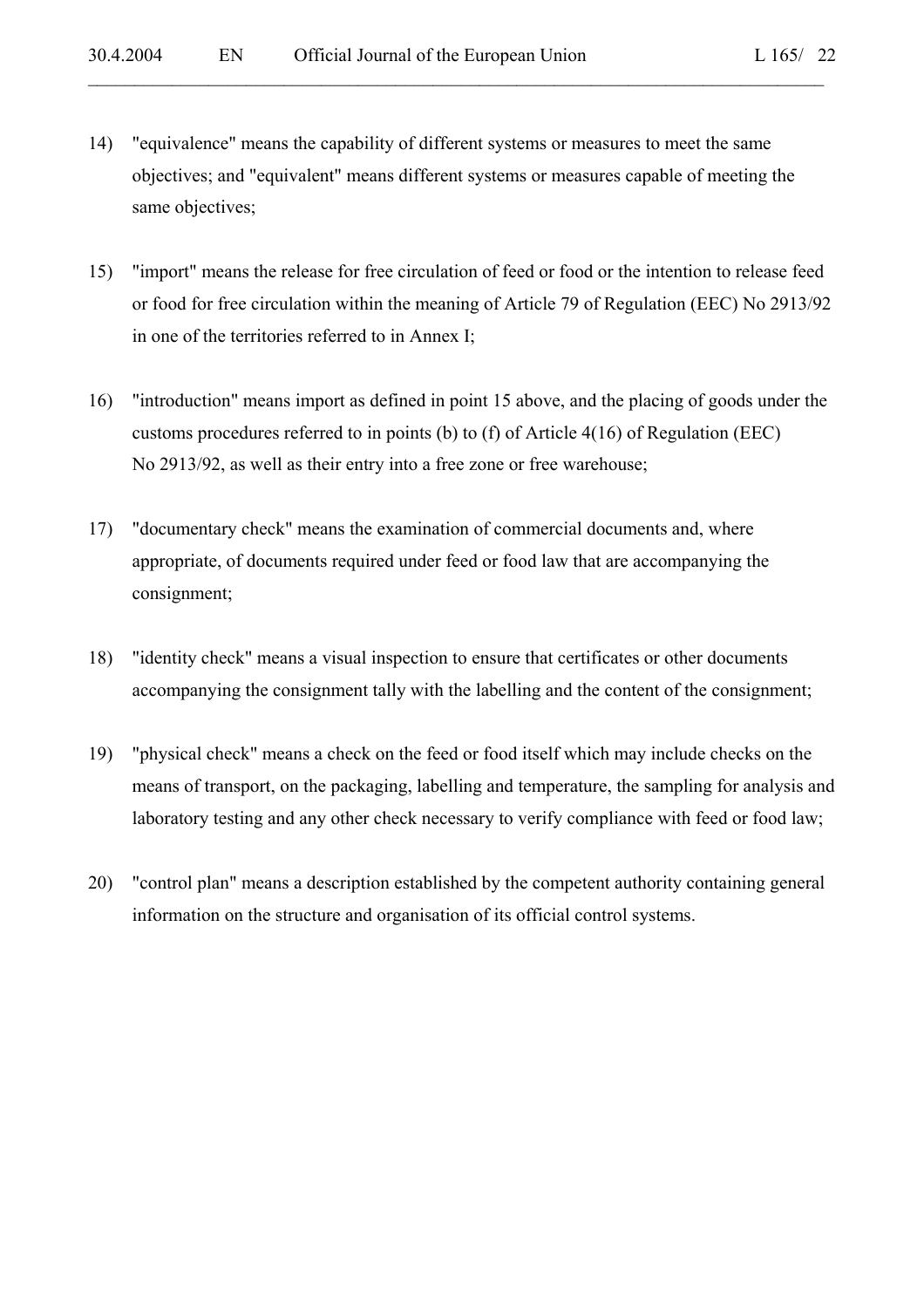#### TITLE II

 $\mathcal{L}_\mathcal{L} = \mathcal{L}_\mathcal{L} = \mathcal{L}_\mathcal{L} = \mathcal{L}_\mathcal{L} = \mathcal{L}_\mathcal{L} = \mathcal{L}_\mathcal{L} = \mathcal{L}_\mathcal{L} = \mathcal{L}_\mathcal{L} = \mathcal{L}_\mathcal{L} = \mathcal{L}_\mathcal{L} = \mathcal{L}_\mathcal{L} = \mathcal{L}_\mathcal{L} = \mathcal{L}_\mathcal{L} = \mathcal{L}_\mathcal{L} = \mathcal{L}_\mathcal{L} = \mathcal{L}_\mathcal{L} = \mathcal{L}_\mathcal{L}$ 

#### OFFICIAL CONTROLS BY MEMBER STATES

#### CHAPTER I : GENERAL OBLIGATIONS

#### Article 3

General obligations with regard to the organisation of official controls

1. Member States shall ensure that official controls are carried out regularly, on a risk basis and with appropriate frequency, so as to achieve the objectives of this Regulation taking account of:

- (a) identified risks associated with animals, feed or food, feed or food businesses, the use of feed or food or any process, material, substance, activity or operation that may influence feed or food safety, animal health or animal welfare;
- (b) feed or food business operators' past record as regards compliance with feed or food law or with animal health and animal welfare rules;
- (c) the reliability of any own checks that have already been carried out; and
- (d) any information that might indicate non-compliance.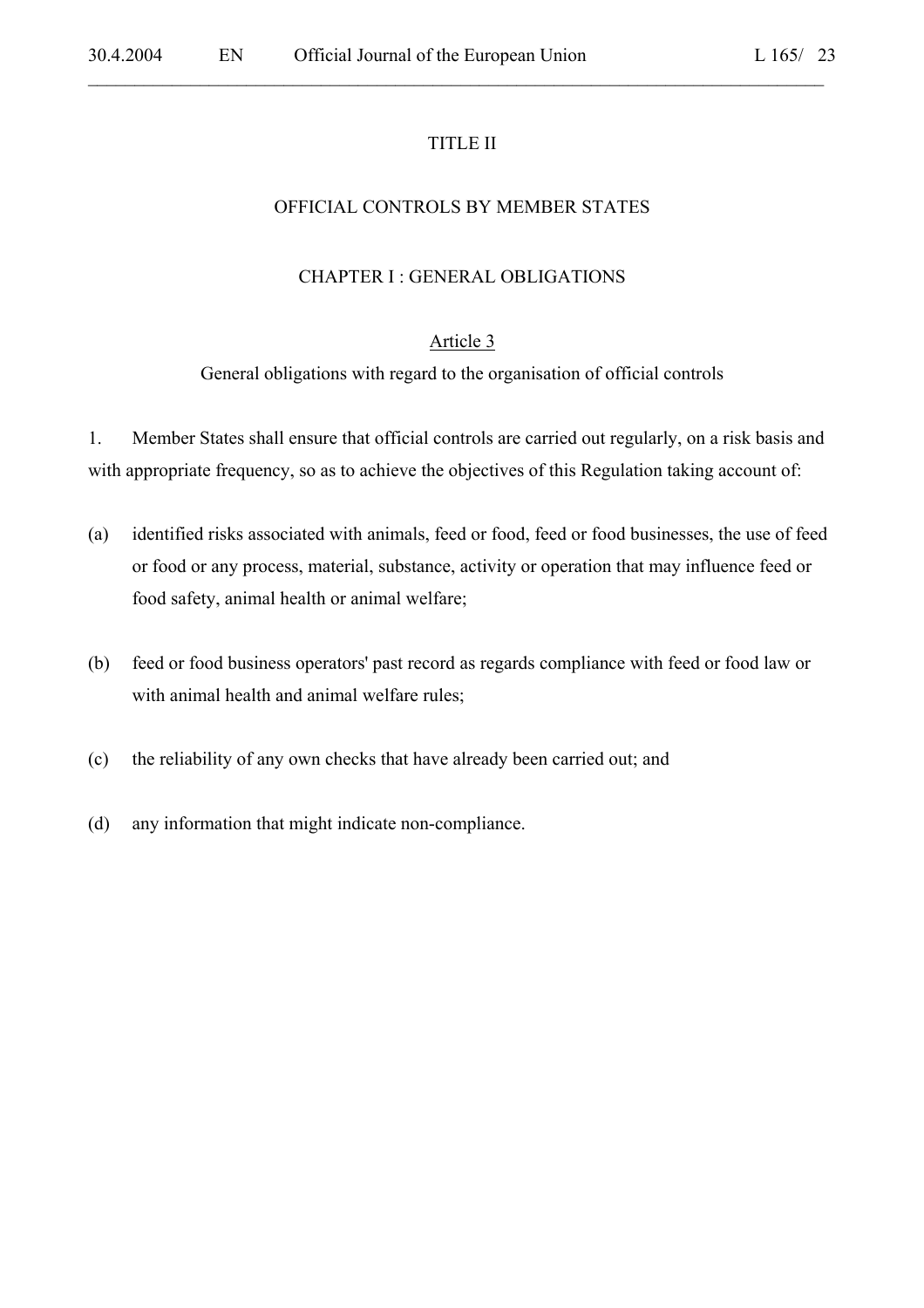2. Official controls shall be carried out without prior warning*,* except in cases such as audits where prior notification of the feed or food business operator is necessary.

 $\mathcal{L}_\mathcal{L} = \mathcal{L}_\mathcal{L} = \mathcal{L}_\mathcal{L} = \mathcal{L}_\mathcal{L} = \mathcal{L}_\mathcal{L} = \mathcal{L}_\mathcal{L} = \mathcal{L}_\mathcal{L} = \mathcal{L}_\mathcal{L} = \mathcal{L}_\mathcal{L} = \mathcal{L}_\mathcal{L} = \mathcal{L}_\mathcal{L} = \mathcal{L}_\mathcal{L} = \mathcal{L}_\mathcal{L} = \mathcal{L}_\mathcal{L} = \mathcal{L}_\mathcal{L} = \mathcal{L}_\mathcal{L} = \mathcal{L}_\mathcal{L}$ 

Official controls may also be carried out on an ad hoc basis.

3. Official controls shall be carried out at any of the stages of production, processing and distribution of feed or food and of animals and animal products. They shall include controls on feed and food businesses, on the use of feed and food, on the storage of feed and food, on any process, material, substance, activity or operation including transport applied to feed or food and on live animals, required to achieve the objectives of this Regulation.

4. Official controls shall be applied, with the same care, to exports outside the Community, to the placing on the market within the Community, and to introductions from third countries into the territories referred to in Annex I.

5. Member States shall take all necessary measures to ensure that products intended for dispatch to another Member State are controlled with the same care as those intended to be placed on the market in their own territory.

6. The competent authority of the Member State of destination may check compliance of feed and food with feed and food law by means of non-discriminatory checks. To the extent strictly necessary for the organisation of the official controls, Member States may ask operators who have goods delivered to them from another Member State to report the arrival of such goods.

7. If, during a check carried out at the place of destination or during storage or transport, a Member State establishes non-compliance, it shall take the appropriate measures, which may include re-dispatch to the Member State of origin.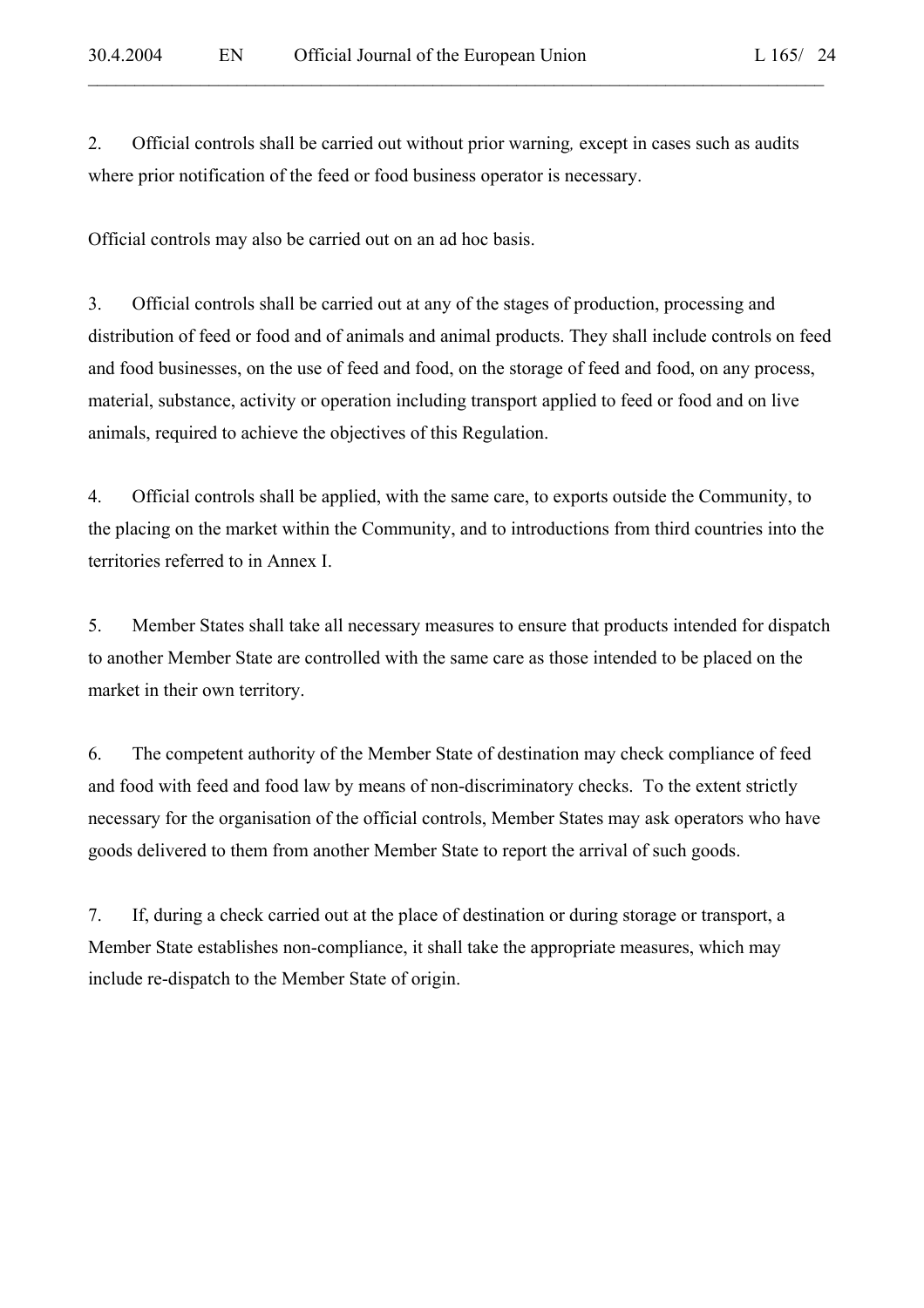## CHAPTER II: COMPETENT AUTHORITIES

 $\mathcal{L}_\mathcal{L} = \mathcal{L}_\mathcal{L} = \mathcal{L}_\mathcal{L} = \mathcal{L}_\mathcal{L} = \mathcal{L}_\mathcal{L} = \mathcal{L}_\mathcal{L} = \mathcal{L}_\mathcal{L} = \mathcal{L}_\mathcal{L} = \mathcal{L}_\mathcal{L} = \mathcal{L}_\mathcal{L} = \mathcal{L}_\mathcal{L} = \mathcal{L}_\mathcal{L} = \mathcal{L}_\mathcal{L} = \mathcal{L}_\mathcal{L} = \mathcal{L}_\mathcal{L} = \mathcal{L}_\mathcal{L} = \mathcal{L}_\mathcal{L}$ 

#### Article 4

#### Designation of competent authorities and operational criteria

1. Member States shall designate the competent authorities responsible for the purposes and official controls set out in this Regulation.

- 2. The competent authorities shall ensure:
- (a) the effectiveness and appropriateness of official controls on live animals, feed and food at all stages of production, processing and distribution, and on the use of feed;
- (b) that staff carrying out official controls are free from any conflict of interest;
- (c) that they have, or have access to, an adequate laboratory capacity for testing and a sufficient number of suitably qualified and experienced staff so that official controls and control duties can be carried out efficiently and effectively;
- (d) that they have appropriate and properly maintained facilities and equipment to ensure that staff can perform official controls efficiently and effectively;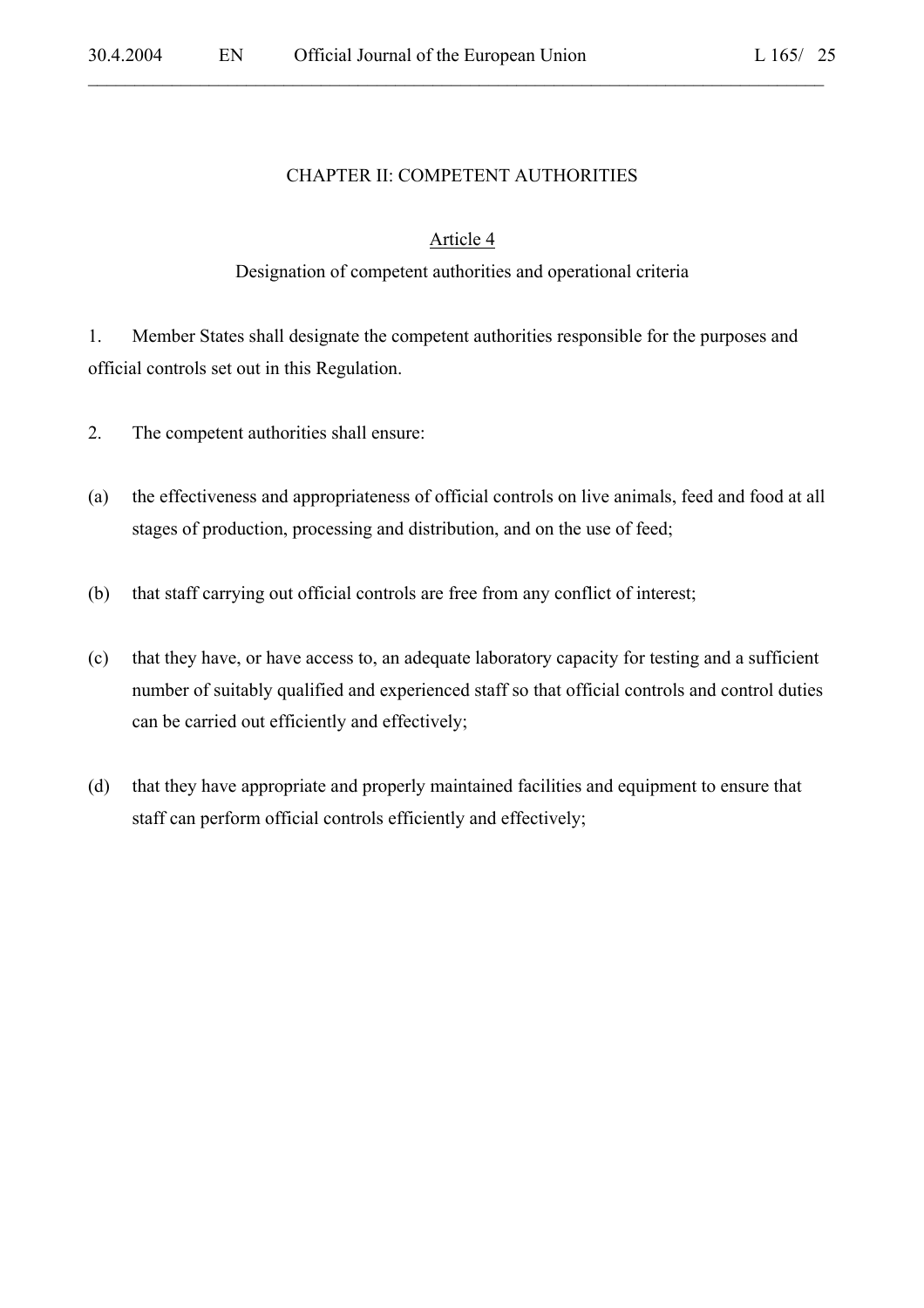(e) that they have the legal powers to carry out official controls and to take the measures provided for in this Regulation;

 $\mathcal{L}_\mathcal{L} = \mathcal{L}_\mathcal{L} = \mathcal{L}_\mathcal{L} = \mathcal{L}_\mathcal{L} = \mathcal{L}_\mathcal{L} = \mathcal{L}_\mathcal{L} = \mathcal{L}_\mathcal{L} = \mathcal{L}_\mathcal{L} = \mathcal{L}_\mathcal{L} = \mathcal{L}_\mathcal{L} = \mathcal{L}_\mathcal{L} = \mathcal{L}_\mathcal{L} = \mathcal{L}_\mathcal{L} = \mathcal{L}_\mathcal{L} = \mathcal{L}_\mathcal{L} = \mathcal{L}_\mathcal{L} = \mathcal{L}_\mathcal{L}$ 

- (f) that they have contingency plans in place, and are prepared to operate such plans in the event of an emergency;
- (g) that the feed and food business operators are obliged to undergo any inspection carried out in accordance with this Regulation and to assist staff of the competent authority in the accomplishment of their tasks.

3. When a Member State confers the competence to carry out official controls on an authority or authorities other than a central competent authority, in particular those at regional or local level, efficient and effective coordination shall be ensured between all the competent authorities involved, including where appropriate in the field of environmental and health protection.

4. Competent authorities shall ensure the impartiality, quality and consistency of official controls at all levels. The criteria listed in paragraph 2 must be fully respected by every authority on which the competence to carry out official controls is conferred.

5. When, within a competent authority, more than one unit is competent to carry out official controls, efficient and effective coordination and cooperation shall be ensured between the different units.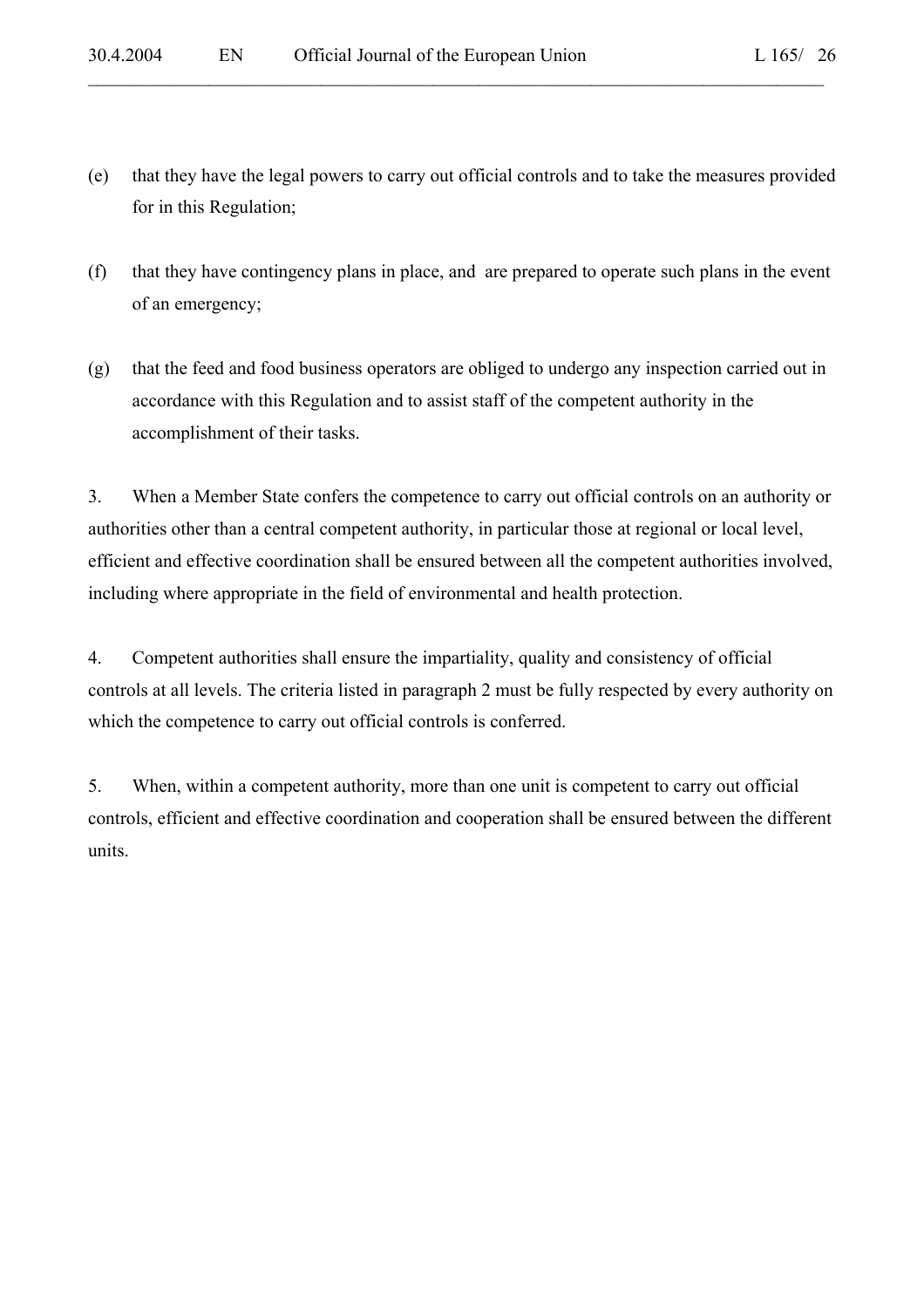6. Competent authorities shall carry out internal audits or may have external audits carried out, and shall take appropriate measures in the light of their results, to ensure that they are achieving the objectives of this Regulation*.* These audits shall be subject to independent scrutiny and shall be carried out in a transparent manner.

 $\mathcal{L}_\mathcal{L} = \mathcal{L}_\mathcal{L} = \mathcal{L}_\mathcal{L} = \mathcal{L}_\mathcal{L} = \mathcal{L}_\mathcal{L} = \mathcal{L}_\mathcal{L} = \mathcal{L}_\mathcal{L} = \mathcal{L}_\mathcal{L} = \mathcal{L}_\mathcal{L} = \mathcal{L}_\mathcal{L} = \mathcal{L}_\mathcal{L} = \mathcal{L}_\mathcal{L} = \mathcal{L}_\mathcal{L} = \mathcal{L}_\mathcal{L} = \mathcal{L}_\mathcal{L} = \mathcal{L}_\mathcal{L} = \mathcal{L}_\mathcal{L}$ 

7. Detailed rules for the implementation of this Article may be adopted in accordance with the procedure referred to in Article 62(3).

# Article 5

Delegation of specific tasks related to official controls

1. The competent authority may delegate specific tasks related to official controls to one or more control bodies in accordance with paragraphs 2 to 4.

A list of tasks that may or may not be delegated may be established in accordance with the procedure referred to in Article 62(3).

However, the activities referred to in Article 54 shall not be the subject of such a delegation.

- 2. The competent authority may delegate specific tasks to a particular control body only if:
- (a) there is an accurate description of the tasks that the control body may carry out and of the conditions under which it may carry them out;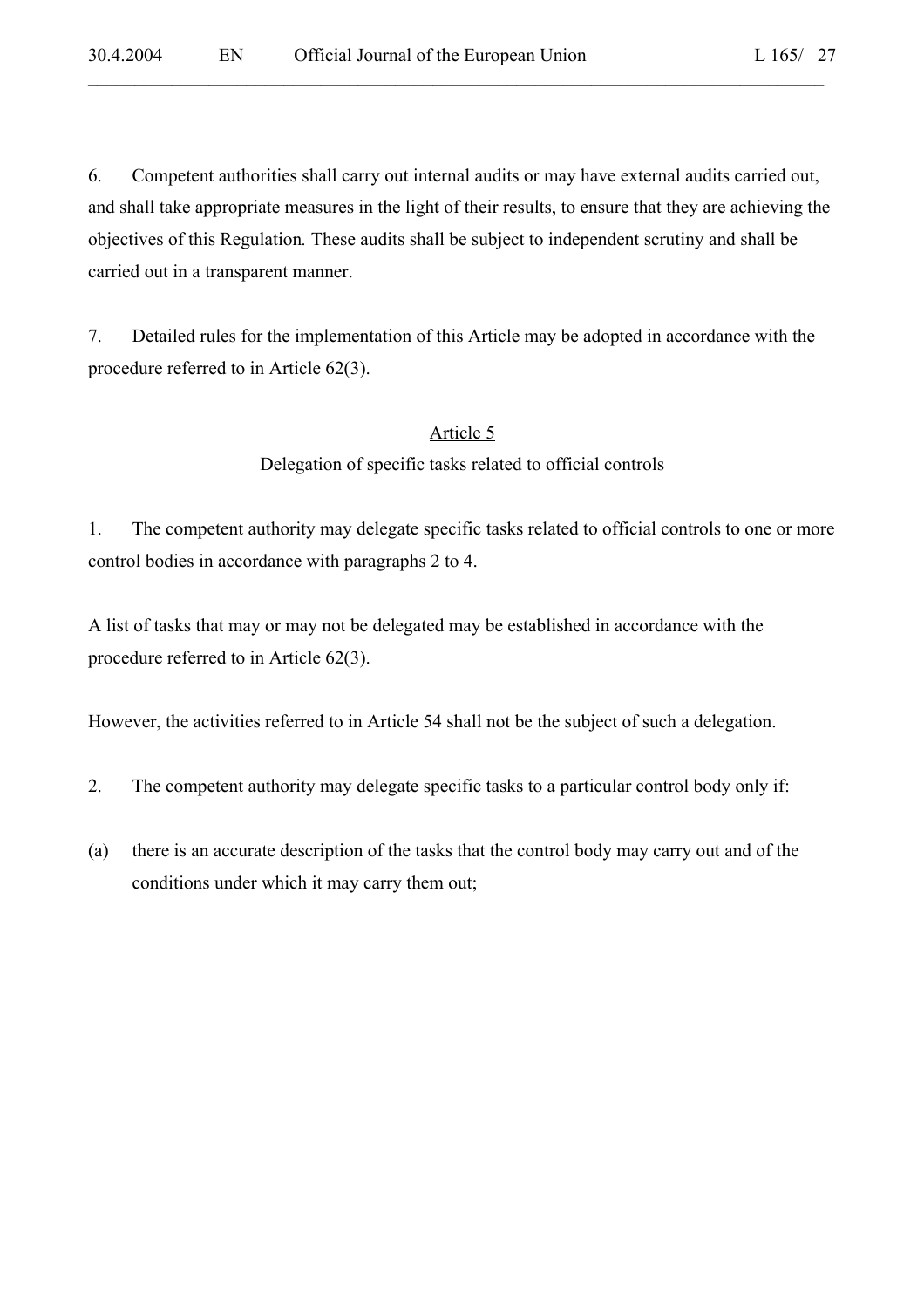- (b) there is proof that the control body:
	- (i) has the expertise, equipment and infrastructure required to carry out the tasks delegated to it,

- (ii) has a sufficient number of suitably qualified and experienced staff, and
- (iii) is impartial and free from any conflict of interest as regards the exercise of the tasks delegated to it;
- (c) the control body works and is accredited in accordance with European Standard EN 45004 "General criteria for the operation of various types of bodies performing inspection" and/or another standard if more relevant to the delegated tasks in question;
- (d) laboratories operate in accordance with the standards referred to in Article 12(2);
- (e) the control body communicates the results of the controls carried out to the competent authority on a regular basis and whenever the competent authority so requests. If the results of the controls indicate non-compliance or point to the likelihood of non-compliance, the control body shall immediately inform the competent authority;
- (f) there is efficient and effective coordination between the delegating competent authority and the control body.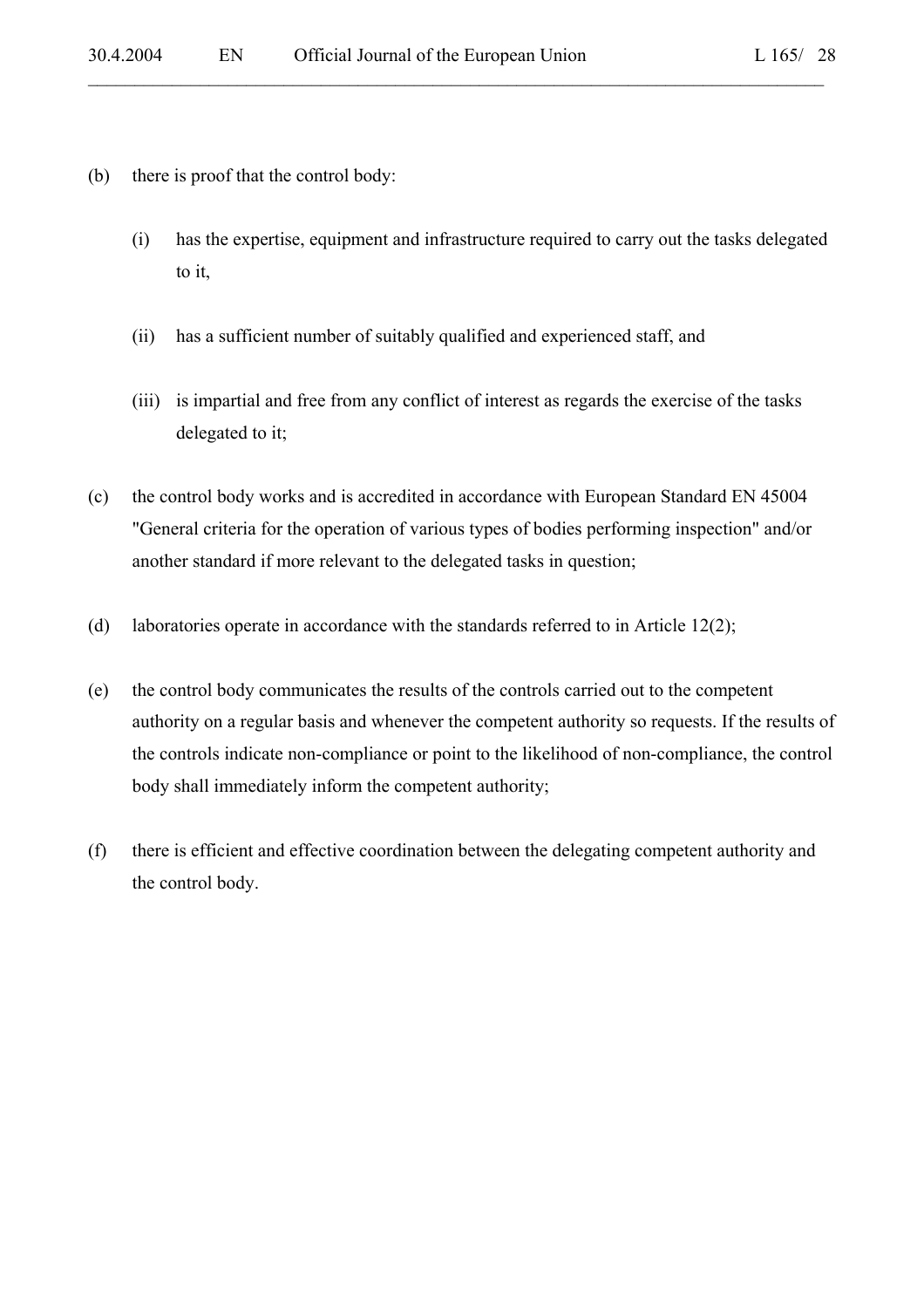3. Competent authorities delegating specific tasks to control bodies shall organise audits or inspections of control bodies as necessary. If, as a result of an audit or an inspection, it appears that such bodies are failing to carry out properly the tasks delegated to them, the delegating competent authority may withdraw the delegation. It shall withdraw it without delay if the control body fails to take appropriate and timely remedial action.

 $\mathcal{L}_\mathcal{L} = \mathcal{L}_\mathcal{L} = \mathcal{L}_\mathcal{L} = \mathcal{L}_\mathcal{L} = \mathcal{L}_\mathcal{L} = \mathcal{L}_\mathcal{L} = \mathcal{L}_\mathcal{L} = \mathcal{L}_\mathcal{L} = \mathcal{L}_\mathcal{L} = \mathcal{L}_\mathcal{L} = \mathcal{L}_\mathcal{L} = \mathcal{L}_\mathcal{L} = \mathcal{L}_\mathcal{L} = \mathcal{L}_\mathcal{L} = \mathcal{L}_\mathcal{L} = \mathcal{L}_\mathcal{L} = \mathcal{L}_\mathcal{L}$ 

4. Any Member State wishing to delegate a specific control task to a control body shall notify the Commission. This notification shall provide a detailed description of:

(a) the competent authority that would delegate the task*;*

- (b) the task that it would delegate; and
- (c) the control body to which it would delegate the task.

# Article 6 Staff performing official controls

The competent authority shall ensure that all of its staff performing official controls:

(a) receive, for their area of competence, appropriate training enabling them to undertake their duties competently and to carry out official controls in a consistent manner*.* This training shall cover as appropriate the areas referred to in Annex II, Chapter I;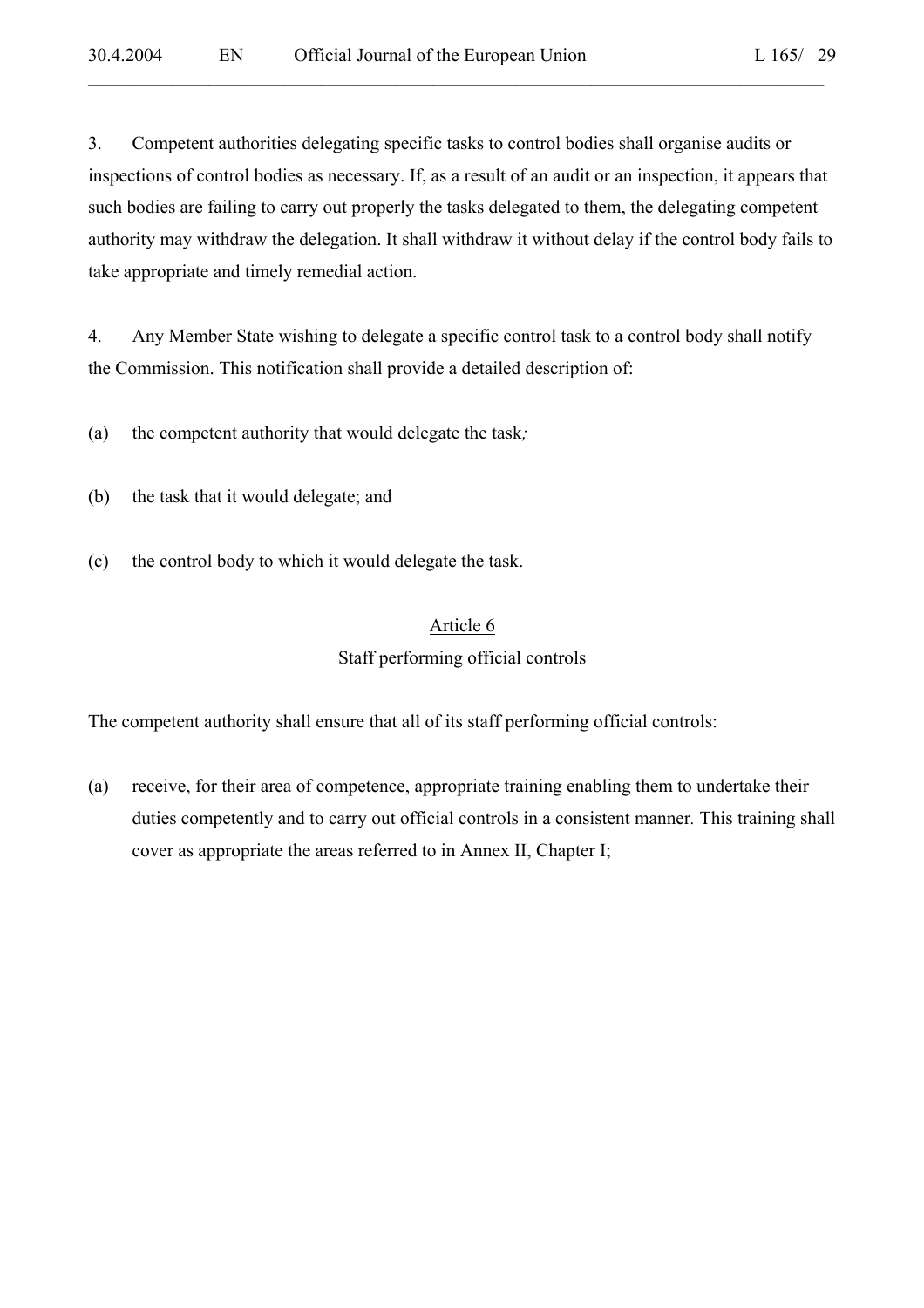(b) keep up-to-date in their area of competence and receive regular additional training as necessary; and

 $\mathcal{L}_\mathcal{L} = \mathcal{L}_\mathcal{L} = \mathcal{L}_\mathcal{L} = \mathcal{L}_\mathcal{L} = \mathcal{L}_\mathcal{L} = \mathcal{L}_\mathcal{L} = \mathcal{L}_\mathcal{L} = \mathcal{L}_\mathcal{L} = \mathcal{L}_\mathcal{L} = \mathcal{L}_\mathcal{L} = \mathcal{L}_\mathcal{L} = \mathcal{L}_\mathcal{L} = \mathcal{L}_\mathcal{L} = \mathcal{L}_\mathcal{L} = \mathcal{L}_\mathcal{L} = \mathcal{L}_\mathcal{L} = \mathcal{L}_\mathcal{L}$ 

(c) have aptitude for multidisciplinary cooperation.

#### Article 7

#### Transparency and Confidentiality

1. The competent authorities shall ensure that they carry out their activities with a high level of transparency. For that purpose, relevant information held by them shall be made available to the public as soon as possible.

In general, the public shall have access to:

(a) information on the control activities of the competent authorities and their effectiveness, and

(b) information pursuant to Article 10 of Regulation (EC) No 178/2002.

2. The competent authority shall take steps to ensure that members of their staff are required not to disclose information acquired when undertaking their official control duties which by its nature is covered by professional secrecy in duly justified cases. Protection of professional secrecy shall not prevent the dissemination by the competent authorities of information referred to in paragraph 1(b). The rules of Directive 95/46/EC of the European Parliament and of the Council of 24 October 1995 on the protection of individuals with regard to the processing of personal data and on the free movement of such data <sup>1</sup> remain unaffected.

 **1** OJ L 281, 23.11.1995, p. 31. Directive as amended by Regulation (EC) No 1882/2003.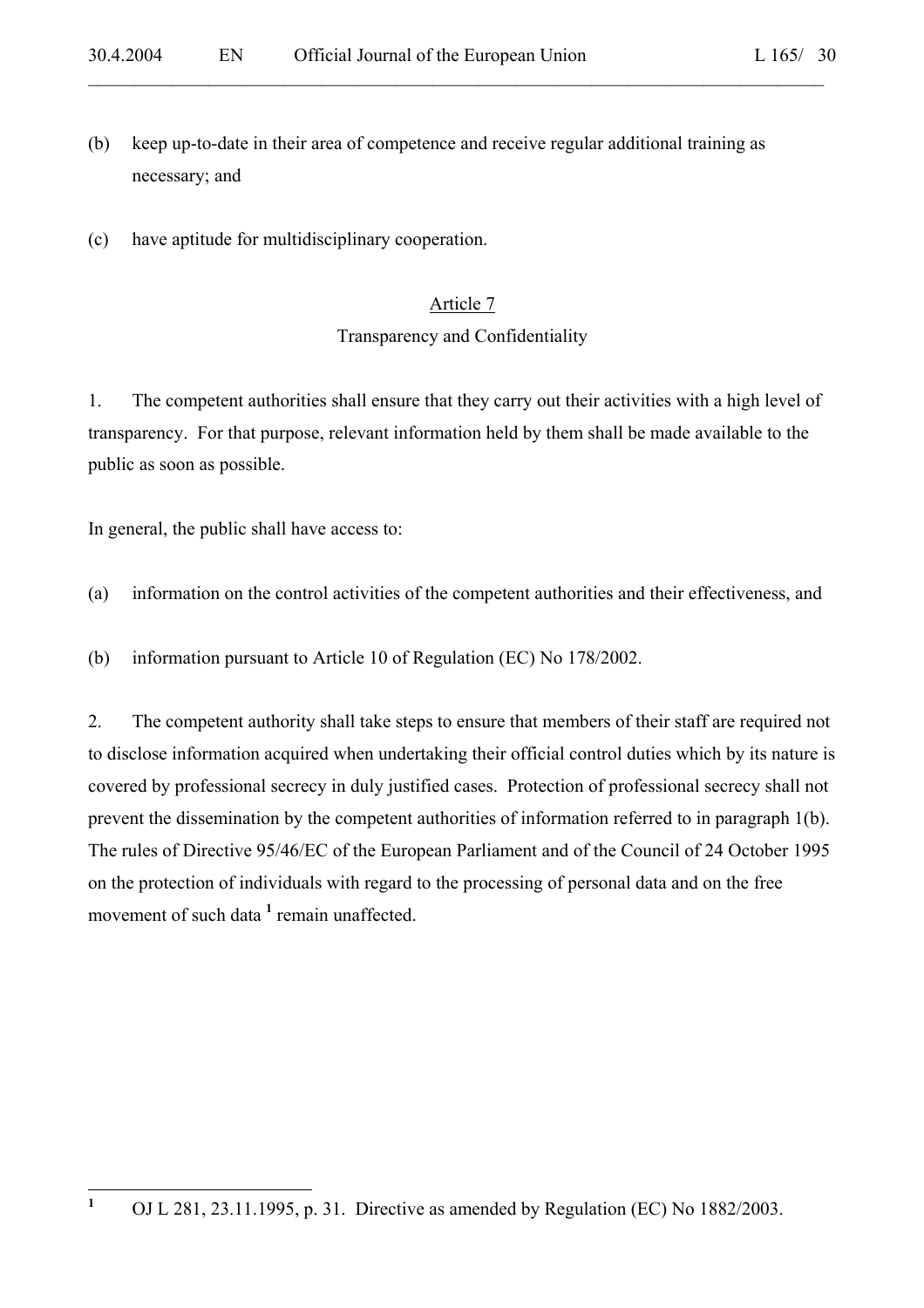- 3. Information covered by professional secrecy includes in particular:
- the confidentiality of preliminary investigation proceedings or of current legal proceedings;

 $\mathcal{L}_\mathcal{L} = \mathcal{L}_\mathcal{L} = \mathcal{L}_\mathcal{L} = \mathcal{L}_\mathcal{L} = \mathcal{L}_\mathcal{L} = \mathcal{L}_\mathcal{L} = \mathcal{L}_\mathcal{L} = \mathcal{L}_\mathcal{L} = \mathcal{L}_\mathcal{L} = \mathcal{L}_\mathcal{L} = \mathcal{L}_\mathcal{L} = \mathcal{L}_\mathcal{L} = \mathcal{L}_\mathcal{L} = \mathcal{L}_\mathcal{L} = \mathcal{L}_\mathcal{L} = \mathcal{L}_\mathcal{L} = \mathcal{L}_\mathcal{L}$ 

- personal data;
- the documents covered by an exception in Regulation (EC) No 1049/2001 of the European Parliament and of the Council of 30 May 2001 regarding public access to European Parliament, Council and Commission documents<sup>1</sup>;
- information protected by national and Community legislation concerning in particular professional secrecy, the confidentiality of deliberations, international relations and national defence.

# Article 8

# Control and verification procedures

1. Competent authorities shall carry out official controls in accordance with documented procedures. These procedures shall contain information and instructions for staff performing official controls including, inter alia, the areas referred to in Annex II, Chapter II.

2. Member States shall ensure that they have legal procedures in place in order to ensure that staff of the competent authorities have access to premises of and documentation kept by feed and food business operators so as to be able to accomplish their tasks properly.

 **1** OJ L 145, 31.5.2001, p. 43.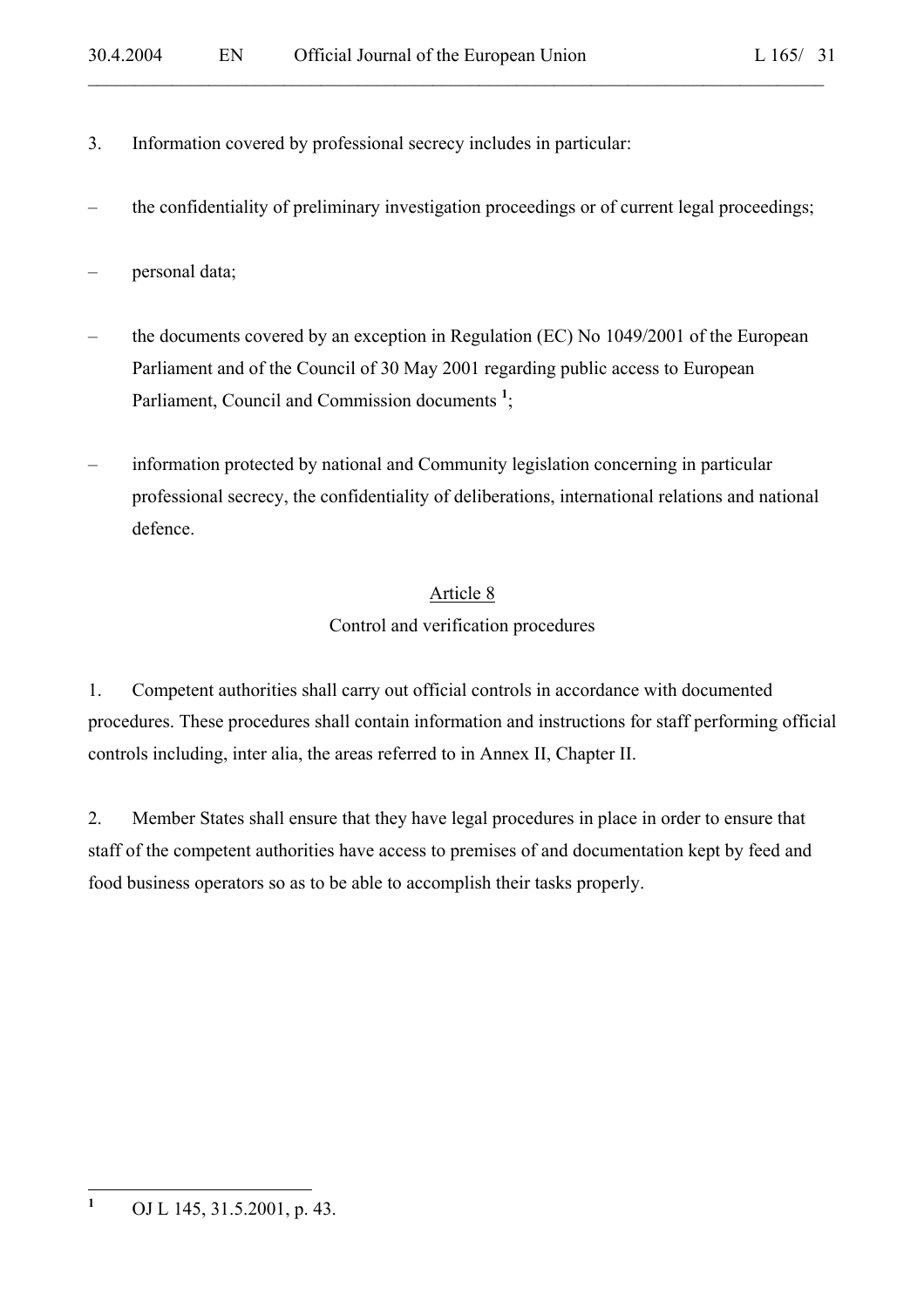3. Competent authorities shall have procedures in place :

- (a) to verify the effectiveness of official controls that they carry out; and
- (b) to ensure that corrective action is taken when needed and that the documentation referred to in paragraph 1 is updated as appropriate*.*

 $\mathcal{L}_\mathcal{L} = \mathcal{L}_\mathcal{L} = \mathcal{L}_\mathcal{L} = \mathcal{L}_\mathcal{L} = \mathcal{L}_\mathcal{L} = \mathcal{L}_\mathcal{L} = \mathcal{L}_\mathcal{L} = \mathcal{L}_\mathcal{L} = \mathcal{L}_\mathcal{L} = \mathcal{L}_\mathcal{L} = \mathcal{L}_\mathcal{L} = \mathcal{L}_\mathcal{L} = \mathcal{L}_\mathcal{L} = \mathcal{L}_\mathcal{L} = \mathcal{L}_\mathcal{L} = \mathcal{L}_\mathcal{L} = \mathcal{L}_\mathcal{L}$ 

4. The Commission may establish guidelines for official controls in accordance with the procedure referred to in Article 62 (2).

The guidelines may, in particular, contain recommendations concerning official controls on:

- (a) the implementation of HACCP principles;
- (b) management systems that feed or food business operators operate with a view to meeting the requirements of feed or food law;
- (c) the microbiological, physical and chemical safety of feed and food.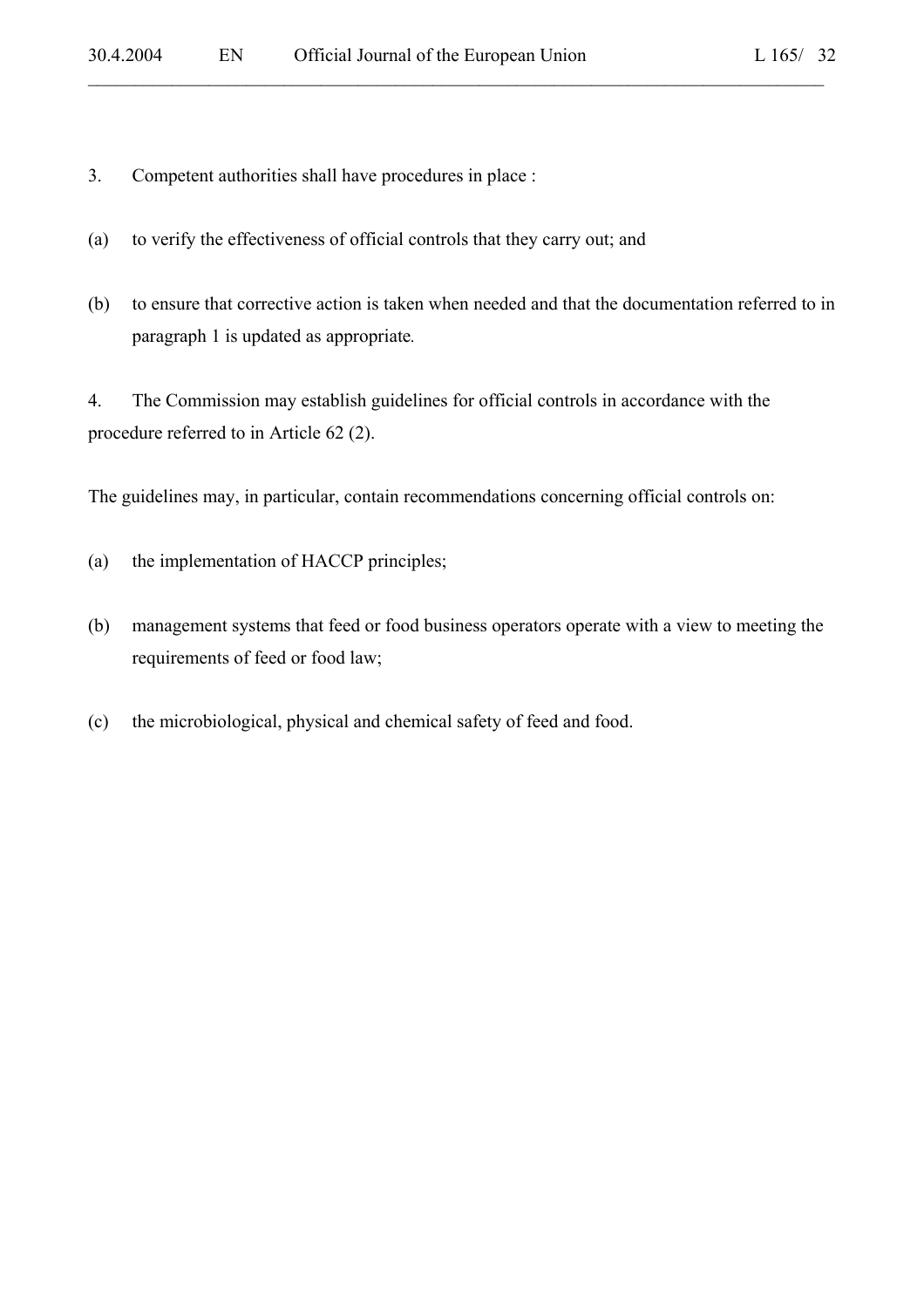# Article 9

 $\mathcal{L}_\mathcal{L} = \mathcal{L}_\mathcal{L} = \mathcal{L}_\mathcal{L} = \mathcal{L}_\mathcal{L} = \mathcal{L}_\mathcal{L} = \mathcal{L}_\mathcal{L} = \mathcal{L}_\mathcal{L} = \mathcal{L}_\mathcal{L} = \mathcal{L}_\mathcal{L} = \mathcal{L}_\mathcal{L} = \mathcal{L}_\mathcal{L} = \mathcal{L}_\mathcal{L} = \mathcal{L}_\mathcal{L} = \mathcal{L}_\mathcal{L} = \mathcal{L}_\mathcal{L} = \mathcal{L}_\mathcal{L} = \mathcal{L}_\mathcal{L}$ 

# Reports

1. The competent authority shall draw up reports on the official controls that it has carried out.

2. These reports shall include a description of the purpose of the official controls, the control methods applied, the results of the official controls and, where appropriate, action that the business operator concerned is to take.

3. The competent authority shall provide the business operator concerned with a copy of the report referred to in paragraph 2, at least in case of non-compliance*.*

# Article 10

# Control activities, methods and techniques

1. Tasks related to official controls shall, in general, be carried out using appropriate control methods and techniques such as monitoring, surveillance, verification, audit, inspection, sampling and analysis.

- 2. Official controls on feed and food shall include, inter alia*,* the following activities:
- (a) examination of any control systems that feed and food business operators have put in place and the results obtained;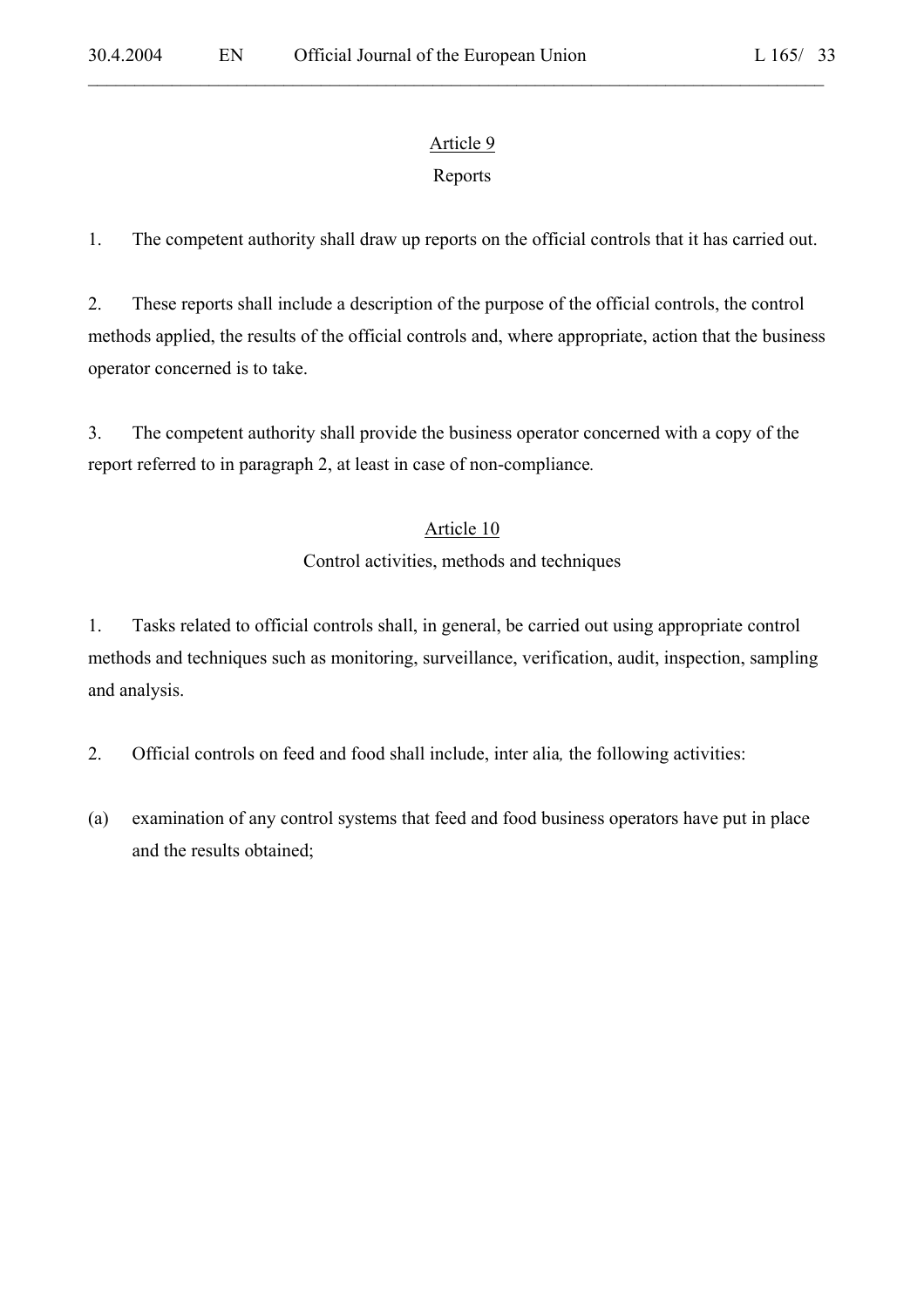- (b) inspection of:
	- (i) primary producers' installations, feed and food businesses, including their surroundings, premises, offices, equipment, installations and machinery, transport, as well as of feed and food;

- (ii) raw materials, ingredients, processing aids and other products used for the preparation and production of feed and food;
- (iii) semi-finished products;
- (iv) materials and articles intended to come into contact with food;
- (v) cleaning and maintenance products and processes, and pesticides;
- (vi) labelling, presentation and advertising;
- (c) checks on the hygiene conditions in feed and food businesses;
- (d) assessment of procedures on good manufacturing practices (GMP), good hygiene practices (GHP), good farming practices and HACCP, taking into account the use of guides established in accordance with Community legislation;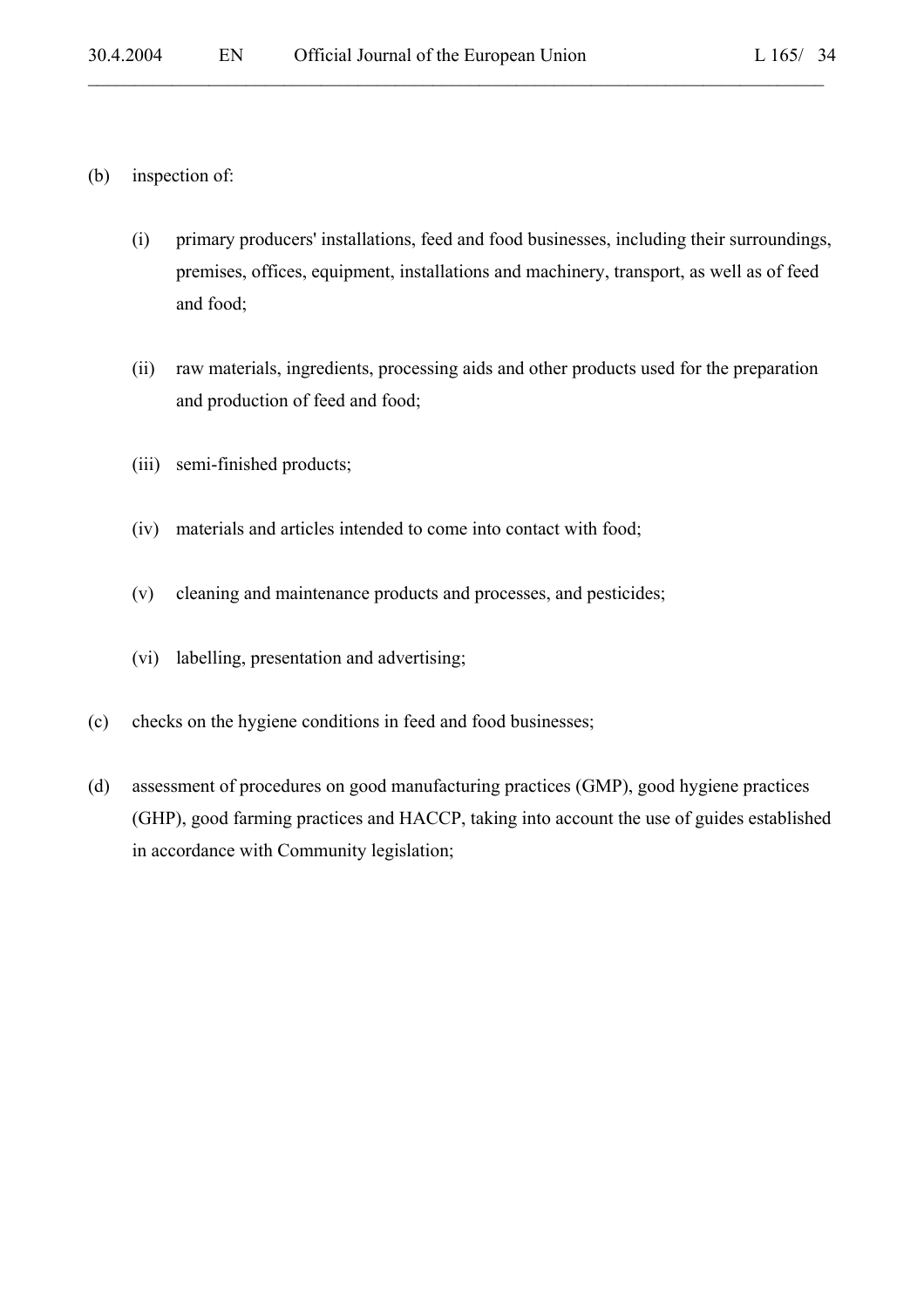(e) examination of written material and other records which may be relevant to the assessment of compliance with feed or food law;

 $\mathcal{L}_\mathcal{L} = \mathcal{L}_\mathcal{L} = \mathcal{L}_\mathcal{L} = \mathcal{L}_\mathcal{L} = \mathcal{L}_\mathcal{L} = \mathcal{L}_\mathcal{L} = \mathcal{L}_\mathcal{L} = \mathcal{L}_\mathcal{L} = \mathcal{L}_\mathcal{L} = \mathcal{L}_\mathcal{L} = \mathcal{L}_\mathcal{L} = \mathcal{L}_\mathcal{L} = \mathcal{L}_\mathcal{L} = \mathcal{L}_\mathcal{L} = \mathcal{L}_\mathcal{L} = \mathcal{L}_\mathcal{L} = \mathcal{L}_\mathcal{L}$ 

- (f) interviews with feed and food business operators and with their staff;
- (g) the reading of values recorded by feed or food business measuring instruments;
- (h) controls carried out with the competent authority's own instruments to verify measurements taken by feed and food business operators;
- (i) any other activity required to ensure that the objectives of this Regulation are met.

## CHAPTER III : SAMPLING AND ANALYSIS

# Article 11 Methods of sampling and analysis

1. Sampling and analysis methods used in the context of official controls shall comply with relevant Community rules or,

(a) if no such rules exist, with internationally recognised rules or protocols, for example those that the European Committee for standardisation (CEN) has accepted or those agreed in national legislation; or,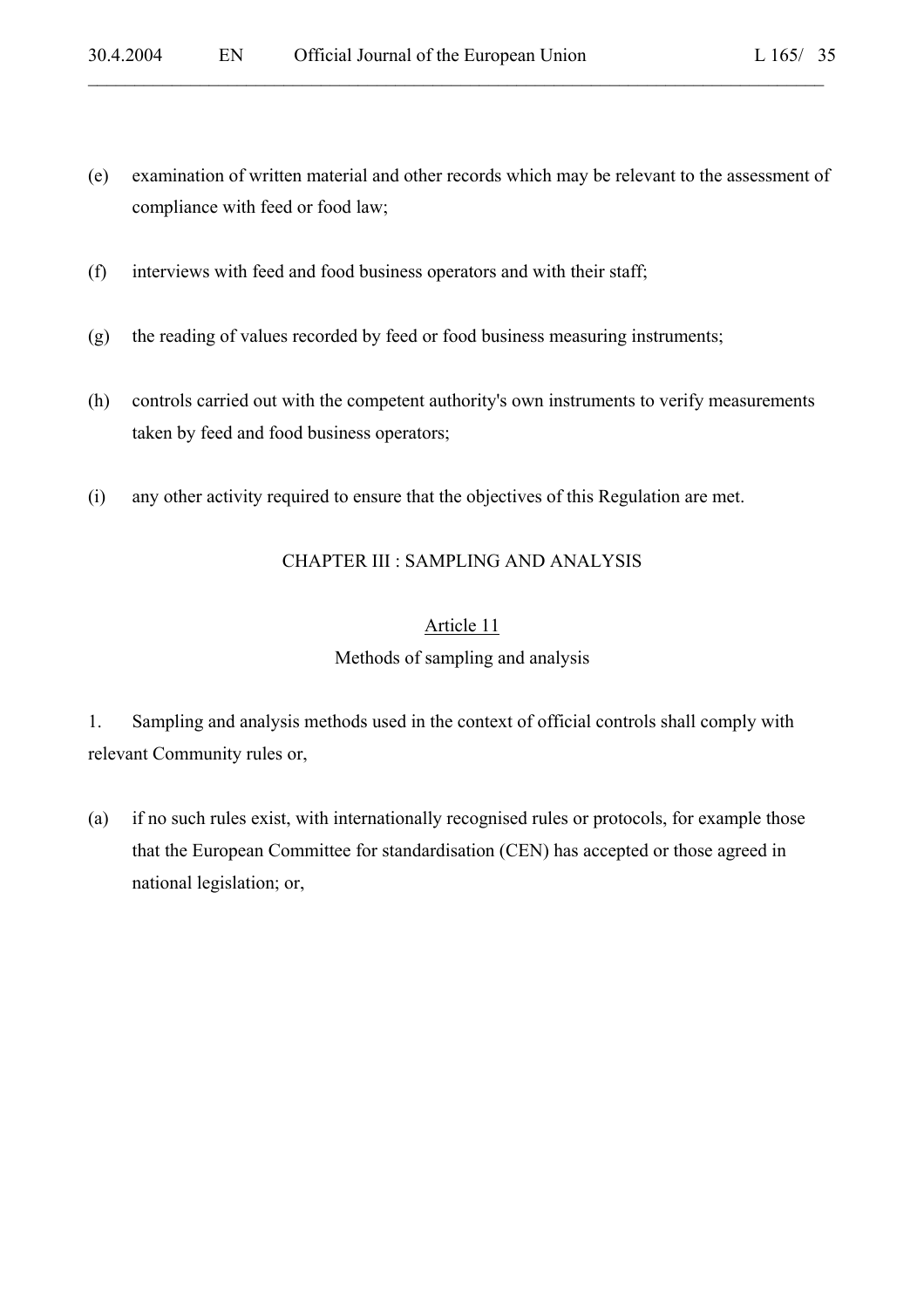(b) in the absence of the above, with other methods fit for the intended purpose or developed in accordance with scientific protocols.

2. Where paragraph 1 does not apply, validation of methods of analysis may take place within a single laboratory according to an internationally accepted protocol.

3. Wherever possible, methods of analysis shall be characterised by the appropriate criteria set out in Annex III.

4. The following implementing measures may be taken in accordance with the procedure referred to in Article 62(3):

- (a) methods of sampling and analysis, including the confirmatory or reference methods to be used in the event of a dispute;
- (b) performance criteria, analysis parameters, measurement uncertainty and procedures for the validation of the methods referred to in (a); and
- (c) rules on the interpretation of results.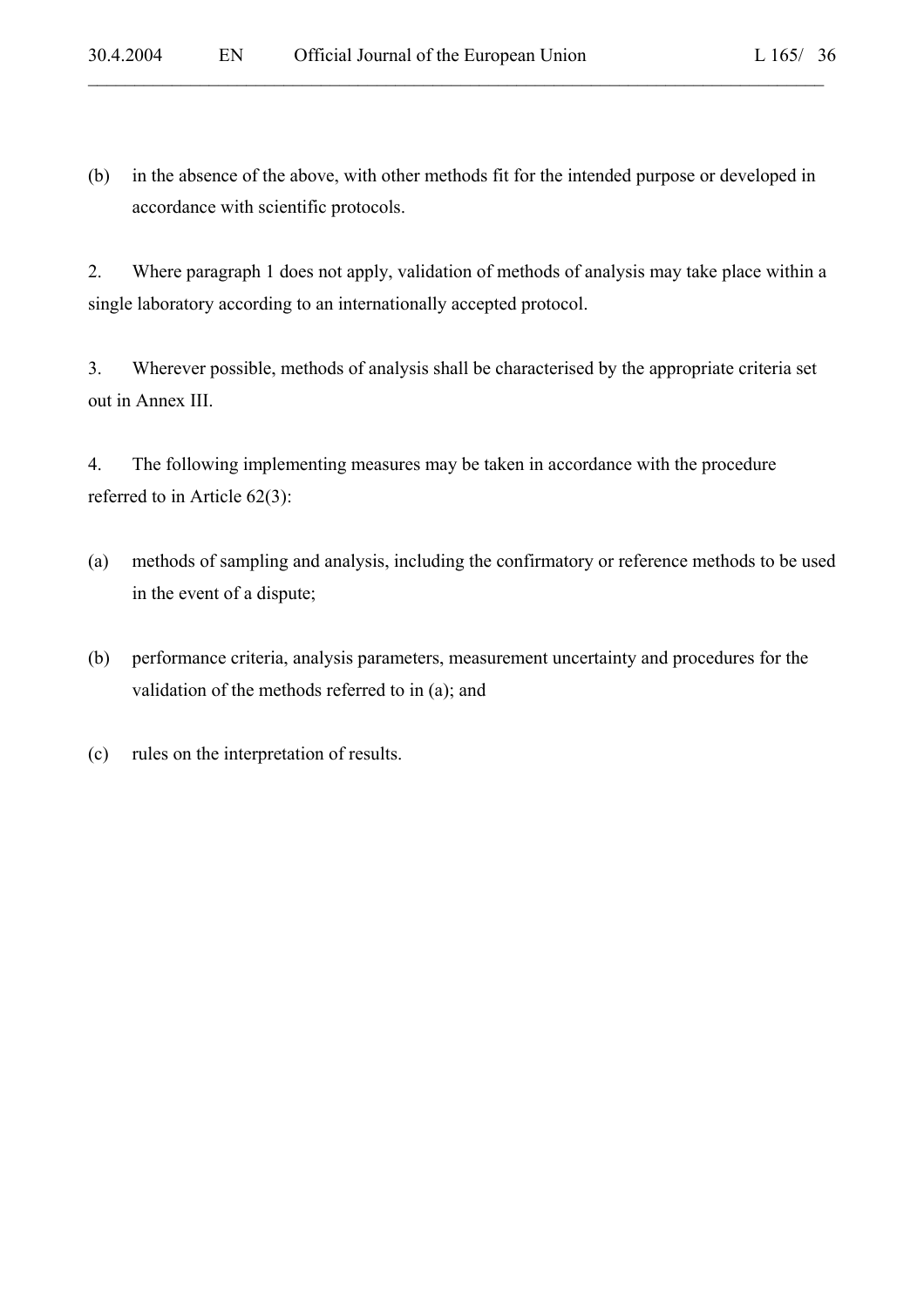5. The competent authorities shall establish adequate procedures in order to guarantee the right of feed and food business operators whose products are subject to sampling and analysis to apply for a supplementary expert opinion, without prejudice to the obligation of competent authorities to take prompt action in case of emergency.

 $\mathcal{L}_\mathcal{L} = \mathcal{L}_\mathcal{L} = \mathcal{L}_\mathcal{L} = \mathcal{L}_\mathcal{L} = \mathcal{L}_\mathcal{L} = \mathcal{L}_\mathcal{L} = \mathcal{L}_\mathcal{L} = \mathcal{L}_\mathcal{L} = \mathcal{L}_\mathcal{L} = \mathcal{L}_\mathcal{L} = \mathcal{L}_\mathcal{L} = \mathcal{L}_\mathcal{L} = \mathcal{L}_\mathcal{L} = \mathcal{L}_\mathcal{L} = \mathcal{L}_\mathcal{L} = \mathcal{L}_\mathcal{L} = \mathcal{L}_\mathcal{L}$ 

6. In particular, they shall ensure that feed and food business operators can obtain sufficient numbers of samples for a supplementary expert opinion, unless impossible in case of highly perishable products or very low quantity of available substrate.

7. Samples must be handled and labelled in such a way as to guarantee both their legal and analytical validity.

### Article 12

### Official laboratories

1. The competent authority shall designate laboratories that may carry out the analysis of samples taken during official controls.

2. However, competent authorities may only designate laboratories that operate and are assessed and accredited in accordance with the following European Standards:

(a) EN ISO/IEC 17025 on "General requirements for the competence of testing and calibration laboratories";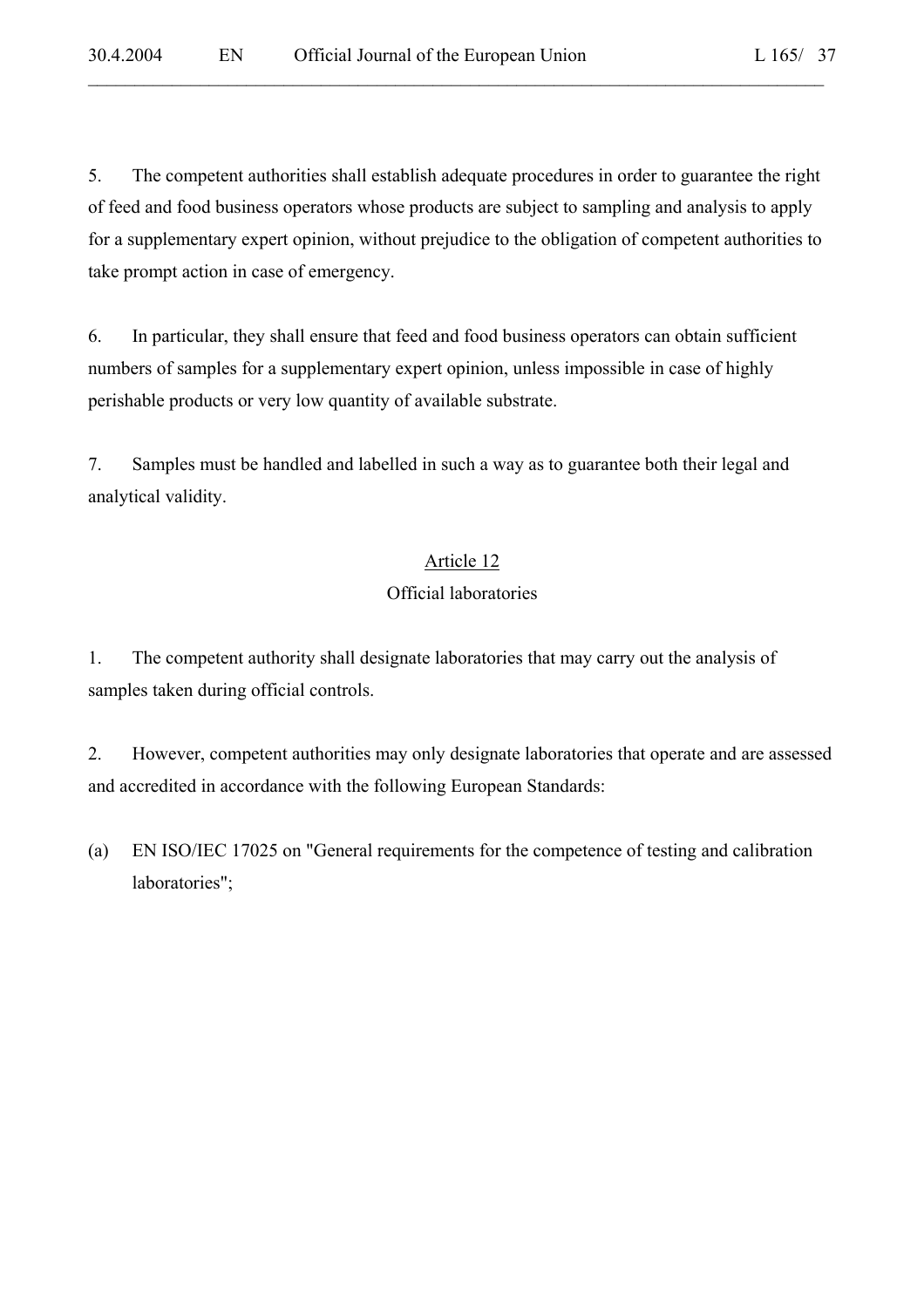- (b) EN 45002 on "General criteria for the assessment of testing laboratories";
- (c) EN 45003 on "Calibration and testing laboratory accreditation system-General requirements for operation and recognition",

 $\mathcal{L}_\mathcal{L} = \mathcal{L}_\mathcal{L} = \mathcal{L}_\mathcal{L} = \mathcal{L}_\mathcal{L} = \mathcal{L}_\mathcal{L} = \mathcal{L}_\mathcal{L} = \mathcal{L}_\mathcal{L} = \mathcal{L}_\mathcal{L} = \mathcal{L}_\mathcal{L} = \mathcal{L}_\mathcal{L} = \mathcal{L}_\mathcal{L} = \mathcal{L}_\mathcal{L} = \mathcal{L}_\mathcal{L} = \mathcal{L}_\mathcal{L} = \mathcal{L}_\mathcal{L} = \mathcal{L}_\mathcal{L} = \mathcal{L}_\mathcal{L}$ 

taking into account criteria for different testing methods laid down in Community feed and food law.

3. The accreditation and assessment of testing laboratories referred to in paragraph 2 may relate to individual tests or groups of tests.

4. The competent authority may cancel the designation referred to in paragraph 1 when the conditions referred to in paragraph 2 are no longer fulfilled.

### CHAPTER IV: CRISIS MANAGEMENT

#### Article 13

#### Contingency plans for feed and food

1. For the implementation of the general plan for crisis management referred to in Article 55 of Regulation (EC) No 178/2002, Member States shall draw up operational contingency plans setting out measures to be implemented without delay when feed or food is found to pose a serious risk to humans or animals either directly or through the environment.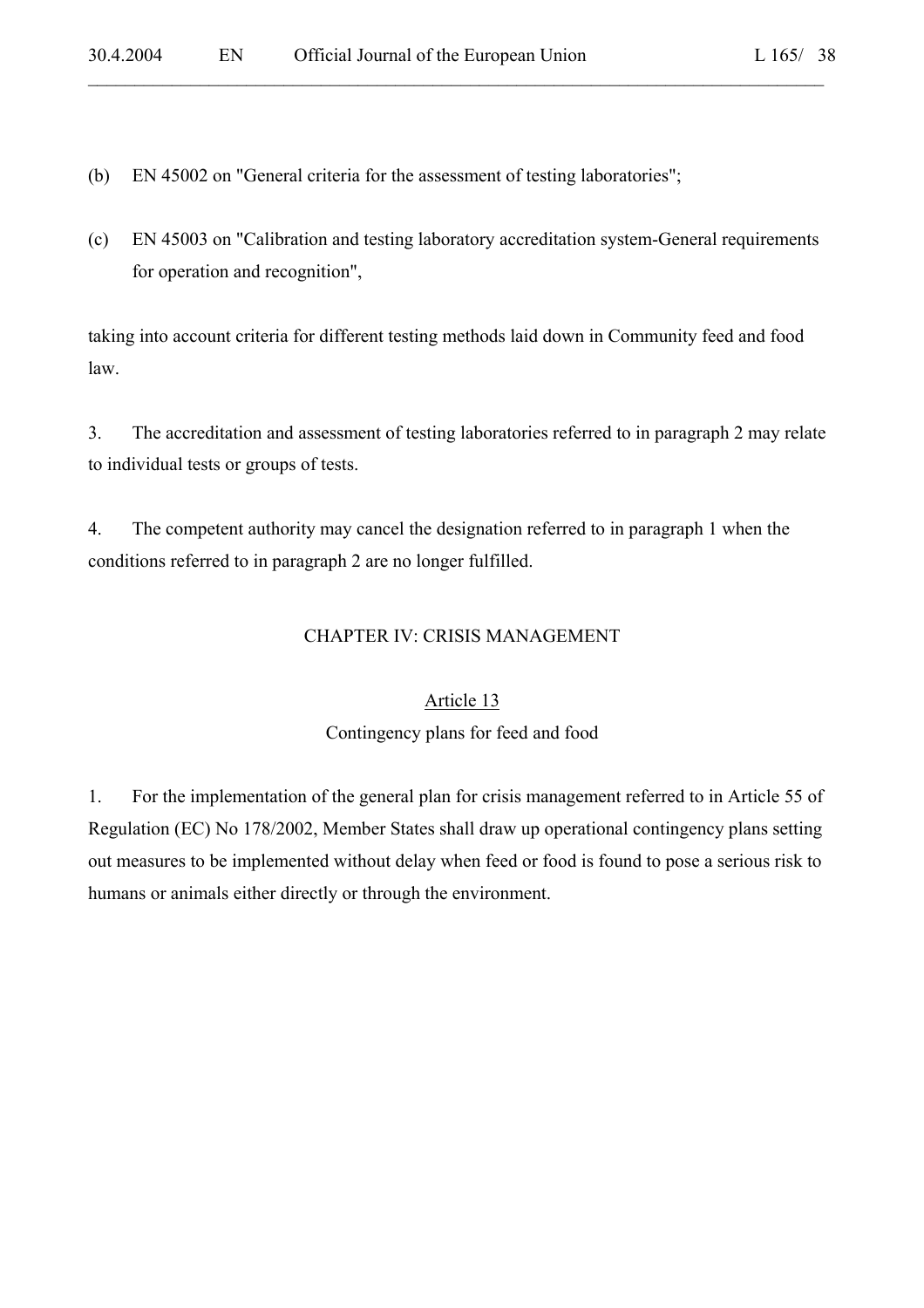2. These contingency plans shall specify*:* 

- (a) the administrative authorities to be engaged;
- (b) their powers and responsibilities; and

(c) channels and procedures for sharing information between the relevant parties.

3. Member States shall review these contingency plans as appropriate, particularly in the light of changes in the organisation of the competent authority and of experience, including experience gained from simulation exercises.

 $\mathcal{L}_\mathcal{L} = \mathcal{L}_\mathcal{L} = \mathcal{L}_\mathcal{L} = \mathcal{L}_\mathcal{L} = \mathcal{L}_\mathcal{L} = \mathcal{L}_\mathcal{L} = \mathcal{L}_\mathcal{L} = \mathcal{L}_\mathcal{L} = \mathcal{L}_\mathcal{L} = \mathcal{L}_\mathcal{L} = \mathcal{L}_\mathcal{L} = \mathcal{L}_\mathcal{L} = \mathcal{L}_\mathcal{L} = \mathcal{L}_\mathcal{L} = \mathcal{L}_\mathcal{L} = \mathcal{L}_\mathcal{L} = \mathcal{L}_\mathcal{L}$ 

4. Where necessary, implementing measures may be adopted in accordance with the procedure referred to in Article 62(3). Such measures shall establish harmonised rules for contingency plans to the extent necessary to ensure that such plans are compatible with the general plan for crisis management referred to in Article 55 of Regulation (EC) No 178/2002. They shall also indicate the role of stakeholders in the establishment and operation of contingency plans.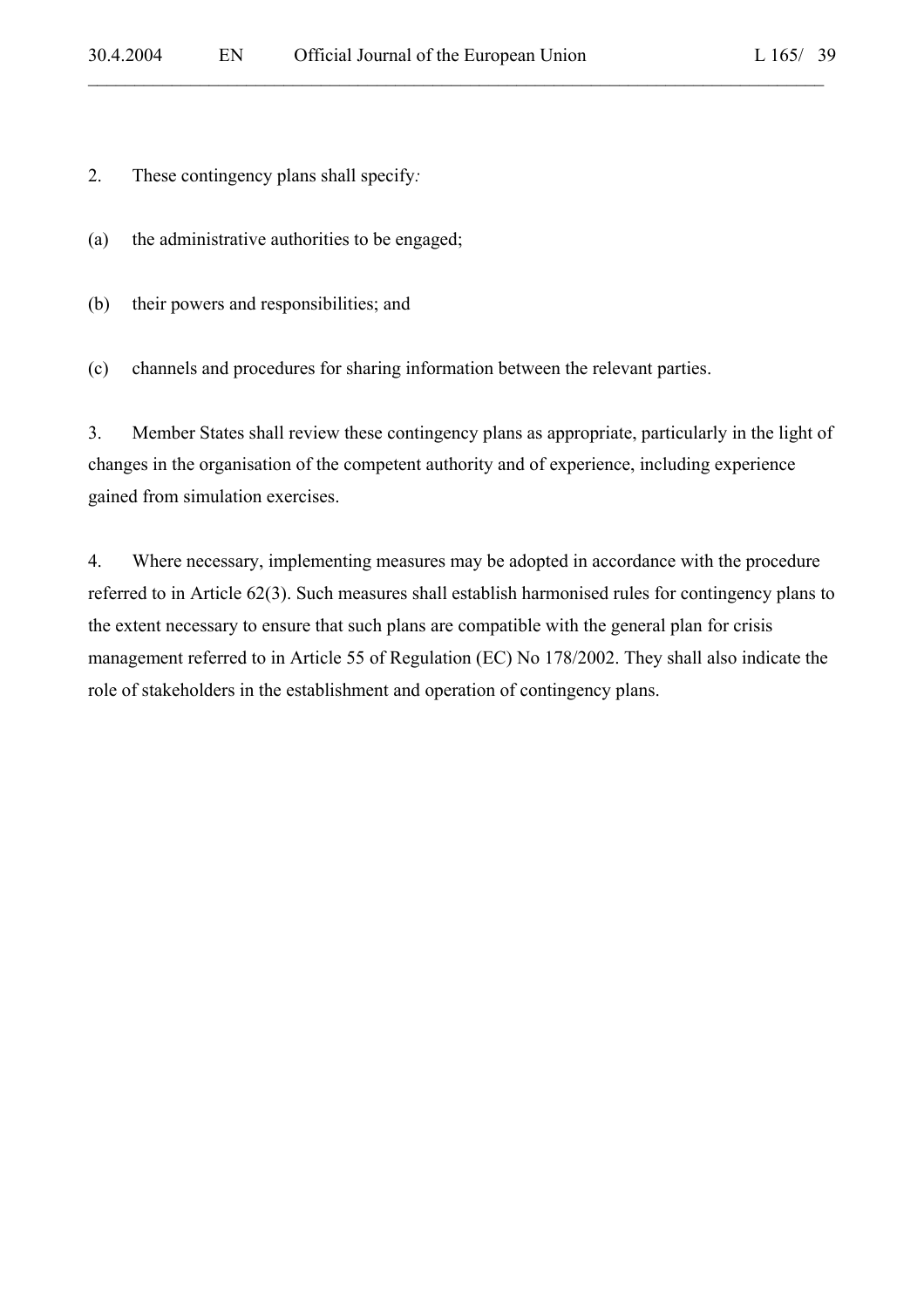# CHAPTER V : OFFICIAL CONTROLS ON THE INTRODUCTION OF FEED AND FOOD FROM THIRD COUNTRIES

 $\mathcal{L}_\mathcal{L} = \mathcal{L}_\mathcal{L} = \mathcal{L}_\mathcal{L} = \mathcal{L}_\mathcal{L} = \mathcal{L}_\mathcal{L} = \mathcal{L}_\mathcal{L} = \mathcal{L}_\mathcal{L} = \mathcal{L}_\mathcal{L} = \mathcal{L}_\mathcal{L} = \mathcal{L}_\mathcal{L} = \mathcal{L}_\mathcal{L} = \mathcal{L}_\mathcal{L} = \mathcal{L}_\mathcal{L} = \mathcal{L}_\mathcal{L} = \mathcal{L}_\mathcal{L} = \mathcal{L}_\mathcal{L} = \mathcal{L}_\mathcal{L}$ 

#### Article 14

### Official controls on feed and food of animal origin

1. This Regulation shall not affect the requirements for veterinary checks on feed and food of animal origin provided for in Directive 97/78/EC. However, the competent authority designated in accordance with Directive 97/78/EC shall, in addition, carry out official controls to verify compliance with aspects of feed or food law that that Directive does not cover, as appropriate, including those aspects referred to in Title VI, Chapter II of this Regulation.

2. The general rules of Articles 18 to 25 of this Regulation shall also apply to official controls on all feed and food, including feed and food of animal origin.

- 3. Satisfactory results of checks on goods that are:
- (a) placed under one of the customs procedures referred to in points (b) to (f) of Article 4(16) of Regulation (EEC) No 2913/92; or
- (b) to be handled in free zones or free warehouses, as defined in Article 4(15)(b) of Regulation (EEC) No 2913/92,

shall neither affect the duty of feed and food business operators to ensure that feed and food comply with feed and food law from the moment of release for free circulation nor prevent further official controls on the feed or food concerned from being carried out.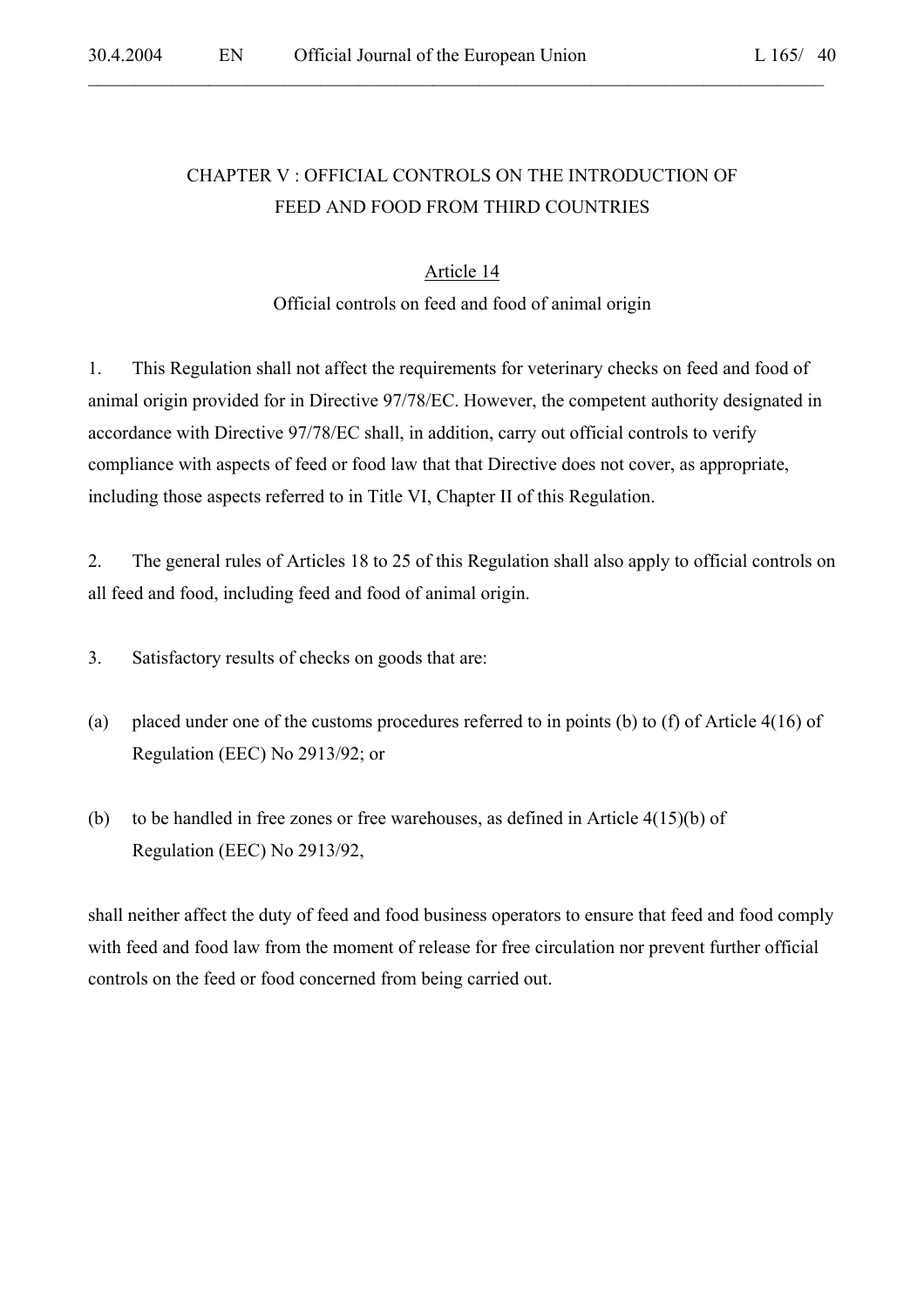$\mathcal{L}_\mathcal{L} = \mathcal{L}_\mathcal{L} = \mathcal{L}_\mathcal{L} = \mathcal{L}_\mathcal{L} = \mathcal{L}_\mathcal{L} = \mathcal{L}_\mathcal{L} = \mathcal{L}_\mathcal{L} = \mathcal{L}_\mathcal{L} = \mathcal{L}_\mathcal{L} = \mathcal{L}_\mathcal{L} = \mathcal{L}_\mathcal{L} = \mathcal{L}_\mathcal{L} = \mathcal{L}_\mathcal{L} = \mathcal{L}_\mathcal{L} = \mathcal{L}_\mathcal{L} = \mathcal{L}_\mathcal{L} = \mathcal{L}_\mathcal{L}$ 

### Official controls on feed and food of non-animal origin

1. The competent authority shall carry out regular official controls on feed and food of non-animal origin not included in the scope of Directive 97/78/EC, imported into the territories referred to in Annex I. It shall organise these controls on the basis of the multi-annual national control plan drawn up in accordance with Articles 41 to 43 and in the light of potential risks. The controls shall cover all aspects of feed and food law.

2. These controls shall be carried out at an appropriate place, including the point of entry of the goods into one of the territories referred to in Annex I, the point of release for free circulation, warehouses, the premises of the importing feed and food business operator, or other points of the feed and food chain.

- 3. These controls may also be carried out on goods that are:
- (a) placed under one of the customs procedures referred to in points (b) to (f) of Article 4(16) of Regulation (EEC) No 2913/92; or
- (b) to enter free zones or free warehouses, as defined in Article 4(15)(b) of Regulation (EEC) No 2913/92.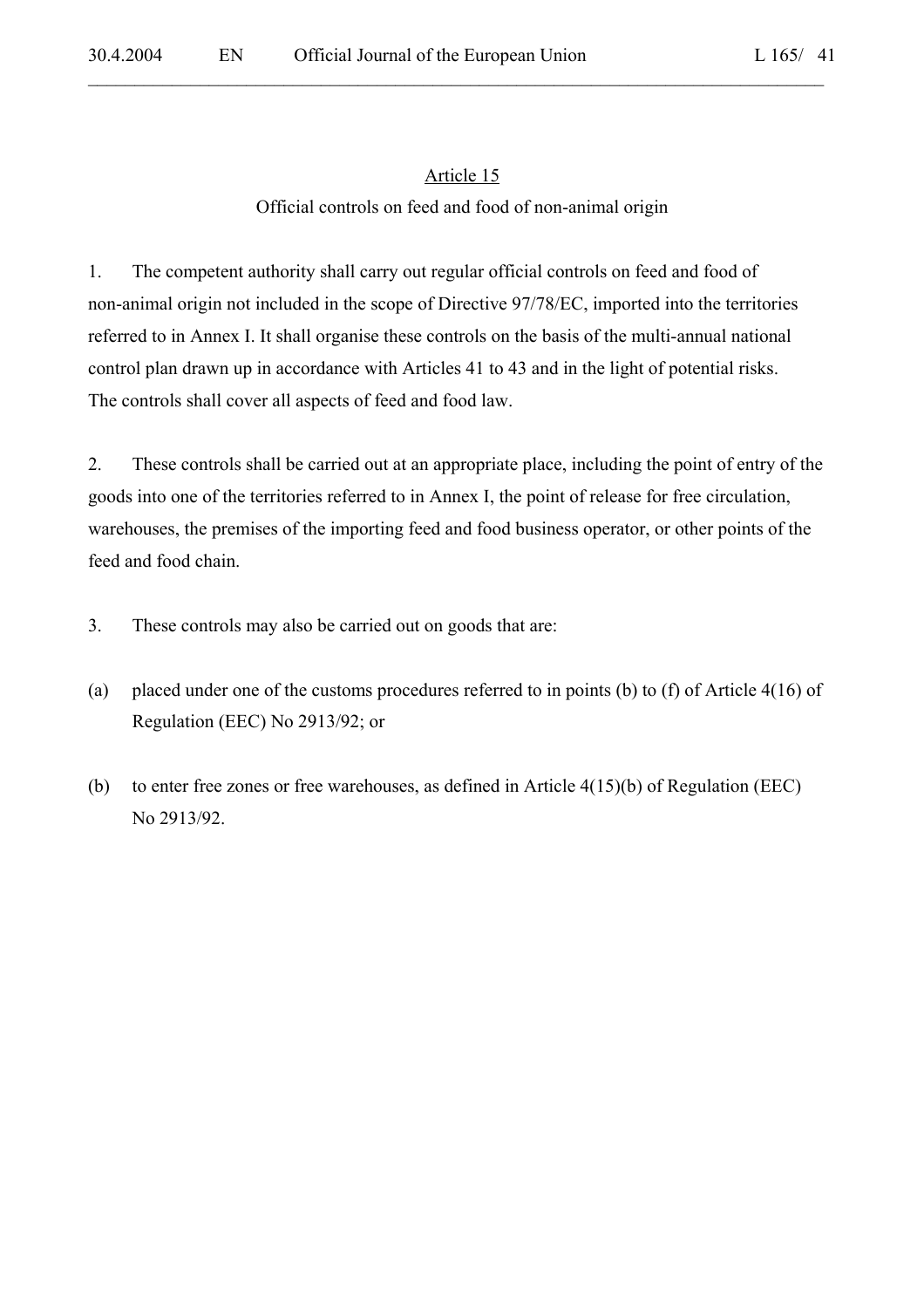4. Satisfactory results of checks referred to in paragraph 3 shall neither affect the duty of feed and food business operators to ensure that feed and food comply with feed and food law from the moment of release for free circulation nor prevent further official controls on the feed or food concerned from being carried out.

 $\mathcal{L}_\mathcal{L} = \mathcal{L}_\mathcal{L} = \mathcal{L}_\mathcal{L} = \mathcal{L}_\mathcal{L} = \mathcal{L}_\mathcal{L} = \mathcal{L}_\mathcal{L} = \mathcal{L}_\mathcal{L} = \mathcal{L}_\mathcal{L} = \mathcal{L}_\mathcal{L} = \mathcal{L}_\mathcal{L} = \mathcal{L}_\mathcal{L} = \mathcal{L}_\mathcal{L} = \mathcal{L}_\mathcal{L} = \mathcal{L}_\mathcal{L} = \mathcal{L}_\mathcal{L} = \mathcal{L}_\mathcal{L} = \mathcal{L}_\mathcal{L}$ 

5. A list of feed and food of non-animal origin that is, on the basis of known or emerging risk, to be subject to an increased level of official controls at the point of entry into territories referred to in Annex I shall be drawn up and updated, in accordance with the procedure referred to in Article 62(3). The frequency and nature of these controls shall be laid down in accordance with the same procedure. At the same time, the fees related to such controls may be established in accordance with the same procedure.

#### Article 16

Types of checks on feed and food of non-animal origin

1. The official controls referred to in Article 15(1) shall include at least a systematic documentary check, a random identity check and, as appropriate, a physical check.

- 2. Physical checks shall be carried out at a frequency depending on:
- (a) the risks associated with different types of feed and food;
- (b) the history of compliance with the requirements for the product concerned of the third country and establishment of origin and of the feed or food business operators importing and exporting the product;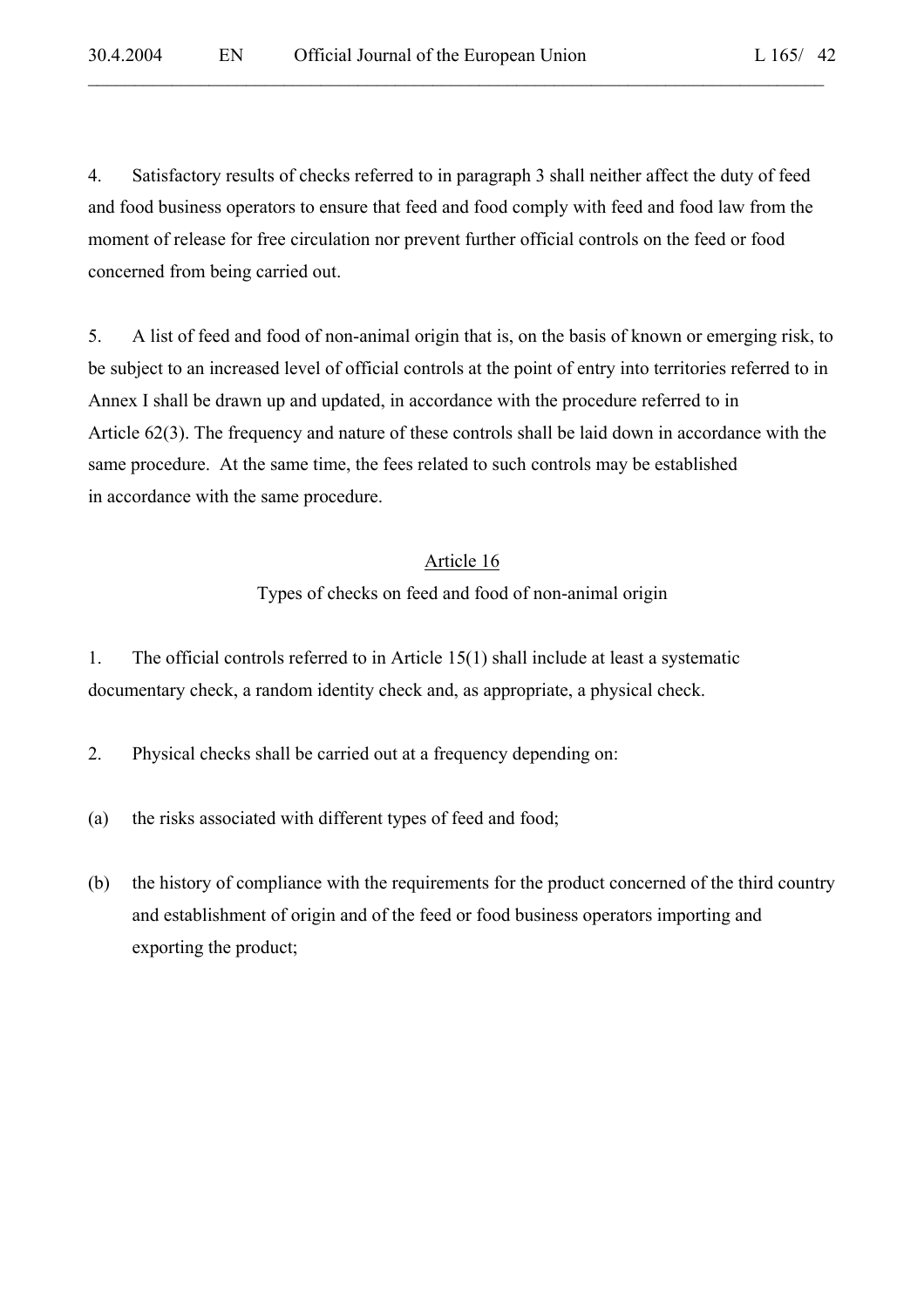(c) the controls that the feed or food business operator importing the product has carried out;

 $\mathcal{L}_\mathcal{L} = \mathcal{L}_\mathcal{L} = \mathcal{L}_\mathcal{L} = \mathcal{L}_\mathcal{L} = \mathcal{L}_\mathcal{L} = \mathcal{L}_\mathcal{L} = \mathcal{L}_\mathcal{L} = \mathcal{L}_\mathcal{L} = \mathcal{L}_\mathcal{L} = \mathcal{L}_\mathcal{L} = \mathcal{L}_\mathcal{L} = \mathcal{L}_\mathcal{L} = \mathcal{L}_\mathcal{L} = \mathcal{L}_\mathcal{L} = \mathcal{L}_\mathcal{L} = \mathcal{L}_\mathcal{L} = \mathcal{L}_\mathcal{L}$ 

(d) the guarantees that the competent authority of the third country of origin has given.

3. The Member States shall ensure that physical checks are carried out under appropriate conditions and at a place with access to appropriate control facilities allowing investigations to be conducted properly, a number of samples adapted to the risk management to be taken, and the feed and food to be handled hygienically. Samples must be handled in such a way as to guarantee both their legal and analytical validity. Member States shall ensure that the equipment and methodology are adequate for measuring the limit values laid down under Community or national legislation.

#### Article 17

#### Points of entry and prior notification

- 1. Member States shall, for the organisation of the official controls referred to in Article 15(5):
- designate particular points of entry in their territory which have access to the appropriate control facilities for different types of feed and food; and
- require feed and food business operators responsible for consignments to give prior notification of their arrival and nature.

Member States may apply the same rules for other feed of non-animal origin.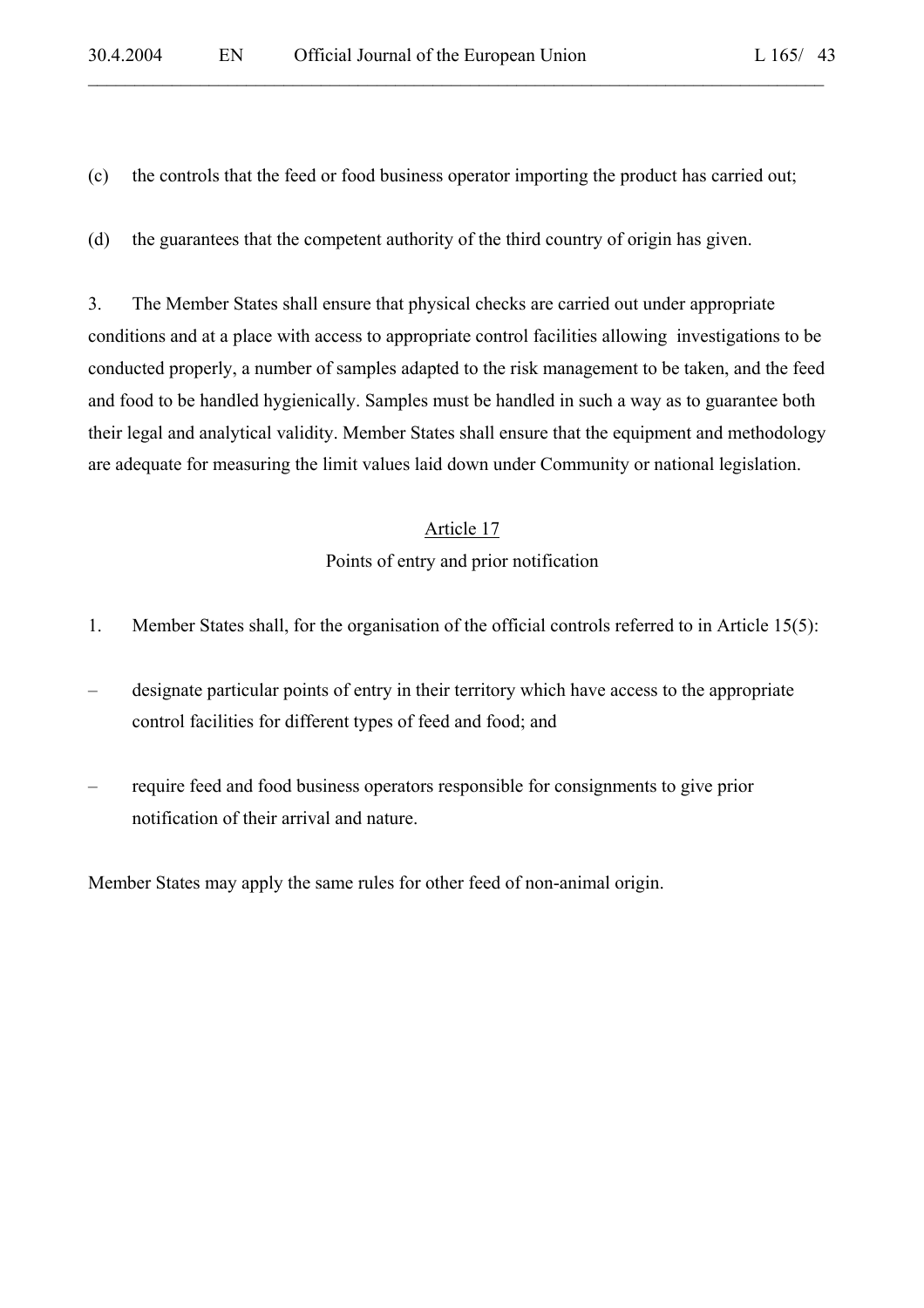2. Member States shall inform the Commission and other Member States of any measures that they take in accordance with paragraph 1.

 $\mathcal{L}_\mathcal{L} = \mathcal{L}_\mathcal{L} = \mathcal{L}_\mathcal{L} = \mathcal{L}_\mathcal{L} = \mathcal{L}_\mathcal{L} = \mathcal{L}_\mathcal{L} = \mathcal{L}_\mathcal{L} = \mathcal{L}_\mathcal{L} = \mathcal{L}_\mathcal{L} = \mathcal{L}_\mathcal{L} = \mathcal{L}_\mathcal{L} = \mathcal{L}_\mathcal{L} = \mathcal{L}_\mathcal{L} = \mathcal{L}_\mathcal{L} = \mathcal{L}_\mathcal{L} = \mathcal{L}_\mathcal{L} = \mathcal{L}_\mathcal{L}$ 

They shall design those measures in such a way as to avoid unnecessary disruption of trade.

#### Article 18

Action in case of suspicion

In case of suspicion of non-compliance or if there is doubt as to the identity or the actual destination of the consignment, or as to the correspondence between the consignment and the certified guarantees, the competent authority shall carry out official controls in order to confirm or to eliminate the suspicion or doubt. The competent authority shall place the consignment concerned under official detention until it obtains the results of such official controls*.*

### Article 19

Action following official controls on feed and food from third countries

1. The competent authority shall place under official detention feed or food from third countries that does not comply with feed or food law and, having heard the feed or food business operators responsible for the consignment, it shall take the following measures in respect of such feed or food:

(a) order that such feed or food be destroyed, subjected to a special treatment in accordance with Article 20 or re-dispatched outside the Community in accordance with Article 21; other appropriate measures such as the use of feed or food for purposes other than those for which they were originally intended may also be taken.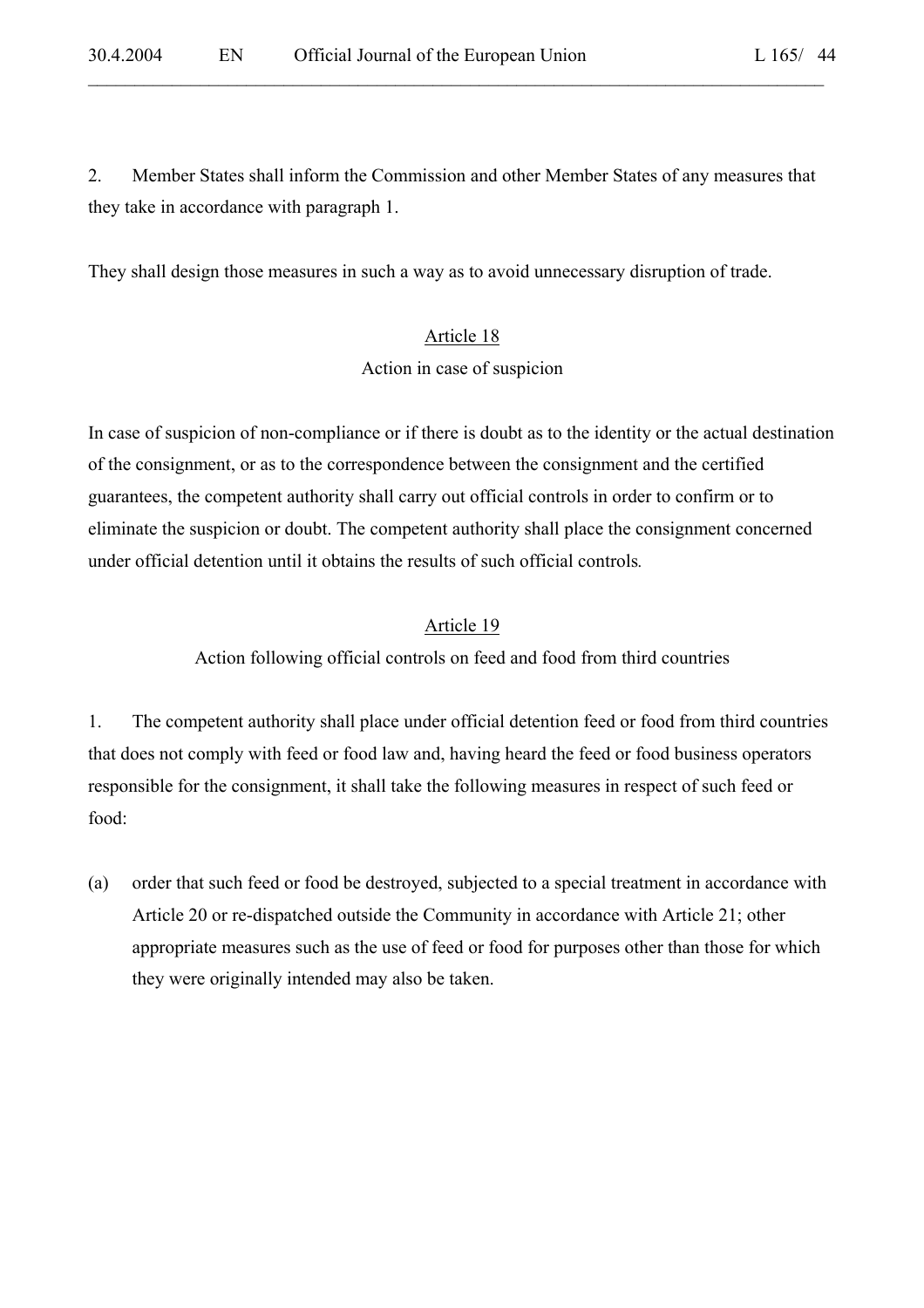(b) if the feed or food has already been placed on the market, monitor or, if necessary, order its recall or withdrawal before taking one of the measures referred to above;

 $\mathcal{L}_\mathcal{L} = \mathcal{L}_\mathcal{L} = \mathcal{L}_\mathcal{L} = \mathcal{L}_\mathcal{L} = \mathcal{L}_\mathcal{L} = \mathcal{L}_\mathcal{L} = \mathcal{L}_\mathcal{L} = \mathcal{L}_\mathcal{L} = \mathcal{L}_\mathcal{L} = \mathcal{L}_\mathcal{L} = \mathcal{L}_\mathcal{L} = \mathcal{L}_\mathcal{L} = \mathcal{L}_\mathcal{L} = \mathcal{L}_\mathcal{L} = \mathcal{L}_\mathcal{L} = \mathcal{L}_\mathcal{L} = \mathcal{L}_\mathcal{L}$ 

- (c) verify that feed and food does not give rise to any adverse effects on human or animal health, either directly or through the environment, during or pending the implementation of any of the measures referred to in subparagraphs (a) and (b).
- 2. If, however:
- (a) the official controls provided for in Articles 14 and 15 indicate that a consignment is injurious to human or animal health or unsafe, the competent authority shall place the consignment in question under official detention pending its destruction or any other appropriate measure necessary to protect human and animal health;
- (b) feed or food of non-animal origin for which an increased level of controls has been laid down in accordance with Article 15(5) is not presented for official controls, or is not presented in accordance with any specific requirements established in accordance with Article 17, the competent authority shall order that it be recalled and placed under official detention without delay and that it be then either destroyed or re-dispatched in accordance with Article 21.

3. When it does not permit the introduction of feed or food, the competent authority shall notify the Commission and other Member States of its findings and of the identification of the products concerned in accordance with the procedure provided for in Article 50(3) of Regulation (EC) No 178/2002 and shall notify its decisions to the customs services, together with information as regards the final destination of the consignment.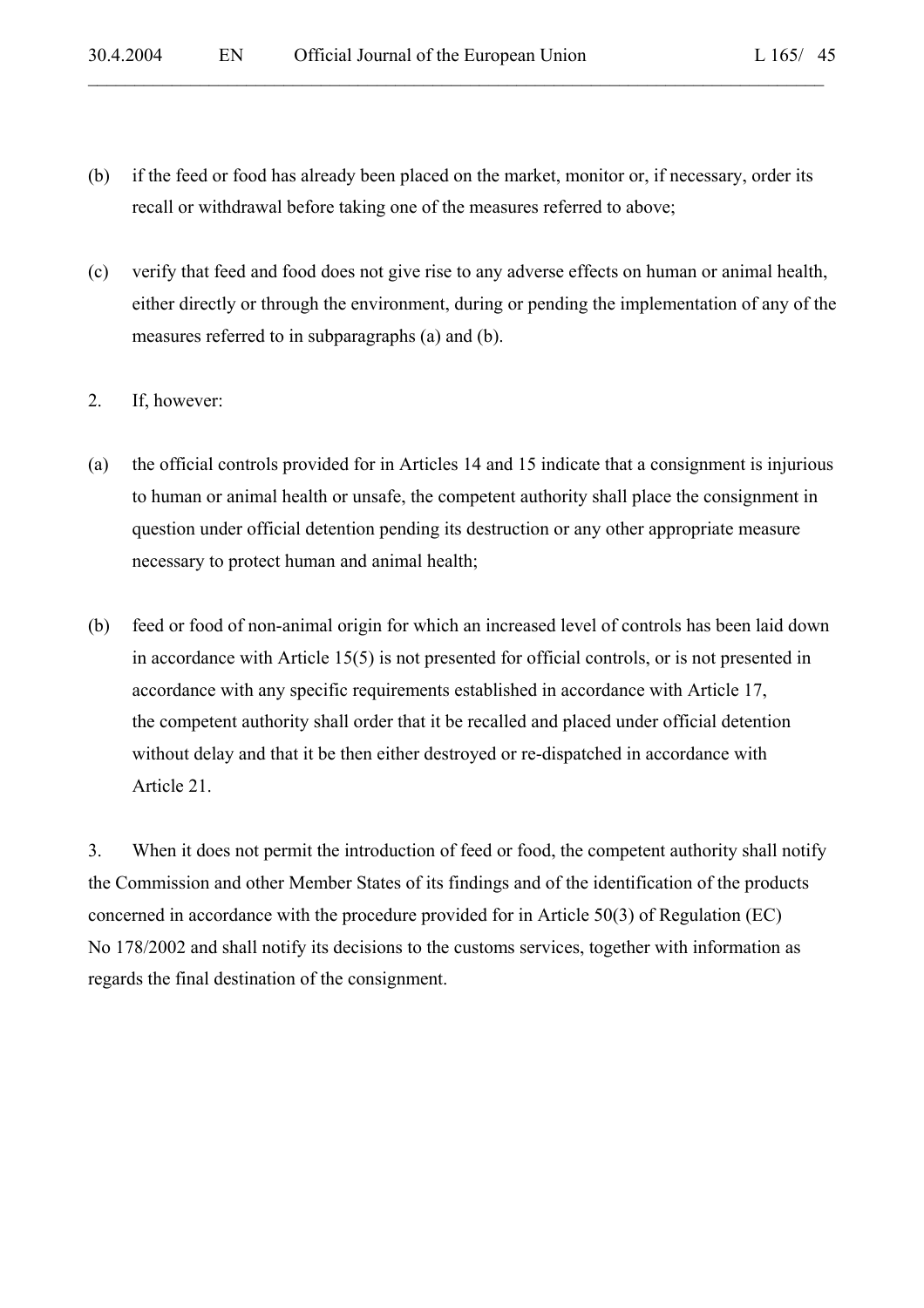### 4. Decisions on consignments shall be subject to the right of appeal referred to in Article 54(3).

 $\mathcal{L}_\mathcal{L} = \mathcal{L}_\mathcal{L} = \mathcal{L}_\mathcal{L} = \mathcal{L}_\mathcal{L} = \mathcal{L}_\mathcal{L} = \mathcal{L}_\mathcal{L} = \mathcal{L}_\mathcal{L} = \mathcal{L}_\mathcal{L} = \mathcal{L}_\mathcal{L} = \mathcal{L}_\mathcal{L} = \mathcal{L}_\mathcal{L} = \mathcal{L}_\mathcal{L} = \mathcal{L}_\mathcal{L} = \mathcal{L}_\mathcal{L} = \mathcal{L}_\mathcal{L} = \mathcal{L}_\mathcal{L} = \mathcal{L}_\mathcal{L}$ 

#### Article 20

#### Special treatment

- 1. The special treatment referred to in Article 19 may include:
- (a) treatment or processing to bring the feed or food into line with the requirements of Community law, or with the requirements of a third country of re-dispatch, including decontamination, where appropriate, but excluding dilution;
- (b) processing in any other suitable manner for purposes other than animal or human consumption.

2. The competent authority shall ensure that special treatment takes place in establishments under its control, or under the control of another Member State, and in accordance with conditions laid down in accordance with the procedure referred to in Article 62(3) or, in the absence of such conditions, with national rules.

#### Article 21

#### Re-dispatch of consignments

- 1. The competent authority shall allow re-dispatch of consignments only if:
- (a) the destination has been agreed with the feed or food business operator responsible for the consignment; and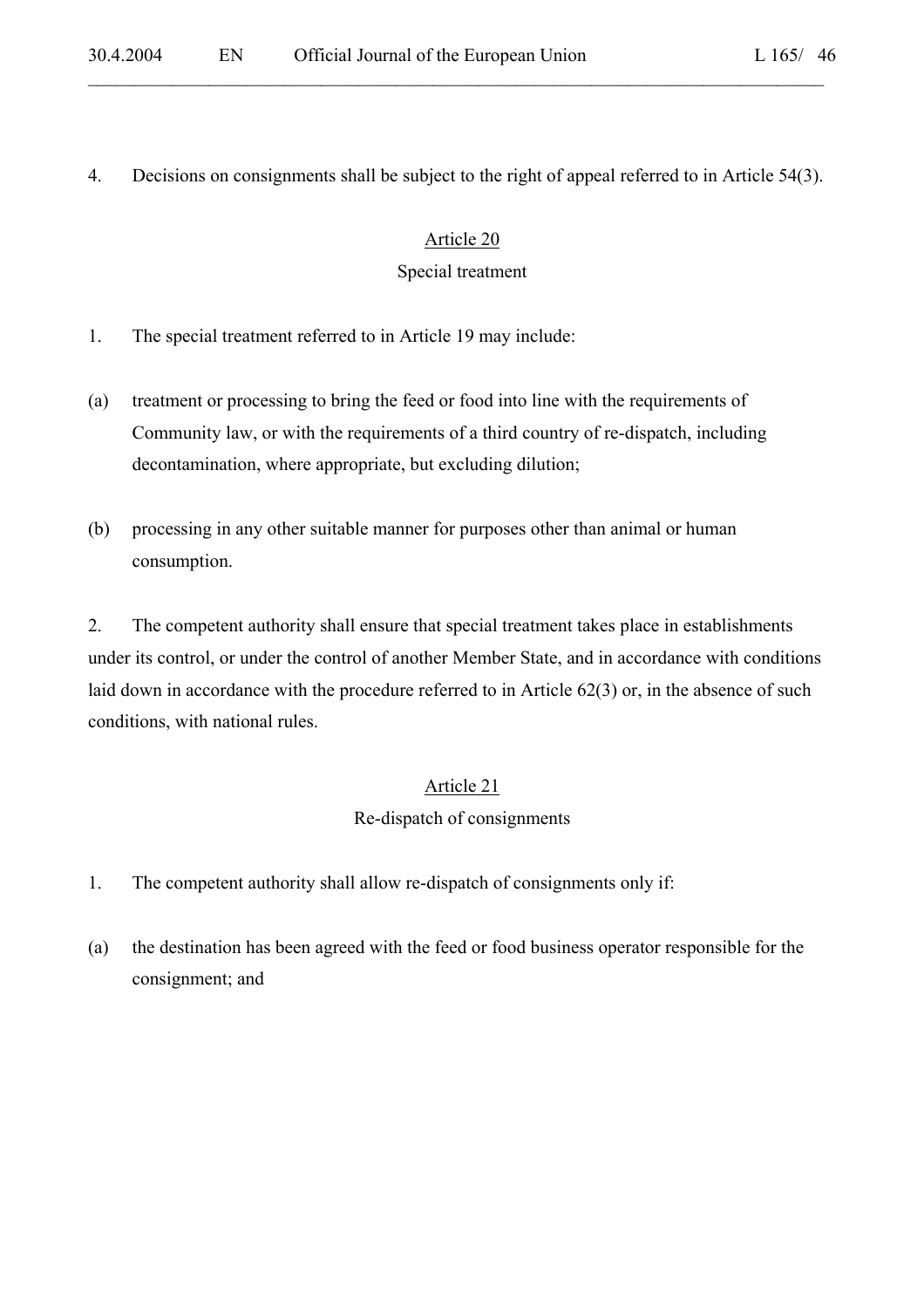(b) the feed and food business operator has first informed the competent authority of the third country of origin or third country of destination, if different, of the reasons and circumstances preventing the placing on the market of the feed or food concerned within the Community; and

 $\mathcal{L}_\mathcal{L} = \mathcal{L}_\mathcal{L} = \mathcal{L}_\mathcal{L} = \mathcal{L}_\mathcal{L} = \mathcal{L}_\mathcal{L} = \mathcal{L}_\mathcal{L} = \mathcal{L}_\mathcal{L} = \mathcal{L}_\mathcal{L} = \mathcal{L}_\mathcal{L} = \mathcal{L}_\mathcal{L} = \mathcal{L}_\mathcal{L} = \mathcal{L}_\mathcal{L} = \mathcal{L}_\mathcal{L} = \mathcal{L}_\mathcal{L} = \mathcal{L}_\mathcal{L} = \mathcal{L}_\mathcal{L} = \mathcal{L}_\mathcal{L}$ 

(c) when the third country of destination is not the third country of origin, the competent authority of the third country of destination has notified the competent authority of its preparedness to accept the consignment.

2. Without prejudice to the national rules applicable with respect to the time limits for applying for a supplementary expert opinion, and where the results of official controls do not preclude it, re-dispatch shall, as a general rule, take place no more than 60 days after the day on which the competent authority decided on the destination of the consignment, unless legal action has been undertaken. If, after the expiry of the 60 day period, re-dispatch does not take place*,*  the consignment shall be destroyed, unless a delay is justified.

3. Pending re-dispatch of consignments or confirmation of the reasons for rejection, the competent authority shall place consignments under official detention.

4. The competent authority shall notify the Commission and other Member States in accordance with the procedure provided for in Article 50(3) of Regulation (EC) No 178/2002 and shall notify its decisions to the customs services. Competent authorities shall cooperate in accordance with Title IV to take any further measures necessary to ensure that it is not possible to reintroduce the rejected consignments into the Community.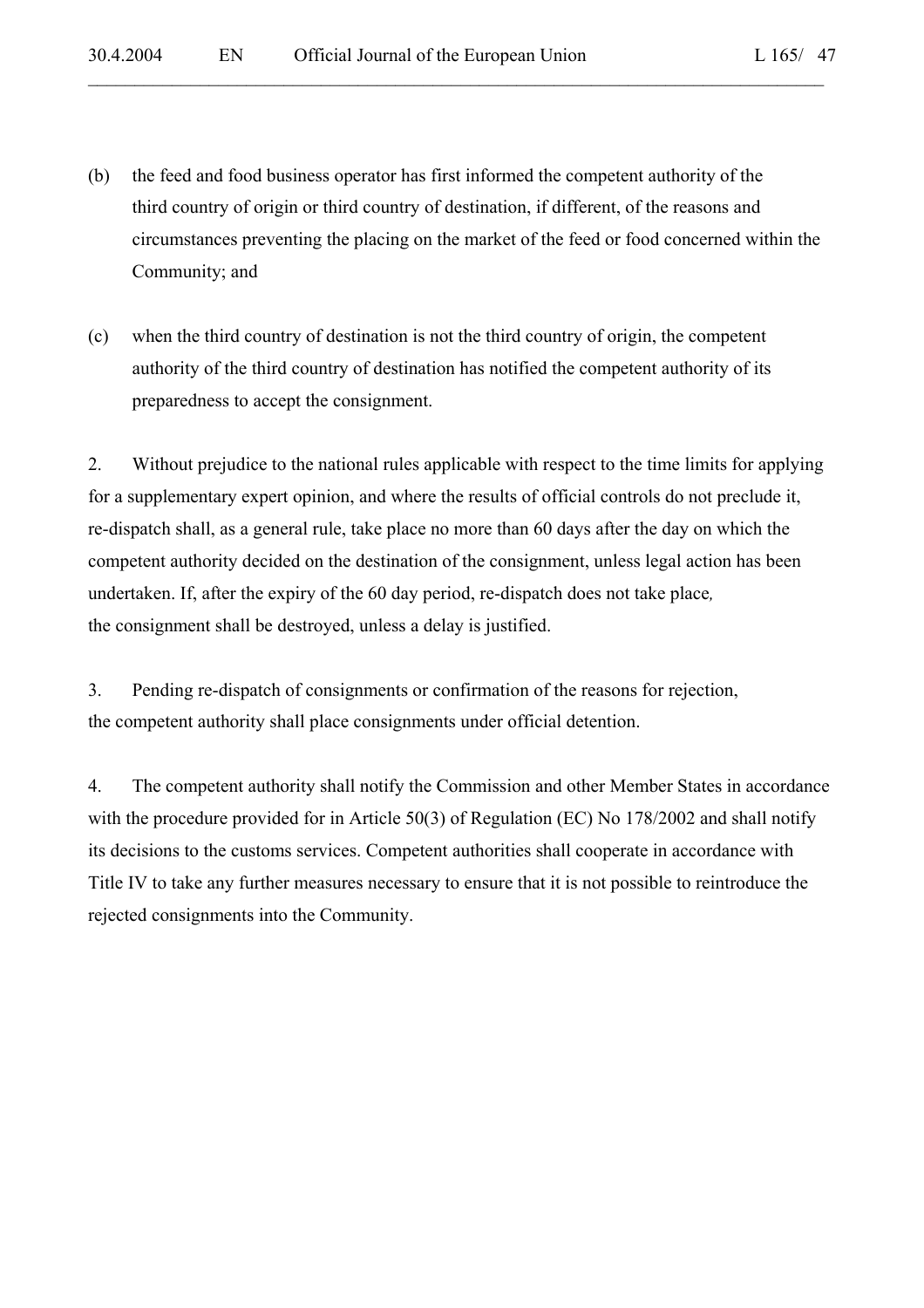$\mathcal{L}_\mathcal{L} = \mathcal{L}_\mathcal{L} = \mathcal{L}_\mathcal{L} = \mathcal{L}_\mathcal{L} = \mathcal{L}_\mathcal{L} = \mathcal{L}_\mathcal{L} = \mathcal{L}_\mathcal{L} = \mathcal{L}_\mathcal{L} = \mathcal{L}_\mathcal{L} = \mathcal{L}_\mathcal{L} = \mathcal{L}_\mathcal{L} = \mathcal{L}_\mathcal{L} = \mathcal{L}_\mathcal{L} = \mathcal{L}_\mathcal{L} = \mathcal{L}_\mathcal{L} = \mathcal{L}_\mathcal{L} = \mathcal{L}_\mathcal{L}$ 

### Costs

The feed or food business operator responsible for the consignment or its representative shall be liable for the costs incurred by competent authorities for the activities referred to in Articles 18, 19, 20 and 21.

### Article 23

Approval of pre-export checks by third countries

1. Specific pre-export checks that a third country carries out on feed and food immediately prior to export to the Community with a view to verifying that the exported products satisfy Community requirements may be approved in accordance with the procedure referred to in Article 62(3). The approval may apply only to feed and food originating in the third country concerned and may be granted for one or more products.

2. Where such approval has been granted, the frequency of import controls for feed or food may be reduced as a consequence. However, Member States shall carry out official controls on feed and food imported in accordance with the approval referred to in paragraph 1 so as to ensure that the pre-export checks carried out in the third country remain effective.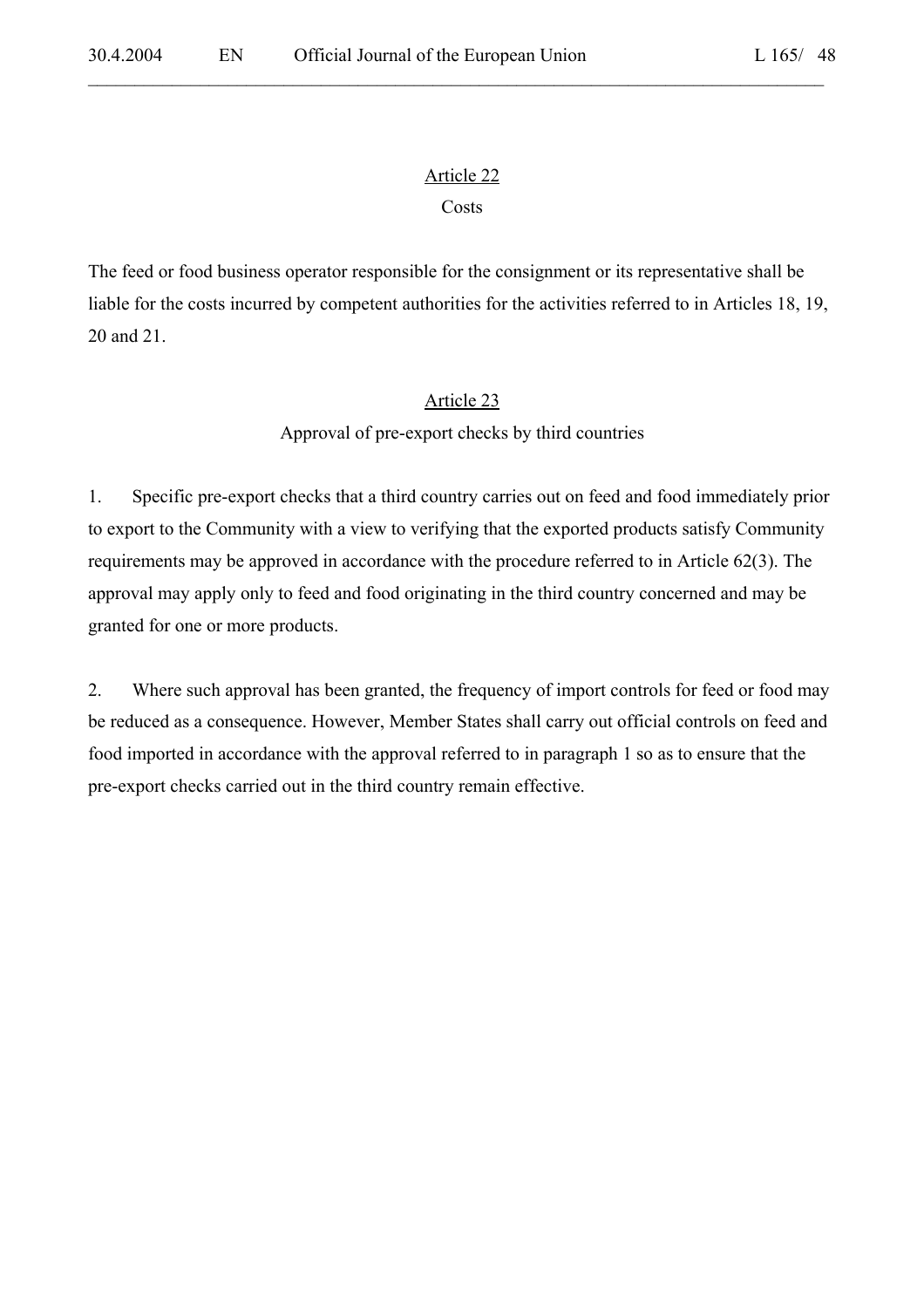- 3. The approval referred to in paragraph 1 may only be granted to a third country if:
- (a) a Community audit has shown that feed or food exported to the Community meets Community requirements, or equivalent requirements;
- (b) the controls carried out in the third country prior to dispatch are considered sufficiently effective and efficient as to replace or reduce the documentary, identity and physical checks laid down in Community law.

 $\mathcal{L}_\mathcal{L} = \mathcal{L}_\mathcal{L} = \mathcal{L}_\mathcal{L} = \mathcal{L}_\mathcal{L} = \mathcal{L}_\mathcal{L} = \mathcal{L}_\mathcal{L} = \mathcal{L}_\mathcal{L} = \mathcal{L}_\mathcal{L} = \mathcal{L}_\mathcal{L} = \mathcal{L}_\mathcal{L} = \mathcal{L}_\mathcal{L} = \mathcal{L}_\mathcal{L} = \mathcal{L}_\mathcal{L} = \mathcal{L}_\mathcal{L} = \mathcal{L}_\mathcal{L} = \mathcal{L}_\mathcal{L} = \mathcal{L}_\mathcal{L}$ 

4. The approval referred to in paragraph 1 shall specify the competent authority of the third country under the responsibility of which the pre-export checks are performed and, if appropriate, any control body to which that competent authority may delegate certain tasks. Such delegation may be approved only if it meets the criteria of Article 5 or equivalent conditions.

5. The competent authority and any control body specified in the approval shall be responsible for contacts with the Community.

6. The competent authority or control body of the third country shall ensure the official certification of each consignment checked prior to its entry into one of the territories referred to in Annex I. The approval referred to in paragraph 1 shall specify a model for such certificates.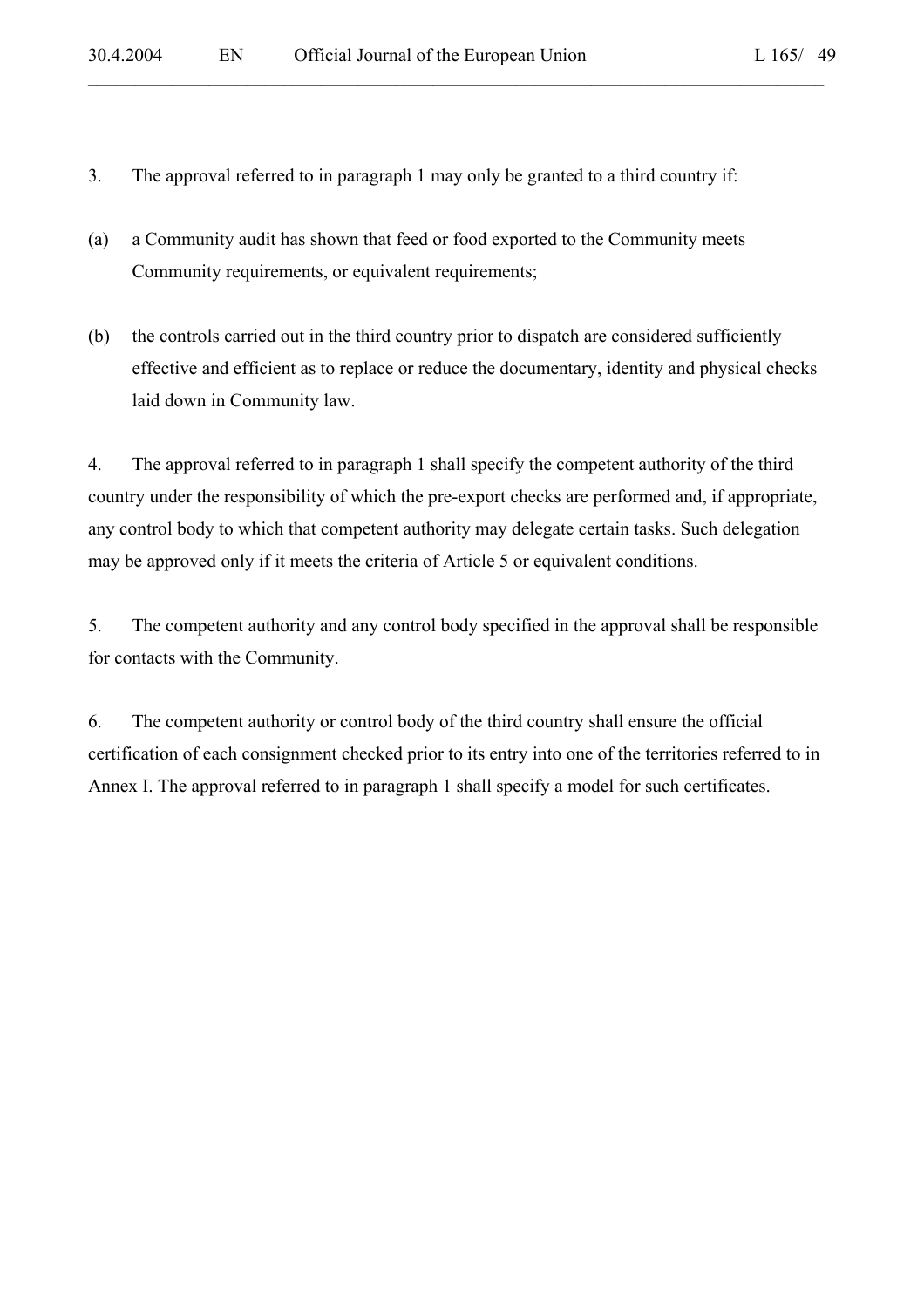7. Without prejudice to Article 50(3) of Regulation (EC) No 178/2002, when official controls on imports subject to the procedure referred to in paragraph 2 reveal significant non-compliance, Member States shall immediately notify the Commission and other Member States and the operators concerned in accordance with the procedure provided for in Title IV of this Regulation; Member States shall increase the number of consignments checked and, where necessary to allow a proper analytical examination of the situation, keep an appropriate number of samples under appropriate storage conditions.

 $\mathcal{L}_\mathcal{L} = \mathcal{L}_\mathcal{L} = \mathcal{L}_\mathcal{L} = \mathcal{L}_\mathcal{L} = \mathcal{L}_\mathcal{L} = \mathcal{L}_\mathcal{L} = \mathcal{L}_\mathcal{L} = \mathcal{L}_\mathcal{L} = \mathcal{L}_\mathcal{L} = \mathcal{L}_\mathcal{L} = \mathcal{L}_\mathcal{L} = \mathcal{L}_\mathcal{L} = \mathcal{L}_\mathcal{L} = \mathcal{L}_\mathcal{L} = \mathcal{L}_\mathcal{L} = \mathcal{L}_\mathcal{L} = \mathcal{L}_\mathcal{L}$ 

8. If it is found that, in a significant number of consignments, the goods do not correspond to the information in the certificates that the competent authority or control body of the third country has issued, the reduced frequency referred to in paragraph 2 shall no longer apply.

#### Article 24

Competent authorities and customs services

1. For the organisation of the official controls referred to in this Chapter, the competent authorities and the customs services shall cooperate closely.

2. With regard to consignments of feed and food of animal origin and of feed and food referred to in Article 15(5), customs services shall not allow their entry or handling in free zones or free warehouses without the agreement of the competent authority.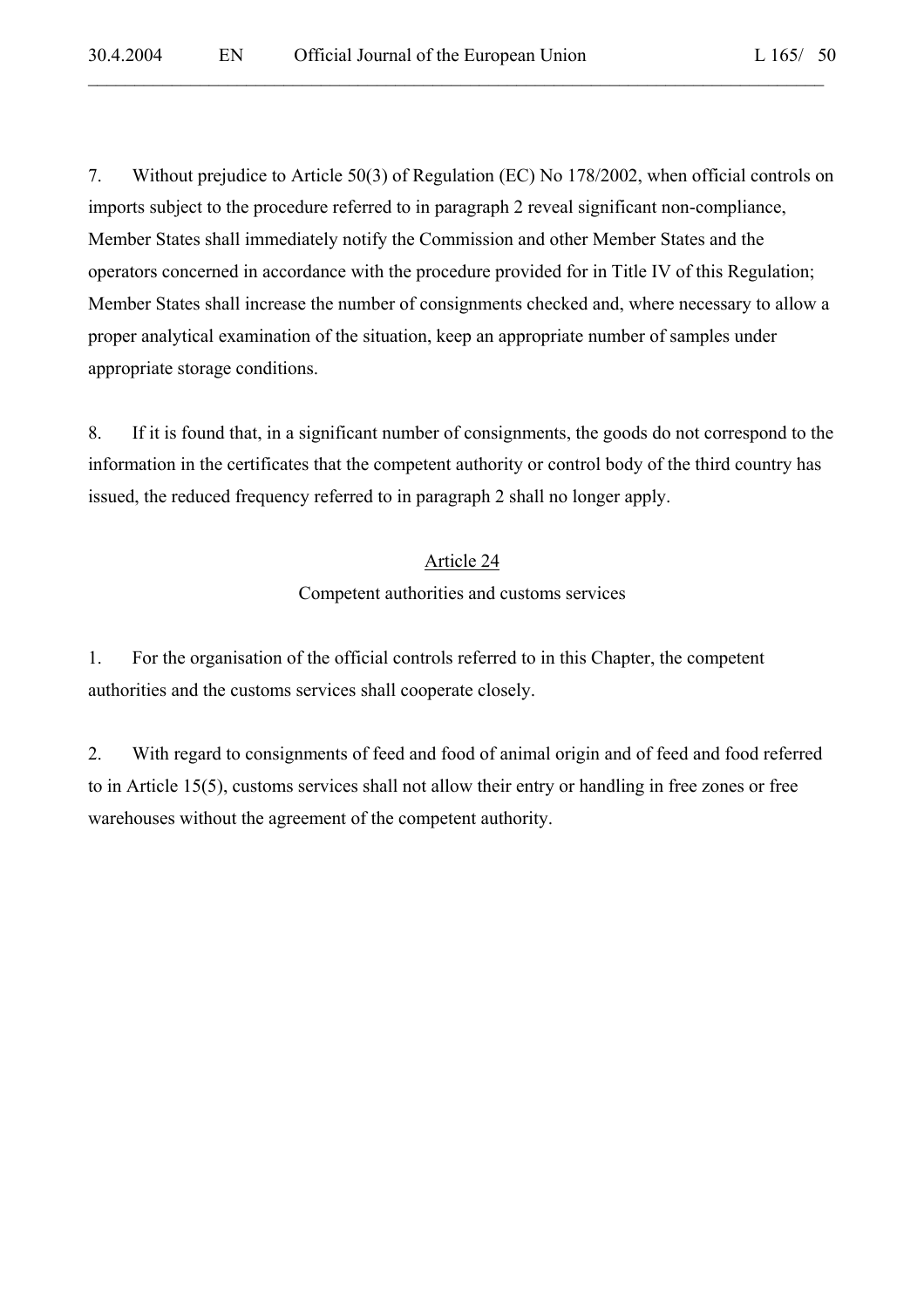3. Where samples are taken, the competent authority shall inform the customs services and the operators concerned and indicate whether or not the goods can be released before the results of the analysis of the samples are available, provided the traceability of the consignment is ensured.

 $\mathcal{L}_\mathcal{L} = \mathcal{L}_\mathcal{L} = \mathcal{L}_\mathcal{L} = \mathcal{L}_\mathcal{L} = \mathcal{L}_\mathcal{L} = \mathcal{L}_\mathcal{L} = \mathcal{L}_\mathcal{L} = \mathcal{L}_\mathcal{L} = \mathcal{L}_\mathcal{L} = \mathcal{L}_\mathcal{L} = \mathcal{L}_\mathcal{L} = \mathcal{L}_\mathcal{L} = \mathcal{L}_\mathcal{L} = \mathcal{L}_\mathcal{L} = \mathcal{L}_\mathcal{L} = \mathcal{L}_\mathcal{L} = \mathcal{L}_\mathcal{L}$ 

4. In the case of release for free circulation, competent authorities and customs services shall work together in accordance with the requirements laid down in Articles 2 to 6 of Regulation (EEC) No 339/93.

#### Article 25

#### Implementing measures

1. Measures necessary to ensure the uniform implementation of official controls on the introduction of feed and food shall be laid down in accordance with the procedure referred to in Article 62(3).

- 2. In particular, detailed rules may be laid down for:
- (a) feed and food imported or placed under one of the customs procedures referred to in Article 4(16)(b) to (f) of Regulation (EEC) No 2913/92 or that are to be handled in free zones or free warehouses, as defined in Article 4(15)(b) of Regulation (EEC) No 2913/92;
- (b) food for the supply of the crew and passengers of international means of transport;
- (c) feed and food ordered remotely (for example, by mail, by telephone or via the internet) and delivered to the consumer;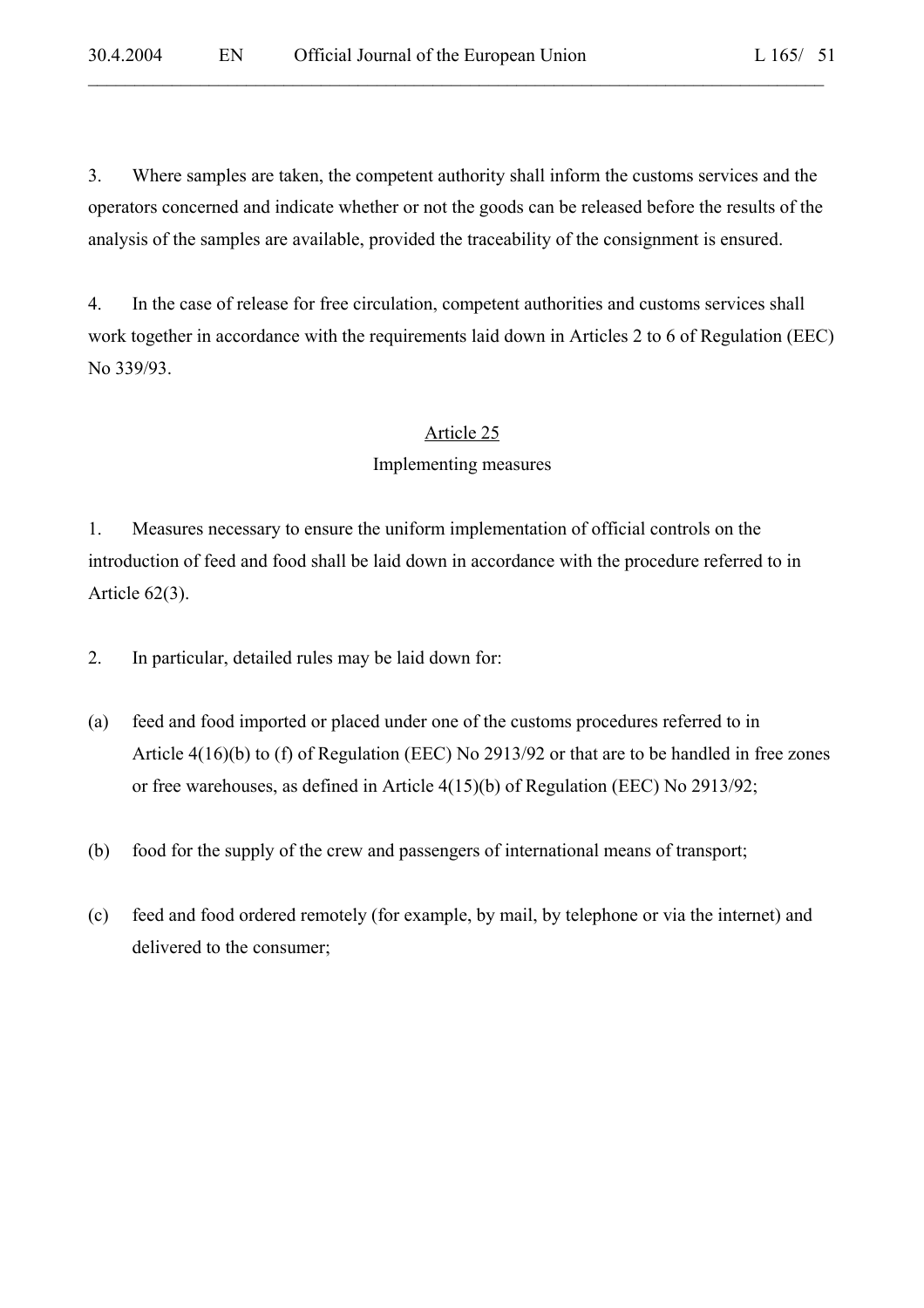(d) feed intended for pets or horses and food carried by passengers and crew of international means of transport;

 $\mathcal{L}_\mathcal{L} = \mathcal{L}_\mathcal{L} = \mathcal{L}_\mathcal{L} = \mathcal{L}_\mathcal{L} = \mathcal{L}_\mathcal{L} = \mathcal{L}_\mathcal{L} = \mathcal{L}_\mathcal{L} = \mathcal{L}_\mathcal{L} = \mathcal{L}_\mathcal{L} = \mathcal{L}_\mathcal{L} = \mathcal{L}_\mathcal{L} = \mathcal{L}_\mathcal{L} = \mathcal{L}_\mathcal{L} = \mathcal{L}_\mathcal{L} = \mathcal{L}_\mathcal{L} = \mathcal{L}_\mathcal{L} = \mathcal{L}_\mathcal{L}$ 

- (e) specific conditions or exemptions concerning certain territories referred to in Article 3 of Regulation (EEC) No 2913/92, so as to take account of the natural constraints specific to those territories;
- (f) the purpose of ensuring the consistency of decisions by competent authorities concerning feed and food from third countries within the framework of Article 19;
- (g) consignments of Community origin that are returned from a third country;
- (h) documents that must accompany consignments when samples have been taken.

#### CHAPTER VI : FINANCING OF OFFICIAL CONTROLS

#### Article 26

#### General principle

Member States shall ensure that adequate financial resources are available to provide the necessary staff and other resources for official controls by whatever means considered appropriate, including through general taxation or by establishing fees or charges.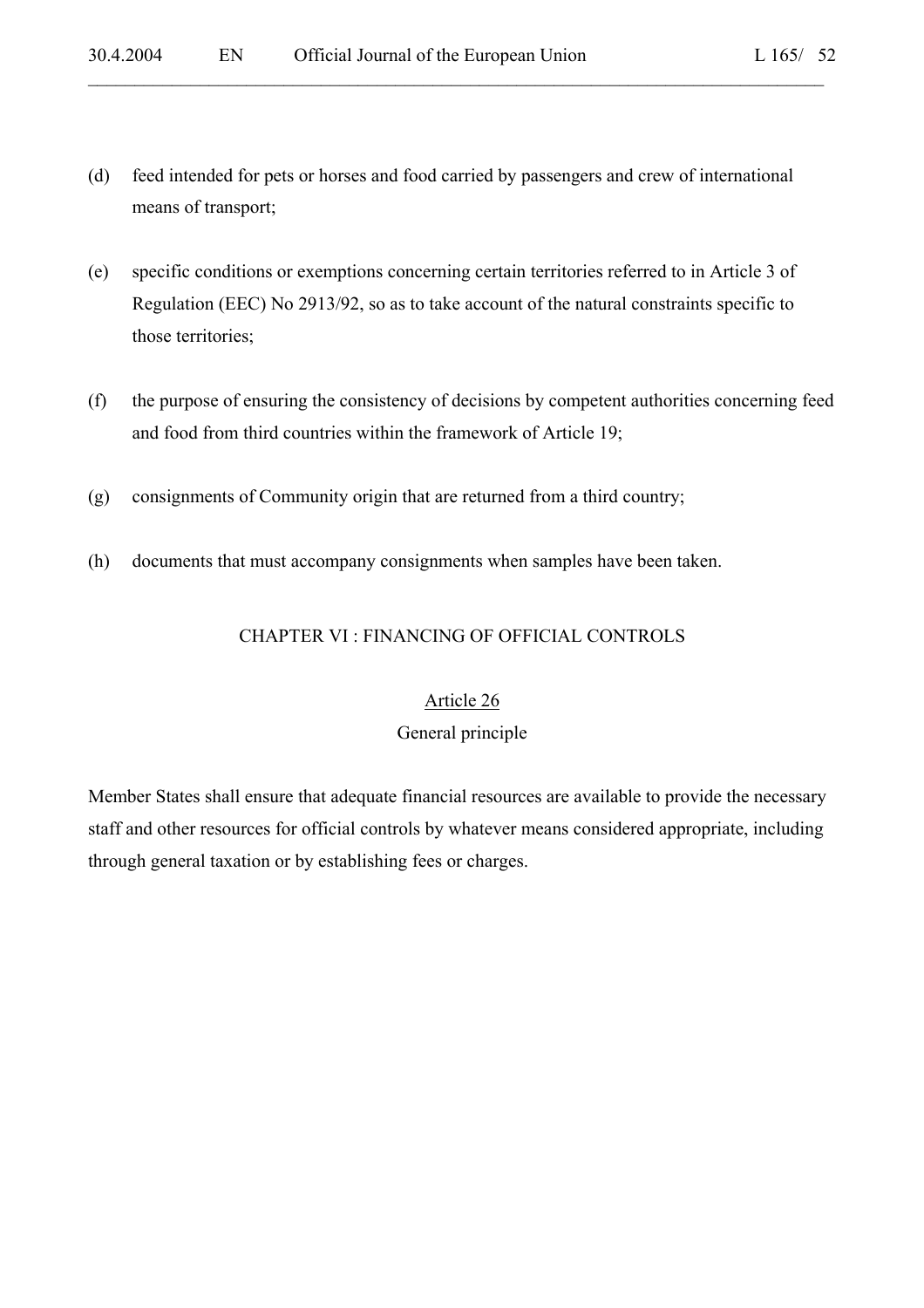$\mathcal{L}_\mathcal{L} = \mathcal{L}_\mathcal{L} = \mathcal{L}_\mathcal{L} = \mathcal{L}_\mathcal{L} = \mathcal{L}_\mathcal{L} = \mathcal{L}_\mathcal{L} = \mathcal{L}_\mathcal{L} = \mathcal{L}_\mathcal{L} = \mathcal{L}_\mathcal{L} = \mathcal{L}_\mathcal{L} = \mathcal{L}_\mathcal{L} = \mathcal{L}_\mathcal{L} = \mathcal{L}_\mathcal{L} = \mathcal{L}_\mathcal{L} = \mathcal{L}_\mathcal{L} = \mathcal{L}_\mathcal{L} = \mathcal{L}_\mathcal{L}$ 

### Fees or charges

1. Member States may collect fees or charges to cover the costs occasioned by official controls.

2. However, as regards the activities referred to in Annex IV, section A, and Annex V, section A, Member States shall ensure the collection of a fee.

3. Without prejudice to paragraphs 4 and 6, fees collected as regards the specific activities mentioned in Annex IV, section A and Annex V, section A shall not be lower than the minimum rates specified in Annex IV, section B and Annex V, section B. However, for a transitional period until 1 January 2008, as regards the activities referred to in Annex IV, section A, Member States may continue to use the rates currently applied pursuant to Directive 85/73/EEC.

The rates in Annex IV, Section B and Annex V, Section B shall be updated at least every two years, in accordance with the procedure referred to in Article 62(3), in particular to take account of inflation.

- 4. Fees collected for the purposes of official controls in accordance with paragraph 1 or 2:
- (a) shall not be higher than the costs borne by the responsible competent authorities in relation to the items listed in Annex VI; and
- (b) may be fixed at a flat-rate on the basis of the costs borne by the competent authorities over a given period of time or, where applicable, at the amounts fixed in Annex IV, section B or in Annex V, section B.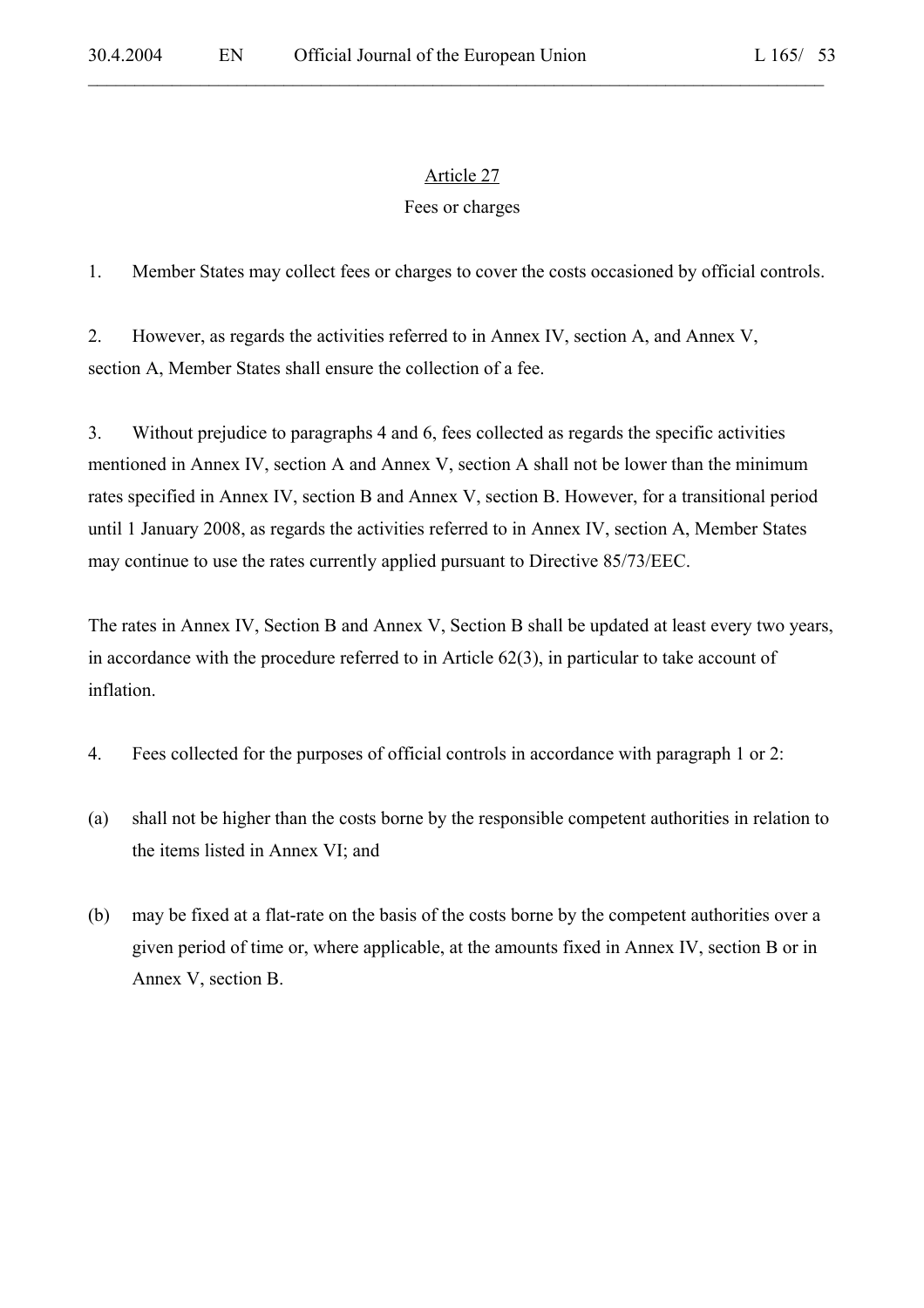5. In setting the fees Member States shall take into consideration:

(a) the type of business concerned and relevant risk factors;

(b) the interests of businesses with a low throughput;

(c) traditional methods used for production, processing and distribution;

(d) the needs of businesses located in regions subject to particular geographical constraints.

 $\mathcal{L}_\mathcal{L} = \mathcal{L}_\mathcal{L} = \mathcal{L}_\mathcal{L} = \mathcal{L}_\mathcal{L} = \mathcal{L}_\mathcal{L} = \mathcal{L}_\mathcal{L} = \mathcal{L}_\mathcal{L} = \mathcal{L}_\mathcal{L} = \mathcal{L}_\mathcal{L} = \mathcal{L}_\mathcal{L} = \mathcal{L}_\mathcal{L} = \mathcal{L}_\mathcal{L} = \mathcal{L}_\mathcal{L} = \mathcal{L}_\mathcal{L} = \mathcal{L}_\mathcal{L} = \mathcal{L}_\mathcal{L} = \mathcal{L}_\mathcal{L}$ 

6. When, in view of own-check and tracing systems implemented by the feed or food business as well as of the level of compliance found during official controls, for a certain type of feed or food or activities, official controls are carried out with a reduced frequency or to take account of the criteria referred to in paragraph 5(b) to (d), Member States may set the official control fee below the minimum rates referred to in paragraph 4(b), provided that the Member State concerned provides the Commission with a report specifying:

(a) the type of feed or food or activity concerned;

- (b) the controls performed in the feed and food business concerned; and
- (c) the method for calculating the reduction of the fee.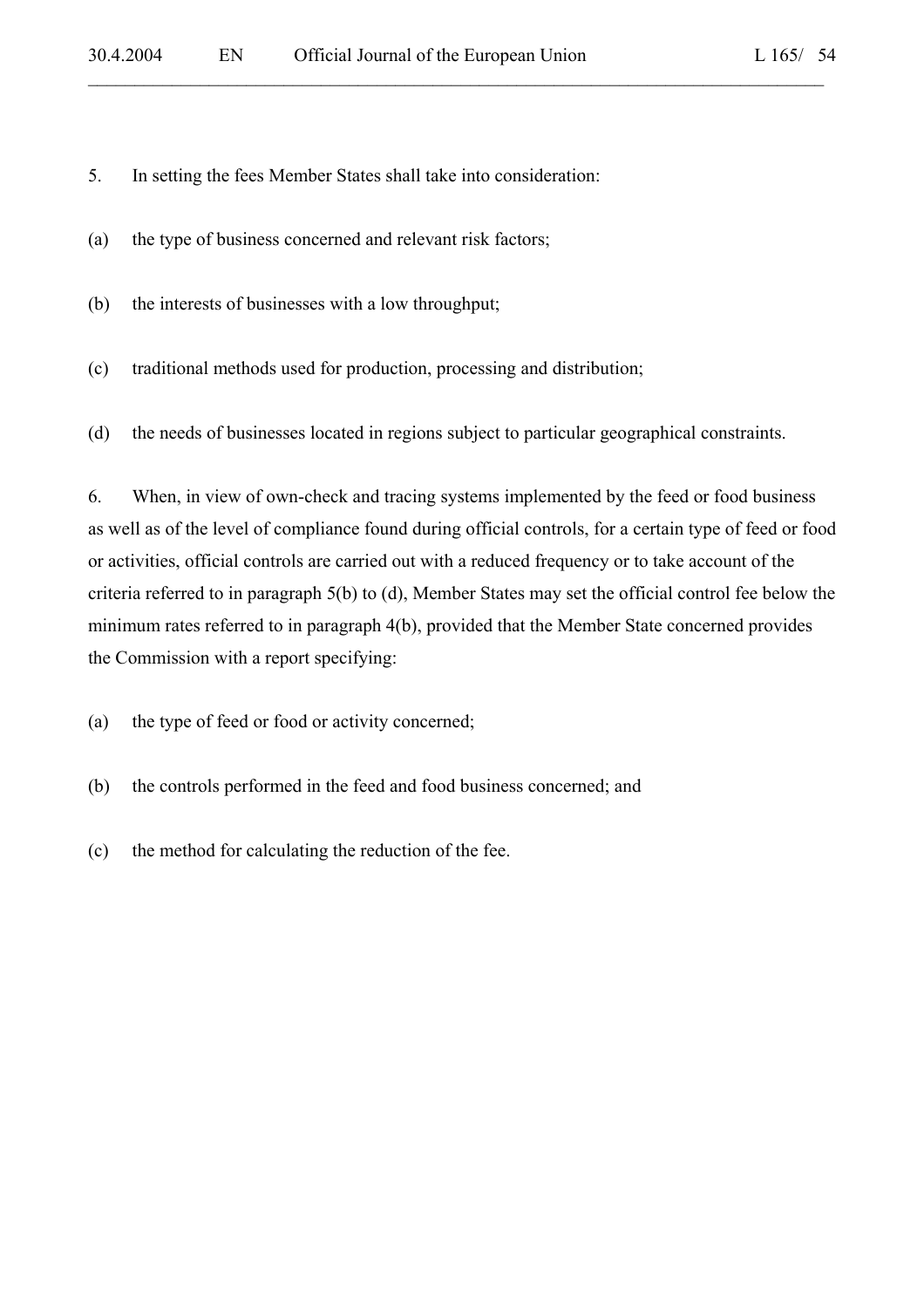7. When the competent authority carries out several official controls at the same time in a single establishment, it shall consider these controls as a single activity and charge a single fee.

 $\mathcal{L}_\mathcal{L} = \mathcal{L}_\mathcal{L} = \mathcal{L}_\mathcal{L} = \mathcal{L}_\mathcal{L} = \mathcal{L}_\mathcal{L} = \mathcal{L}_\mathcal{L} = \mathcal{L}_\mathcal{L} = \mathcal{L}_\mathcal{L} = \mathcal{L}_\mathcal{L} = \mathcal{L}_\mathcal{L} = \mathcal{L}_\mathcal{L} = \mathcal{L}_\mathcal{L} = \mathcal{L}_\mathcal{L} = \mathcal{L}_\mathcal{L} = \mathcal{L}_\mathcal{L} = \mathcal{L}_\mathcal{L} = \mathcal{L}_\mathcal{L}$ 

8. Fees relating to import controls are to be paid by the operator or his representative to the competent authority in charge of import controls.

9. Fees shall not directly or indirectly be refunded, unless unduly collected.

10. Without prejudice to the costs deriving from the expenses referred to in Article 28, Member States shall not collect any fees other than those referred to in this Article for the implementation of this Regulation.

11. Operators or other relevant businesses or their representatives shall receive proof of their payment of fees.

12. The Member States shall make public the method of calculation of fees and communicate it to the Commission. The Commission shall examine whether the fees comply with the requirements of this Regulation.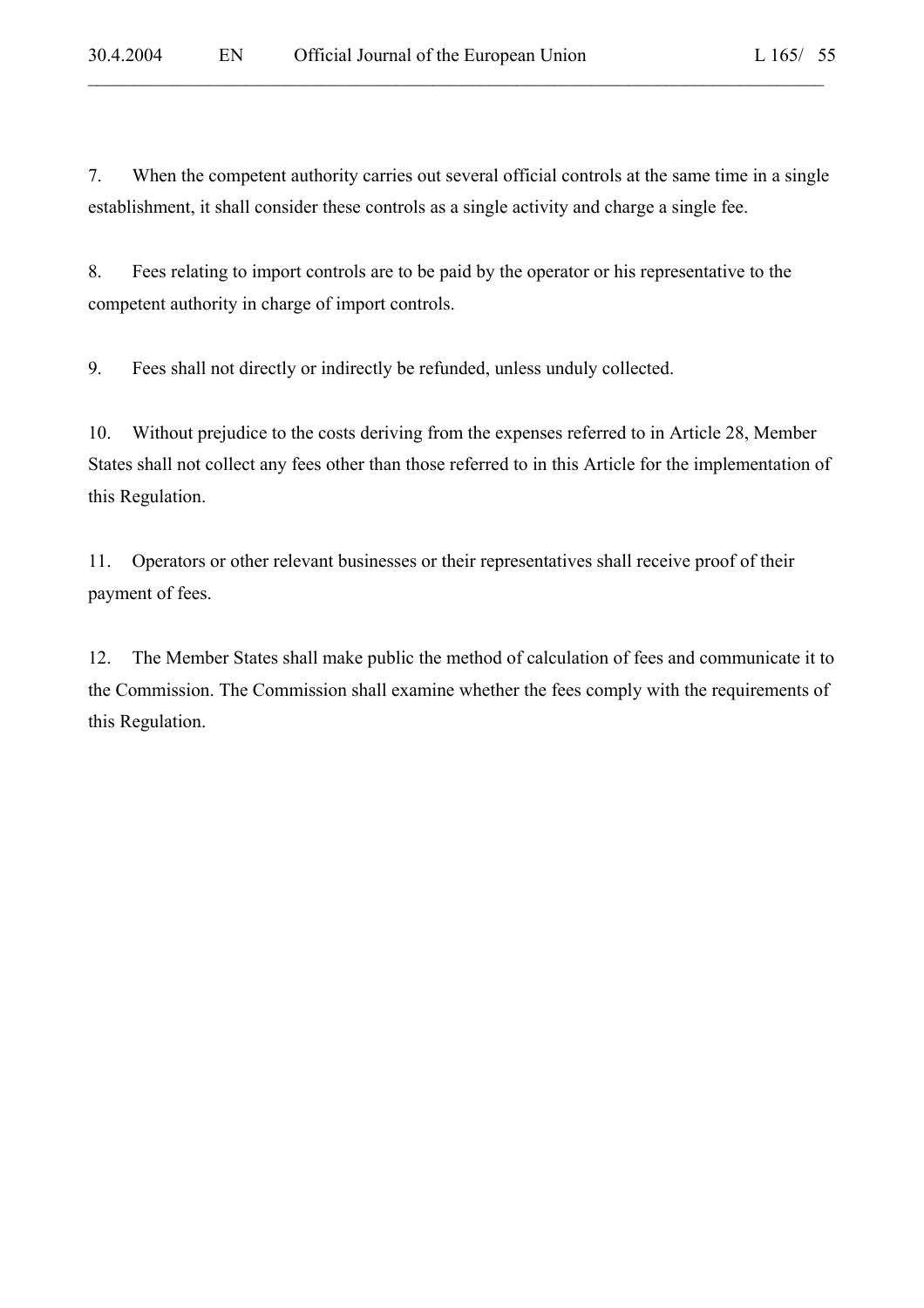$\mathcal{L}_\mathcal{L} = \mathcal{L}_\mathcal{L} = \mathcal{L}_\mathcal{L} = \mathcal{L}_\mathcal{L} = \mathcal{L}_\mathcal{L} = \mathcal{L}_\mathcal{L} = \mathcal{L}_\mathcal{L} = \mathcal{L}_\mathcal{L} = \mathcal{L}_\mathcal{L} = \mathcal{L}_\mathcal{L} = \mathcal{L}_\mathcal{L} = \mathcal{L}_\mathcal{L} = \mathcal{L}_\mathcal{L} = \mathcal{L}_\mathcal{L} = \mathcal{L}_\mathcal{L} = \mathcal{L}_\mathcal{L} = \mathcal{L}_\mathcal{L}$ 

#### Expenses arising from additional official controls

When the detection of non-compliance leads to official controls that exceed the competent authority's normal control activities, the competent authority shall charge the operators responsible for the non-compliance, or may charge the operator owning or keeping the goods at the time when the additional official controls are carried out, for the expenses arising from the additional official controls. Normal control activities are the routine control activities required under Community or national law and, in particular, those described in the plan provided for in Article 41. Activities that exceed normal control activities include the taking and analysis of samples as well as other controls that are required to check the extent of a problem, to verify whether corrective action has been taken, or to detect and/or substantiate non-compliance.

#### Article 29

#### Level of expenses

When setting the level of expenses referred to in Article 28, account shall be taken of the principles laid down in Article 27.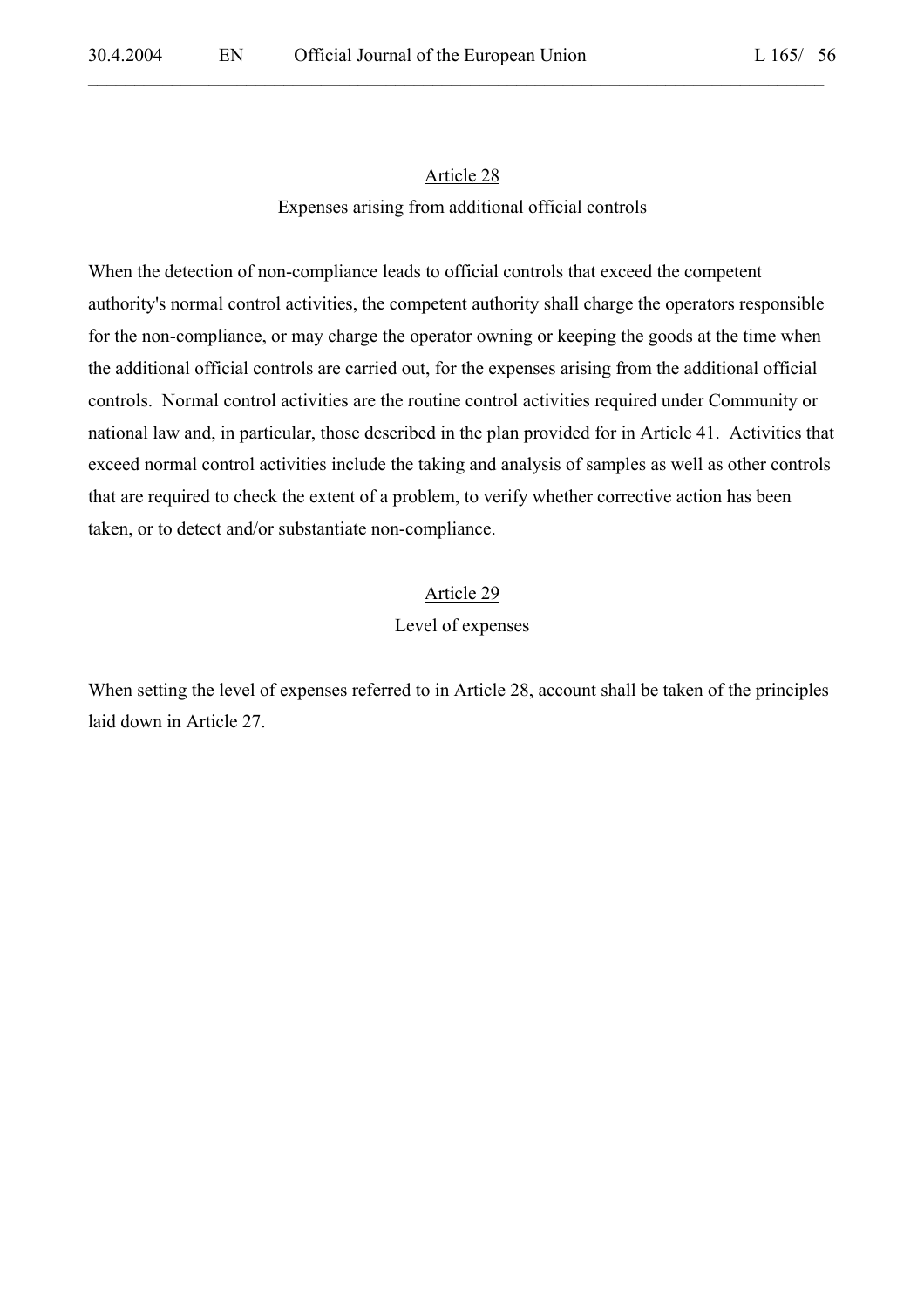#### CHAPTER VII : OTHER PROVISIONS

 $\mathcal{L}_\mathcal{L} = \mathcal{L}_\mathcal{L} = \mathcal{L}_\mathcal{L} = \mathcal{L}_\mathcal{L} = \mathcal{L}_\mathcal{L} = \mathcal{L}_\mathcal{L} = \mathcal{L}_\mathcal{L} = \mathcal{L}_\mathcal{L} = \mathcal{L}_\mathcal{L} = \mathcal{L}_\mathcal{L} = \mathcal{L}_\mathcal{L} = \mathcal{L}_\mathcal{L} = \mathcal{L}_\mathcal{L} = \mathcal{L}_\mathcal{L} = \mathcal{L}_\mathcal{L} = \mathcal{L}_\mathcal{L} = \mathcal{L}_\mathcal{L}$ 

#### Article 30

#### Official certification

1. Without prejudice to requirements concerning official certification adopted for animal health or animal welfare purposes, requirements may be adopted, in accordance with the procedure referred to in Article 62(3), concerning:

- (a) the circumstances in which official certification is required;
- (b) model certificates;
- (c) qualifications of the certifying staff;
- (d) the principles to be respected to ensure reliable certification, including electronic certification;
- (e) the procedures to be followed in case of withdrawal of certificates and for replacement certificates;
- (f) consignments that are split into smaller consignments or that are mixed with other consignments;
- (g) documents that must follow goods after official controls have been carried out.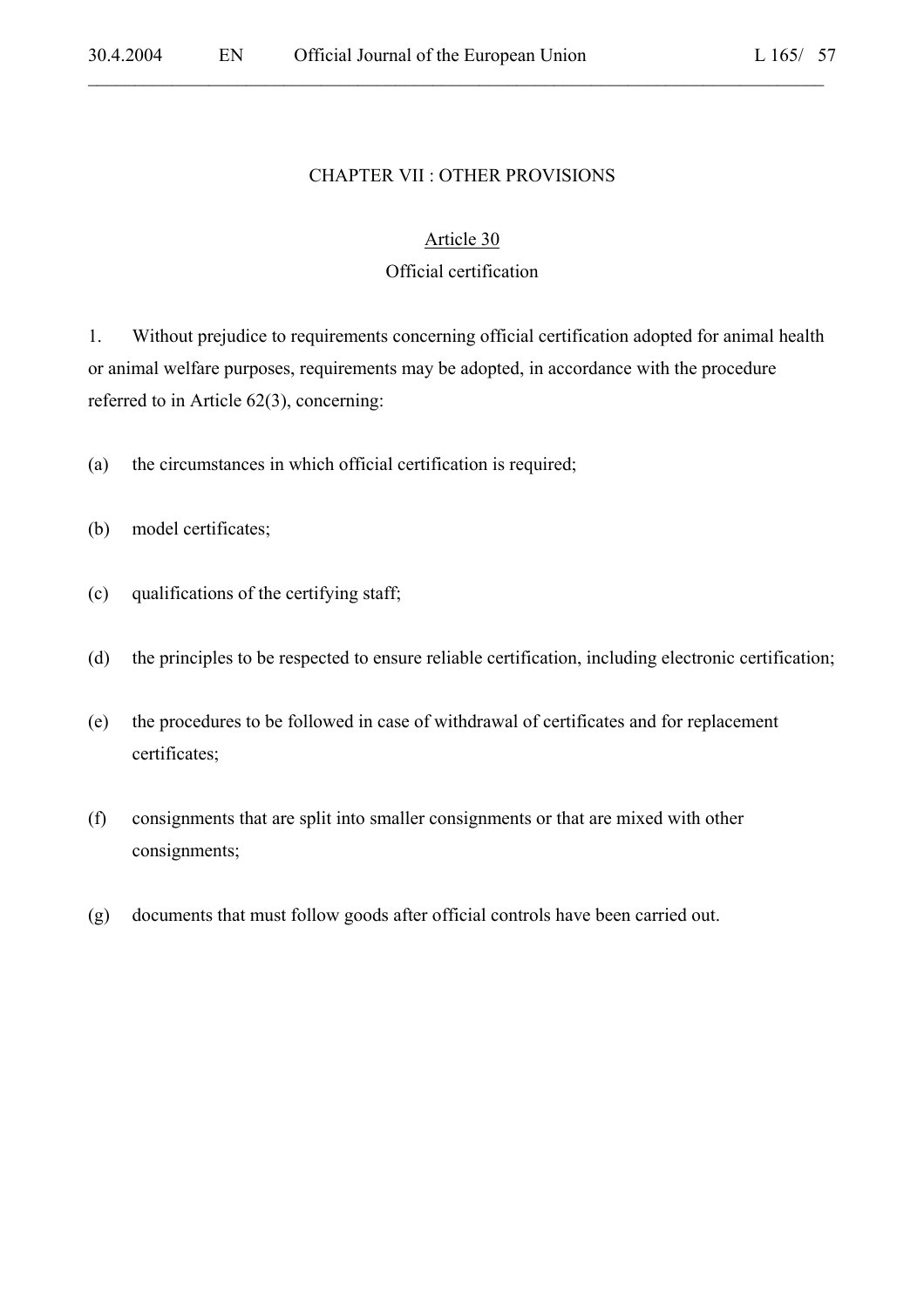2. Where official certification is required, it shall be ensured that:

(a) a link exists between the certificate and the consignment;

(b) the information in the certificate is accurate and authentic.

3. A single model certificate shall, where appropriate, combine requirements concerning the official certification of feed and food and other requirements for official certification.

 $\mathcal{L}_\mathcal{L} = \mathcal{L}_\mathcal{L} = \mathcal{L}_\mathcal{L} = \mathcal{L}_\mathcal{L} = \mathcal{L}_\mathcal{L} = \mathcal{L}_\mathcal{L} = \mathcal{L}_\mathcal{L} = \mathcal{L}_\mathcal{L} = \mathcal{L}_\mathcal{L} = \mathcal{L}_\mathcal{L} = \mathcal{L}_\mathcal{L} = \mathcal{L}_\mathcal{L} = \mathcal{L}_\mathcal{L} = \mathcal{L}_\mathcal{L} = \mathcal{L}_\mathcal{L} = \mathcal{L}_\mathcal{L} = \mathcal{L}_\mathcal{L}$ 

#### Article 31

Registration/approval of feed and food business establishments

- 1. (a) Competent authorities shall establish procedures for feed and food business operators to follow when applying for the registration of their establishments in accordance with Regulation (EC) No .../...<sup>+</sup>, Directive 95/69/EC, or with the future Regulation on feed hygiene;
	- (b) They shall draw up and keep up-to-date a list of feed and food business operators which have been registered. Where such a list already exists for other purposes, it may also be used for the purposes of this Regulation.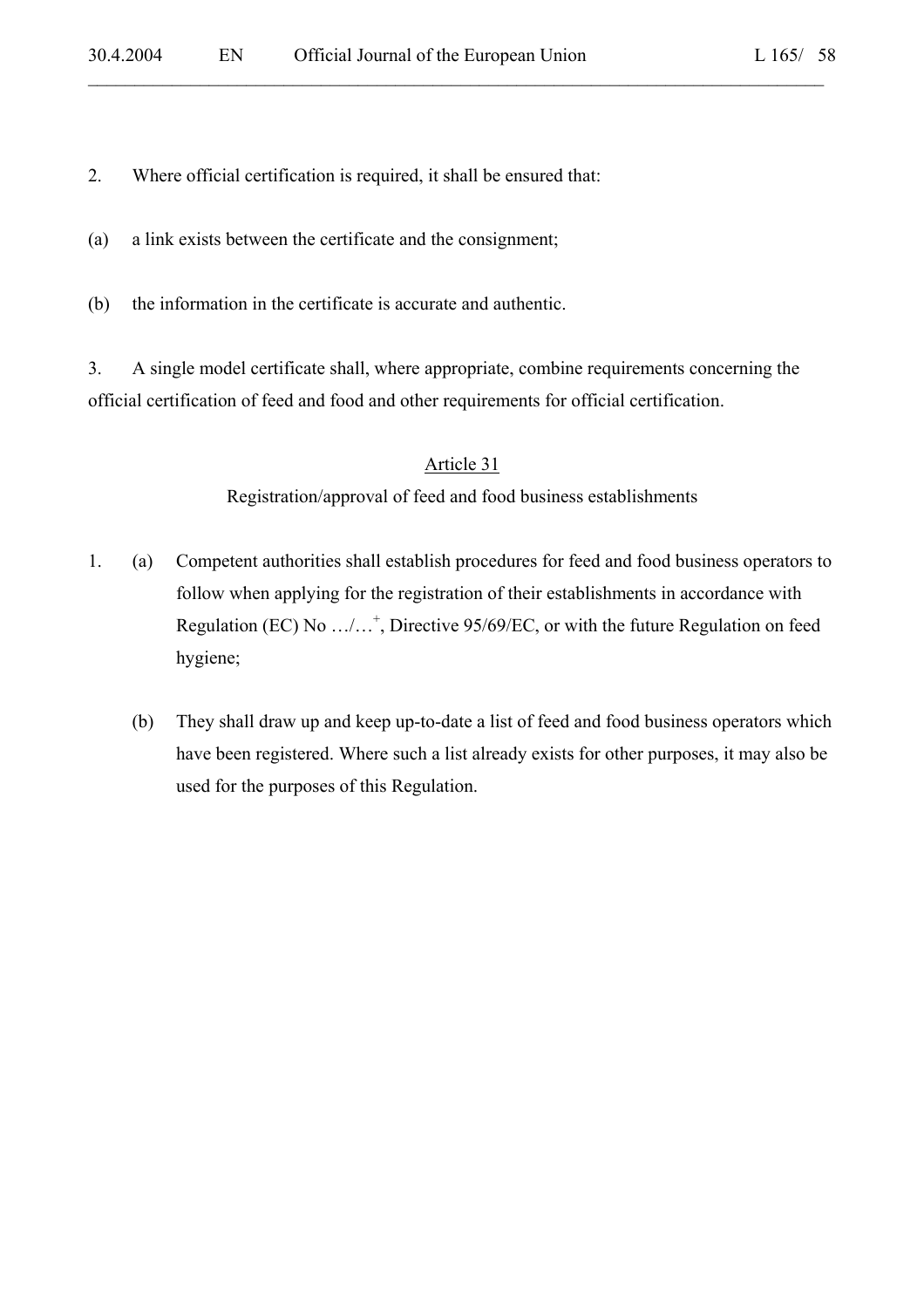2. (a) Competent authorities shall establish procedures for feed and food business operators to follow when applying for the approval of their establishments in accordance with Regulation (EC) No …/… <sup>∗</sup> , Regulation (EC) No …/…**<sup>1</sup>** , Directive 95/69/EC or with the future Regulation on feed hygiene;

 $\mathcal{L}_\mathcal{L} = \mathcal{L}_\mathcal{L} = \mathcal{L}_\mathcal{L} = \mathcal{L}_\mathcal{L} = \mathcal{L}_\mathcal{L} = \mathcal{L}_\mathcal{L} = \mathcal{L}_\mathcal{L} = \mathcal{L}_\mathcal{L} = \mathcal{L}_\mathcal{L} = \mathcal{L}_\mathcal{L} = \mathcal{L}_\mathcal{L} = \mathcal{L}_\mathcal{L} = \mathcal{L}_\mathcal{L} = \mathcal{L}_\mathcal{L} = \mathcal{L}_\mathcal{L} = \mathcal{L}_\mathcal{L} = \mathcal{L}_\mathcal{L}$ 

- (b) Upon receipt of an application for approval from a feed or food business operator, the competent authority shall make an on-site visit;
- (c) It shall approve an establishment for the activities concerned only if the feed or food business operator has demonstrated that it complies with the relevant requirements of feed or food law*;*
- (d) The competent authority may grant conditional approval if it appears that the establishment meets all the infrastructure and equipment requirements. It shall grant full approval only if it appears from a new official control of the establishment, carried out within three months of granting conditional approval, that the establishment meets the other relevant requirements of feed or food law. If clear progress has been made but the establishment still does not meet all of the relevant requirements, the competent authority may prolong conditional approval. However, conditional approval shall not exceed a total of six months;

 $\overline{a}$ 

<sup>∗</sup> Note to OJ: Insert No of Regulation from footnote 1 on previous page.

**<sup>1</sup>** Regulation (EC) No ..../.... of the European Parliament and of the Council of ....., laying down specific hygiene rules for food of animal origin intended for human consumption, and amending Directives 89/662/EEC and 91/67/EEC (OJ L....).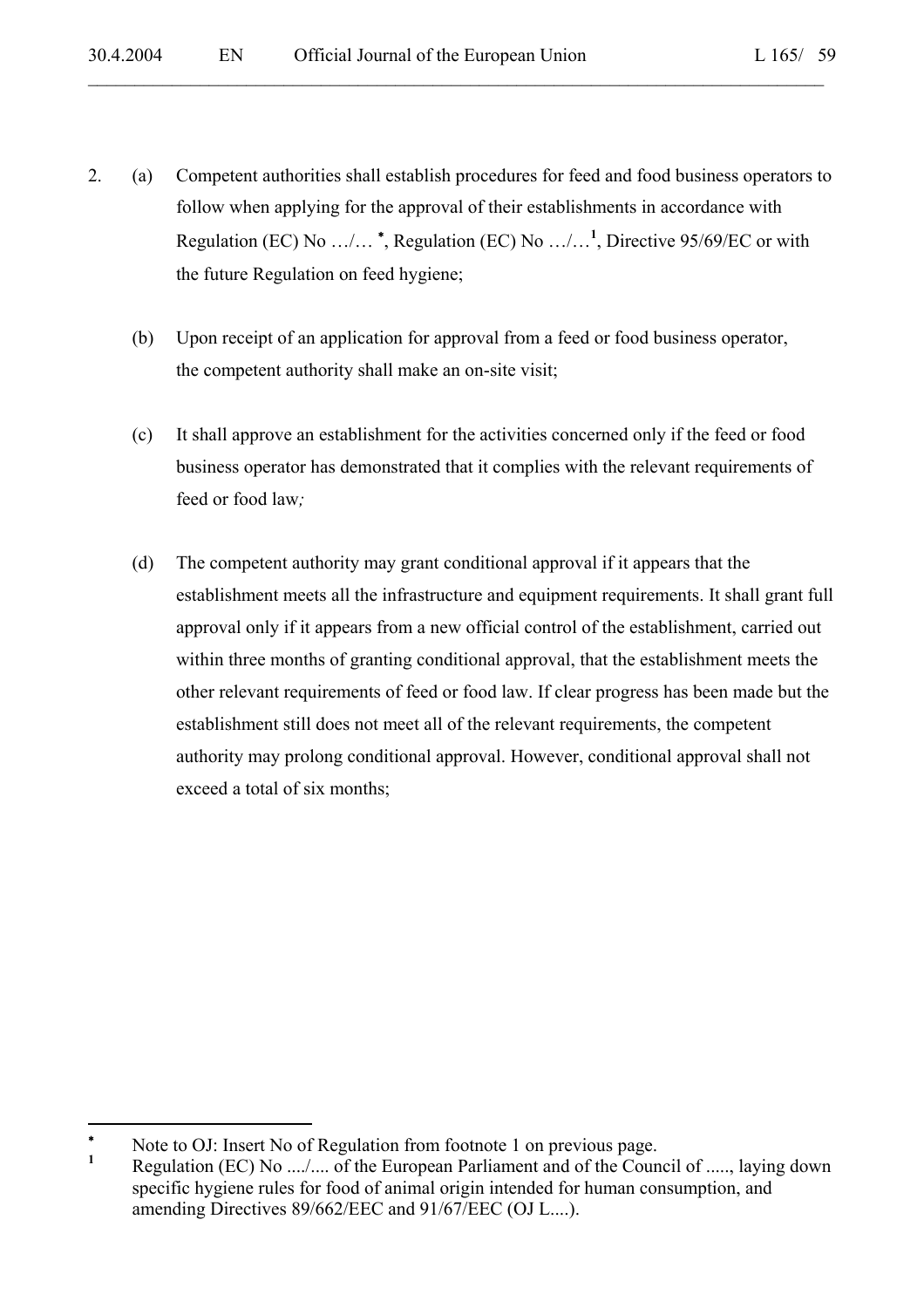- (e) The competent authority shall keep the approval of establishments under review when carrying out official controls. If the competent authority identifies serious deficiencies or has to stop production at an establishment repeatedly and the feed or food business operator is not able to provide adequate guarantees regarding future production, the competent authority shall initiate procedures to withdraw the establishment's approval. However, the competent authority may suspend an establishment's approval if the feed or food business operator can guarantee that it will resolve deficiencies within a reasonable time*;*
- (f) The competent authorities shall maintain up-to-date lists of approved establishments and make them available to other Member States and to the public in a manner that may be specified in accordance with the procedure referred to in Article 62(3)*.*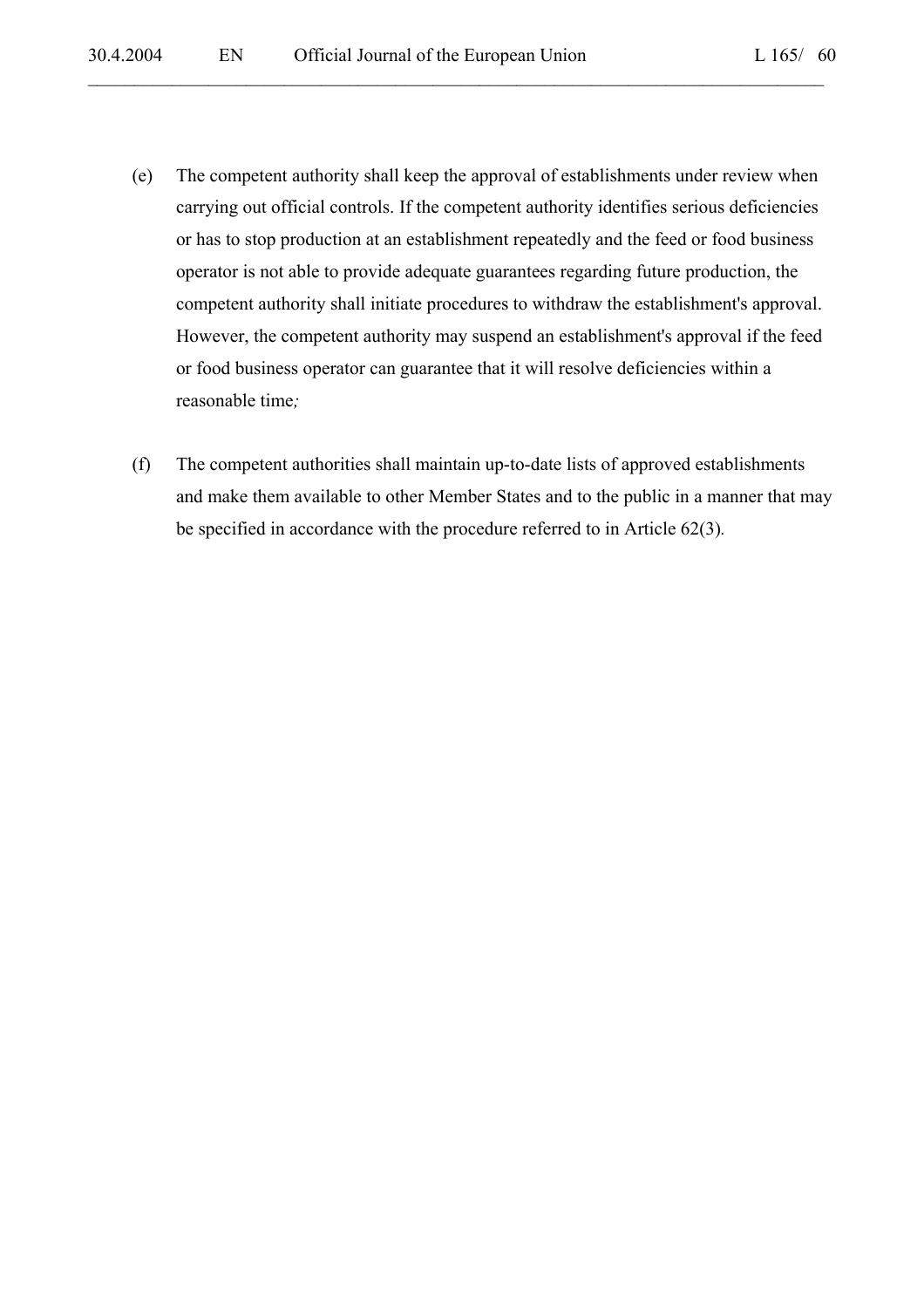#### TITLE III

 $\mathcal{L}_\mathcal{L} = \mathcal{L}_\mathcal{L} = \mathcal{L}_\mathcal{L} = \mathcal{L}_\mathcal{L} = \mathcal{L}_\mathcal{L} = \mathcal{L}_\mathcal{L} = \mathcal{L}_\mathcal{L} = \mathcal{L}_\mathcal{L} = \mathcal{L}_\mathcal{L} = \mathcal{L}_\mathcal{L} = \mathcal{L}_\mathcal{L} = \mathcal{L}_\mathcal{L} = \mathcal{L}_\mathcal{L} = \mathcal{L}_\mathcal{L} = \mathcal{L}_\mathcal{L} = \mathcal{L}_\mathcal{L} = \mathcal{L}_\mathcal{L}$ 

#### REFERENCE LABORATORIES

#### Article 32

#### Community reference laboratories

1. The Community reference laboratories for feed and food referred to in Annex VII shall be responsible for:

- (a) providing national reference laboratories with details of analytical methods, including reference methods;
- (b) coordinating application by the national reference laboratories of the methods referred to in (a), in particular by organising comparative testing and by ensuring an appropriate follow-up of such comparative testing in accordance with internationally accepted protocols, when available;
- (c) coordinating, within their area of competence, practical arrangements needed to apply new analytical methods and informing national reference laboratories of advances in this field;
- (d) conducting initial and further training courses for the benefit of staff from national reference laboratories and of experts from developing countries;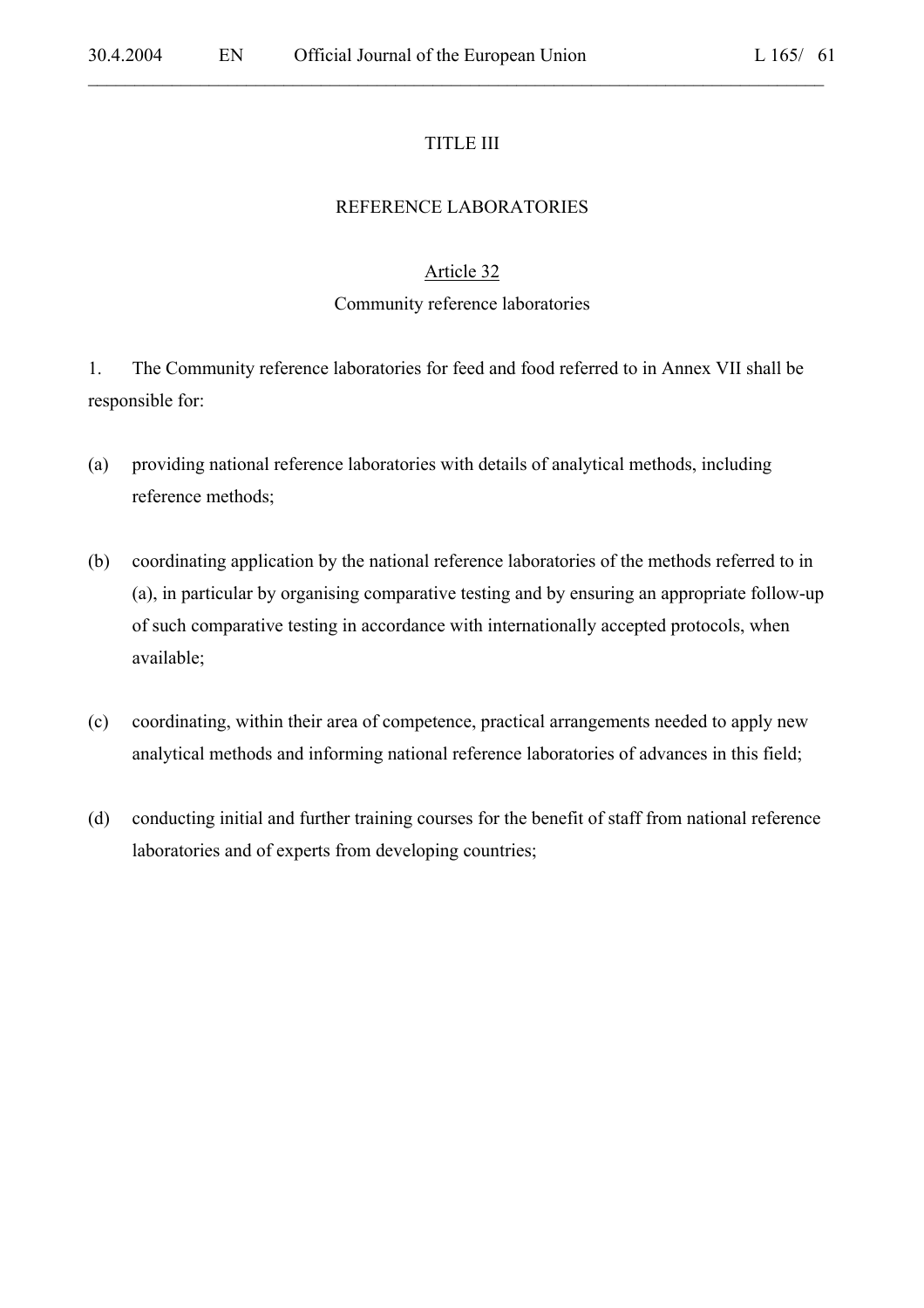(e) providing scientific and technical assistance to the Commission, especially in cases where Member States contest the results of analyses;

 $\mathcal{L}_\mathcal{L} = \mathcal{L}_\mathcal{L} = \mathcal{L}_\mathcal{L} = \mathcal{L}_\mathcal{L} = \mathcal{L}_\mathcal{L} = \mathcal{L}_\mathcal{L} = \mathcal{L}_\mathcal{L} = \mathcal{L}_\mathcal{L} = \mathcal{L}_\mathcal{L} = \mathcal{L}_\mathcal{L} = \mathcal{L}_\mathcal{L} = \mathcal{L}_\mathcal{L} = \mathcal{L}_\mathcal{L} = \mathcal{L}_\mathcal{L} = \mathcal{L}_\mathcal{L} = \mathcal{L}_\mathcal{L} = \mathcal{L}_\mathcal{L}$ 

- (f) collaborating with laboratories responsible for analysing feed and food in third countries.
- 2. The Community reference laboratories in the animal health sector shall be responsible for:
- (a) coordinating the methods employed in the Member States for diagnosing diseases;
- (b) assisting actively in the diagnosis of disease outbreaks in Member States by receiving pathogen isolates for confirmatory diagnosis, characterisation and epizootic studies;
- (c) facilitating the initial or further training of experts in laboratory diagnosis with a view to the harmonisation of diagnostic techniques throughout the Community;
- (d) collaborating, as regards methods of diagnosing animal diseases falling within their competence, with the competent laboratories in third countries where those diseases are prevalent:
- (e) conducting initial and further training courses for the benefit of staff from national reference laboratories and of experts from developing countries;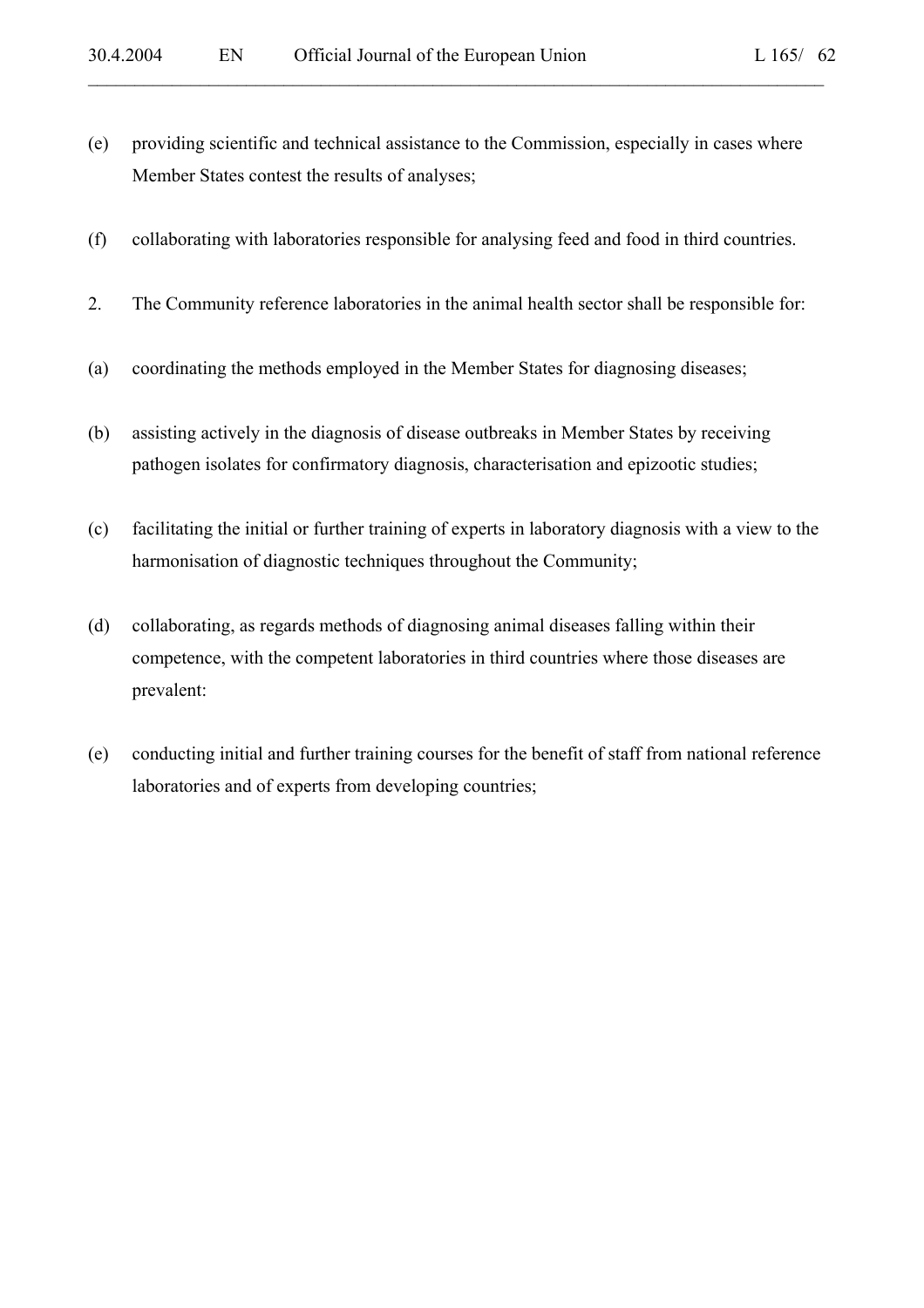- 3. Article 12(2) and (3) shall apply to Community reference laboratories.
- 4. Community reference laboratories shall fulfil the following requirements. They must:
- (a) have suitably qualified staff with adequate training in diagnostic and analytical techniques applied in their area of competence;

 $\mathcal{L}_\mathcal{L} = \mathcal{L}_\mathcal{L} = \mathcal{L}_\mathcal{L} = \mathcal{L}_\mathcal{L} = \mathcal{L}_\mathcal{L} = \mathcal{L}_\mathcal{L} = \mathcal{L}_\mathcal{L} = \mathcal{L}_\mathcal{L} = \mathcal{L}_\mathcal{L} = \mathcal{L}_\mathcal{L} = \mathcal{L}_\mathcal{L} = \mathcal{L}_\mathcal{L} = \mathcal{L}_\mathcal{L} = \mathcal{L}_\mathcal{L} = \mathcal{L}_\mathcal{L} = \mathcal{L}_\mathcal{L} = \mathcal{L}_\mathcal{L}$ 

- (b) possess the equipment and products needed to carry out the tasks assigned to them;
- (c) have an appropriate administrative infrastructure;
- (d) ensure that their staff respect the confidential nature of certain subjects, results or communications;
- (e) have sufficient knowledge of international standards and practices;
- (f) have available, if appropriate, an updated list of available reference substances and reagents and an updated list of manufacturers and suppliers of such substances and reagents;
- (g) take account of research activities at national and Community level;
- (h) have trained personnel available for emergency situations occurring within the Community.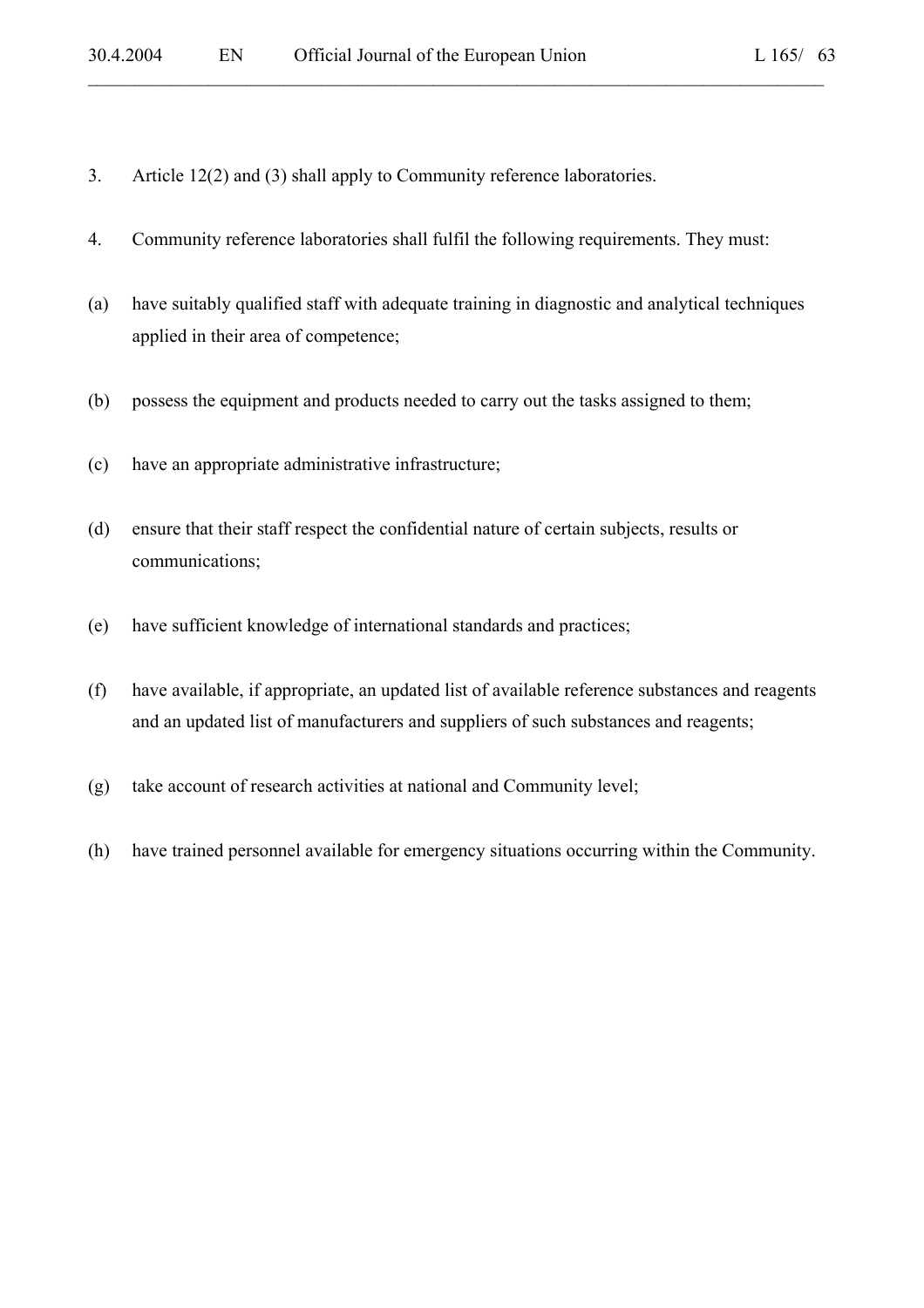5. Other Community reference laboratories relevant to the areas referred to in Article 1 may be included in Annex VII in accordance with the procedure referred to in Article 62(3). In accordance with the same procedure, Annex VII may be updated.

 $\mathcal{L}_\mathcal{L} = \mathcal{L}_\mathcal{L} = \mathcal{L}_\mathcal{L} = \mathcal{L}_\mathcal{L} = \mathcal{L}_\mathcal{L} = \mathcal{L}_\mathcal{L} = \mathcal{L}_\mathcal{L} = \mathcal{L}_\mathcal{L} = \mathcal{L}_\mathcal{L} = \mathcal{L}_\mathcal{L} = \mathcal{L}_\mathcal{L} = \mathcal{L}_\mathcal{L} = \mathcal{L}_\mathcal{L} = \mathcal{L}_\mathcal{L} = \mathcal{L}_\mathcal{L} = \mathcal{L}_\mathcal{L} = \mathcal{L}_\mathcal{L}$ 

6. Additional responsibilities and tasks for Community reference laboratories may be laid down in accordance with the procedure referred to in Article 62(3).

7. Community reference laboratories may be granted a Community financial contribution in accordance with Article 28 of Council Decision 90/424/EEC of 26 June 1990 on expenditure in the veterinary field **<sup>1</sup>** .

8. Community reference laboratories may be subject to Community controls to verify compliance with the requirements of this Regulation. If these controls find that a laboratory is not complying with those requirements or tasks for which they have been designated, necessary measures may be taken in accordance with the procedure referred to in Article 62(3).

9. Paragraphs 1 to 7 shall apply without prejudice to more specific rules, and in particular Chapter VI of Regulation (EC) No 999/2001 and Article 14 of Directive 96/23/EC.

 **1** OJ L 224, 18.8.1990, p. 19. Decision as last amended by Regulation (EC) No 806/2003.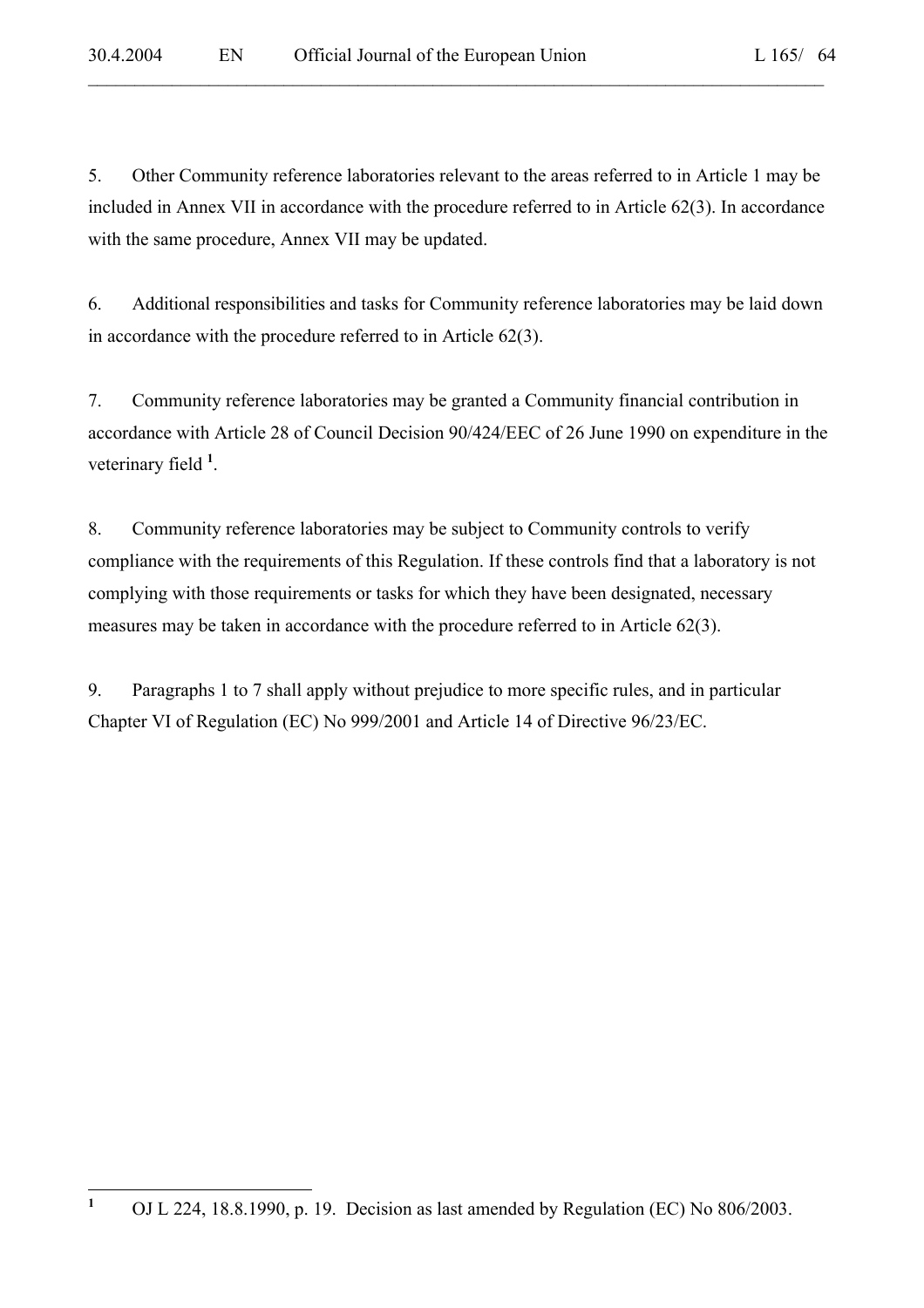$\mathcal{L}_\mathcal{L} = \mathcal{L}_\mathcal{L} = \mathcal{L}_\mathcal{L} = \mathcal{L}_\mathcal{L} = \mathcal{L}_\mathcal{L} = \mathcal{L}_\mathcal{L} = \mathcal{L}_\mathcal{L} = \mathcal{L}_\mathcal{L} = \mathcal{L}_\mathcal{L} = \mathcal{L}_\mathcal{L} = \mathcal{L}_\mathcal{L} = \mathcal{L}_\mathcal{L} = \mathcal{L}_\mathcal{L} = \mathcal{L}_\mathcal{L} = \mathcal{L}_\mathcal{L} = \mathcal{L}_\mathcal{L} = \mathcal{L}_\mathcal{L}$ 

#### National reference laboratories

1. Member States shall arrange for the designation of one or more national reference laboratories for each Community reference laboratory referred to in Article 32. A Member State may designate a laboratory situated in another Member State or European Free Trade Association (EFTA) Member and a single laboratory may be the national reference laboratory for more than one Member State.

2. These national reference laboratories shall:

- (a) collaborate with the Community reference laboratory in their area of competence;
- (b) coordinate, for their area of competence, the activities of official laboratories responsible for the analysis of samples in accordance with Article 11;
- (c) where appropriate, organise comparative tests between the official national laboratories and ensure an appropriate follow-up of such comparative testing;
- (d) ensure the dissemination to the competent authority and official national laboratories of information that the Community reference laboratory supplies;
- (e) provide scientific and technical assistance to the competent authority for the implementation of coordinated control plans adopted in accordance with Article 53;
- (f) be responsible for carrying out other specific duties provided for in accordance with the procedure referred to in Article 62(3), without prejudice to existing additional national duties.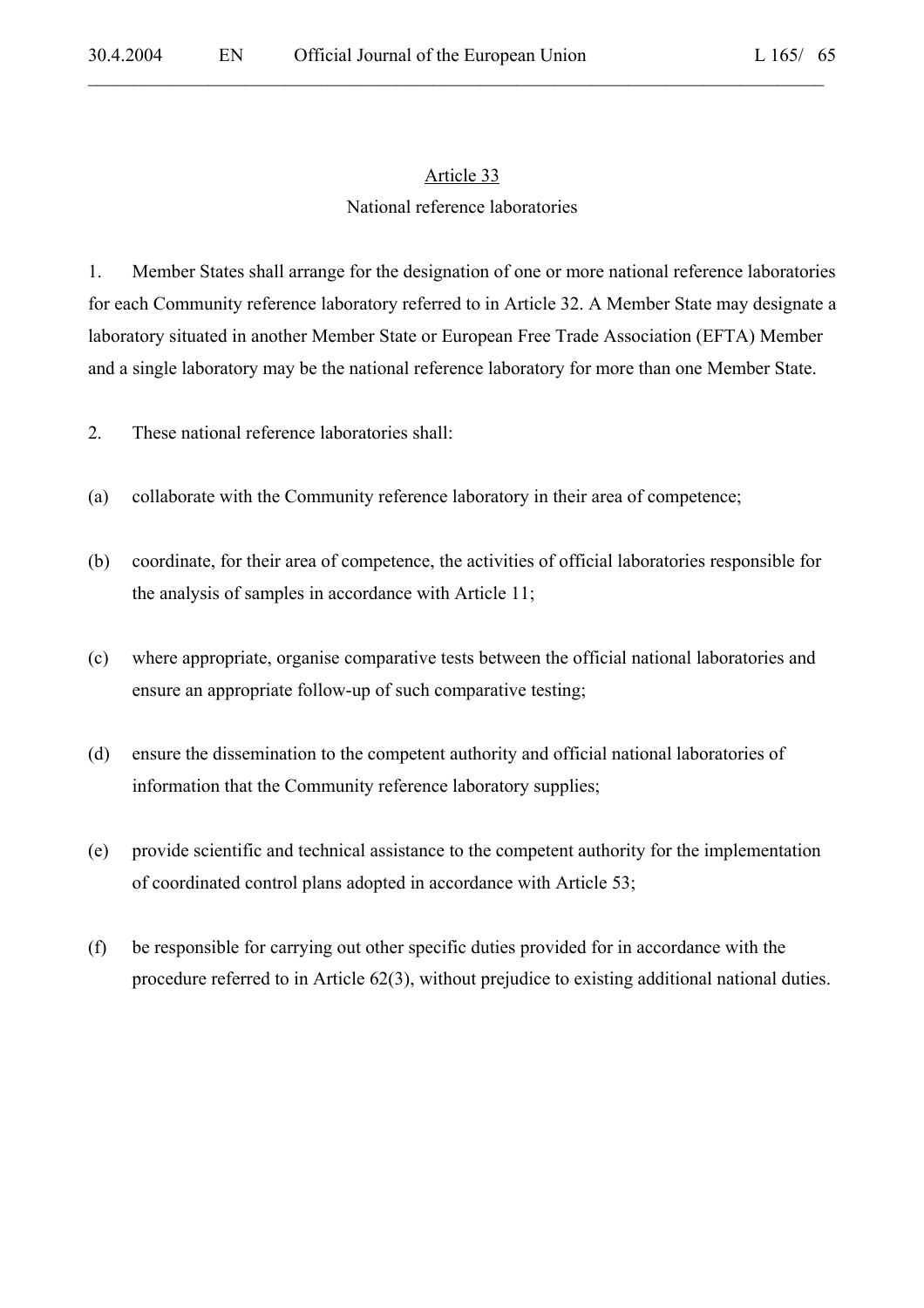3. Article 12(2) and (3) shall apply to national reference laboratories.

4. Member States shall communicate the name and address of each national reference laboratory to the Commission, the relevant Community reference laboratory and other Member States.

 $\mathcal{L}_\mathcal{L} = \mathcal{L}_\mathcal{L} = \mathcal{L}_\mathcal{L} = \mathcal{L}_\mathcal{L} = \mathcal{L}_\mathcal{L} = \mathcal{L}_\mathcal{L} = \mathcal{L}_\mathcal{L} = \mathcal{L}_\mathcal{L} = \mathcal{L}_\mathcal{L} = \mathcal{L}_\mathcal{L} = \mathcal{L}_\mathcal{L} = \mathcal{L}_\mathcal{L} = \mathcal{L}_\mathcal{L} = \mathcal{L}_\mathcal{L} = \mathcal{L}_\mathcal{L} = \mathcal{L}_\mathcal{L} = \mathcal{L}_\mathcal{L}$ 

5. Member States that have more than one national reference laboratory for a Community reference laboratory must ensure that these laboratories work closely together, so as to ensure efficient coordination between them, with other national laboratories and with the Community reference laboratory.

6. Additional responsibilities and tasks for national reference laboratories may be laid down in accordance with the procedure referred to in Article 62(3).

7. Paragraphs 1 to 5 shall apply without prejudice to more specific rules and in particular Chapter VI of Regulation (EC) No 999/2001 and Article 14 of Directive 96/23/EC.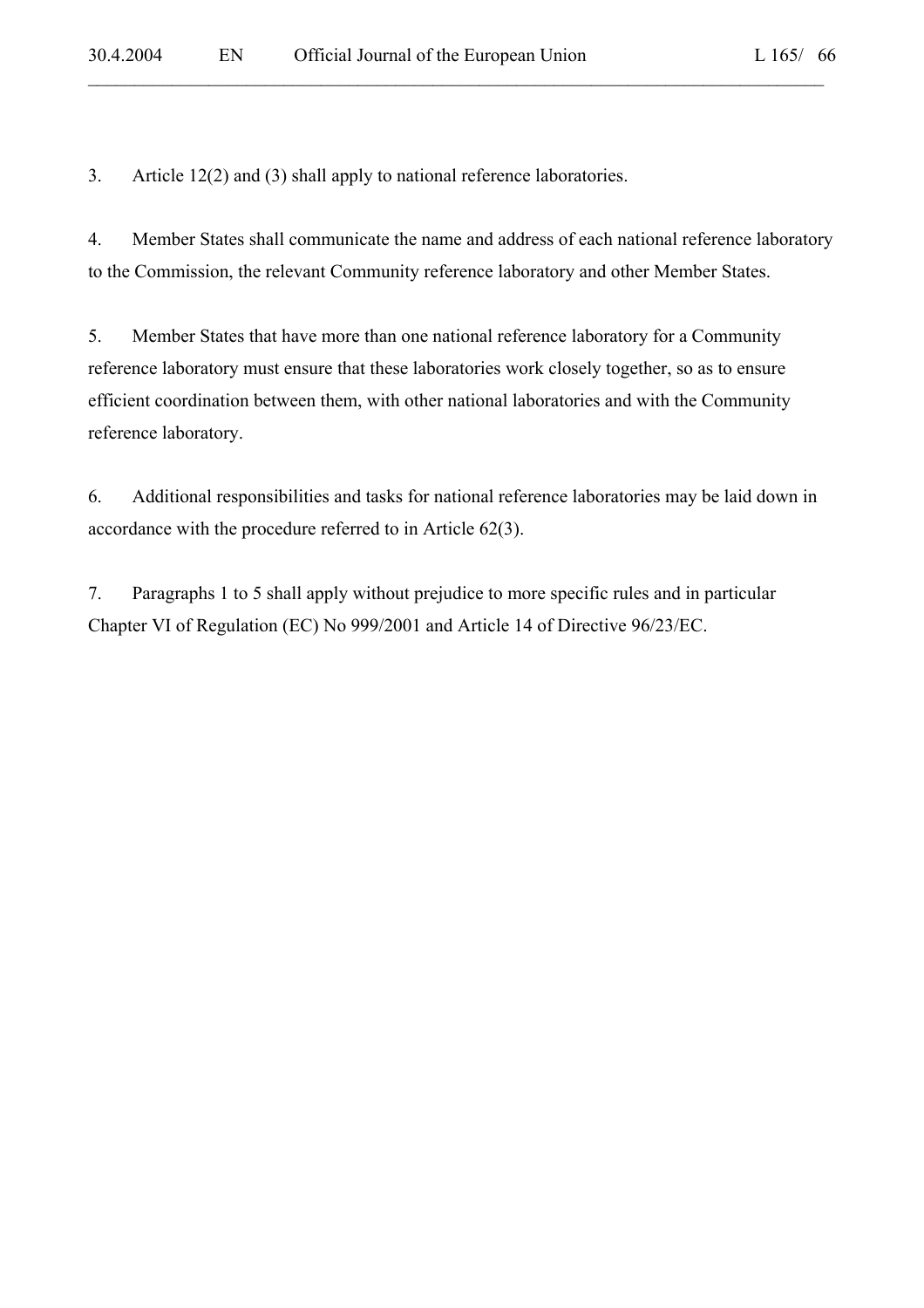### TITLE IV

 $\mathcal{L}_\mathcal{L} = \mathcal{L}_\mathcal{L} = \mathcal{L}_\mathcal{L} = \mathcal{L}_\mathcal{L} = \mathcal{L}_\mathcal{L} = \mathcal{L}_\mathcal{L} = \mathcal{L}_\mathcal{L} = \mathcal{L}_\mathcal{L} = \mathcal{L}_\mathcal{L} = \mathcal{L}_\mathcal{L} = \mathcal{L}_\mathcal{L} = \mathcal{L}_\mathcal{L} = \mathcal{L}_\mathcal{L} = \mathcal{L}_\mathcal{L} = \mathcal{L}_\mathcal{L} = \mathcal{L}_\mathcal{L} = \mathcal{L}_\mathcal{L}$ 

# ADMINISTRATIVE ASSISTANCE AND COOPERATION IN THE AREAS OF FEED AND FOOD

#### Article 34

#### General principles

1. Where the outcome of official controls on feed and food requires action in more than one Member State, competent authorities in the Member States concerned shall provide each other with administrative assistance.

2. Competent authorities shall provide administrative assistance upon request, or spontaneously when the course of investigations so requires. Administrative assistance may include, where appropriate, participation in on-the-spot controls that the competent authority of another Member State carries out.

3. Articles 35 to 40 shall not prejudice national rules applicable to the release of documents that are the object of, or are related to, court proceedings, or rules aimed at the protection of natural or legal persons' commercial interests.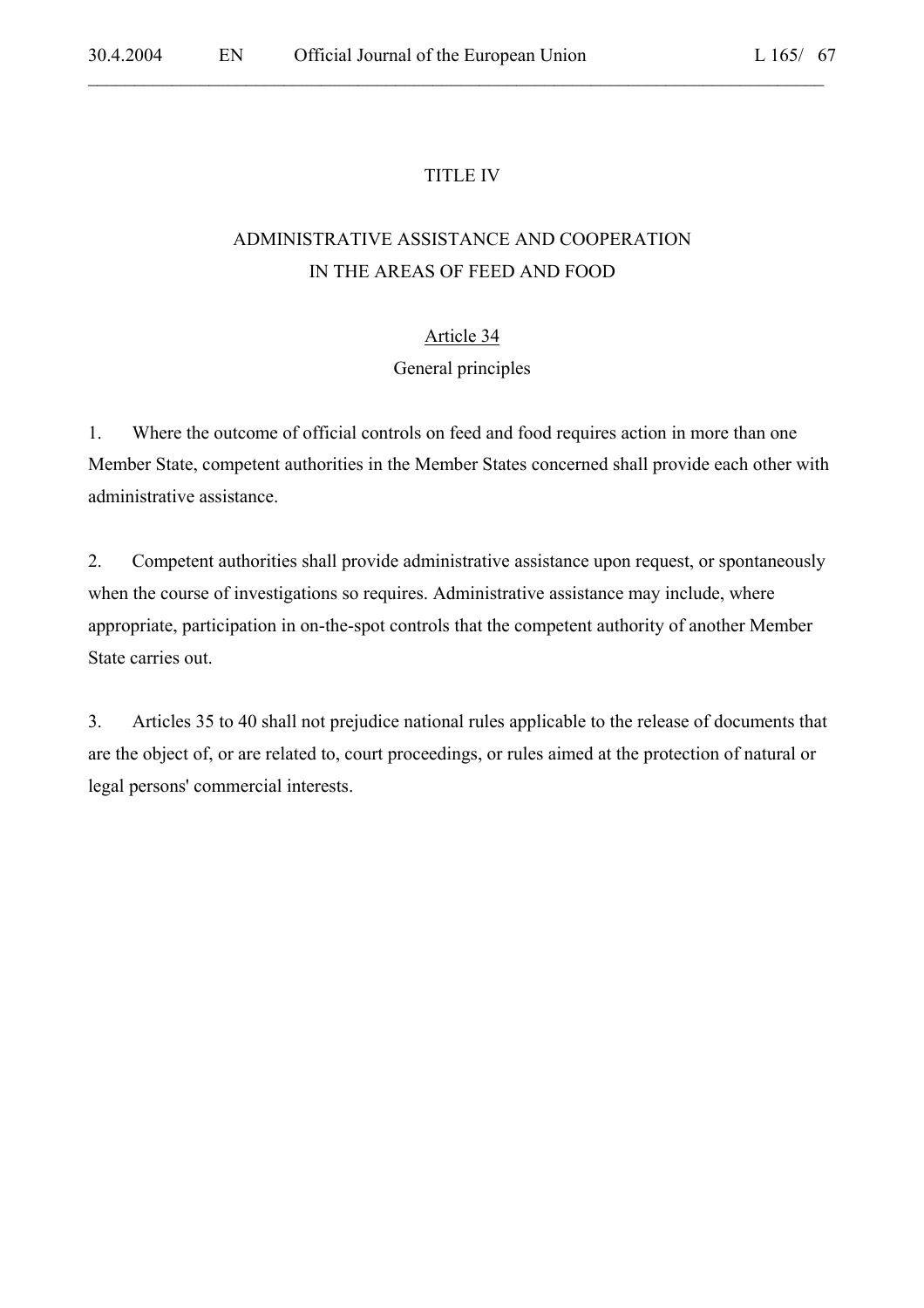$\mathcal{L}_\mathcal{L} = \mathcal{L}_\mathcal{L} = \mathcal{L}_\mathcal{L} = \mathcal{L}_\mathcal{L} = \mathcal{L}_\mathcal{L} = \mathcal{L}_\mathcal{L} = \mathcal{L}_\mathcal{L} = \mathcal{L}_\mathcal{L} = \mathcal{L}_\mathcal{L} = \mathcal{L}_\mathcal{L} = \mathcal{L}_\mathcal{L} = \mathcal{L}_\mathcal{L} = \mathcal{L}_\mathcal{L} = \mathcal{L}_\mathcal{L} = \mathcal{L}_\mathcal{L} = \mathcal{L}_\mathcal{L} = \mathcal{L}_\mathcal{L}$ 

# Article 35

### Liaison bodies

1. Each Member State shall designate one or more liaison bodies to liaise as appropriate with other Member States' liaison bodies. The role of liaison bodies shall be to assist and coordinate communication between competent authorities and, in particular, the transmission and reception of requests for assistance.

2. Member States shall inform the Commission and other Member States of all the relevant details of their designated liaison bodies, and of any modification of these details.

3. Without prejudice to paragraph 1, the designation of liaison bodies shall not preclude direct contacts, exchange of information or cooperation between the staff of competent authorities in different Member States.

4. The competent authorities to which Council Directive 89/608/EEC of 21 November 1989 on mutual assistance between the administrative authorities of the Member States and cooperation between the latter and the Commission to ensure correct application of the legislation on veterinary and zootechnical matters <sup>1</sup> applies, shall liaise as appropriate with the authorities operating under this Title.

 **1** OJ L 351, 2.12.1989, p. 34.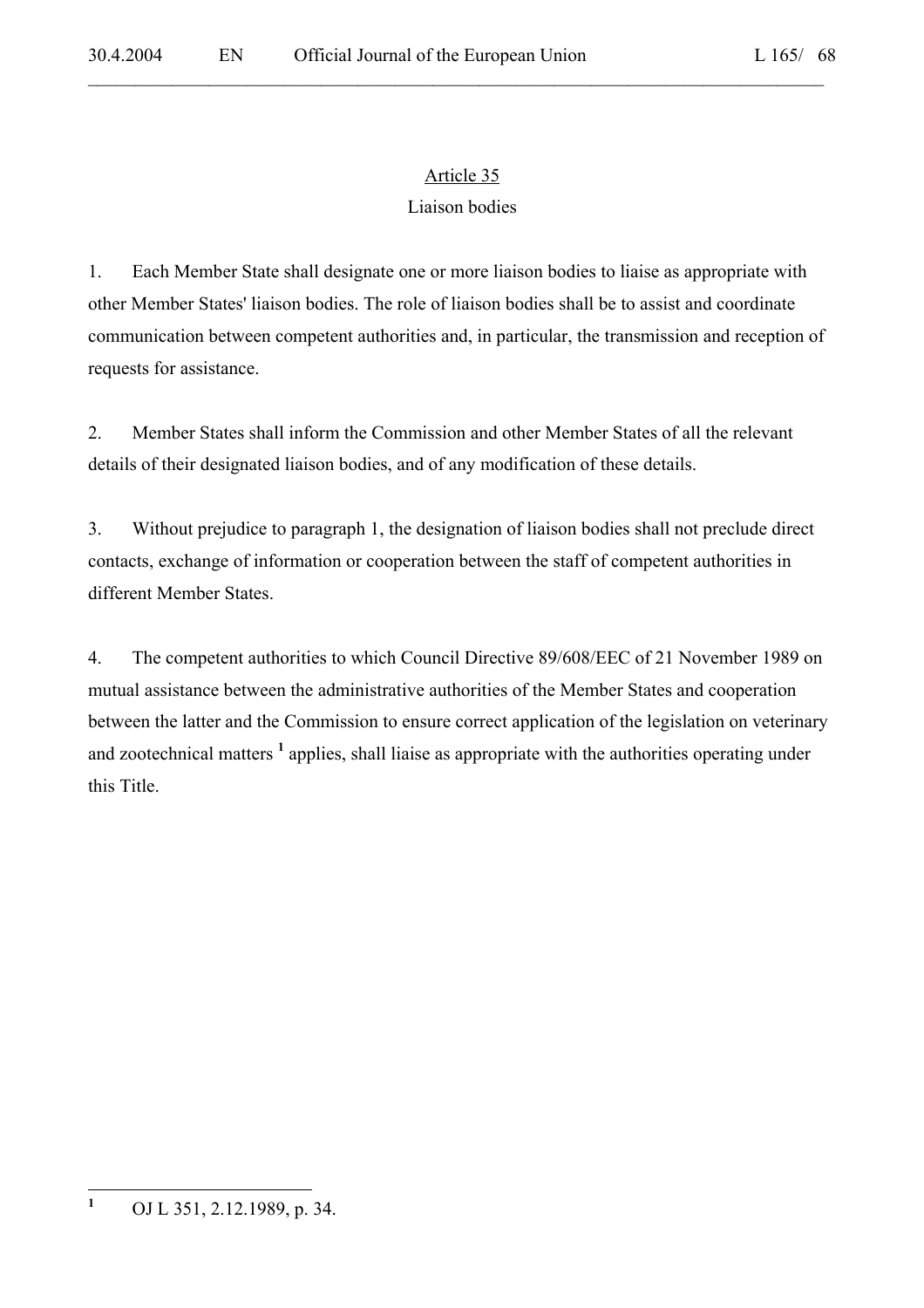$\mathcal{L}_\mathcal{L} = \mathcal{L}_\mathcal{L} = \mathcal{L}_\mathcal{L} = \mathcal{L}_\mathcal{L} = \mathcal{L}_\mathcal{L} = \mathcal{L}_\mathcal{L} = \mathcal{L}_\mathcal{L} = \mathcal{L}_\mathcal{L} = \mathcal{L}_\mathcal{L} = \mathcal{L}_\mathcal{L} = \mathcal{L}_\mathcal{L} = \mathcal{L}_\mathcal{L} = \mathcal{L}_\mathcal{L} = \mathcal{L}_\mathcal{L} = \mathcal{L}_\mathcal{L} = \mathcal{L}_\mathcal{L} = \mathcal{L}_\mathcal{L}$ 

### Assistance on request

1. Upon receiving a reasoned request, the requested competent authority shall ensure that the requesting competent authority is provided with all necessary information and documents enabling the latter to verify compliance with feed and food law within its jurisdiction. For that purpose, the requested competent authority shall arrange for the conduct of any administrative enquiries necessary to obtain such information and documents.

2. Information and documents provided pursuant to paragraph 1 shall be forwarded without undue delay. Documents may be transmitted in their original form or copies may be provided.

3. By agreement between the requesting authority and the requested authority, staff designated by the requesting authority may be present during administrative enquiries.

Such enquiries shall always be carried out by staff of the requested authority.

The requesting authority's staff may not, on their own initiative, exercise the powers of enquiry conferred on officials of the requested authority. They shall, however, have access to the same premises and documents as the latter, through their intermediary, and for the sole purpose of the administrative enquiry being carried out.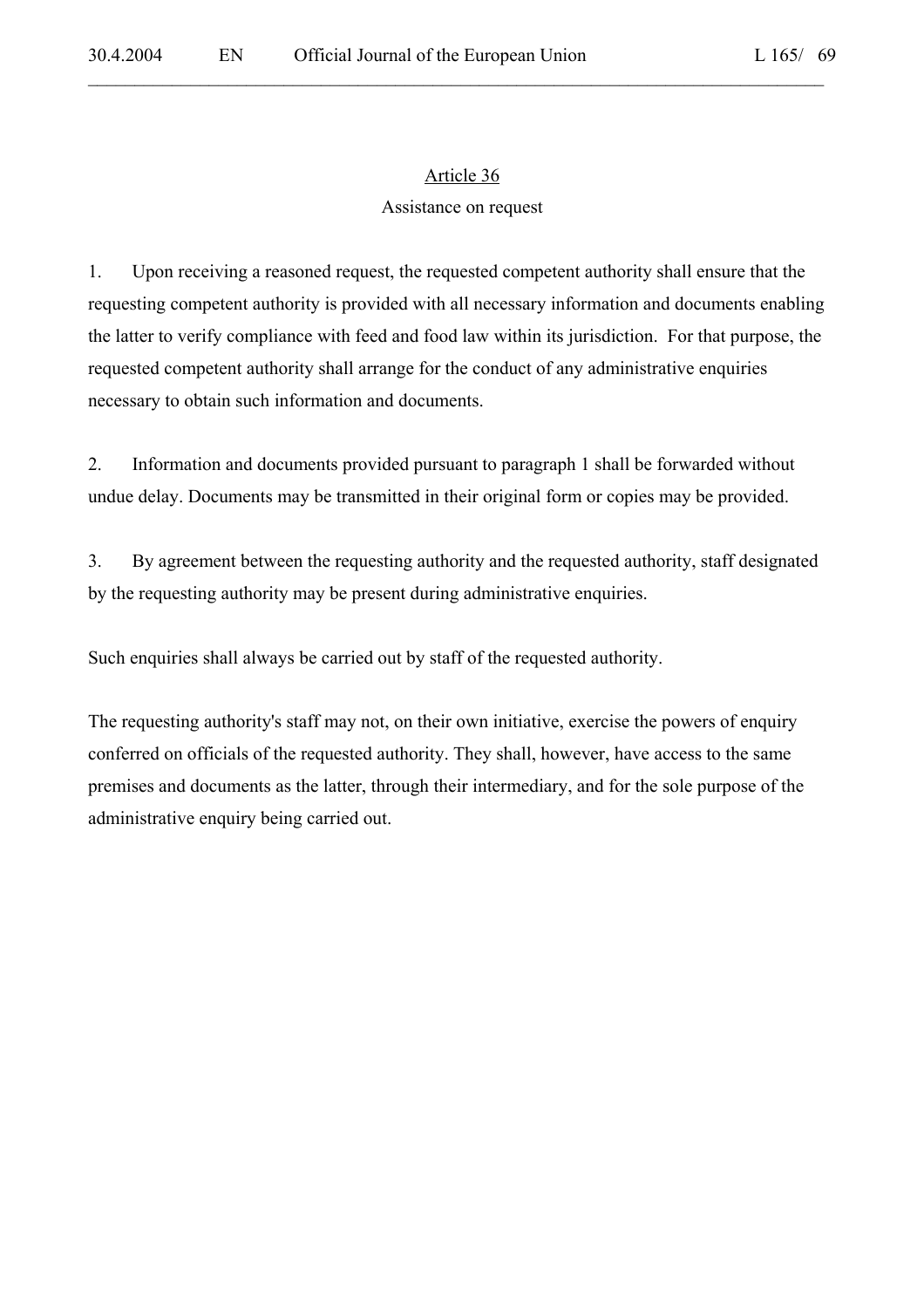4. Staff of the requesting authority present in another Member State in accordance with paragraph 3 shall at all times be able to produce written authority stating their identity and their official capacity.

 $\mathcal{L}_\mathcal{L} = \mathcal{L}_\mathcal{L} = \mathcal{L}_\mathcal{L} = \mathcal{L}_\mathcal{L} = \mathcal{L}_\mathcal{L} = \mathcal{L}_\mathcal{L} = \mathcal{L}_\mathcal{L} = \mathcal{L}_\mathcal{L} = \mathcal{L}_\mathcal{L} = \mathcal{L}_\mathcal{L} = \mathcal{L}_\mathcal{L} = \mathcal{L}_\mathcal{L} = \mathcal{L}_\mathcal{L} = \mathcal{L}_\mathcal{L} = \mathcal{L}_\mathcal{L} = \mathcal{L}_\mathcal{L} = \mathcal{L}_\mathcal{L}$ 

### Article 37

#### Assistance without request

1. When a competent authority becomes aware of non-compliance, and if such non-compliance may have implications for another Member State or States, it shall pass such information to the other Member State(s) without prior request and without delay.

2. Member States receiving such information shall investigate the matter and inform the Member State that provided the information of the results of this investigation and, where appropriate, of any measures taken.

### Article 38

#### Assistance in the event of non-compliance

1. If, during an official control carried out at the place of destination of the goods, or during their transport, the competent authority of the Member State of destination establishes that the goods do not comply with feed or food law in such a way as to create a risk to human or animal health or to constitute a serious infringement of feed or food law, it shall contact the competent authority of the Member State of dispatch without delay.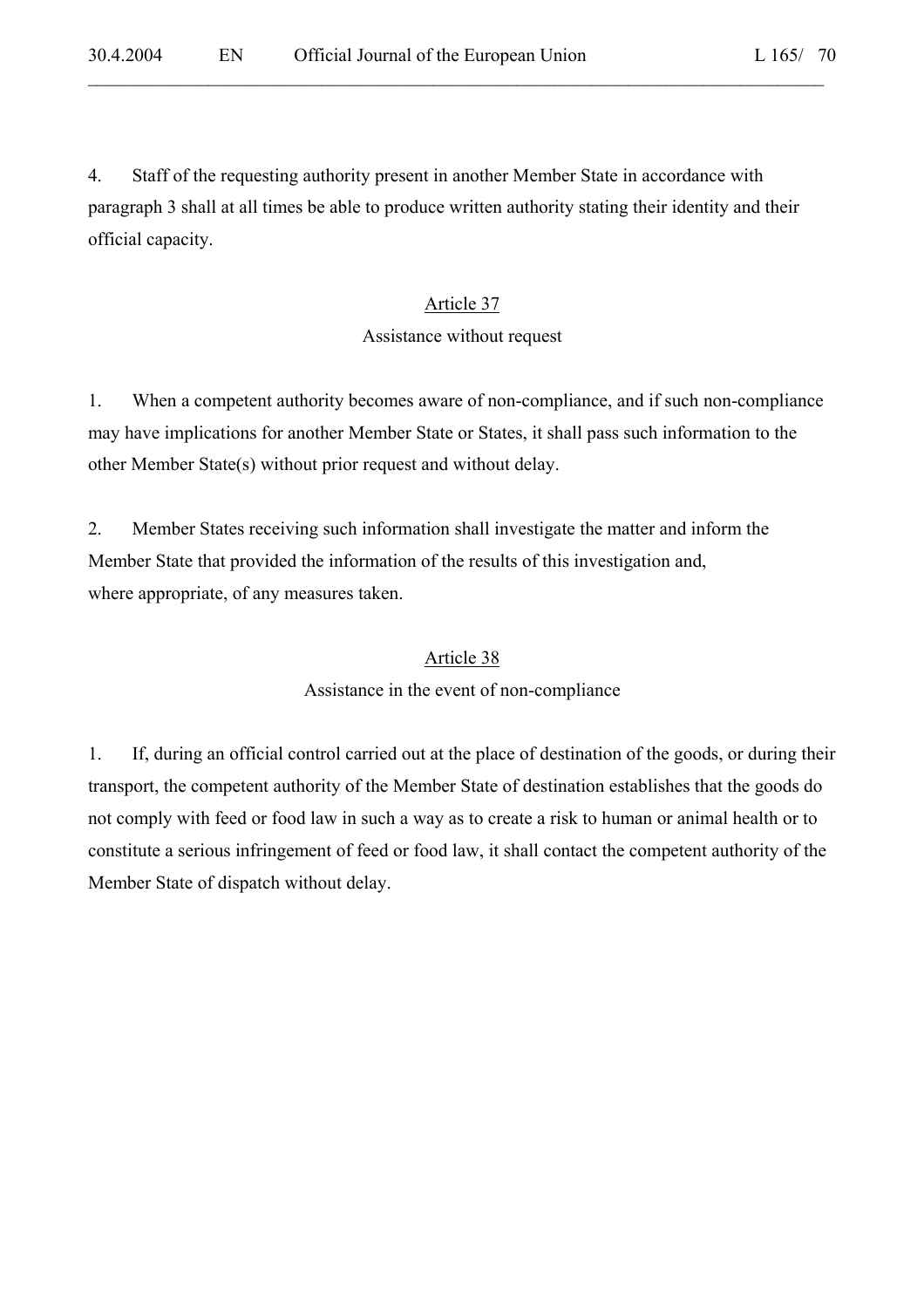2. The competent authority of the Member State of dispatch shall investigate the matter, take all necessary measures and notify the competent authority of the Member State of destination of the nature of the investigations and official controls carried out, the decisions taken and the reasons for such decisions.

 $\mathcal{L}_\mathcal{L} = \mathcal{L}_\mathcal{L} = \mathcal{L}_\mathcal{L} = \mathcal{L}_\mathcal{L} = \mathcal{L}_\mathcal{L} = \mathcal{L}_\mathcal{L} = \mathcal{L}_\mathcal{L} = \mathcal{L}_\mathcal{L} = \mathcal{L}_\mathcal{L} = \mathcal{L}_\mathcal{L} = \mathcal{L}_\mathcal{L} = \mathcal{L}_\mathcal{L} = \mathcal{L}_\mathcal{L} = \mathcal{L}_\mathcal{L} = \mathcal{L}_\mathcal{L} = \mathcal{L}_\mathcal{L} = \mathcal{L}_\mathcal{L}$ 

3. If the competent authority of the Member State of destination has reason to believe that such measures are inadequate, the two Member States' competent authorities shall together seek ways and means of remedying the situation including, if appropriate, a joint on-the-spot inspection carried out in accordance with Article 36(3) and (4)*.* They shall inform the Commission if they are not able to agree on appropriate measures.

#### Article 39

#### Relations with third countries

1. When a competent authority receives information from a third country indicating non-compliance and/or a risk to human or animal health, that authority shall pass that information on to competent authorities in other Member States if it considers that they might be interested in it or if they request it. It shall also communicate such information to the Commission whenever it is of relevance at Community level.

2. If the third country has given a legal undertaking to provide the assistance required to gather evidence of the irregular nature of transactions that are or appear to be contrary to the relevant feed and food law, information obtained under this Regulation may be communicated to that third country, with the consent of the competent authorities that supplied the information, in accordance with laws applying to the communication of personal data to third countries.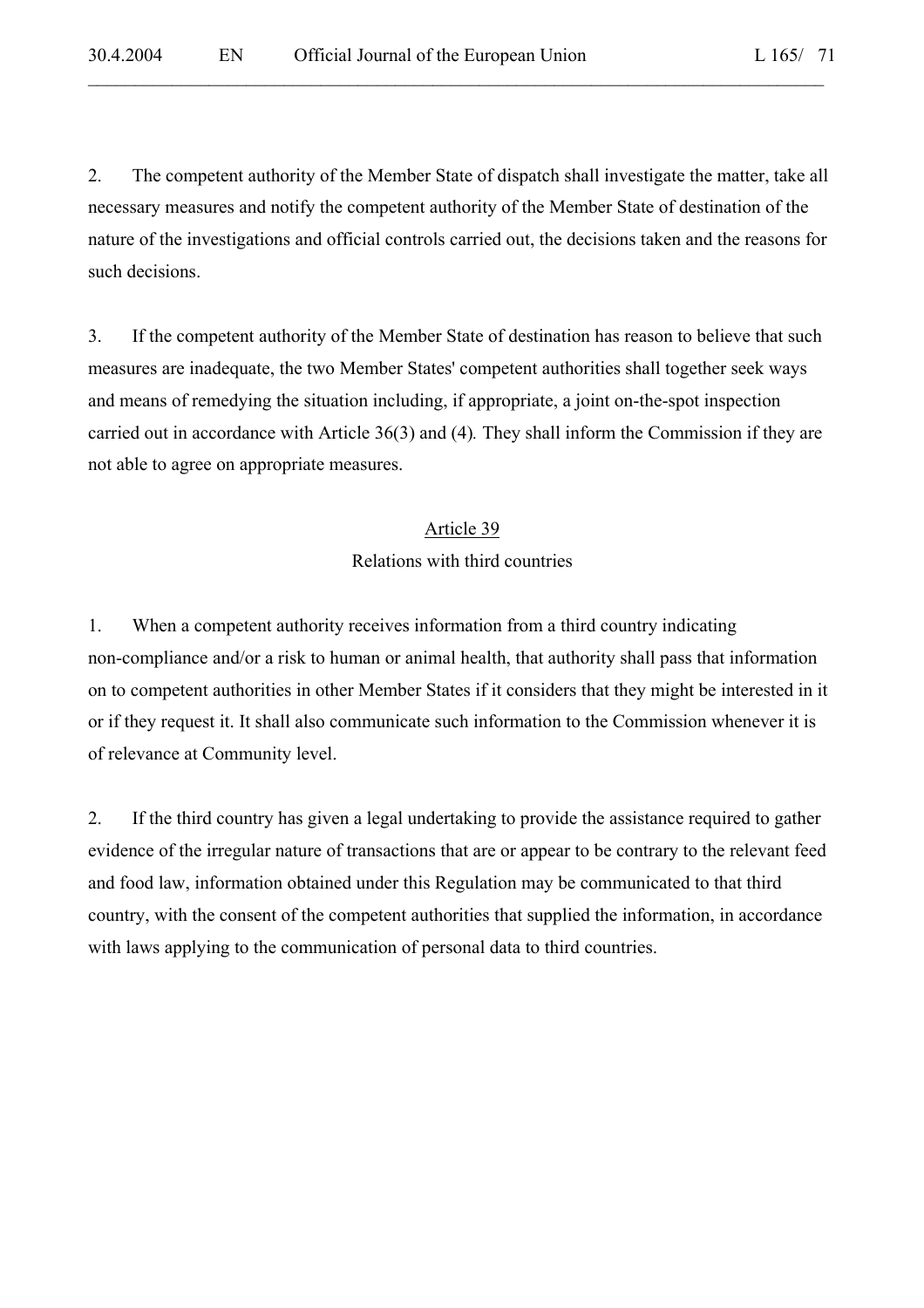$\mathcal{L}_\mathcal{L} = \mathcal{L}_\mathcal{L} = \mathcal{L}_\mathcal{L} = \mathcal{L}_\mathcal{L} = \mathcal{L}_\mathcal{L} = \mathcal{L}_\mathcal{L} = \mathcal{L}_\mathcal{L} = \mathcal{L}_\mathcal{L} = \mathcal{L}_\mathcal{L} = \mathcal{L}_\mathcal{L} = \mathcal{L}_\mathcal{L} = \mathcal{L}_\mathcal{L} = \mathcal{L}_\mathcal{L} = \mathcal{L}_\mathcal{L} = \mathcal{L}_\mathcal{L} = \mathcal{L}_\mathcal{L} = \mathcal{L}_\mathcal{L}$ 

#### Coordinated assistance and follow up by the Commission

1. The Commission shall coordinate without delay the action undertaken by Member States when it, further to information received from Member States or from other sources, becomes aware of activities that are, or appear to be, contrary to feed or food law and are of particular interest at Community level, and in particular when:

(a) such activities have, or might have, ramifications in several Member States;

(b) it appears that similar activities have been carried out in several Member States; or

(c) Member States are unable to agree on appropriate action to address non-compliance.

2. When official controls at destination show repeated non-compliance or other risks to humans, plants or animals from feed or food, either directly or through the environment, the competent authority of the Member State of destination shall inform the Commission and the competent authorities of the other Member States without delay.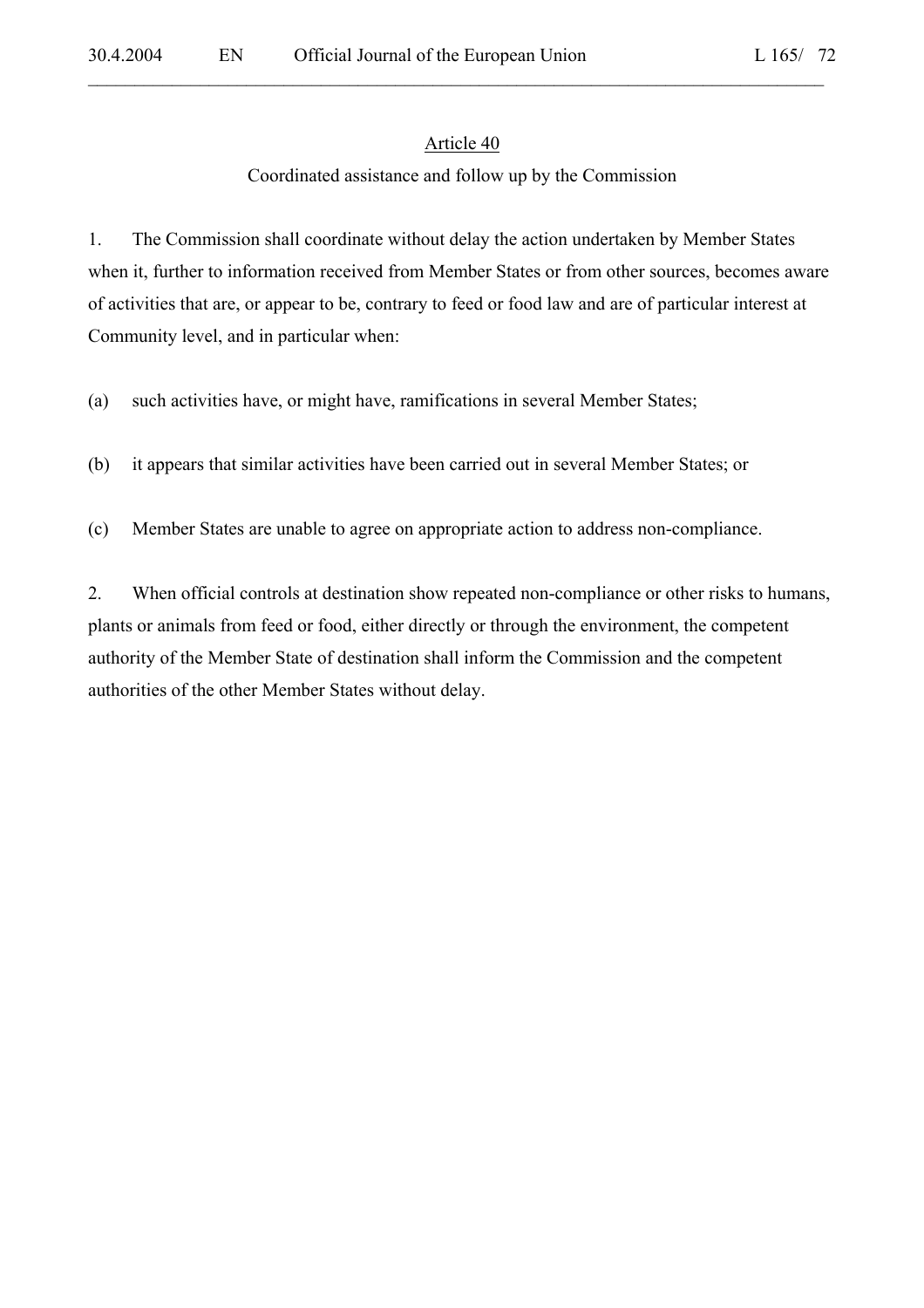- 3. The Commission may:
- (a) in collaboration with the Member State concerned, send an inspection team to carry out an official control on-the-spot;

(b) request that the competent authority of the Member State of dispatch intensify relevant official controls and report on the action and measures taken.

4. Where the measures provided for in paragraphs 2 and 3 are taken to deal with repeated non-compliance by a feed or food business, the competent authority shall charge any expenses arising from such measures to the business in question.

### TITLE V

### CONTROL PLANS

## Article 41 Multi-annual national control plans

In order to ensure the effective implementation of Article 17(2) of Regulation (EC) No 178/2002, of animal health and animal welfare rules and of Article 45 of this Regulation, each Member State shall prepare a single integrated multi-annual national control plan.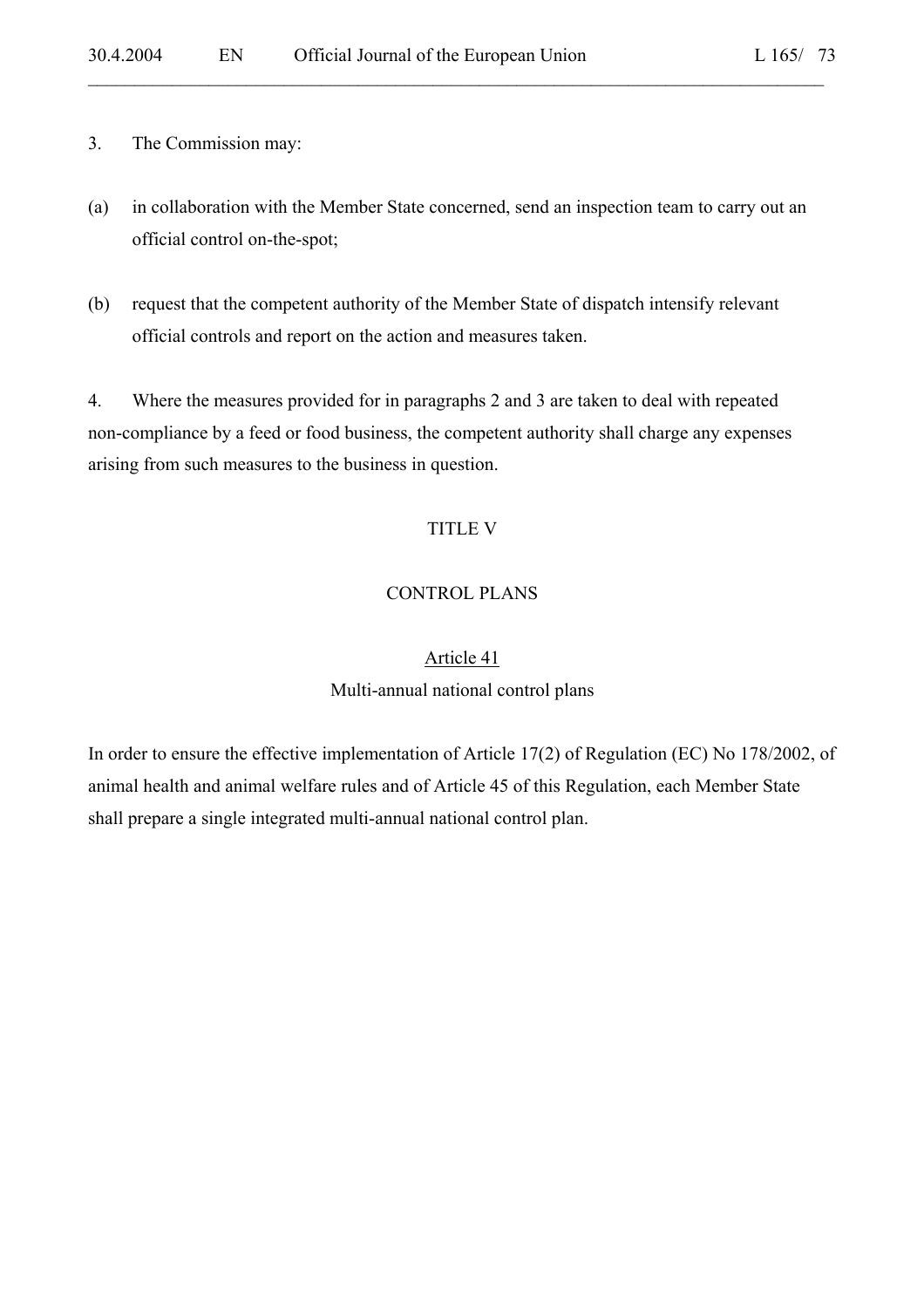#### Article 42

 $\mathcal{L}_\mathcal{L} = \mathcal{L}_\mathcal{L} = \mathcal{L}_\mathcal{L} = \mathcal{L}_\mathcal{L} = \mathcal{L}_\mathcal{L} = \mathcal{L}_\mathcal{L} = \mathcal{L}_\mathcal{L} = \mathcal{L}_\mathcal{L} = \mathcal{L}_\mathcal{L} = \mathcal{L}_\mathcal{L} = \mathcal{L}_\mathcal{L} = \mathcal{L}_\mathcal{L} = \mathcal{L}_\mathcal{L} = \mathcal{L}_\mathcal{L} = \mathcal{L}_\mathcal{L} = \mathcal{L}_\mathcal{L} = \mathcal{L}_\mathcal{L}$ 

## Principles for the preparation of multi-annual national control plans

- 1. Member States shall:
- (a) implement the plan referred to in Article 41 for the first time no later than 1 January 2007; and
- (b) regularly update it in the light of developments; and
- (c) provide the Commission with the latest version of the plan on request*.*

2. Each multi-annual national control plan shall contain general information on the structure and organisation of the systems of feed and food control, and of animal health and animal welfare control in the Member State concerned, in particular on:

- (a) the strategic objectives of the plan and on how the prioritisation of controls and allocation of resources reflect these objectives;
- (b) the risk categorisation of the activities concerned;
- (c) the designation of competent authorities and their tasks at central, regional and local level, and on resources available to these authorities;
- (d) the general organisation and management of official controls at national, regional and local level, including official controls in individual establishments;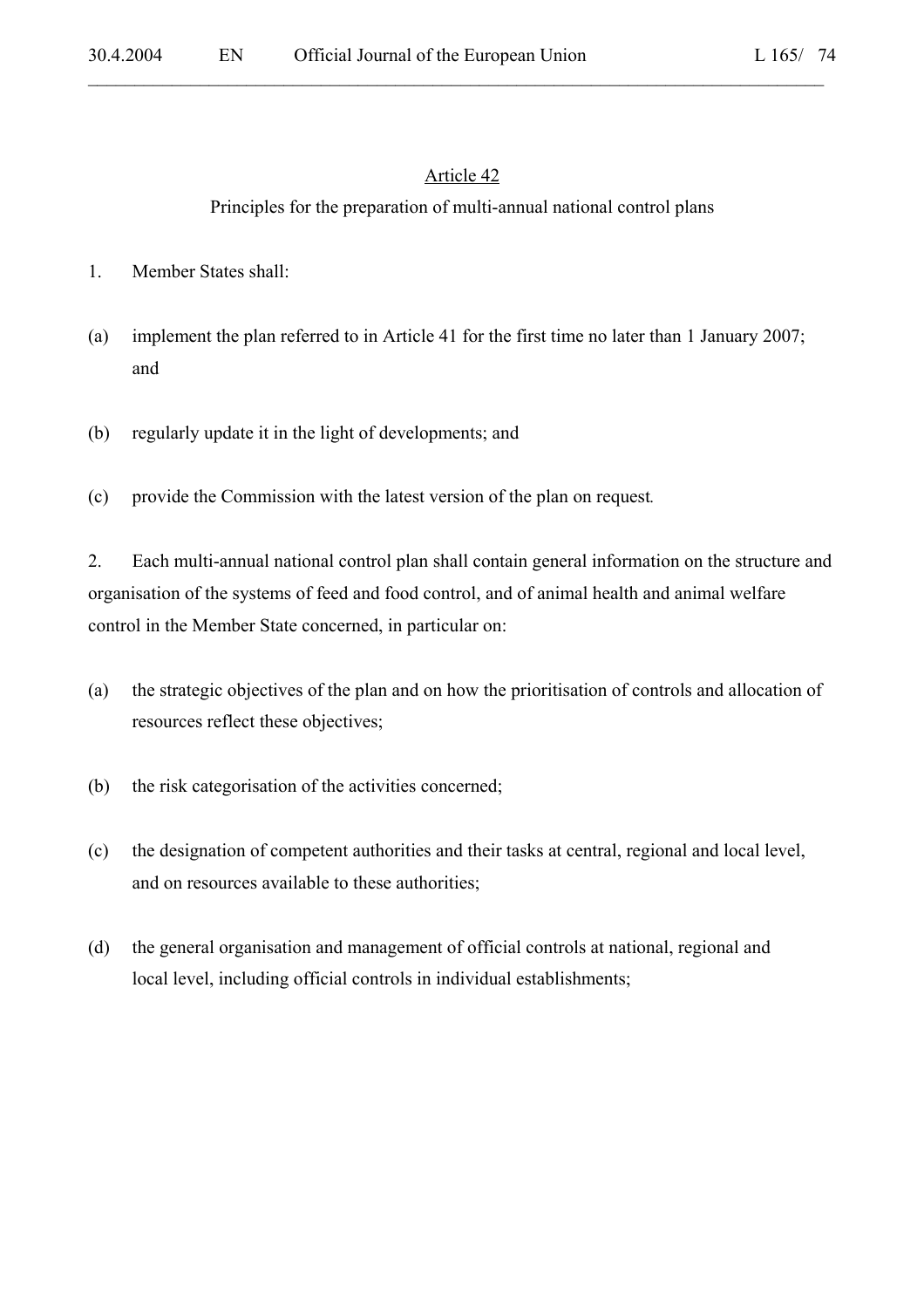- L 165/ 75
- (e) control systems applied to different sectors and coordination between the different services of competent authorities responsible for official controls in these sectors;

- (f) where appropriate, the delegation of tasks to control bodies;
- (g) methods to ensure compliance with the operational criteria of Article 4(2);
- (h) the training of staff performing official controls referred to in Article 6;
- (i) the documented procedures referred to in Articles 8 and 9;
- (j) the organisation and operation of contingency plans for animal or food-borne disease emergencies, feed and food contamination incidents and other human health risks;
- (k) the organisation of cooperation and mutual assistance.
- 3. Multi-annual national control plans may be adjusted during their implementation. Amendments may be made in the light of, or in order to take account of, factors including:

(a) new legislation;

(b) the emergence of new diseases or other health risks;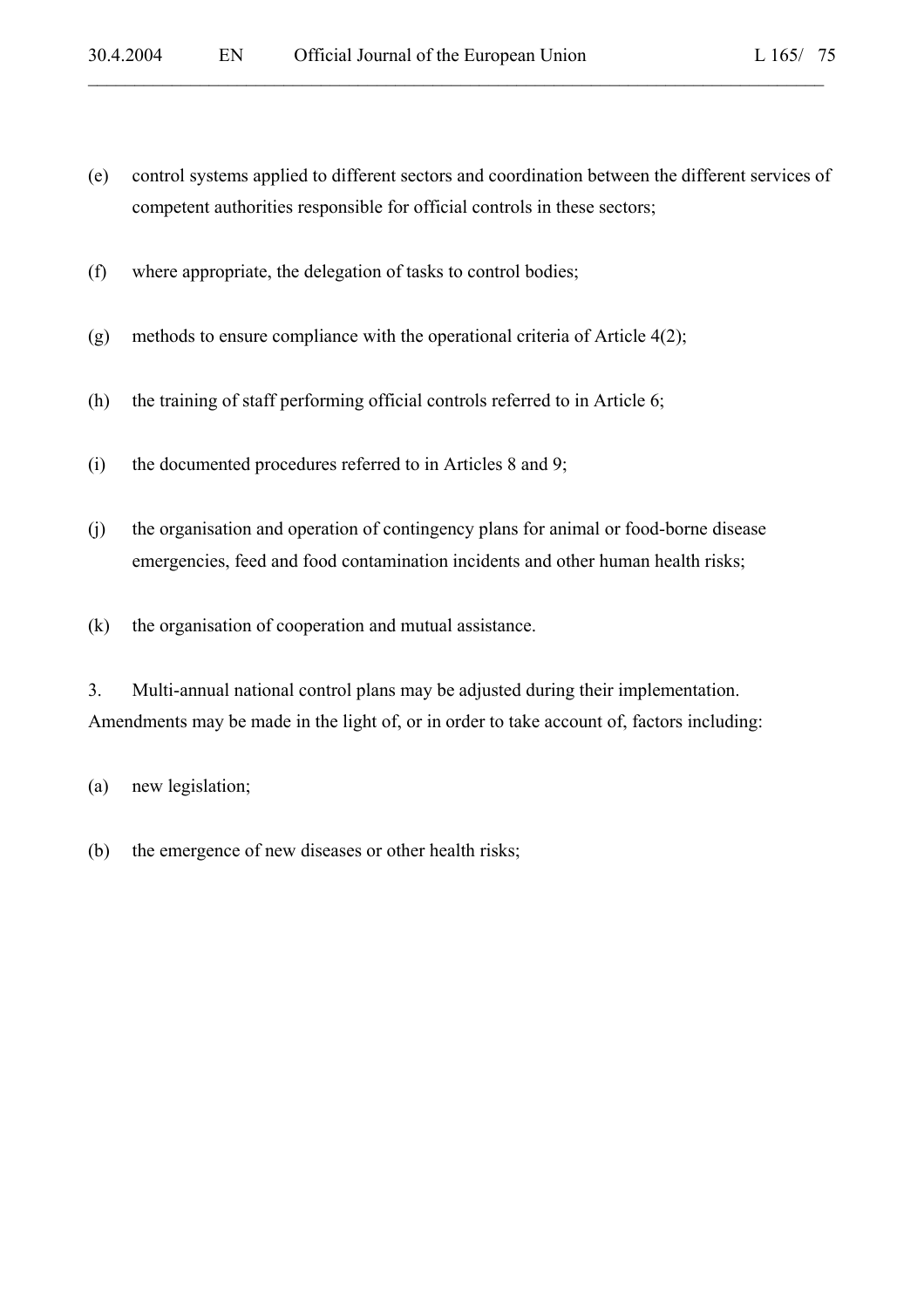(c) significant changes to the structure, management or operation of the competent national authorities;

 $\mathcal{L}_\mathcal{L} = \mathcal{L}_\mathcal{L} = \mathcal{L}_\mathcal{L} = \mathcal{L}_\mathcal{L} = \mathcal{L}_\mathcal{L} = \mathcal{L}_\mathcal{L} = \mathcal{L}_\mathcal{L} = \mathcal{L}_\mathcal{L} = \mathcal{L}_\mathcal{L} = \mathcal{L}_\mathcal{L} = \mathcal{L}_\mathcal{L} = \mathcal{L}_\mathcal{L} = \mathcal{L}_\mathcal{L} = \mathcal{L}_\mathcal{L} = \mathcal{L}_\mathcal{L} = \mathcal{L}_\mathcal{L} = \mathcal{L}_\mathcal{L}$ 

- (d) the results of Member States' official controls;
- (e) the results of Community controls carried out in accordance with Article 45;
- (f) any amendment of the guidelines referred to in Article 43;
- (g) scientific findings;
- (h) the outcome of 'audits performed by a third country in a Member State.

### Article 43

Guidelines for multi-annual national control plans

1. The multi-annual national control plans referred to in Article 41 shall take account of guidelines to be drawn up by the Commission in accordance with the procedure referred to in Article 62(2). These guidelines shall in particular:

(a) promote a consistent, comprehensive and integrated approach to official controls of feed and food, animal health and animal welfare legislation, and embrace all sectors and all stages of the feed and food chain, including import and introduction;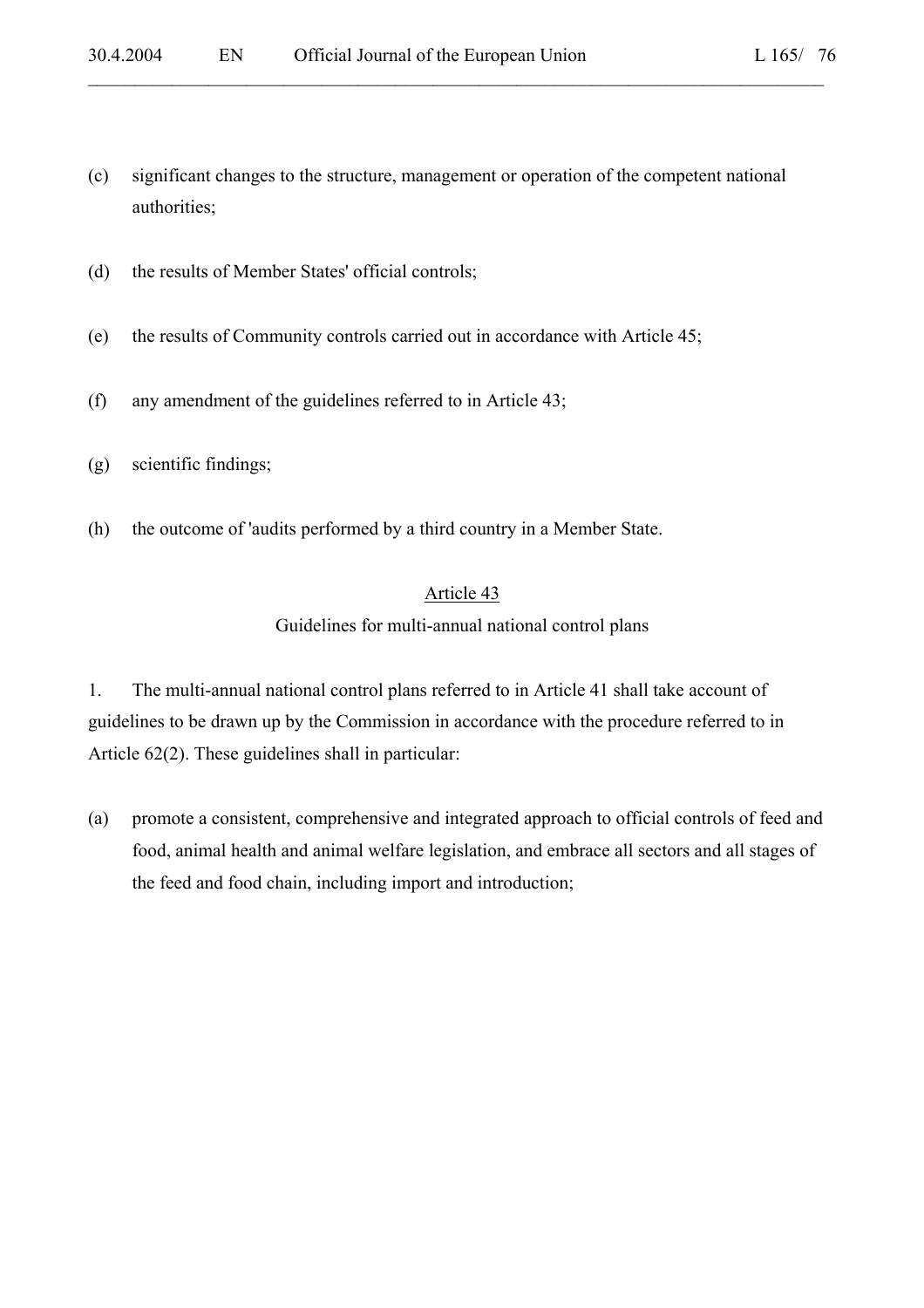(b) identify risk-based priorities and criteria for the risk categorisation of the activities concerned and the most effective control procedures;

 $\mathcal{L}_\mathcal{L} = \mathcal{L}_\mathcal{L} = \mathcal{L}_\mathcal{L} = \mathcal{L}_\mathcal{L} = \mathcal{L}_\mathcal{L} = \mathcal{L}_\mathcal{L} = \mathcal{L}_\mathcal{L} = \mathcal{L}_\mathcal{L} = \mathcal{L}_\mathcal{L} = \mathcal{L}_\mathcal{L} = \mathcal{L}_\mathcal{L} = \mathcal{L}_\mathcal{L} = \mathcal{L}_\mathcal{L} = \mathcal{L}_\mathcal{L} = \mathcal{L}_\mathcal{L} = \mathcal{L}_\mathcal{L} = \mathcal{L}_\mathcal{L}$ 

- (c) identify other priorities and the most effective control procedures;
- (d) identify the stages of production, processing and distribution of feed and food, including the use of feed*,* which will provide the most reliable and indicative information about compliance with feed and food law;
- (e) encourage the adoption of best practices at all levels of the control system;
- (f) encourage the development of effective controls on traceability systems;
- (g) provide advice on the development of systems to record the performance and results of control actions;
- (h) reflect relevant international bodies' standards and recommendations regarding the organisation and operation of official services;
- (i) lay down criteria for the conduct of the audits referred to in Article  $4(6)$ ;
- (j) lay down the structure of, and information to be included in, the annual reports required in Article 44;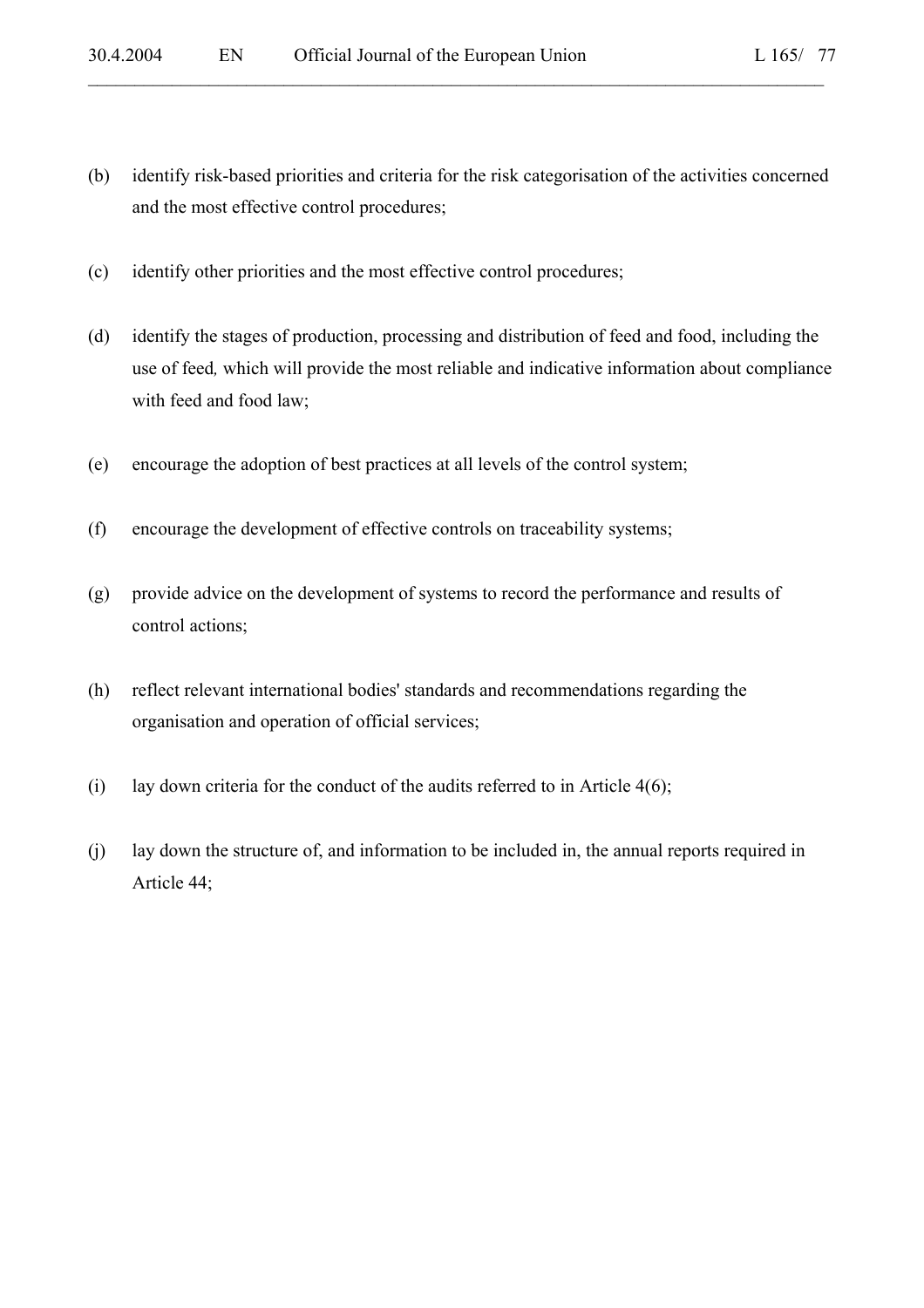(k) indicate the main performance indicators to be applied in assessing multi-annual national control plans.

 $\mathcal{L}_\mathcal{L} = \mathcal{L}_\mathcal{L} = \mathcal{L}_\mathcal{L} = \mathcal{L}_\mathcal{L} = \mathcal{L}_\mathcal{L} = \mathcal{L}_\mathcal{L} = \mathcal{L}_\mathcal{L} = \mathcal{L}_\mathcal{L} = \mathcal{L}_\mathcal{L} = \mathcal{L}_\mathcal{L} = \mathcal{L}_\mathcal{L} = \mathcal{L}_\mathcal{L} = \mathcal{L}_\mathcal{L} = \mathcal{L}_\mathcal{L} = \mathcal{L}_\mathcal{L} = \mathcal{L}_\mathcal{L} = \mathcal{L}_\mathcal{L}$ 

2. Where necessary, the guidelines shall be adapted in the light of the analysis of annual reports that Member States submit in accordance with Article 44 or Community controls carried out in accordance with Article 45.

#### Article 44

#### Annual reports

1. One year after starting the implementation of multi-annual national control plans, and subsequently every year, Member States shall submit to the Commission a report indicating:

- (a) any amendments made to multi-annual national control plans to take account of the factors referred to in Article 42(3);
- (b) the results of controls and audits conducted in the previous year under the provisions of the multi-annual national control plan;
- (c) the type and number of cases of non-compliance identified;
- (d) actions to ensure the effective operation of multi-annual national control plans, including enforcement action and its results.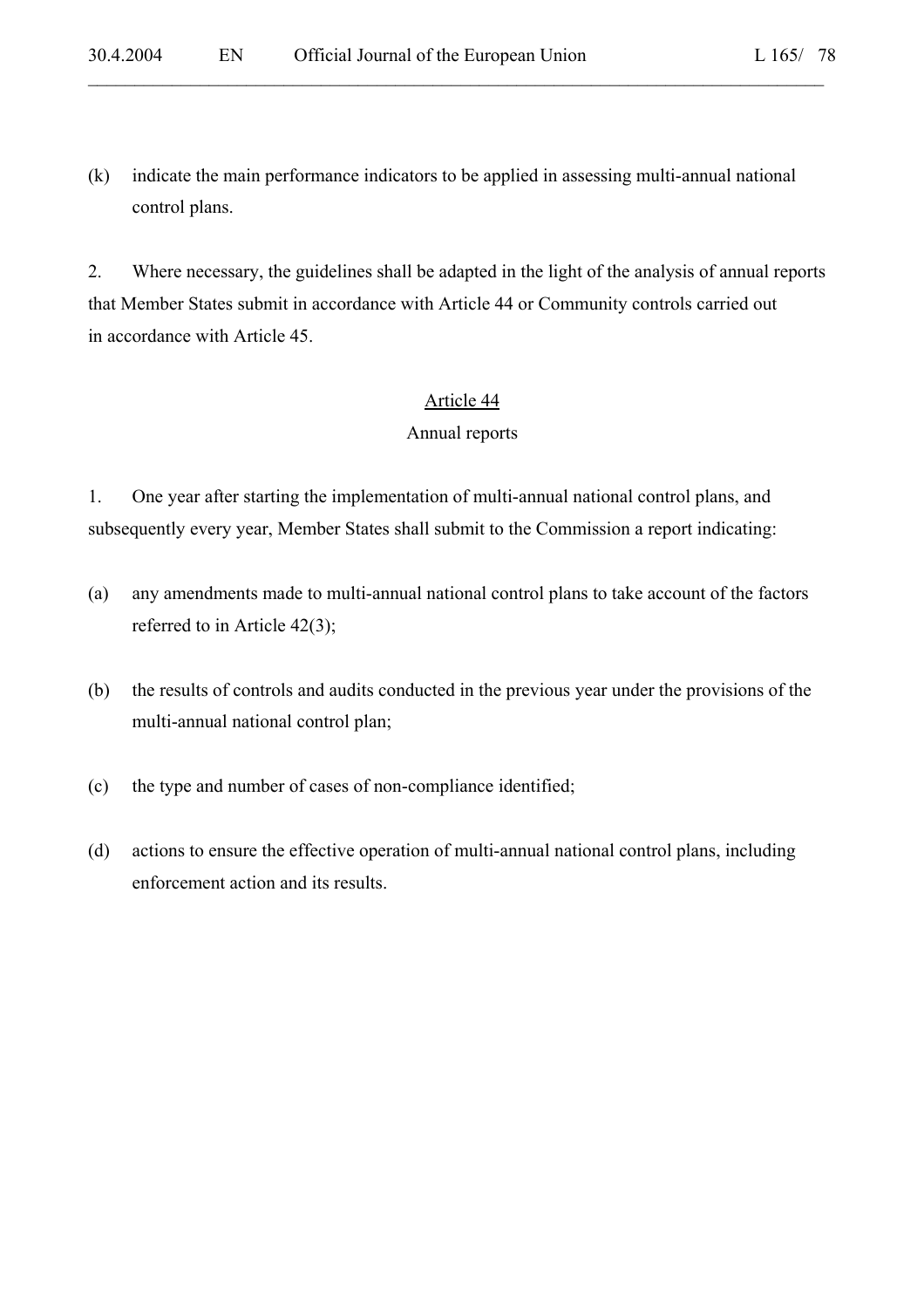2. In order to promote the consistent presentation of this report and in particular of the results of official controls, the information referred to in paragraph 1 shall take account of guidelines to be drawn up by the Commission in accordance with the procedure referred to in Article 62(2).

 $\mathcal{L}_\mathcal{L} = \mathcal{L}_\mathcal{L} = \mathcal{L}_\mathcal{L} = \mathcal{L}_\mathcal{L} = \mathcal{L}_\mathcal{L} = \mathcal{L}_\mathcal{L} = \mathcal{L}_\mathcal{L} = \mathcal{L}_\mathcal{L} = \mathcal{L}_\mathcal{L} = \mathcal{L}_\mathcal{L} = \mathcal{L}_\mathcal{L} = \mathcal{L}_\mathcal{L} = \mathcal{L}_\mathcal{L} = \mathcal{L}_\mathcal{L} = \mathcal{L}_\mathcal{L} = \mathcal{L}_\mathcal{L} = \mathcal{L}_\mathcal{L}$ 

3. Member States shall finalise their reports and transmit them to the Commission, within six months of the end of the year to which the reports relate.

4. In the light of the reports referred to in paragraph 1, the outcome of Community controls carried out in accordance with Article 45 and any other relevant information, the Commission shall establish an annual report on the overall operation of official controls in Member States. This report may, where appropriate, include recommendations on:

- (a) possible improvements to official control and audit systems in Member States, including their scope, management and implementation;
- (b) specific control actions concerning sectors or activities, regardless of whether these are covered by multi-annual national control plans;
- (c) coordinated plans aiming at addressing issues of particular interest.

5. Multi-annual national control plans and the related guidelines shall, where appropriate, be adapted on the basis of the conclusions and recommendations contained in the Commission's report.

6. The Commission shall submit its report to the European Parliament and the Council and make it available to the public.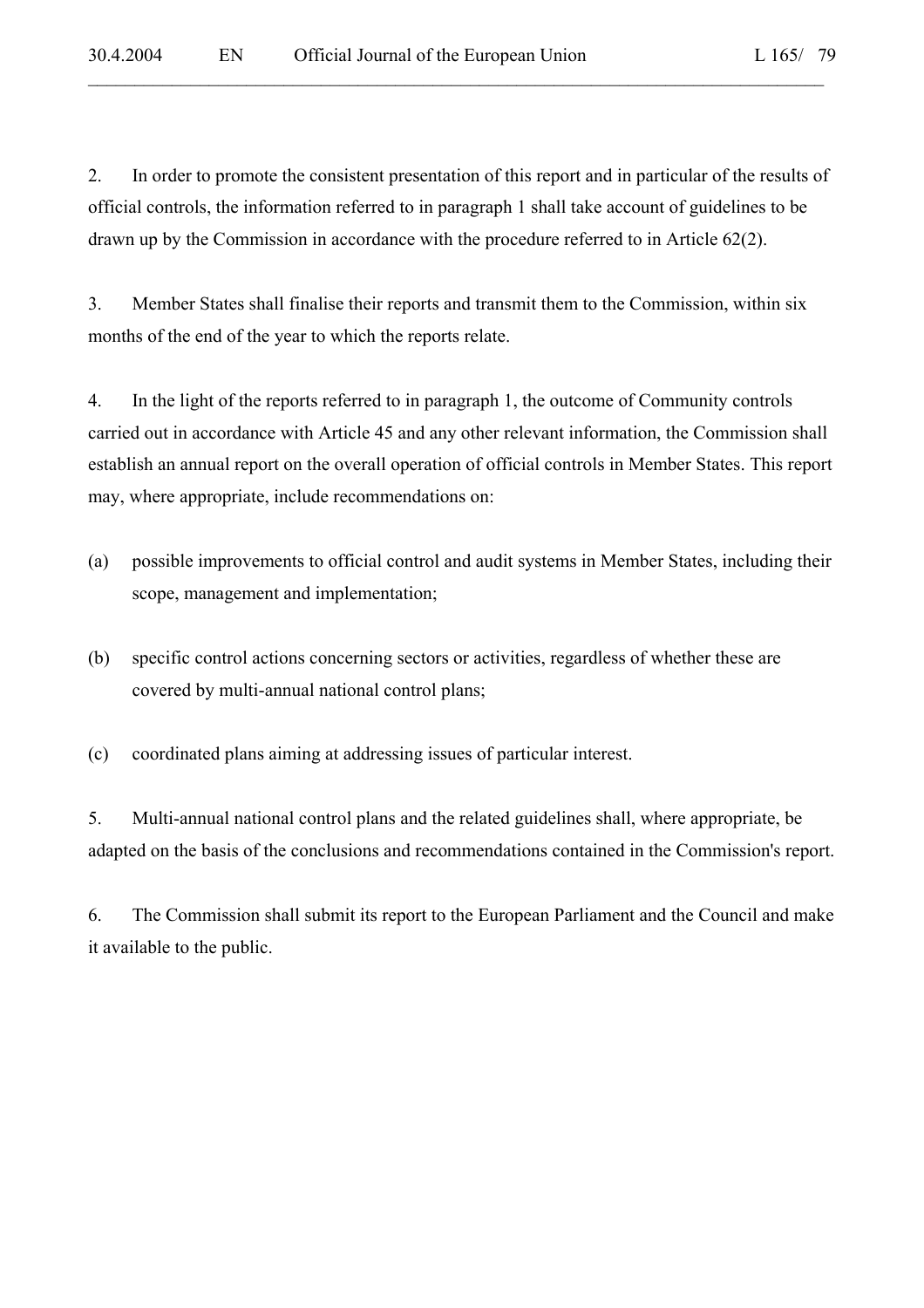#### TITLE VI

 $\mathcal{L}_\mathcal{L} = \mathcal{L}_\mathcal{L} = \mathcal{L}_\mathcal{L} = \mathcal{L}_\mathcal{L} = \mathcal{L}_\mathcal{L} = \mathcal{L}_\mathcal{L} = \mathcal{L}_\mathcal{L} = \mathcal{L}_\mathcal{L} = \mathcal{L}_\mathcal{L} = \mathcal{L}_\mathcal{L} = \mathcal{L}_\mathcal{L} = \mathcal{L}_\mathcal{L} = \mathcal{L}_\mathcal{L} = \mathcal{L}_\mathcal{L} = \mathcal{L}_\mathcal{L} = \mathcal{L}_\mathcal{L} = \mathcal{L}_\mathcal{L}$ 

#### COMMUNITY ACTIVITIES

### CHAPTER I: COMMUNITY CONTROLS

#### Article 45

Community controls in Member States

1. Commission experts shall carry out general and specific audits in Member States. The Commission may appoint experts from Member States to assist its own experts. General and specific audits shall be organised in cooperation with Member States' competent authorities. Audits shall be carried out on a regular basis. Their main purpose shall be to verify that, overall, official controls take place in Member States in accordance with the multi-annual national control plans referred to in Article 41 and in compliance with Community law. For this purpose, and in order to facilitate the efficiency and effectiveness of the audits, the Commission may, in advance of carrying out such audits, request that the Member States provide, as soon as possible, up-to-date copies of national control plans.

2. Specific audits and inspections in one or more specific areas may supplement general audits. These specific audits and inspections shall in particular serve to:

(a) verify the implementation of the multi-annual national control plan, feed and food law and animal health and animal welfare legislation and may include, as appropriate, on-the-spot inspections of official services and of facilities associated with the sector being audited;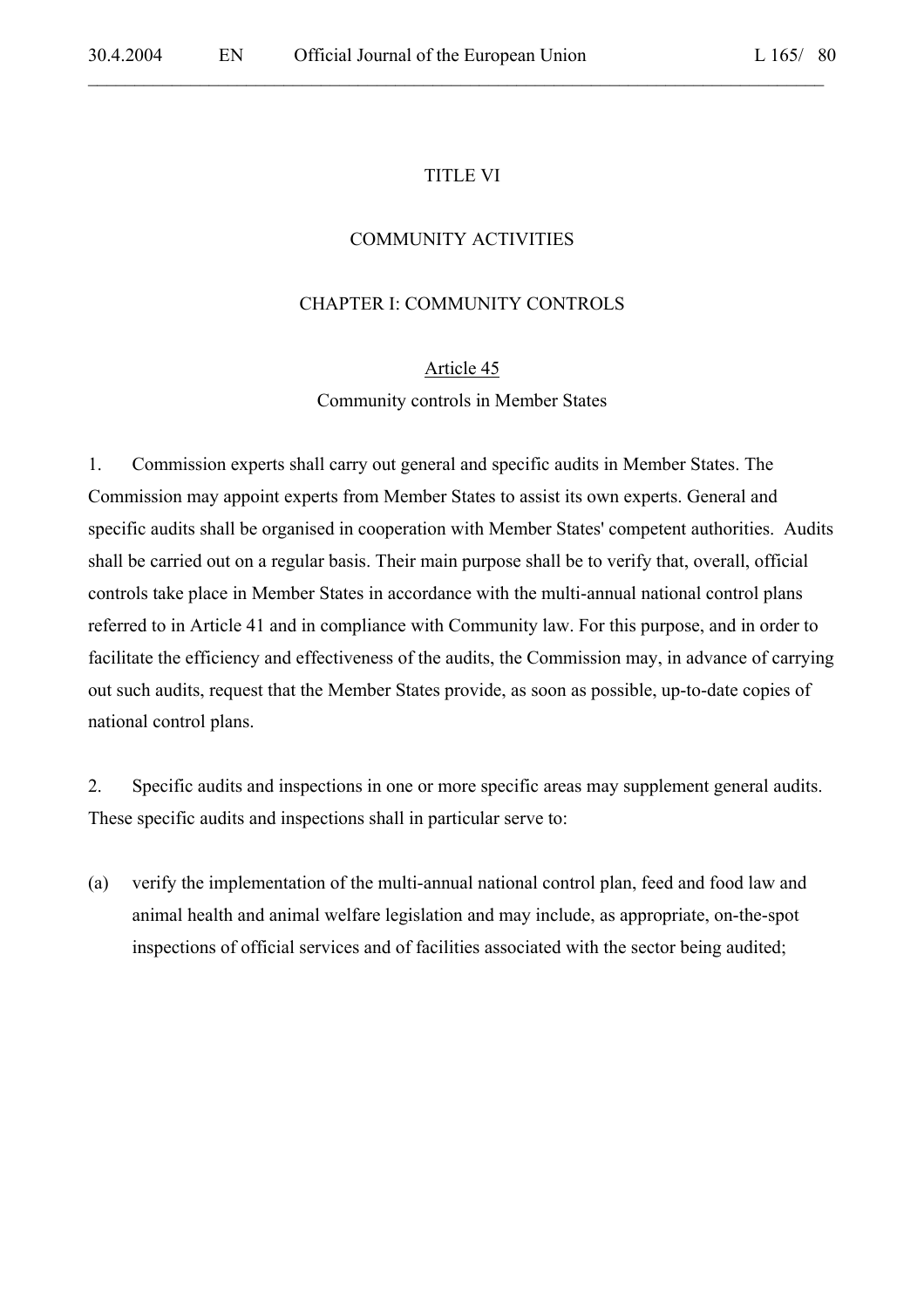(b) verify the functioning and organisation of competent authorities;

(c) investigate important or recurring problems in Member States;

(d) investigate emergency situations, emerging problems or new developments in Member States.

 $\mathcal{L}_\mathcal{L} = \mathcal{L}_\mathcal{L} = \mathcal{L}_\mathcal{L} = \mathcal{L}_\mathcal{L} = \mathcal{L}_\mathcal{L} = \mathcal{L}_\mathcal{L} = \mathcal{L}_\mathcal{L} = \mathcal{L}_\mathcal{L} = \mathcal{L}_\mathcal{L} = \mathcal{L}_\mathcal{L} = \mathcal{L}_\mathcal{L} = \mathcal{L}_\mathcal{L} = \mathcal{L}_\mathcal{L} = \mathcal{L}_\mathcal{L} = \mathcal{L}_\mathcal{L} = \mathcal{L}_\mathcal{L} = \mathcal{L}_\mathcal{L}$ 

3. The Commission shall report on the findings of each control carried out. Its report shall, if appropriate, contain recommendations for Member States on the improvement of compliance with feed and food law and animal health and animal welfare rules. The Commission shall make its reports publicly available. In the case of reports on controls carried out in a Member State, the Commission shall provide the relevant competent authority with a draft report for comments, take those comments into consideration in preparing the final report and publish the competent authority's comments together with the final report.

4. The Commission shall establish an annual control programme, communicate it to Member States in advance, and report on its results. The Commission may amend the programme to take account of developments in the fields of feed and food safety, animal health, animal welfare and plant health.

5. Member States shall:

(a) take appropriate follow-up action in the light of the recommendations resulting from Community controls;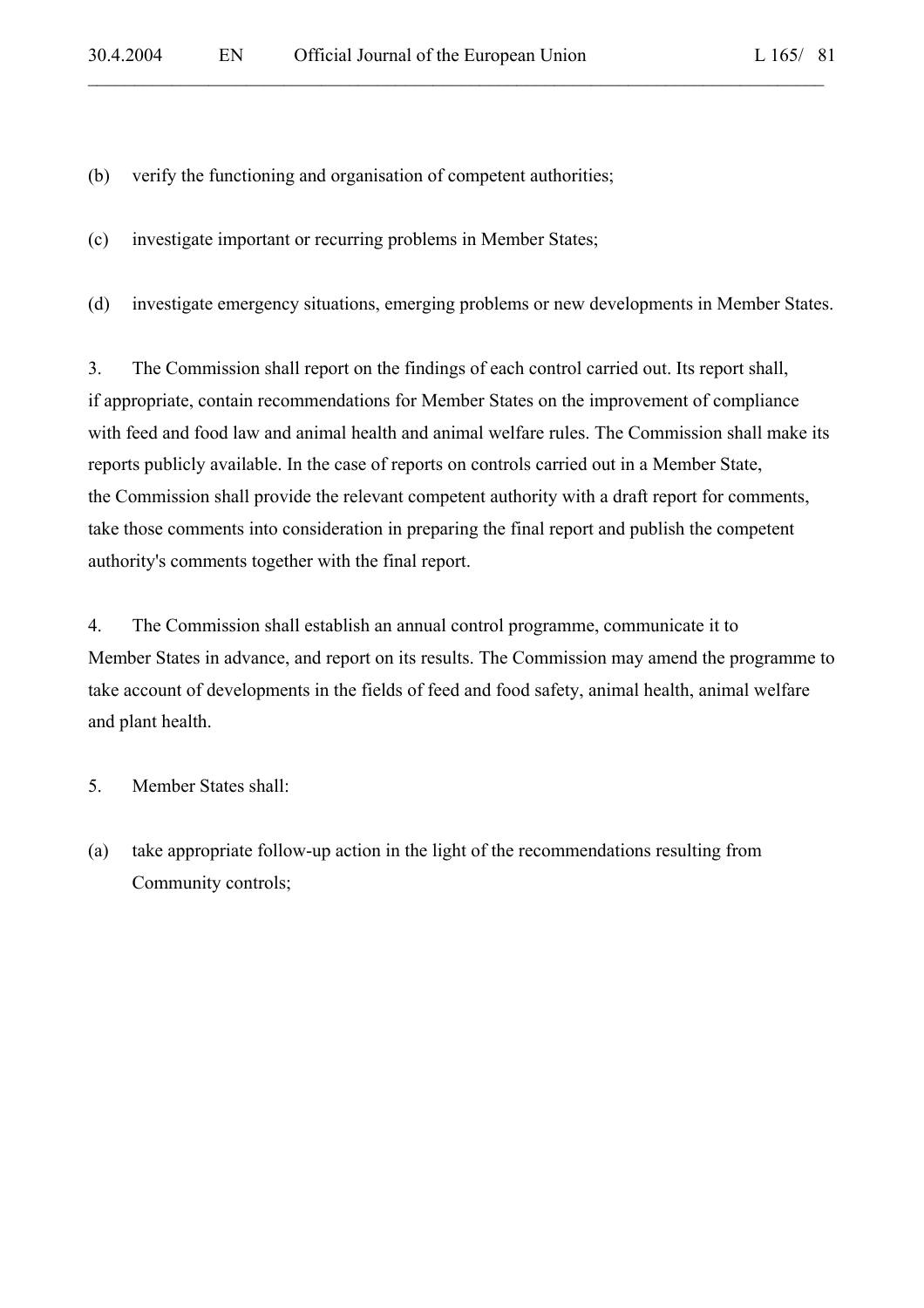(b) give all necessary assistance and provide all documentation and other technical support that Commission experts request to enable them to carry out controls efficiently and effectively;

 $\mathcal{L}_\mathcal{L} = \mathcal{L}_\mathcal{L} = \mathcal{L}_\mathcal{L} = \mathcal{L}_\mathcal{L} = \mathcal{L}_\mathcal{L} = \mathcal{L}_\mathcal{L} = \mathcal{L}_\mathcal{L} = \mathcal{L}_\mathcal{L} = \mathcal{L}_\mathcal{L} = \mathcal{L}_\mathcal{L} = \mathcal{L}_\mathcal{L} = \mathcal{L}_\mathcal{L} = \mathcal{L}_\mathcal{L} = \mathcal{L}_\mathcal{L} = \mathcal{L}_\mathcal{L} = \mathcal{L}_\mathcal{L} = \mathcal{L}_\mathcal{L}$ 

(c) ensure that Commission experts have access to all premises or parts of premises and to information, including computing systems, relevant to the execution of their duties.

6. Detailed rules concerning Community controls in Member States may be drawn up or amended in accordance with the procedure referred to in Article 62(3).

# Article 46 Community controls in third countries

1. Commission experts may carry out official controls in third countries in order to verify, on the basis of the information referred to in Article 47(1), the compliance or equivalence of third country legislation and systems with Community feed and food law and Community animal health legislation. The Commission may appoint experts from Member States to assist its own experts. Such official controls shall have particular regard to:

(a) the legislation of the third country;

(b) the organisation of the third country's competent authorities, their powers and independence, the supervision to which they are subject and the authority they have to enforce the applicable legislation effectively;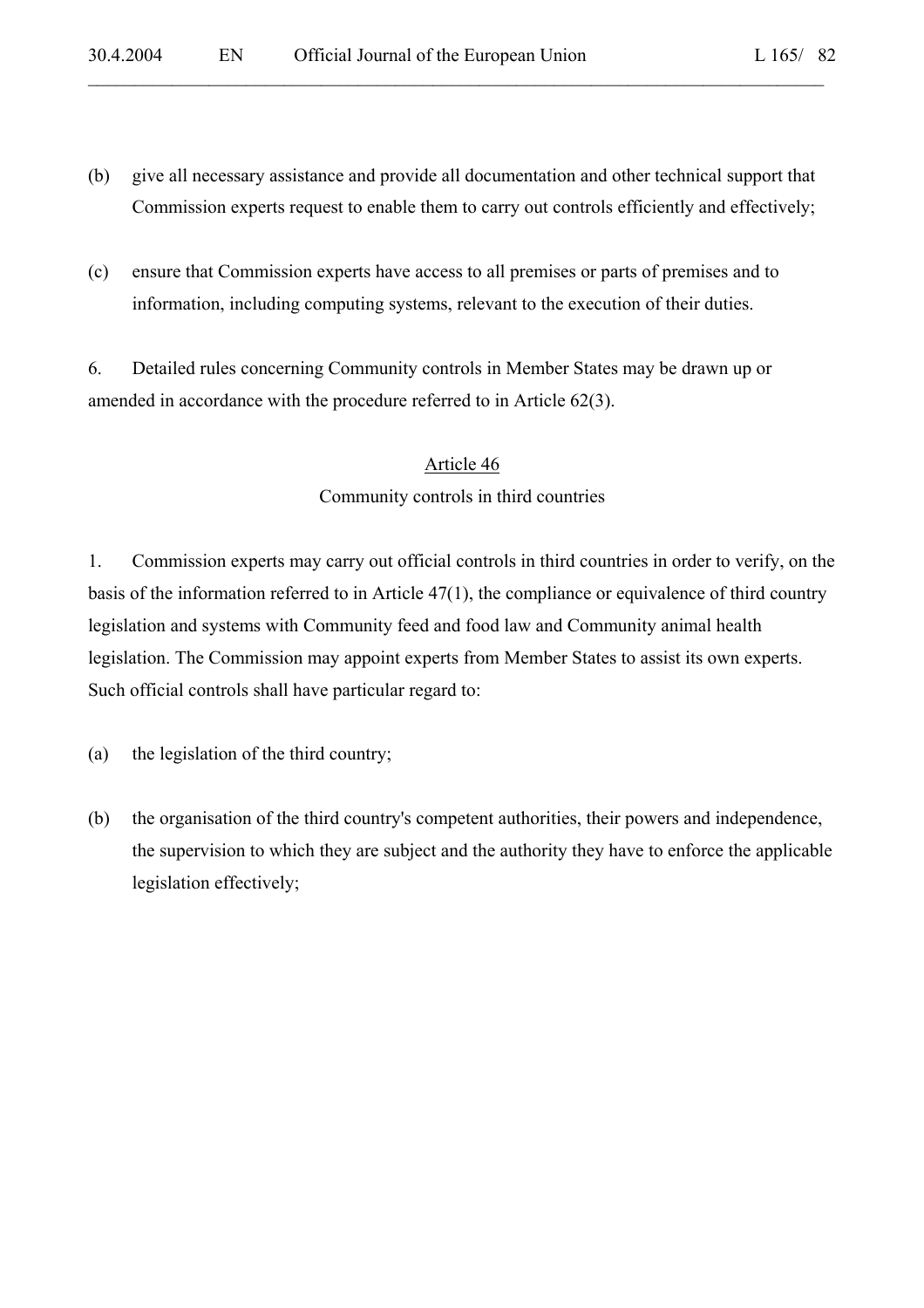- (c) the training of staff in the performance of official controls;
- (d) the resources including diagnostic facilities available to competent authorities;
- (e) the existence and operation of documented control procedures and control systems based on priorities;

- (f) where applicable, the situation regarding animal health, zoonoses and plant health, and procedures for notifying the Commission and relevant international bodies of outbreaks of animal and plant diseases;
- (g) the extent and operation of official controls on imports of animals, plants and their products;
- (h) the assurances which the third country can give regarding compliance with, or equivalence to, Community requirements.

2. In order to facilitate the efficiency and effectiveness of the controls in a third country, the Commission may, in advance of carrying out such controls, request that the third country concerned provide the information referred to in Article 47(1) and, where appropriate, the written records on the implementation of such controls.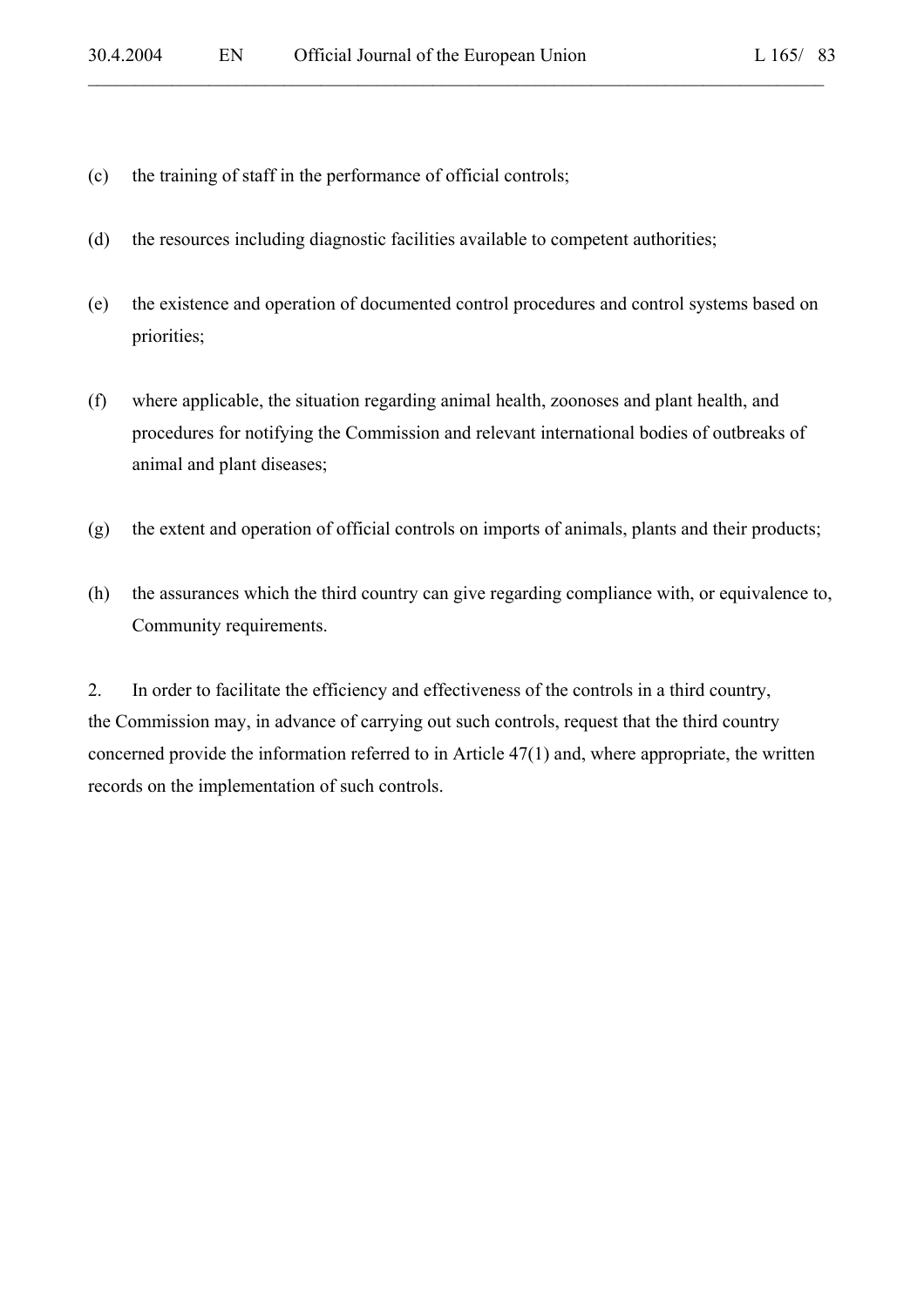3. The frequency of Community controls in third countries shall be determined on the basis of:

 $\mathcal{L}_\mathcal{L} = \mathcal{L}_\mathcal{L} = \mathcal{L}_\mathcal{L} = \mathcal{L}_\mathcal{L} = \mathcal{L}_\mathcal{L} = \mathcal{L}_\mathcal{L} = \mathcal{L}_\mathcal{L} = \mathcal{L}_\mathcal{L} = \mathcal{L}_\mathcal{L} = \mathcal{L}_\mathcal{L} = \mathcal{L}_\mathcal{L} = \mathcal{L}_\mathcal{L} = \mathcal{L}_\mathcal{L} = \mathcal{L}_\mathcal{L} = \mathcal{L}_\mathcal{L} = \mathcal{L}_\mathcal{L} = \mathcal{L}_\mathcal{L}$ 

- (a) a risk assessment of the products exported to the Community;
- (b) the provisions of Community legislation;
- (c) the volume and nature of imports from the country concerned;
- (d) the results of controls that the Commission services or other inspection bodies have already carried out;
- (e) the results of import controls and of any other controls that competent authorities of Member States have carried out;
- (f) information received from the European Food Safety Authority or similar bodies;
- (g) information received from internationally recognised bodies such as the World Health Organisation (WHO), the Codex Alimentarius Commission and the World Organisation for Animal Health (OIE), or from other sources;
- (h) evidence of emerging disease situations or other circumstances that might result in live animals, live plants or feed or food imported from a third country presenting health risks;
- (i) the need to investigate or respond to emergency situations in individual third countries.

The criteria for determining risk for the purpose of the risk assessment referred to in point (a) shall be decided in accordance with the procedure referred to in Article 62(3).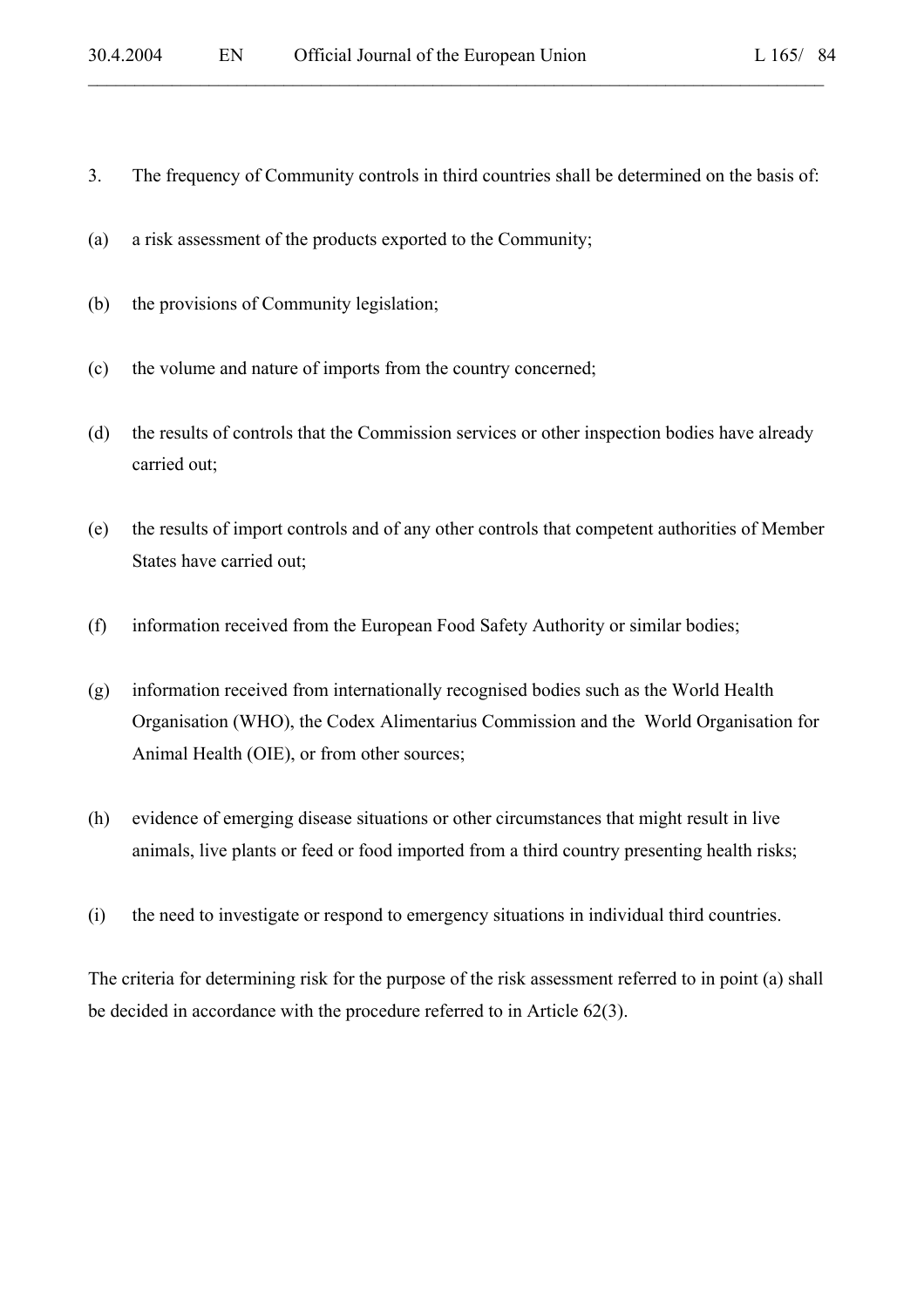4. The procedure and detailed rules for controls in third countries may be determined or amended in accordance with the procedure referred to in Article 62(3).

 $\mathcal{L}_\mathcal{L} = \mathcal{L}_\mathcal{L} = \mathcal{L}_\mathcal{L} = \mathcal{L}_\mathcal{L} = \mathcal{L}_\mathcal{L} = \mathcal{L}_\mathcal{L} = \mathcal{L}_\mathcal{L} = \mathcal{L}_\mathcal{L} = \mathcal{L}_\mathcal{L} = \mathcal{L}_\mathcal{L} = \mathcal{L}_\mathcal{L} = \mathcal{L}_\mathcal{L} = \mathcal{L}_\mathcal{L} = \mathcal{L}_\mathcal{L} = \mathcal{L}_\mathcal{L} = \mathcal{L}_\mathcal{L} = \mathcal{L}_\mathcal{L}$ 

They shall include, in particular, procedures for and detailed rules on:

(a) controls in third countries in the context of a bilateral agreement;

(b) controls in other third countries.

According to the same procedure, charges for the abovementioned controls may be established on a reciprocal basis.

5. If, during a Community control, a serious risk to human or animal health is identified, the Commission shall immediately take any necessary emergency measures in accordance with Article 53 of Regulation (EC) No 178/2002 or safeguard provisions in other relevant Community legislation.

6. The Commission shall report on the findings of each Community control carried out. Its report shall, if appropriate, contain recommendations. The Commission shall make its reports publicly available*.* 

7. The Commission shall communicate its programme of controls in third countries to Member States in advance and report on the results. It may amend the programme to take account of developments in the fields of feed and food safety, animal health and plant health.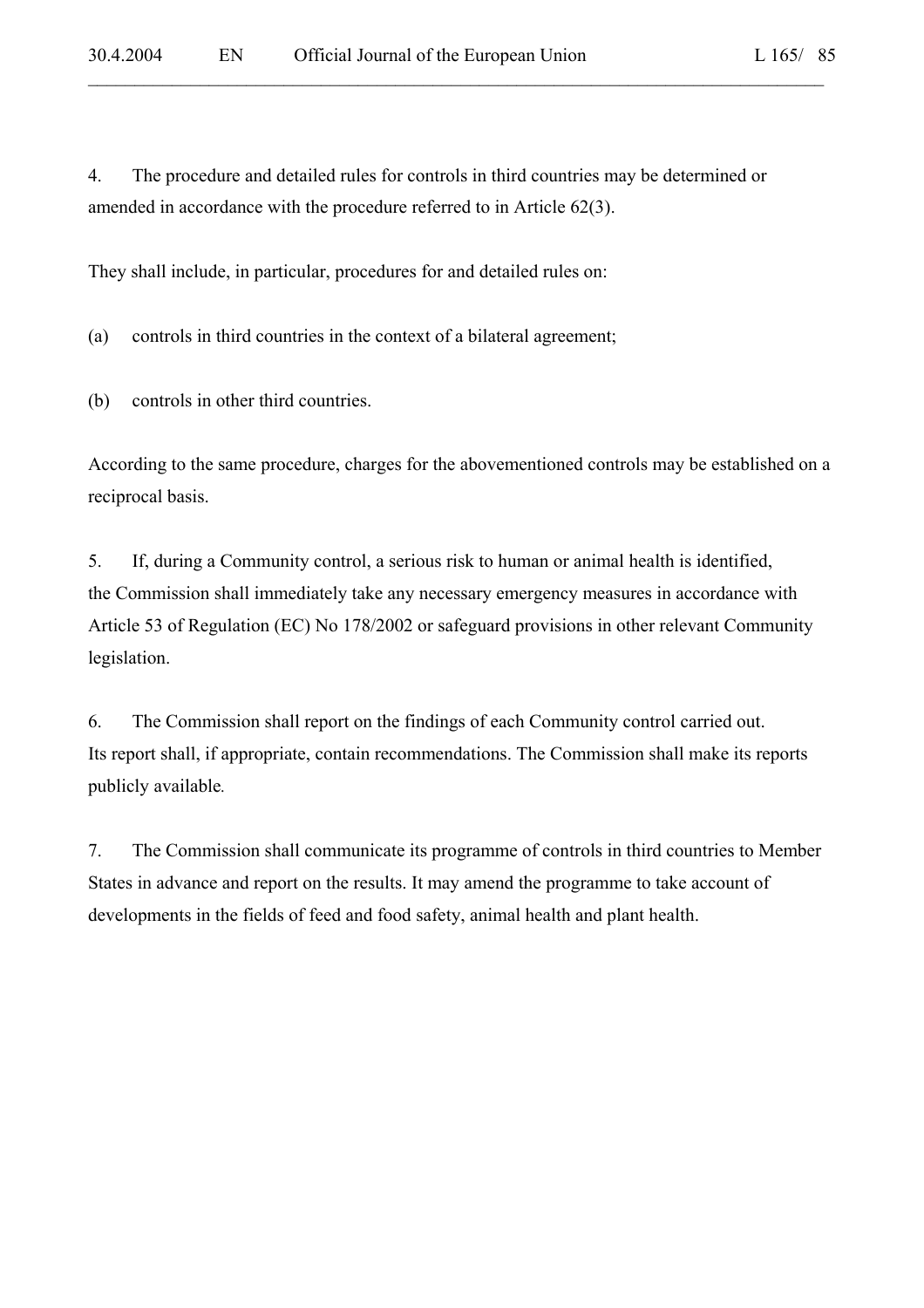#### CHAPTER II : IMPORT CONDITIONS

 $\mathcal{L}_\mathcal{L} = \mathcal{L}_\mathcal{L} = \mathcal{L}_\mathcal{L} = \mathcal{L}_\mathcal{L} = \mathcal{L}_\mathcal{L} = \mathcal{L}_\mathcal{L} = \mathcal{L}_\mathcal{L} = \mathcal{L}_\mathcal{L} = \mathcal{L}_\mathcal{L} = \mathcal{L}_\mathcal{L} = \mathcal{L}_\mathcal{L} = \mathcal{L}_\mathcal{L} = \mathcal{L}_\mathcal{L} = \mathcal{L}_\mathcal{L} = \mathcal{L}_\mathcal{L} = \mathcal{L}_\mathcal{L} = \mathcal{L}_\mathcal{L}$ 

#### Article 47

#### General import conditions

1. The Commission shall be responsible for requesting third countries intending to export goods to the Community to provide the following accurate and up-to-date information on the general organisation and management of sanitary control systems:

- (a) any sanitary or phytosanitary regulations adopted or proposed within its territory;
- (b) any control and inspection procedures, production and quarantine treatment, pesticide tolerance and food additive approval procedures operated within its territory;
- (c) risk assessment procedures, factors taken into consideration, as well as the determination of the appropriate level of sanitary or phytosanitary protection;
- (d) where appropriate, the follow-up given to the recommendations made pursuant to controls referred to in Article 46.

2. The information referred to in paragraph 1 shall be proportionate to the nature of the goods and may take account of the specific situation and structure of the third country and the nature of the products exported to the Community. Its scope shall cover at least the goods intended to be exported to the Community.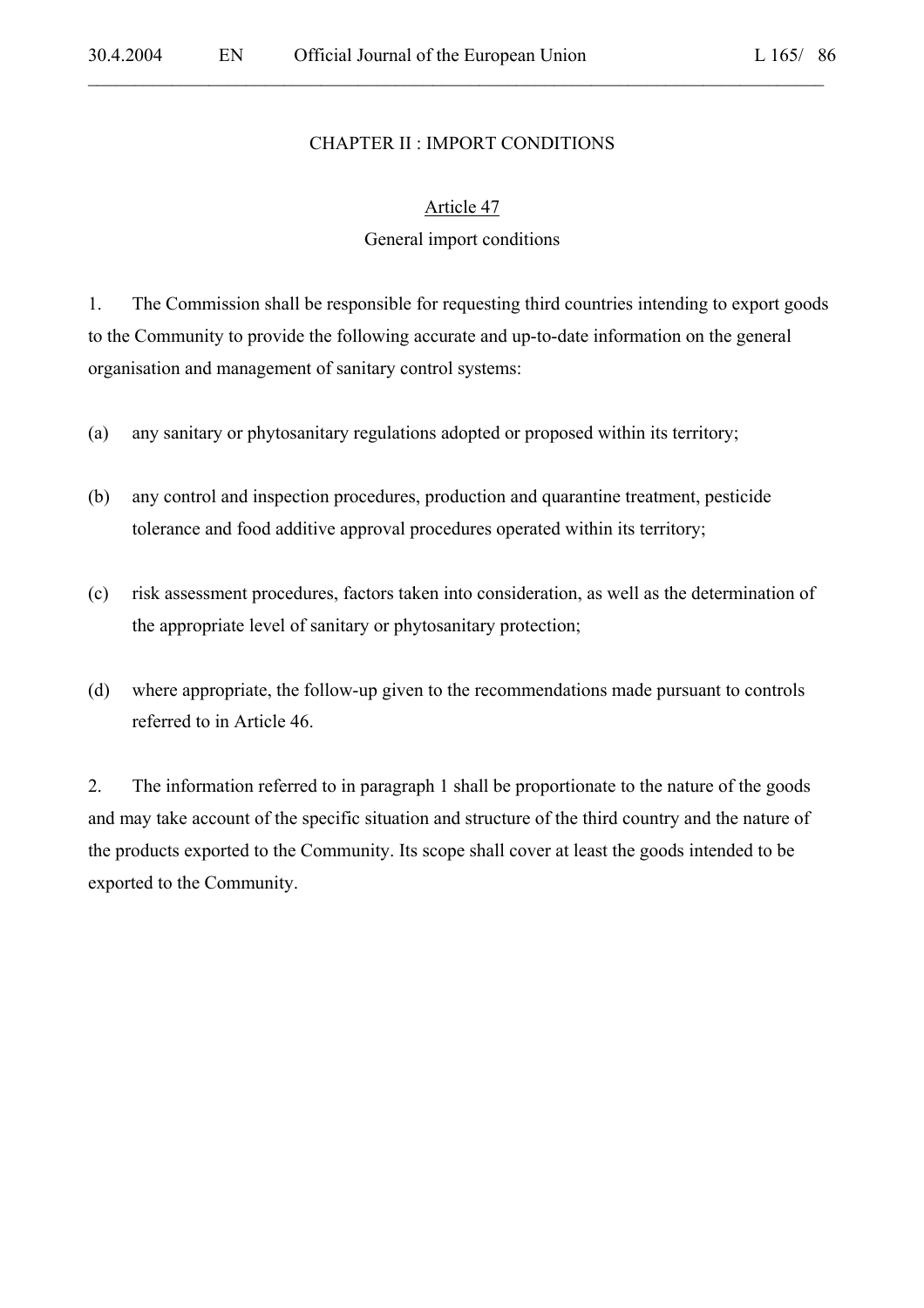- 3. The information referred to in paragraphs 1 and 2 may also relate to:
- (a) results of the national controls carried out on goods intended to be exported to the Community;
- (b) important changes which have been made to the structure and functioning of the relevant control systems, in particular to meet Community requirements or recommendations.

4. Where a third country does not provide such information or where such information is inadequate, specific import conditions may be fixed in accordance with the procedure referred to in Article 62(3) on a case by case and strictly temporary basis following consultations with the third country concerned.

5. Guidelines, specifying how the information referred to in paragraphs 1, 2 and 3 shall be drawn up and presented to the Commission, as well as transitional measures allowing time for third countries to prepare this information shall be established in accordance with the procedure referred to in Article 62(2).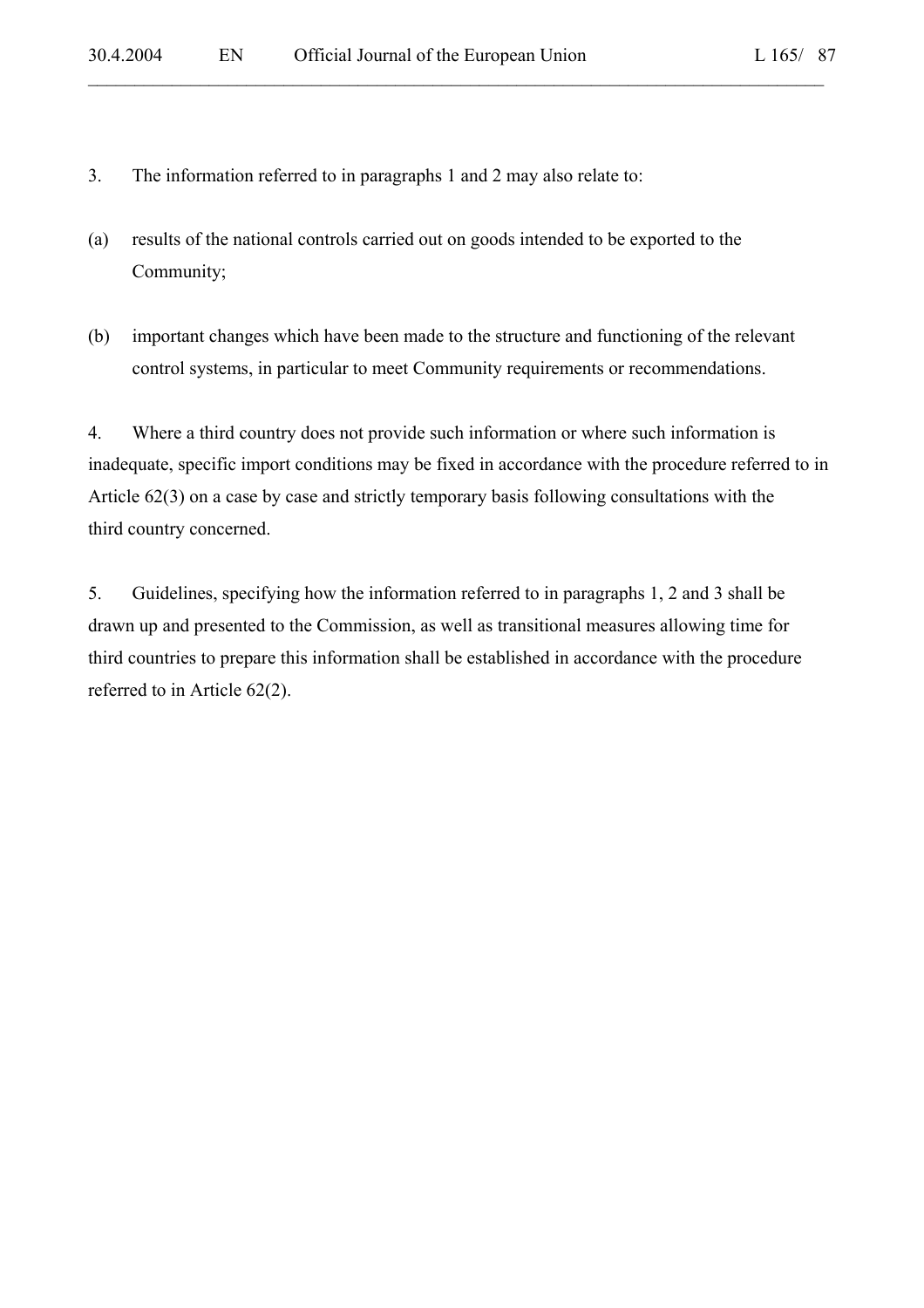# Article 48

 $\mathcal{L}_\mathcal{L} = \mathcal{L}_\mathcal{L} = \mathcal{L}_\mathcal{L} = \mathcal{L}_\mathcal{L} = \mathcal{L}_\mathcal{L} = \mathcal{L}_\mathcal{L} = \mathcal{L}_\mathcal{L} = \mathcal{L}_\mathcal{L} = \mathcal{L}_\mathcal{L} = \mathcal{L}_\mathcal{L} = \mathcal{L}_\mathcal{L} = \mathcal{L}_\mathcal{L} = \mathcal{L}_\mathcal{L} = \mathcal{L}_\mathcal{L} = \mathcal{L}_\mathcal{L} = \mathcal{L}_\mathcal{L} = \mathcal{L}_\mathcal{L}$ 

## Specific import conditions

1. To the extent that the conditions and detailed procedures to be respected when importing goods from third countries or their regions are not provided for by Community law and in particular by Regulation (EC) No …/2004 **<sup>+</sup>** , they shall, if necessary, be laid down in accordance with the procedure referred to in Article 62(3).

- 2. The conditions and detailed procedures referred to in paragraph 1 may include:
- (a) the establishment of a list of third countries from which specific products may be imported into one of the territories referred to in Annex I;
- (b) the establishment of models of certificates accompanying consignments;
- (c) special import conditions, depending on the type of product or animal and the possible risks associated therewith.

3. Third countries shall appear on the lists referred to in paragraph 2(a) only if their competent authorities provide appropriate guarantees as regards compliance or equivalence with Community feed and food law and animal health rules.

**+**

OJ: Please insert reference to Regulation, as in Recital 45 (between footnotes 2 and 3).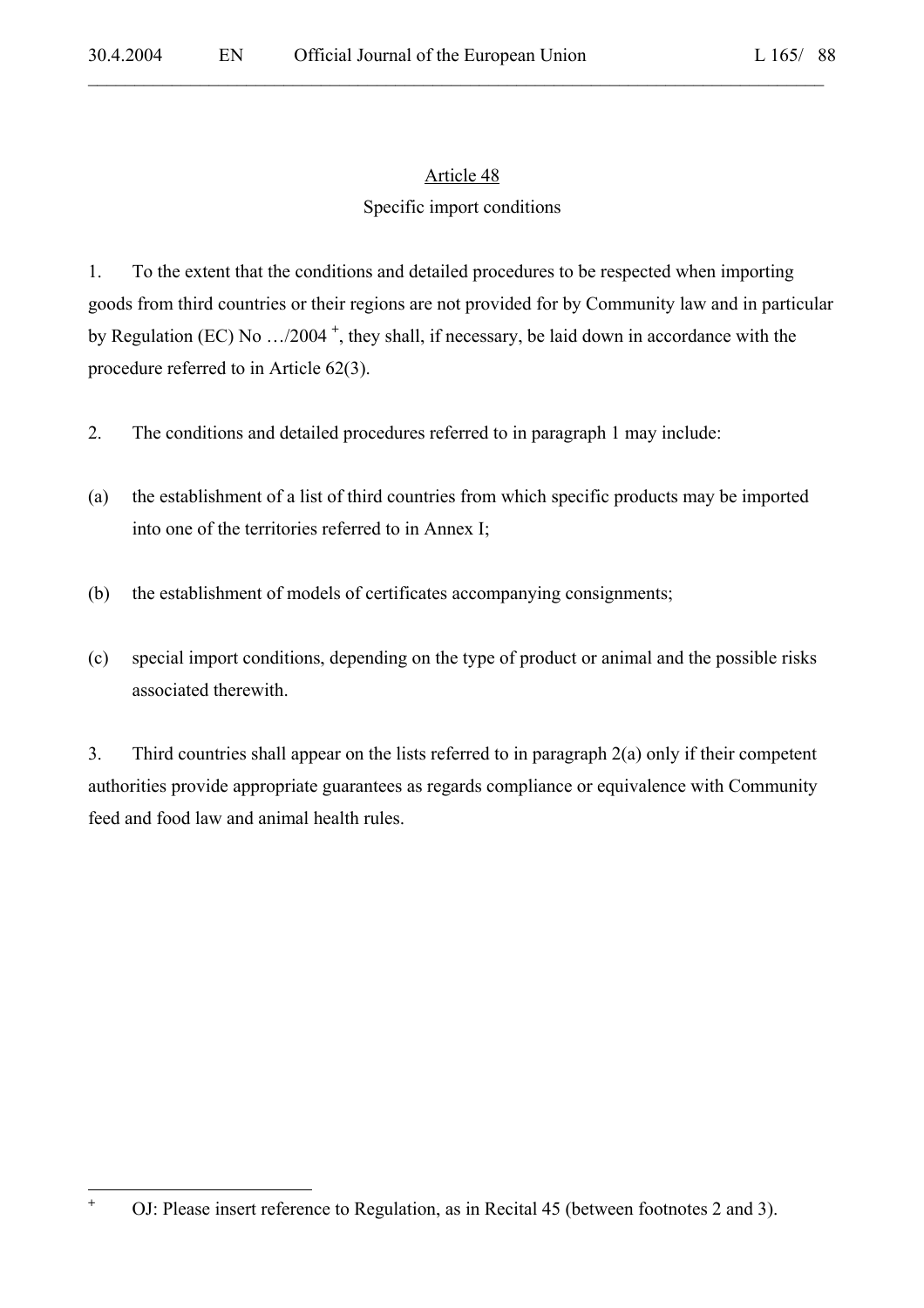4. When drawing up or updating lists, particular account shall be taken of the following criteria:

 $\mathcal{L}_\mathcal{L} = \mathcal{L}_\mathcal{L} = \mathcal{L}_\mathcal{L} = \mathcal{L}_\mathcal{L} = \mathcal{L}_\mathcal{L} = \mathcal{L}_\mathcal{L} = \mathcal{L}_\mathcal{L} = \mathcal{L}_\mathcal{L} = \mathcal{L}_\mathcal{L} = \mathcal{L}_\mathcal{L} = \mathcal{L}_\mathcal{L} = \mathcal{L}_\mathcal{L} = \mathcal{L}_\mathcal{L} = \mathcal{L}_\mathcal{L} = \mathcal{L}_\mathcal{L} = \mathcal{L}_\mathcal{L} = \mathcal{L}_\mathcal{L}$ 

- (a) the third country's legislation in the sector concerned;
- (b) the structure and organisation of the competent authority of the third country and its control services, as well as the powers available to it/them and the guarantees that can be provided with regard to the implementation of the legislation concerned;
- (c) the existence of adequate official controls;
- (d) the regularity and rapidity of information supplied by the third country on the presence of hazards in feed and food, and in live animals;
- (e) the guarantees given by a third country that:
	- (i) conditions applied to the establishments from which feed and food may be imported in the Community comply with or are equivalent to the requirements in Community feed and food law;
	- (ii) a list of such establishments is drawn up and kept up-to-date;
	- (iii) the list of establishments and its updated versions are communicated to the Commission without delay;
	- (iv) the establishments are the subject of regular and effective controls by the competent authority of the third country.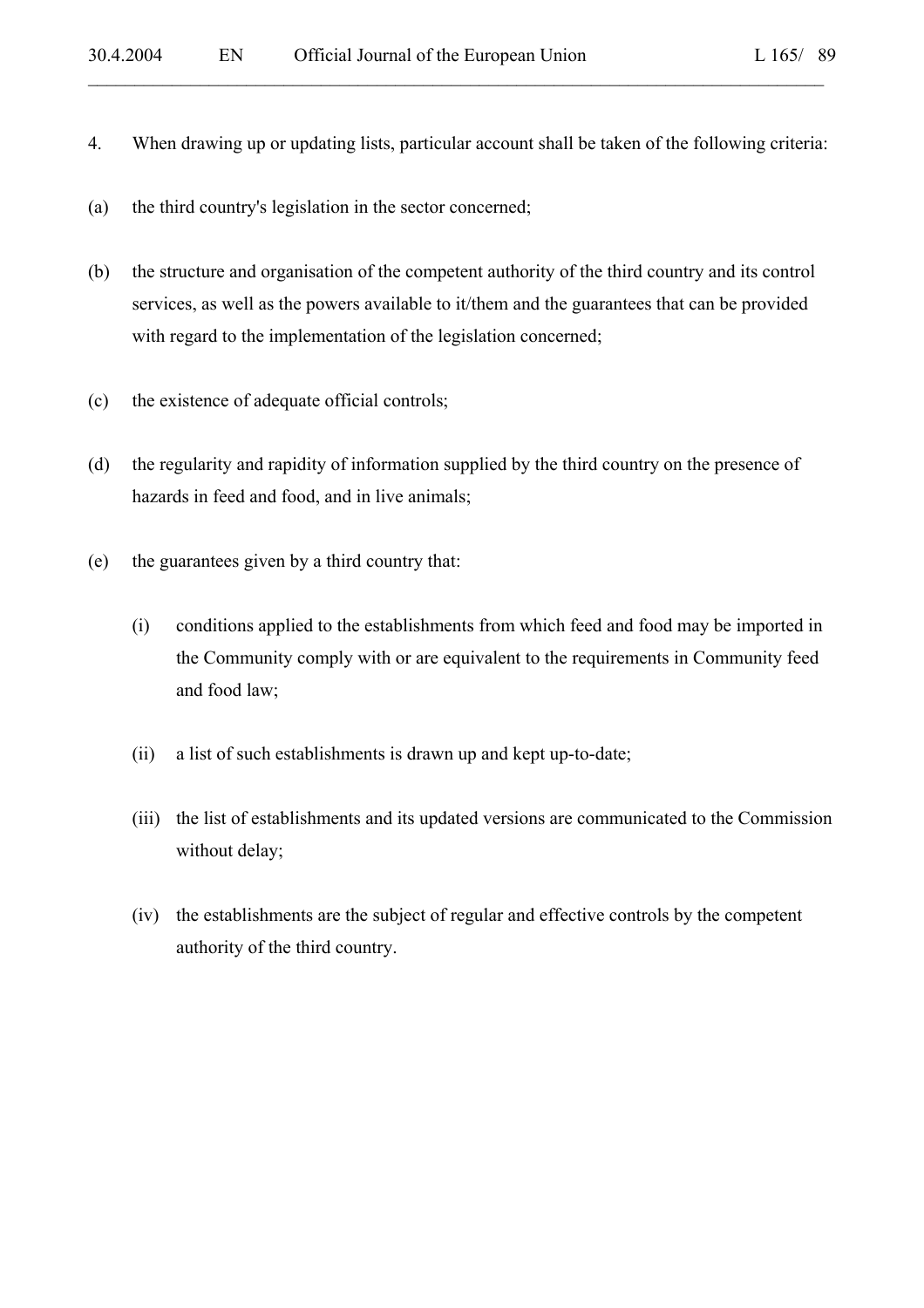5. When adopting the special import conditions referred to in paragraph 2(c), account shall be taken of information that the third countries concerned have provided and, where necessary, the results of Community controls carried out in such third countries. Special import conditions may be established for a single product or for a group of products. They may apply to a single third country, to regions of a third country, or to a group of third countries.

 $\mathcal{L}_\mathcal{L} = \mathcal{L}_\mathcal{L} = \mathcal{L}_\mathcal{L} = \mathcal{L}_\mathcal{L} = \mathcal{L}_\mathcal{L} = \mathcal{L}_\mathcal{L} = \mathcal{L}_\mathcal{L} = \mathcal{L}_\mathcal{L} = \mathcal{L}_\mathcal{L} = \mathcal{L}_\mathcal{L} = \mathcal{L}_\mathcal{L} = \mathcal{L}_\mathcal{L} = \mathcal{L}_\mathcal{L} = \mathcal{L}_\mathcal{L} = \mathcal{L}_\mathcal{L} = \mathcal{L}_\mathcal{L} = \mathcal{L}_\mathcal{L}$ 

### Article 49

## Equivalence

1. Following the implementation of an equivalence agreement, or a satisfactory audit, a decision may be taken, in accordance with the procedure referred to in Article 62(3), recognising that measures that third countries or their regions apply in specific areas offer guarantees equivalent to those applied in the Community, if the third countries supply objective proof in this respect.

2. The decision referred to in paragraph 1 shall set out the conditions governing the imports from that third country or region of a third country.

The conditions may include:

(a) the nature and content of the certificates that must accompany the products;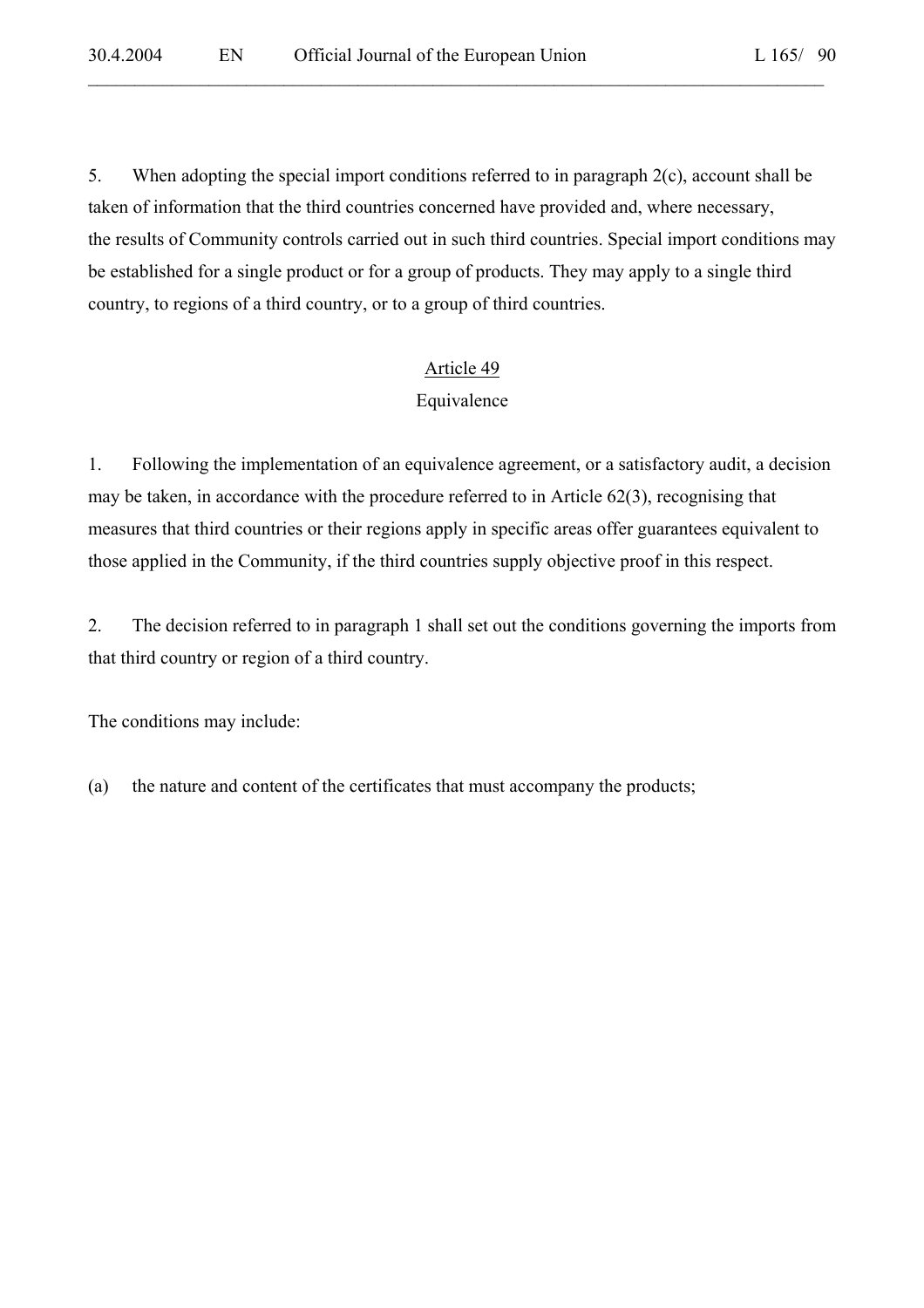(b) specific requirements applicable to importation into the Community;

(c) where necessary, procedures for drawing up and amending lists of regions or establishments from which imports are permitted.

 $\mathcal{L}_\mathcal{L} = \mathcal{L}_\mathcal{L} = \mathcal{L}_\mathcal{L} = \mathcal{L}_\mathcal{L} = \mathcal{L}_\mathcal{L} = \mathcal{L}_\mathcal{L} = \mathcal{L}_\mathcal{L} = \mathcal{L}_\mathcal{L} = \mathcal{L}_\mathcal{L} = \mathcal{L}_\mathcal{L} = \mathcal{L}_\mathcal{L} = \mathcal{L}_\mathcal{L} = \mathcal{L}_\mathcal{L} = \mathcal{L}_\mathcal{L} = \mathcal{L}_\mathcal{L} = \mathcal{L}_\mathcal{L} = \mathcal{L}_\mathcal{L}$ 

3. The decision referred to in paragraph 1 shall be repealed in accordance with the same procedure and without delay where any of the conditions for recognition of equivalence established at the time of its adoption cease to be fulfilled.

# Article 50 Support for developing countries

1. In accordance with the procedure referred to in Article 62(3) the following measures may be adopted and maintained so long as they have a demonstrable effect in ensuring that developing countries are able to comply with the provisions of this Regulation:

- (a) a phased introduction of the requirements referred to in Article 47 and Article 48 for products exported to the Community. Progress in meeting these requirements shall be evaluated and taken into account in determining the need for specified time-limited exemptions in whole or in part from the requirements. The phased introduction shall also take into account the progress in building the institutional capacity referred to in paragraph 2;
- (b) assistance with providing the information referred to in Article 47, if necessary by Community experts;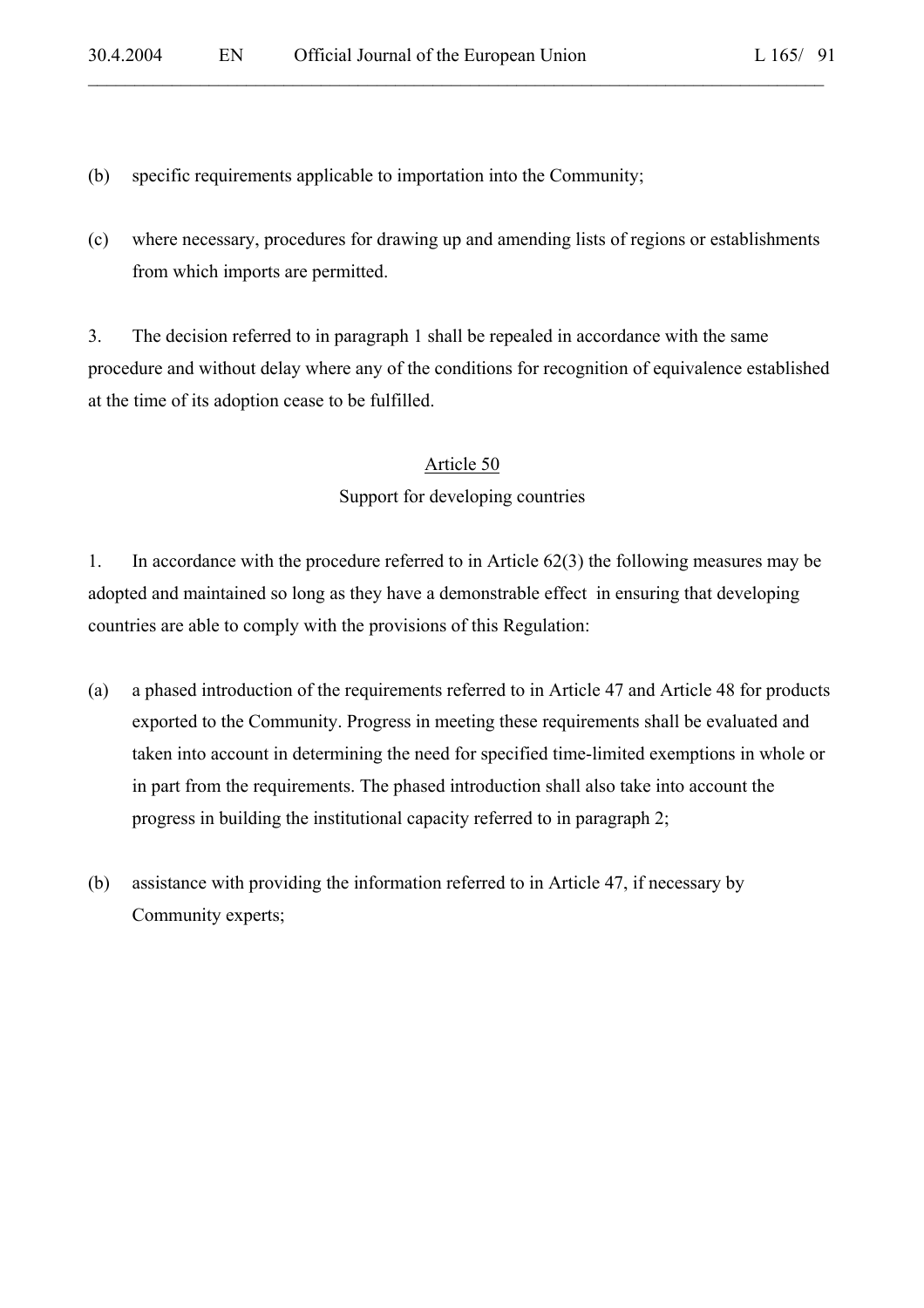- (c) the promotion of joint projects between developing countries and Member States;
- (d) the development of guidelines to assist developing countries in organising official controls on products exported to the Community;

- (e) sending Community experts to developing countries so as to assist in the organisation of official controls;
- (f) the participation of control staff from developing countries in the training courses referred to in Article 51.

2. In the context of the Community's Development Cooperation Policy, the Commission shall promote support to developing countries with regard to feed and food safety in general and compliance with feed and food standards in particular, in order to build the institutional capacity required to meet the requirements referred to in Articles 5, 12, 47 and 48.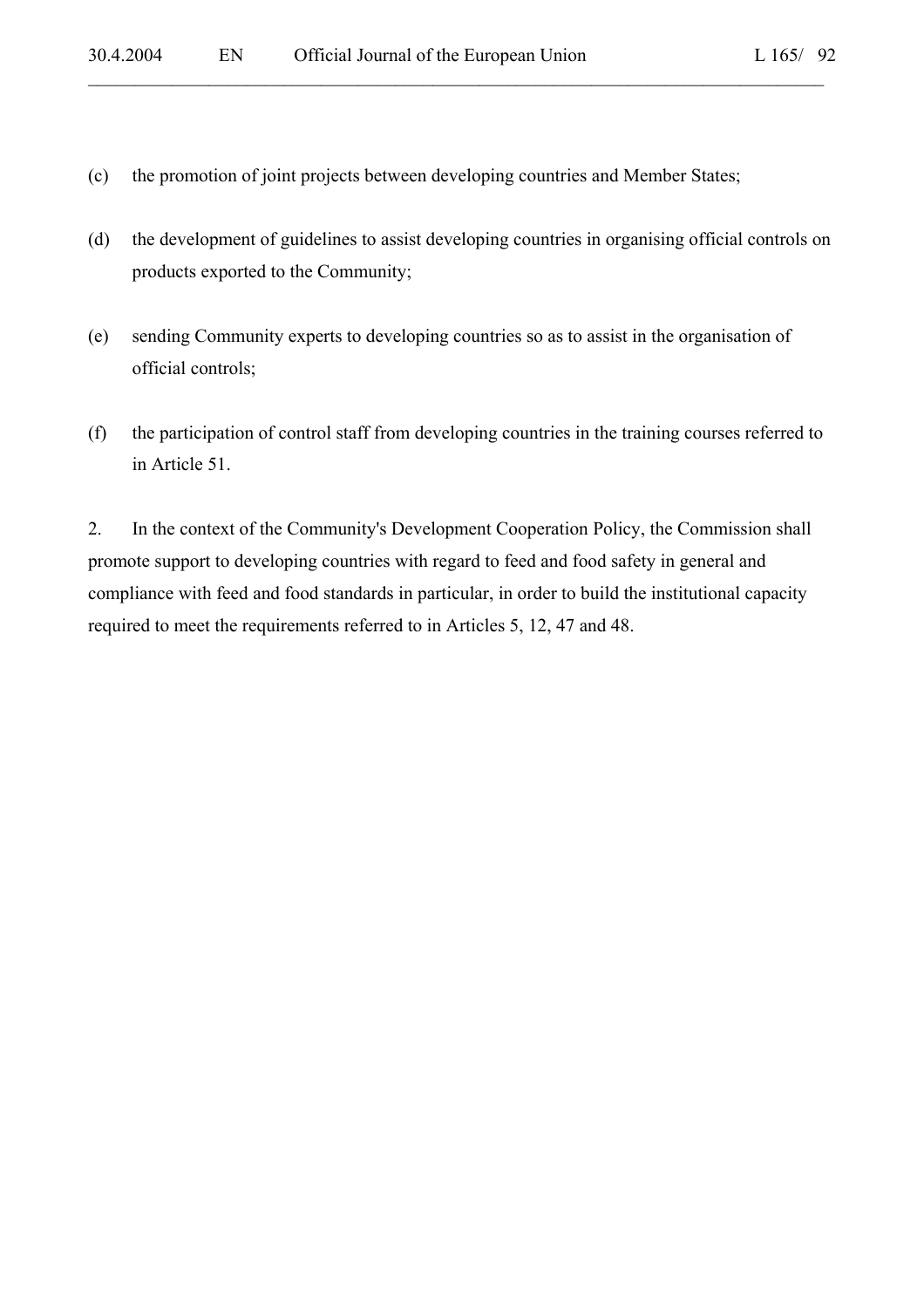#### CHAPTER III: TRAINING OF CONTROL STAFF

 $\mathcal{L}_\mathcal{L} = \mathcal{L}_\mathcal{L} = \mathcal{L}_\mathcal{L} = \mathcal{L}_\mathcal{L} = \mathcal{L}_\mathcal{L} = \mathcal{L}_\mathcal{L} = \mathcal{L}_\mathcal{L} = \mathcal{L}_\mathcal{L} = \mathcal{L}_\mathcal{L} = \mathcal{L}_\mathcal{L} = \mathcal{L}_\mathcal{L} = \mathcal{L}_\mathcal{L} = \mathcal{L}_\mathcal{L} = \mathcal{L}_\mathcal{L} = \mathcal{L}_\mathcal{L} = \mathcal{L}_\mathcal{L} = \mathcal{L}_\mathcal{L}$ 

### Article 51

## Training of control staff

1. The Commission may organise training courses for the staff of the competent authorities of Member States responsible for the official controls referred to in this Regulation. These training courses shall serve to develop a harmonised approach to official controls in Member States. They may include in particular training on:

(a) Community feed and food law and animal health and animal welfare rules;

(b) control methods and techniques, such as the auditing of systems that operators design to comply with feed and food law, animal health and animal welfare rules;

(c) controls to be carried out on goods imported into the Community;

(d) feed and food production, processing and marketing methods and techniques.

2. The training courses referred to in paragraph 1 may be open to participants from third countries, in particular developing countries.

3. Detailed rules for the organisation of training courses may be laid down in accordance with the procedure referred to in Article 62(3).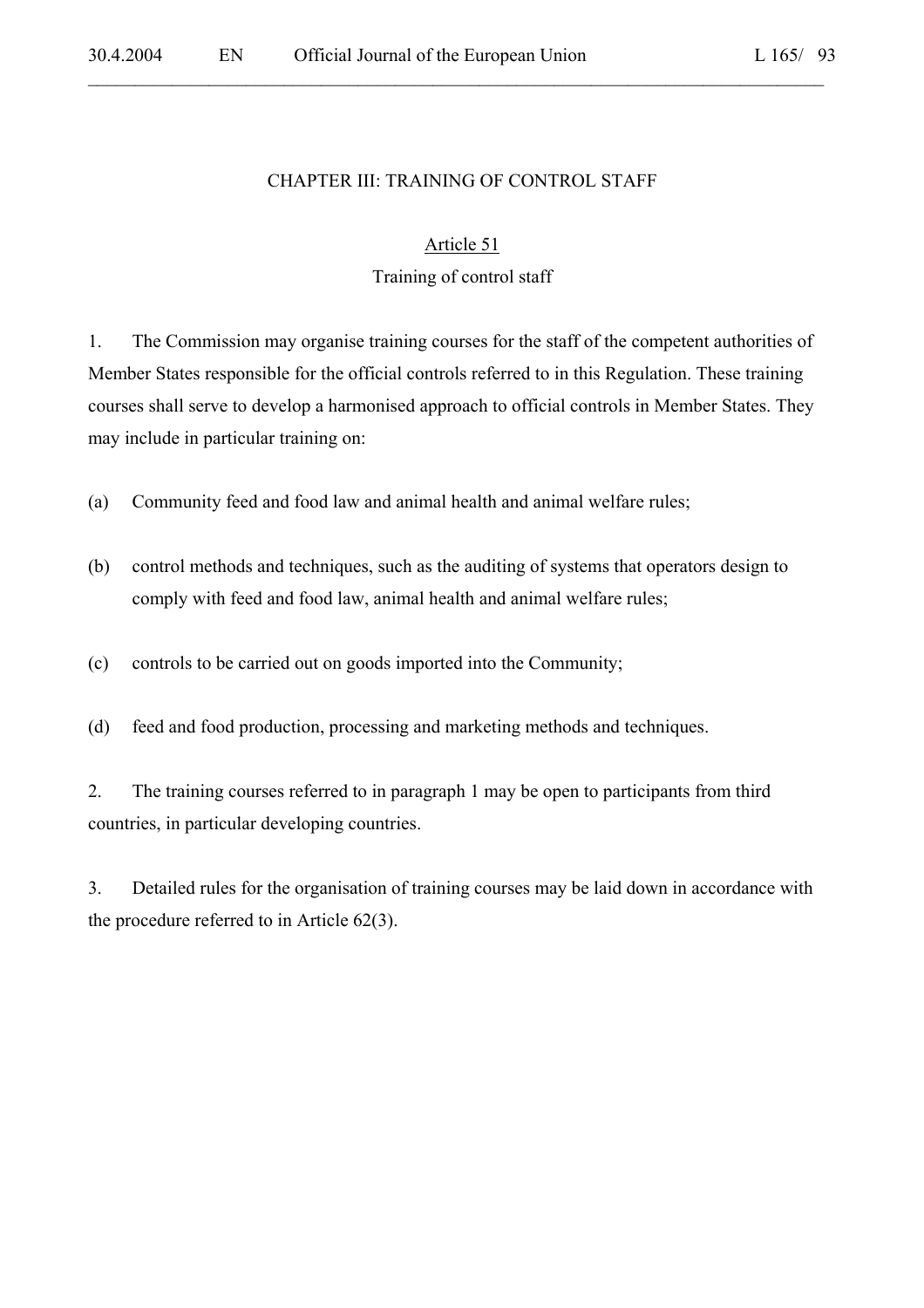#### Chapter IV: Other Community activities

 $\mathcal{L}_\mathcal{L} = \mathcal{L}_\mathcal{L} = \mathcal{L}_\mathcal{L} = \mathcal{L}_\mathcal{L} = \mathcal{L}_\mathcal{L} = \mathcal{L}_\mathcal{L} = \mathcal{L}_\mathcal{L} = \mathcal{L}_\mathcal{L} = \mathcal{L}_\mathcal{L} = \mathcal{L}_\mathcal{L} = \mathcal{L}_\mathcal{L} = \mathcal{L}_\mathcal{L} = \mathcal{L}_\mathcal{L} = \mathcal{L}_\mathcal{L} = \mathcal{L}_\mathcal{L} = \mathcal{L}_\mathcal{L} = \mathcal{L}_\mathcal{L}$ 

#### Article 52

#### Third country controls in Member States

1. Commission experts may, at the request of and in cooperation with the competent authorities of Member States, assist Member States during controls that third countries carry out.

2. In such cases*,* Member States in whose territory a third country is to carry out a control shall inform the Commission about the planning, scope, documentation and any other relevant information enabling the Commission to take part effectively in the control.

- 3. The Commission's assistance shall serve in particular to:
- (a) clarify Community feed and food law and animal health and animal welfare rules;
- (b) provide information and data available at Community level that may be useful for the control carried out by the third country;
- (c) ensure uniformity with regard to controls carried out by third countries.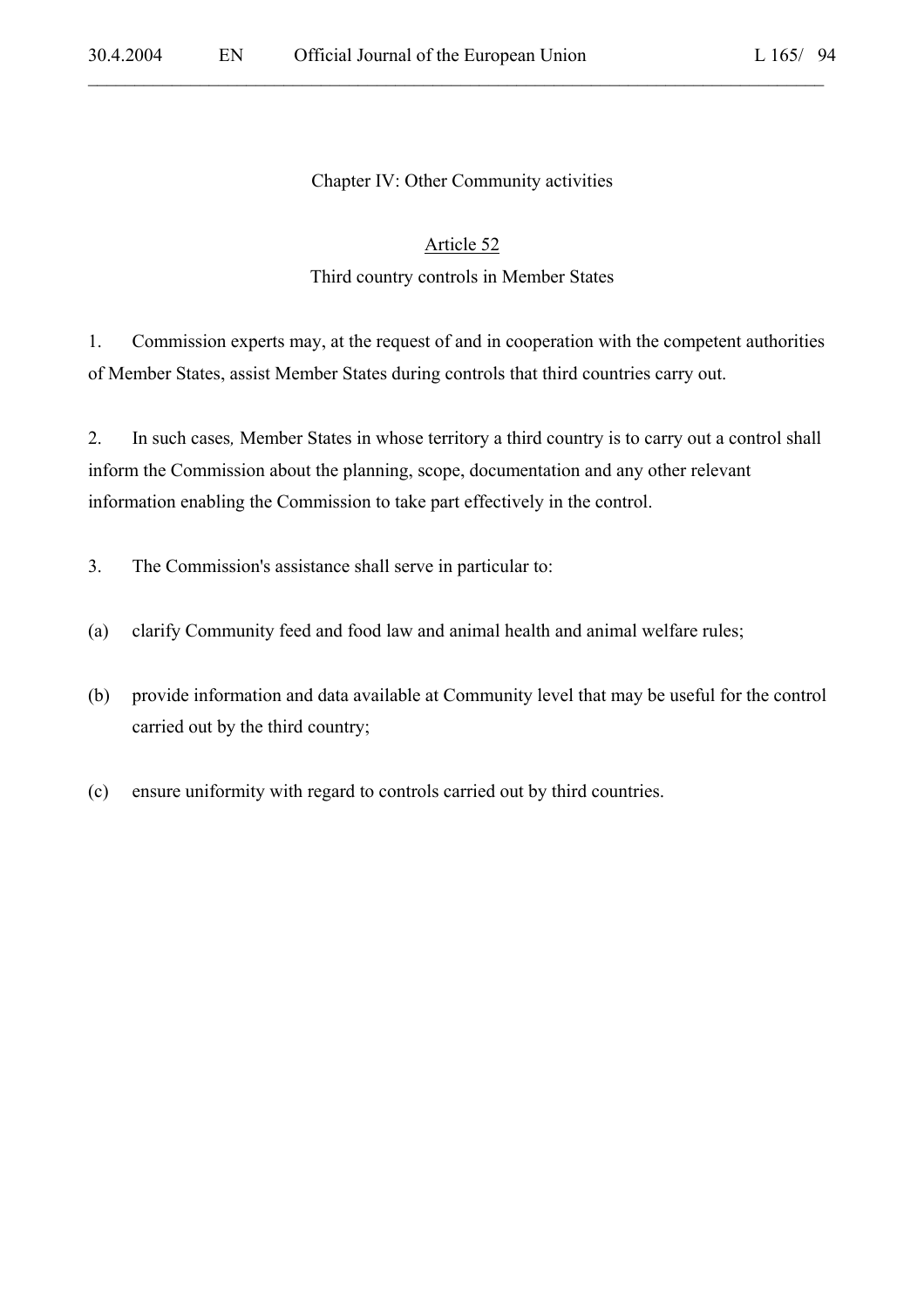## Article 53

 $\mathcal{L}_\mathcal{L} = \mathcal{L}_\mathcal{L} = \mathcal{L}_\mathcal{L} = \mathcal{L}_\mathcal{L} = \mathcal{L}_\mathcal{L} = \mathcal{L}_\mathcal{L} = \mathcal{L}_\mathcal{L} = \mathcal{L}_\mathcal{L} = \mathcal{L}_\mathcal{L} = \mathcal{L}_\mathcal{L} = \mathcal{L}_\mathcal{L} = \mathcal{L}_\mathcal{L} = \mathcal{L}_\mathcal{L} = \mathcal{L}_\mathcal{L} = \mathcal{L}_\mathcal{L} = \mathcal{L}_\mathcal{L} = \mathcal{L}_\mathcal{L}$ 

## Coordinated control plans

The Commission may recommend coordinated plans in accordance with the procedure referred to in Article 62(2). These plans shall be:

- (a) organised annually in accordance with a programme; and
- (b) where considered necessary, organised on an ad-hoc basis, in particular with a view to establishing the prevalence of hazards in feed, food or animals.

## TITLE VII

## ENFORCEMENT MEASURES

## CHAPTER I: NATIONAL ENFORCEMENT MEASURES

#### Article 54

#### Action in case of non-compliance

1. When the competent authority identifies non-compliance, it shall take action to ensure that the operator remedies the situation. When deciding which action to take, the competent authority shall take account of the nature of the non-compliance and that operator's past record with regard to non-compliance*.*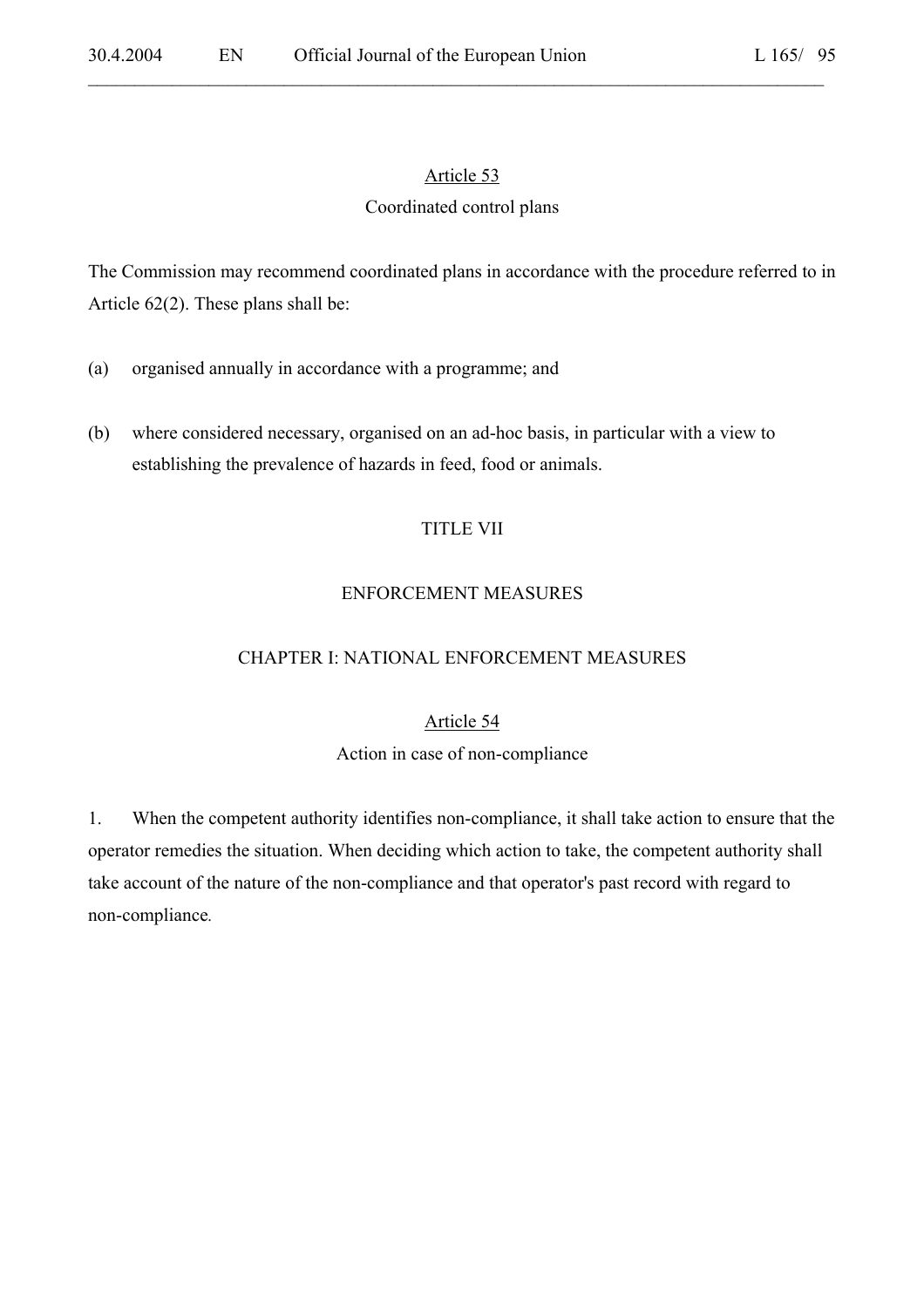- 2. Such action shall include, where appropriate, the following measures:
- (a) the imposition of sanitation procedures or any other action deemed necessary to ensure the safety of feed or food or compliance with feed or food law, animal health or animal welfare rules;

- (b) the restriction or prohibition of the placing on the market, import or export of feed, food or animals;
- (c) monitoring and, if necessary, ordering the recall, withdrawal and/or destruction of feed or food;
- (d) the authorisation to use feed or food for purposes other than those for which they were originally intended;
- (e) the suspension of operation or closure of all or part of the business concerned for an appropriate period of time;
- (f) the suspension or withdrawal of the establishment's approval;
- (g) the measures referred to in Article 19 on consignments from third countries;
- (h) any other measure the competent authority deems appropriate.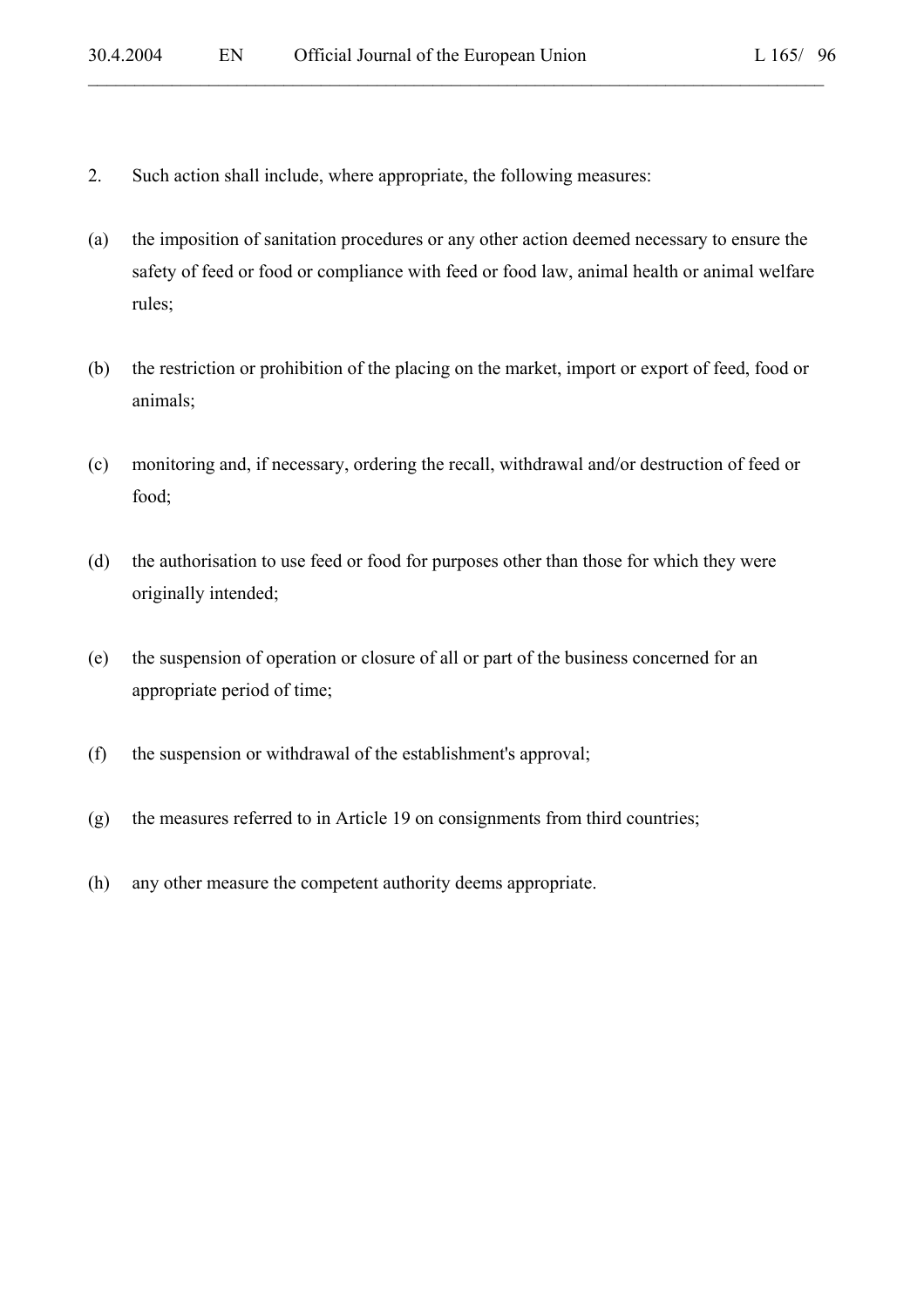3. The competent authority shall provide the operator concerned, or a representative, with:

 $\mathcal{L}_\mathcal{L} = \mathcal{L}_\mathcal{L} = \mathcal{L}_\mathcal{L} = \mathcal{L}_\mathcal{L} = \mathcal{L}_\mathcal{L} = \mathcal{L}_\mathcal{L} = \mathcal{L}_\mathcal{L} = \mathcal{L}_\mathcal{L} = \mathcal{L}_\mathcal{L} = \mathcal{L}_\mathcal{L} = \mathcal{L}_\mathcal{L} = \mathcal{L}_\mathcal{L} = \mathcal{L}_\mathcal{L} = \mathcal{L}_\mathcal{L} = \mathcal{L}_\mathcal{L} = \mathcal{L}_\mathcal{L} = \mathcal{L}_\mathcal{L}$ 

- (a) written notification of its decision concerning the action to be taken in accordance with paragraph 1, together with the reasons for the decision; and
- (b) information on rights of appeal against such decisions and on the applicable procedure and time limits.

4. Where appropriate, the competent authority shall also notify the competent authority of the Member State of dispatch of its decision.

5. All expenditure incurred pursuant to this Article shall be borne by the responsible feed and food business operator.

### Article 55

## Sanctions

1. Member States shall lay down the rules on sanctions applicable to infringements of feed and food law and other Community provisions relating to the protection of animal health and welfare and shall take all measures necessary to ensure that they are implemented. The sanctions provided for must be effective, proportionate and dissuasive.

2. Member States shall notify the provisions applicable to infringements of feed and food law and any subsequent amendment to the Commission without delay.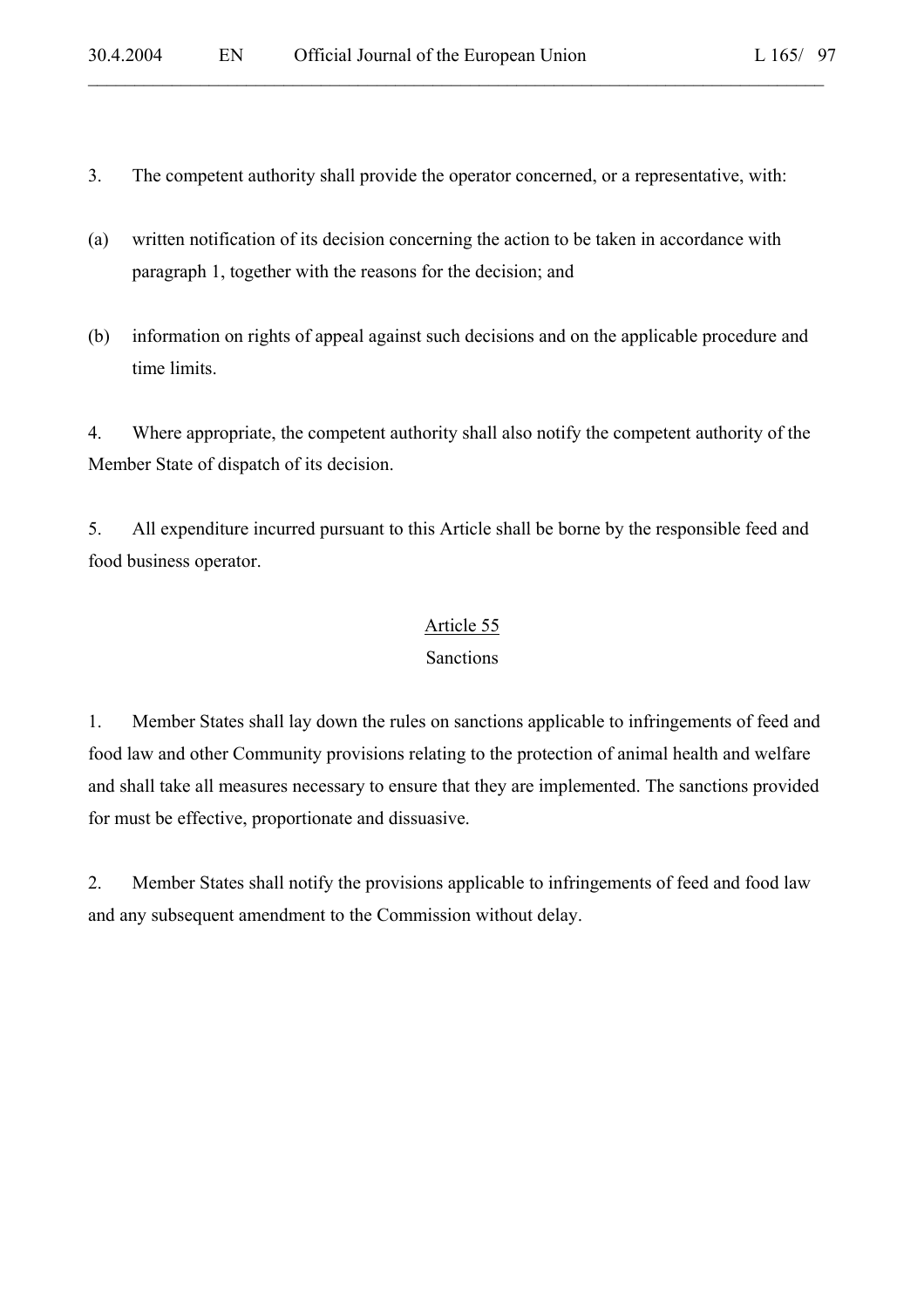#### Chapter II: Community enforcement measures

#### Article 56

#### Safeguard measures

1. Measures shall be taken under the procedures provided for in Article 53 of Regulation (EC) No 178/2002 if:

- (a) the Commission has evidence of a serious failure in a Member State's control systems; and
- (b) such failure may constitute a possible and widespread risk for human health, animal health or animal welfare, either directly or through the environment.
- 2. Such measures shall be adopted only after:
- (a) Community controls have shown and reported non-compliance with Community legislation; and
- (b) the Member State concerned has failed to correct the situation upon request and within the time limit set by the Commission.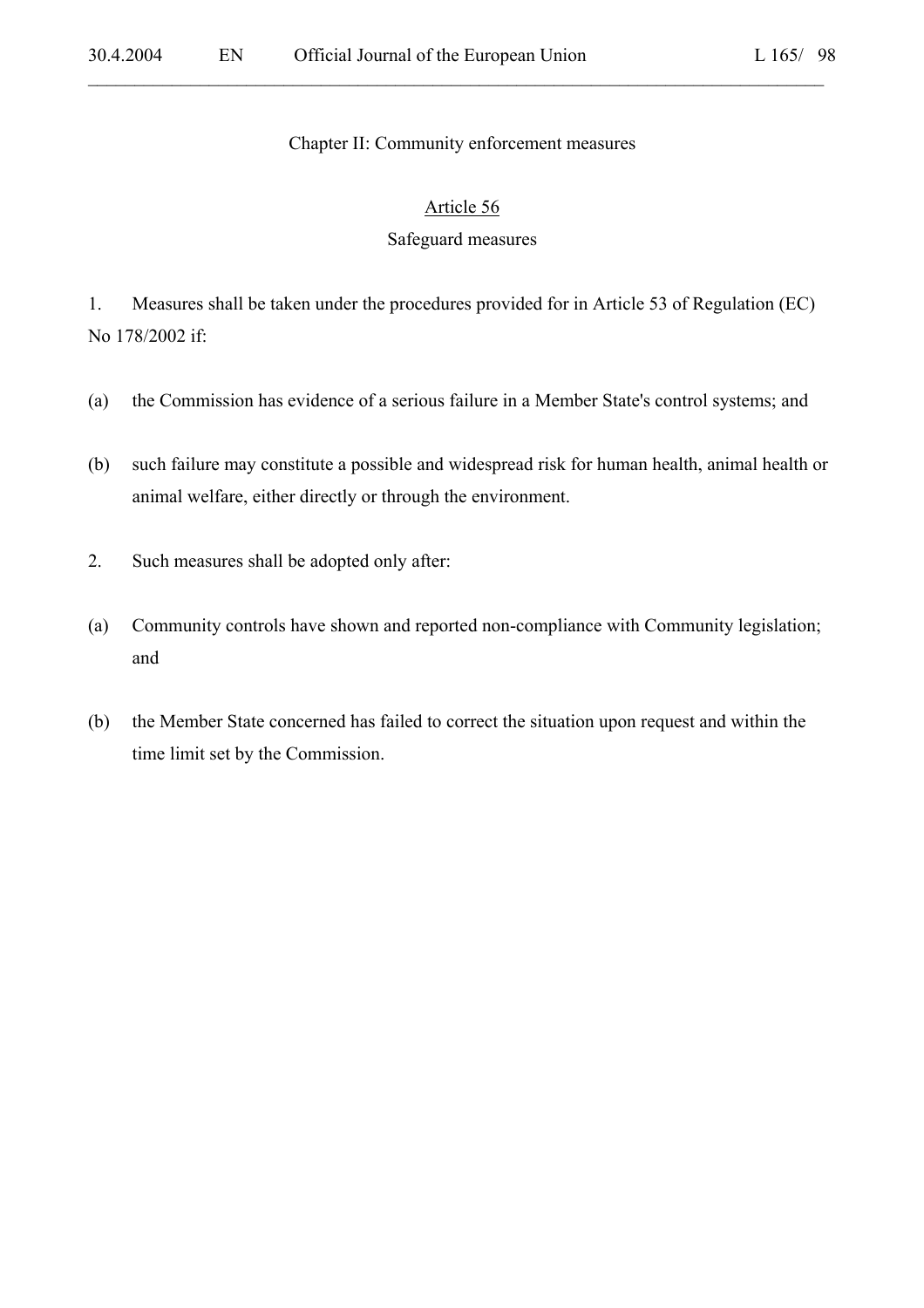## TITLE VIII

 $\mathcal{L}_\mathcal{L} = \mathcal{L}_\mathcal{L} = \mathcal{L}_\mathcal{L} = \mathcal{L}_\mathcal{L} = \mathcal{L}_\mathcal{L} = \mathcal{L}_\mathcal{L} = \mathcal{L}_\mathcal{L} = \mathcal{L}_\mathcal{L} = \mathcal{L}_\mathcal{L} = \mathcal{L}_\mathcal{L} = \mathcal{L}_\mathcal{L} = \mathcal{L}_\mathcal{L} = \mathcal{L}_\mathcal{L} = \mathcal{L}_\mathcal{L} = \mathcal{L}_\mathcal{L} = \mathcal{L}_\mathcal{L} = \mathcal{L}_\mathcal{L}$ 

## ADAPTATION OF COMMUNITY LEGISLATION

## Article 57

## Amendment of Directive 96/23/EC

Directive 96/23/EC is hereby amended as follows:

 $\overline{\phantom{a}}$  , where  $\overline{\phantom{a}}$ 

1) In Article 14, paragraph 2 shall be replaced by the following:

"2. The Community reference laboratories shall be those referred to in the relevant part of Annex VII of Regulation (EC) No …/2004 of the European Parliament and of the Council of on official controls performed to ensure the verification of compliance with feed and food law, animal health and animal welfare rules \*.

2) In Article 30, the part of paragraph 1 beginning "Where such additional checks demonstrate…" and ending "…or to use it for other purposes authorised by Community legislation, without indemnity or compensation", shall be replaced by the following:

"Where checks demonstrate the presence of unauthorised substances or products or when maximum limits have been exceeded, the provisions of Articles 19 to 22 of Regulation  $(EC)$  No  $\ldots$ /2004  $^+$  shall apply.";

<sup>\*</sup> OJ L (Note to OJ. Insert details of No and date of present Regulation at publication in  $OJ$ ";

 $\pm$ Note to OJ. Insert No of present Regulation.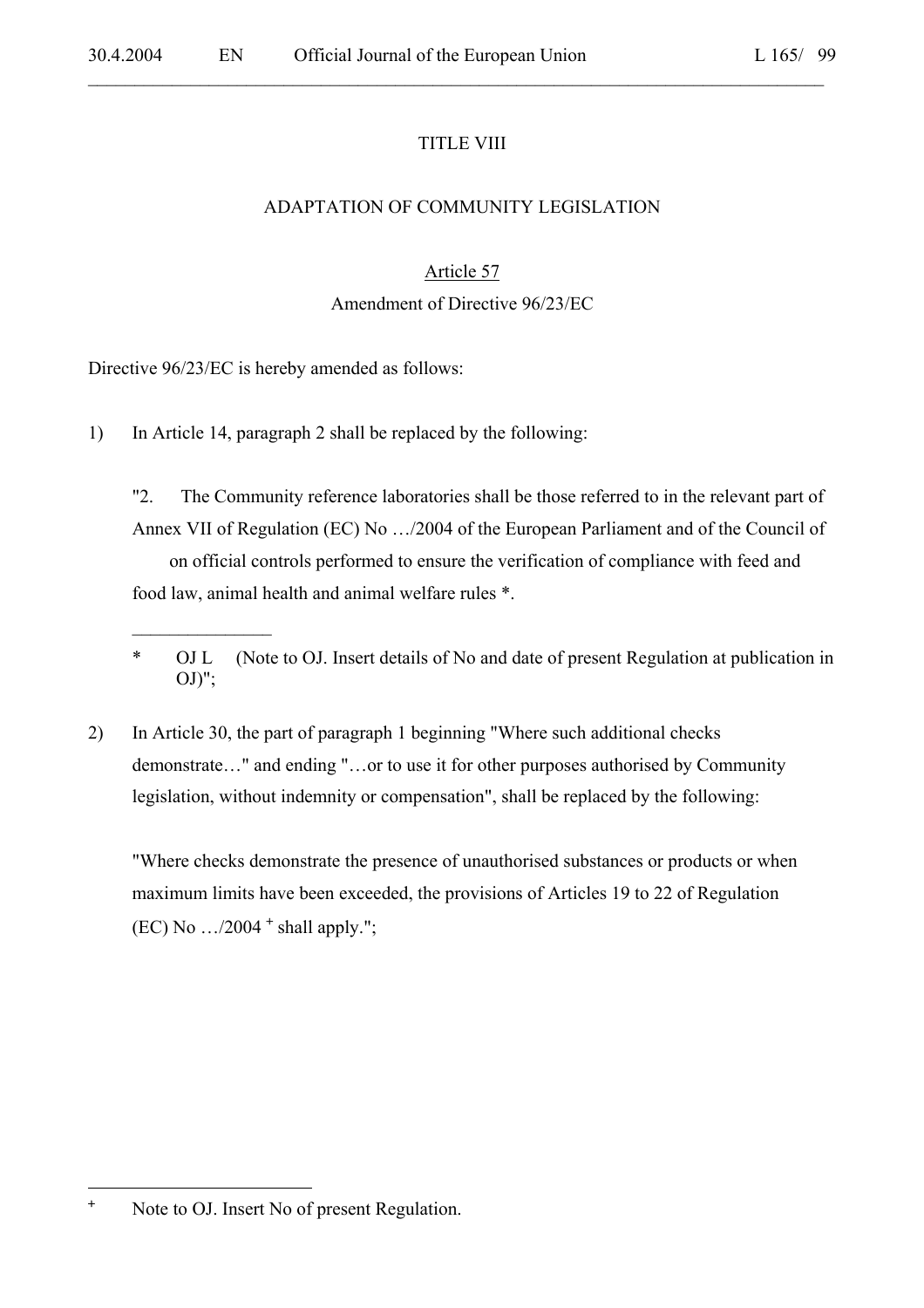3) Annex V shall be deleted.

#### Article 58

 $\mathcal{L}_\mathcal{L} = \mathcal{L}_\mathcal{L} = \mathcal{L}_\mathcal{L} = \mathcal{L}_\mathcal{L} = \mathcal{L}_\mathcal{L} = \mathcal{L}_\mathcal{L} = \mathcal{L}_\mathcal{L} = \mathcal{L}_\mathcal{L} = \mathcal{L}_\mathcal{L} = \mathcal{L}_\mathcal{L} = \mathcal{L}_\mathcal{L} = \mathcal{L}_\mathcal{L} = \mathcal{L}_\mathcal{L} = \mathcal{L}_\mathcal{L} = \mathcal{L}_\mathcal{L} = \mathcal{L}_\mathcal{L} = \mathcal{L}_\mathcal{L}$ 

#### Amendment of Directive 97/78/EC

Directive 97/78/EC is hereby amended as follows:

1) Article 1 shall be replaced by the following:

 $\mathbf{u}_\mathrm{max}$  . The set of the set of the set of the set of the set of the set of the set of the set of the set of the set of the set of the set of the set of the set of the set of the set of the set of the set of the set

"Veterinary checks on products from third countries introduced into one of the territories listed in Annex I shall be carried out by Member States in accordance with this Directive and with Regulation (EC) No ..../2004 of the European Parliament and of the Council of on official controls performed to ensure the verification of compliance with feed and food law, animal health and animal welfare rules \*.

\* OJ L (Note to OJ. Insert No and date of present Regulation at publication in OJ).";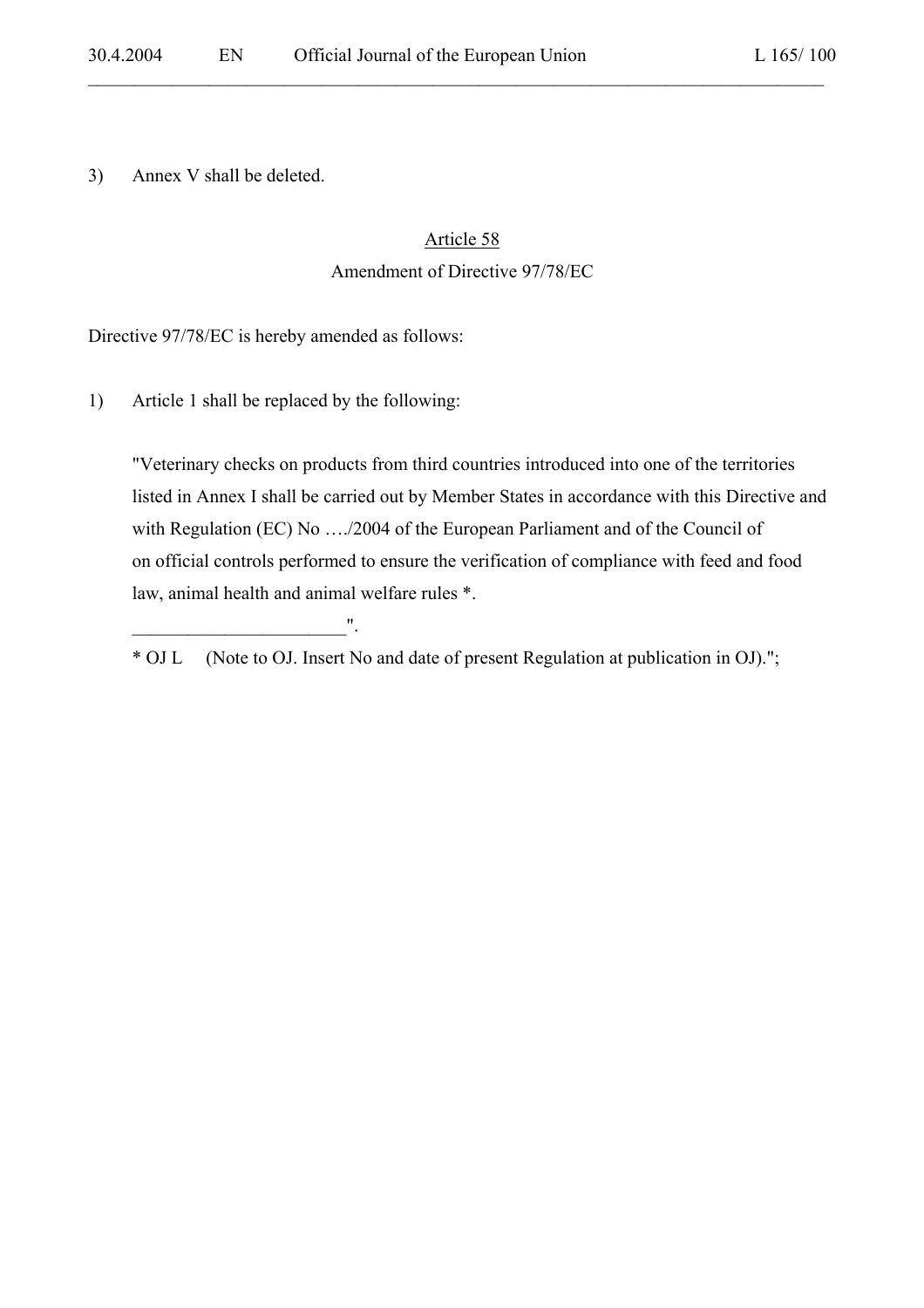2) In Article 2, paragraph 2(a) shall be replaced by the following:

"(a) "products" means the products of animal origin referred to in Directives 89/662/EEC and 90/425/EEC, in Regulation (EC) No 1774/2002 of the European Parliament and of the Council of 3 October 2002 laying down health rules concerning animal by-products not intended for human consumption **\***, in Council Directive 2002/99/EC of 16 December 2002 laying down the animal health rules governing the production, processing, distribution and introduction of products of animal origin for human consumption **\*\*** and in Regulation (EC) No …./…. of the European Parliament and of the Council of laying down specific rules for the organisation of official controls on products of animal origin intended for human consumption **\*\*\***; it also includes the plant products referred to in Article 19;

3) In Article 7(3), the words "inspection fees referred to in Council Directive 85/73/EEC of 29 January 1985 on the financing of veterinary inspections and controls covered by Directives 89/662/EEC, 90/425/EEC, 90/675/EEC and 91/496/EEC (amended and consolidated)" shall be replaced by the following:

"inspection fees referred to in Regulation (EC) No .../2004<sup>+</sup>";

<sup>\*</sup> OJ L 273, 10.10.2002, p. 1. Regulation as last amended by Commission Regulation (EC) No 808/2003 (OJ L 117, 13.5.2003, p. 1).

 <sup>\*\*</sup> OJ L 18, 23.1.2003, p. 11.

<sup>\*\*\*</sup> OJ L .... (Note to OJ: Insert No and Date of Regulation).";

 $\pm$ Note to OJ. Insert No of present Regulation.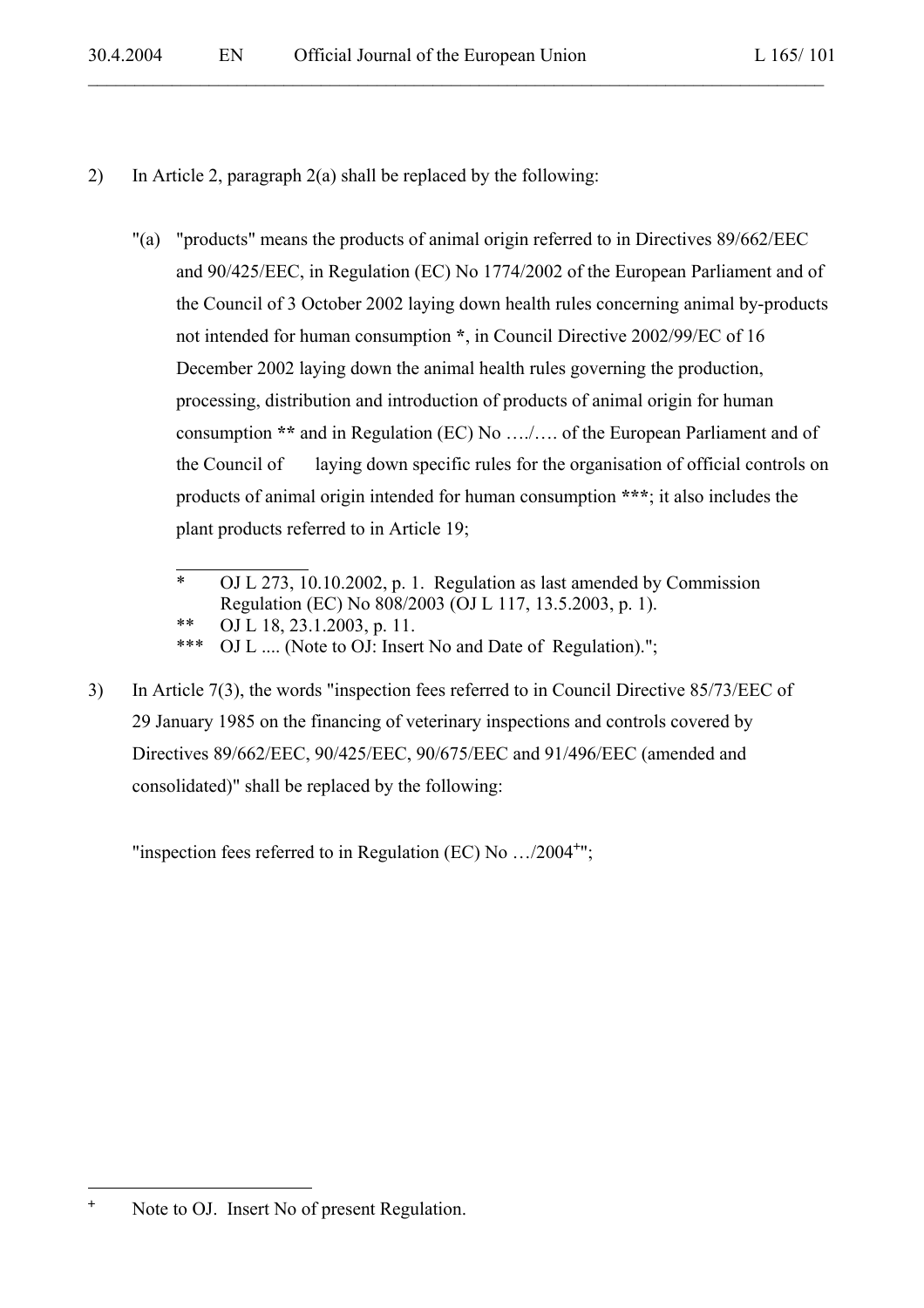4) In Article 10, paragraph 1 (b), the following phrase shall be deleted: "or, in the case of establishments approved in accordance with Council Decision 95/408/EC of 22 June 1995 on the conditions for drawing up, for an interim period, provisional lists of third country establishments from which Member States are authorised to import certain products of animal origin, fishery products or live bivalve molluscs, from an establishment which has undergone either a Community or a national inspection";

 $\mathcal{L}_\mathcal{L} = \mathcal{L}_\mathcal{L} = \mathcal{L}_\mathcal{L} = \mathcal{L}_\mathcal{L} = \mathcal{L}_\mathcal{L} = \mathcal{L}_\mathcal{L} = \mathcal{L}_\mathcal{L} = \mathcal{L}_\mathcal{L} = \mathcal{L}_\mathcal{L} = \mathcal{L}_\mathcal{L} = \mathcal{L}_\mathcal{L} = \mathcal{L}_\mathcal{L} = \mathcal{L}_\mathcal{L} = \mathcal{L}_\mathcal{L} = \mathcal{L}_\mathcal{L} = \mathcal{L}_\mathcal{L} = \mathcal{L}_\mathcal{L}$ 

- 5) In Article 12, paragraph 9 shall be deleted;
- 6) In Article 15, paragraph 5 shall be deleted;
- 7) In Article 16, the following paragraph shall be inserted:

"4. Detailed rules for the introduction of products of animal origin for the supply of the crew and passengers of international means of transport, and for products of animal origin ordered remotely (for example, by mail, by telephone or via the internet) and delivered to the consumer, shall be laid down in accordance with Article 25 of Regulation (EC) No .../...<sup>+</sup>".;

- 8) Article 21 shall be deleted;
- 9) Article 23 shall be deleted;
- 10) In Article 24, paragraph 1, second indent, the words "in accordance with Article 17(2) (a) and (b)" shall be replaced by the words "in accordance with Article 17".

<sup>+</sup> Note to OJ. Insert No of present Regulation.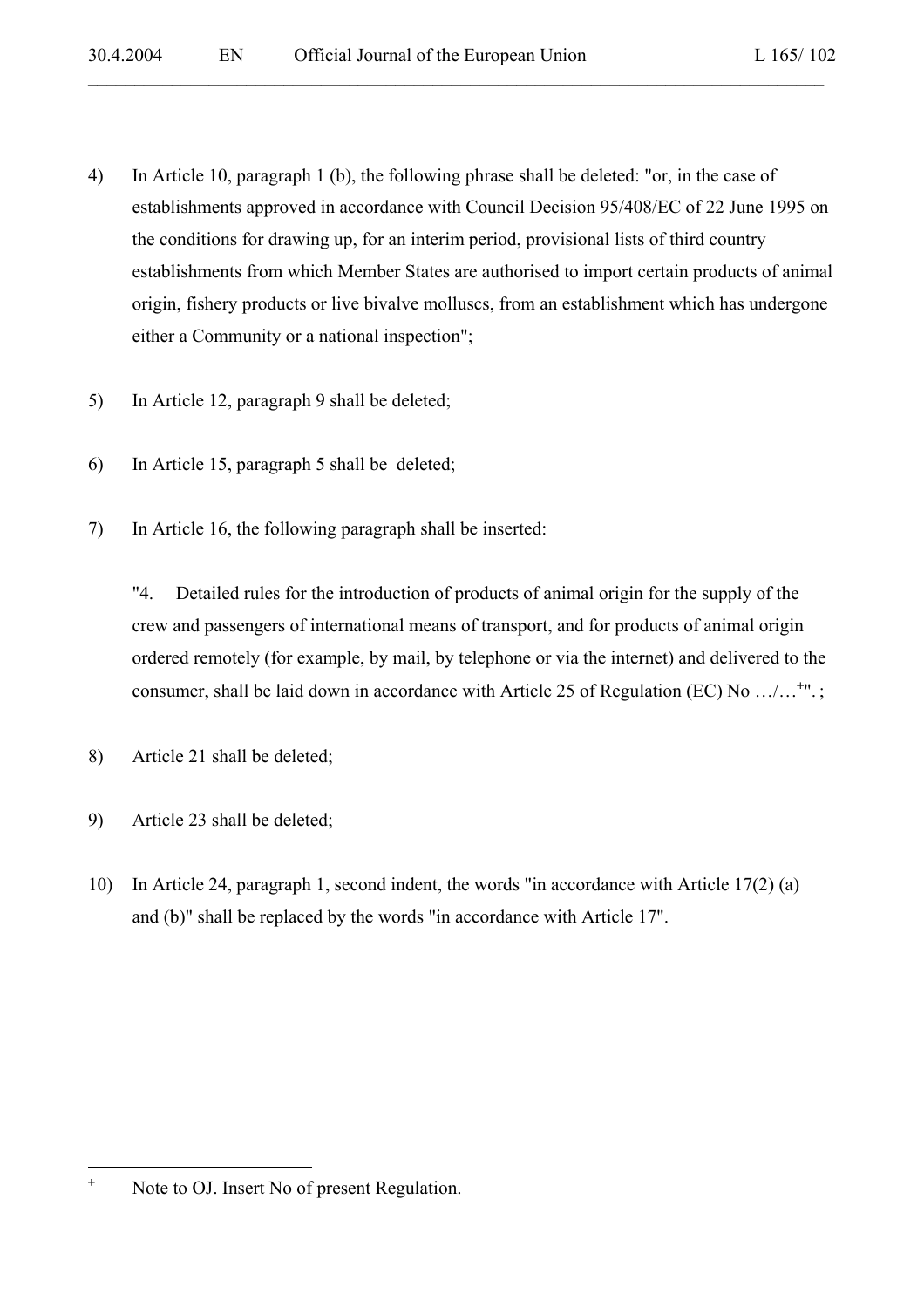# Article 59

 $\mathcal{L}_\mathcal{L} = \mathcal{L}_\mathcal{L} = \mathcal{L}_\mathcal{L} = \mathcal{L}_\mathcal{L} = \mathcal{L}_\mathcal{L} = \mathcal{L}_\mathcal{L} = \mathcal{L}_\mathcal{L} = \mathcal{L}_\mathcal{L} = \mathcal{L}_\mathcal{L} = \mathcal{L}_\mathcal{L} = \mathcal{L}_\mathcal{L} = \mathcal{L}_\mathcal{L} = \mathcal{L}_\mathcal{L} = \mathcal{L}_\mathcal{L} = \mathcal{L}_\mathcal{L} = \mathcal{L}_\mathcal{L} = \mathcal{L}_\mathcal{L}$ 

#### Amendment of Directive 2000/29/EC

The following Article shall be inserted in Directive 2000/29/EC:

"Article 27a

 $\mathcal{L}_\text{max}$  , where  $\mathcal{L}_\text{max}$  and  $\mathcal{L}_\text{max}$ 

For the purpose of this Directive and without prejudice of Article 21 thereof, Articles 41 to 46 of Regulation (EC) No …/… of the European Parliament and of the Council of ................on official controls performed to ensure the verification of compliance with feed and food law, animal health and animal welfare rules \* shall apply, as appropriate.

<sup>\*</sup> OJ L (Note to OJ. Insert No and date of present Regulation at publication in OJ)."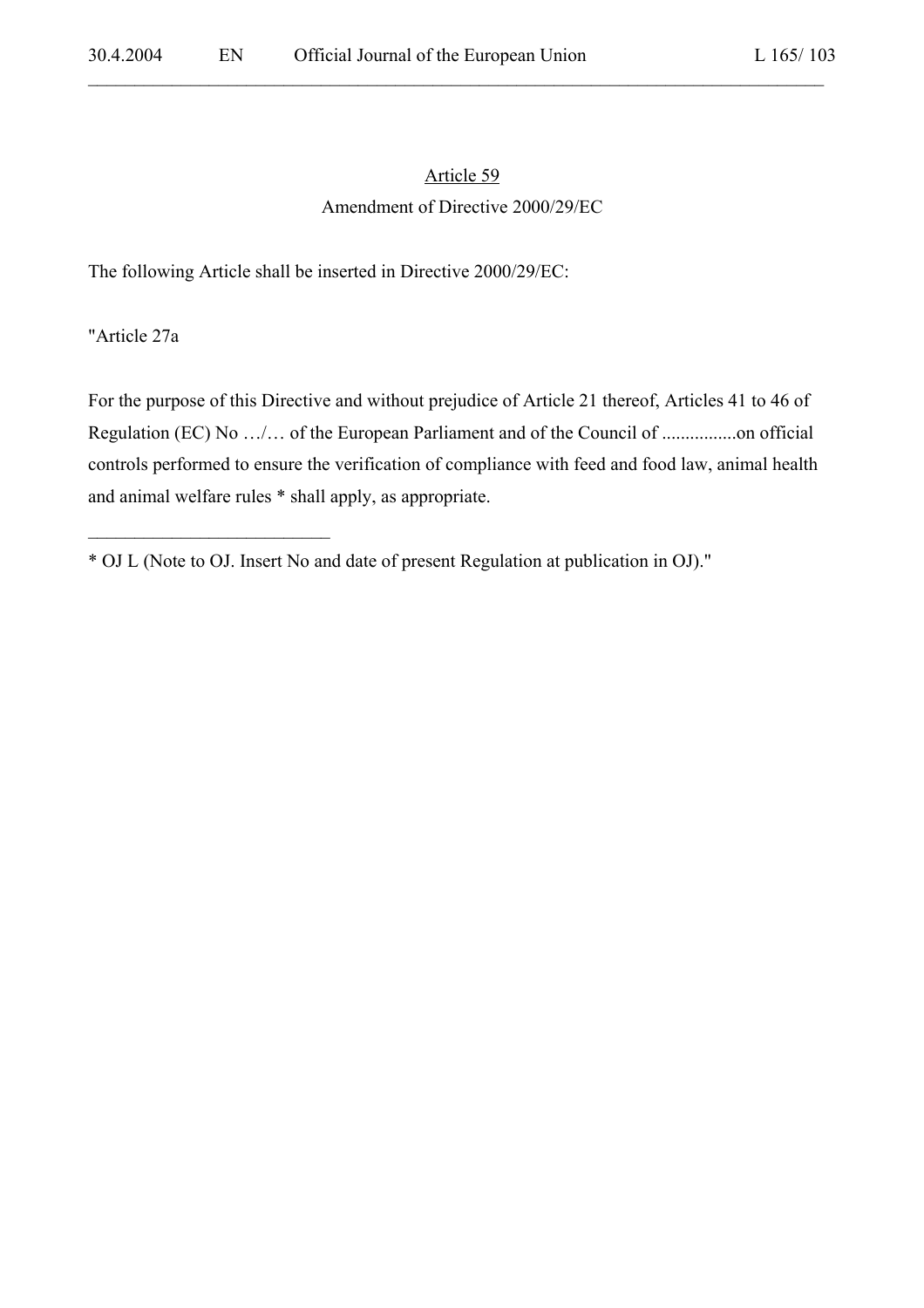## Article 60

## Amendment of Regulation (EC) …/…<sup>+</sup>

Regulation (EC) …/… **<sup>+</sup>** is hereby amended as follows:

1) In Article 1, the following paragraph shall be added:

"1a. This Regulation shall apply in addition to Regulation (EC) No …/… of the European Parliament and of the Council of on official controls performed to ensure the verification of compliance with feed and food law, animal health and animal welfare rules \*.

\* OJ L (Note to OJ. Insert No and date of present Regulation at publication in OJ)."

2) In Article 2:

 $\mathcal{L}_\text{max}$ 

(a) in paragraph 1, subparagraphs (a), (b), (d) and (e) shall be deleted; and

(b) the following subparagraph shall be added to paragraph 2:

"(ba) Regulation (EC) No …/…**<sup>+</sup>**<sup>+</sup> ".

 **+** Note to OJ: insert reference to the relevant Regulation cited in Recital 45 (between footnotes 2 and 3).

**<sup>+</sup>**+ Note to OJ. Insert No of present Regulation.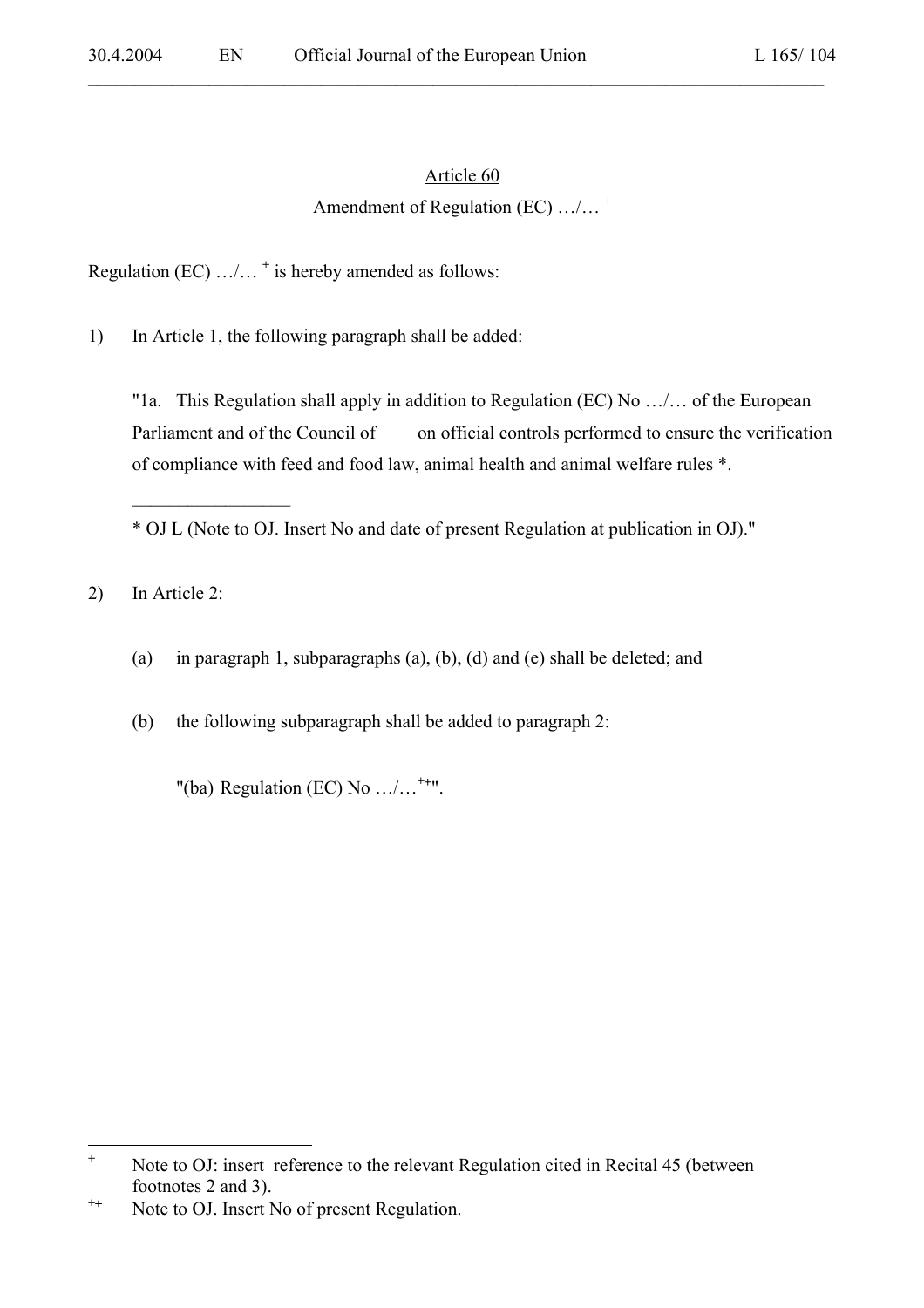### 3) In Article 3:

(a) paragraph 1 shall be replaced by the following:

"1. The competent authorities shall approve establishments when, and in the manner, specified in Article 31(2) of Regulation (EC) No  $\dots$  <sup>+"</sup>; and

 $\mathcal{L}_\mathcal{L} = \mathcal{L}_\mathcal{L} = \mathcal{L}_\mathcal{L} = \mathcal{L}_\mathcal{L} = \mathcal{L}_\mathcal{L} = \mathcal{L}_\mathcal{L} = \mathcal{L}_\mathcal{L} = \mathcal{L}_\mathcal{L} = \mathcal{L}_\mathcal{L} = \mathcal{L}_\mathcal{L} = \mathcal{L}_\mathcal{L} = \mathcal{L}_\mathcal{L} = \mathcal{L}_\mathcal{L} = \mathcal{L}_\mathcal{L} = \mathcal{L}_\mathcal{L} = \mathcal{L}_\mathcal{L} = \mathcal{L}_\mathcal{L}$ 

- (b) paragraphs 4(a) and (b) and paragraph 6 shall be deleted.
- 4) Article 9 shall be deleted.
- 5) Article 10 shall be replaced with the following:

"Article 10

To ensure the uniform application of the principles and conditions laid down in Article 11 of Regulation (EC) No 178/2002 and Title VI, Chapter II, of Regulation (EC) No .../...<sup>+</sup> the procedures laid down in this Chapter shall apply.".

<sup>+</sup> Note to OJ. Insert No of present Regulation.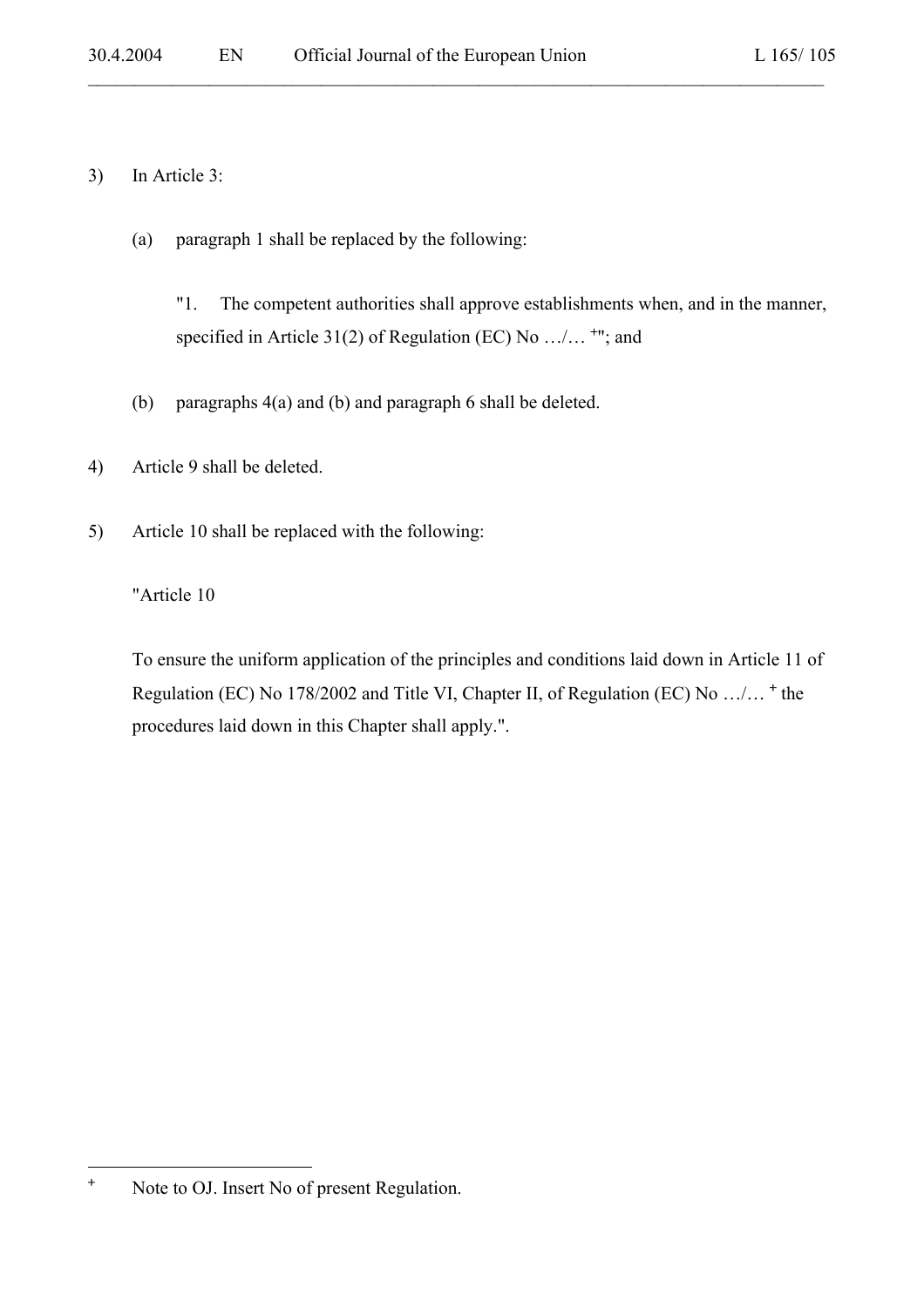## 6) In Article 11:

(a) paragraph 2 shall be replaced by the following:

"2. A third country shall appear on such lists only if a Community control in that country has taken place and demonstrates that the competent authority provides appropriate guarantees as specified in Article 48(3) of Regulation (EC) No  $\dots$   $\dots$   $\ddots$ However, a third country may appear on such lists without a Community control having taken place if:

 $\mathcal{L}_\mathcal{L} = \mathcal{L}_\mathcal{L} = \mathcal{L}_\mathcal{L} = \mathcal{L}_\mathcal{L} = \mathcal{L}_\mathcal{L} = \mathcal{L}_\mathcal{L} = \mathcal{L}_\mathcal{L} = \mathcal{L}_\mathcal{L} = \mathcal{L}_\mathcal{L} = \mathcal{L}_\mathcal{L} = \mathcal{L}_\mathcal{L} = \mathcal{L}_\mathcal{L} = \mathcal{L}_\mathcal{L} = \mathcal{L}_\mathcal{L} = \mathcal{L}_\mathcal{L} = \mathcal{L}_\mathcal{L} = \mathcal{L}_\mathcal{L}$ 

- (a) the risk determined in accordance with Article  $46(3)(a)$  of Regulation (EC) No …/… <sup>+</sup> does not warrant it; and
- (b) it is determined, when deciding to add a particular third country to a list in accordance with paragraph 1, that other information indicates that the competent authority provides the necessary guarantees.";
- (b) in paragraph 4, the introduction shall be replaced by the following:

"4. When drawing up or updating lists, particular account shall be taken of the criteria listed in Articles 46 and 48(3) of Regulation (EC) No  $\ldots/\ldots$  \*. Regard shall also be had to:"; and

<sup>+</sup> Note to OJ. Insert No of present Regulation.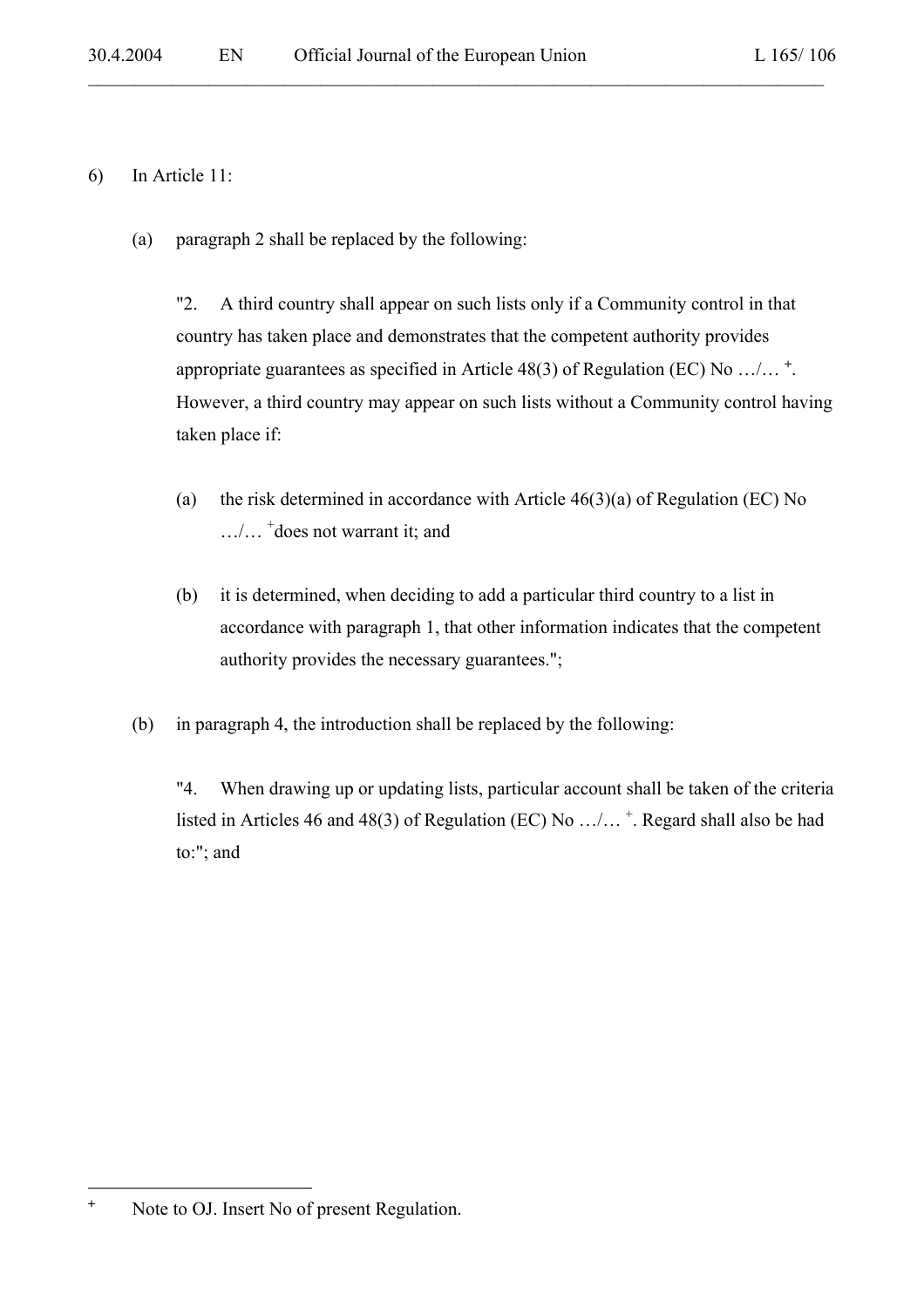- (c) subparagraphs (b) to (h) of paragraph 4 shall be deleted.
- 7) Article 14(2)(b) shall be replaced by the following:
	- "(b) any specific import conditions established in accordance with Article 48 of Regulation (EC) No  $\ldots/\ldots$ <sup>+"</sup>.

8) In Article 18, points (17) to (20) shall be deleted.

### Article 61

### Repeal of Community acts

1. Directives 70/373/EEC, 85/591/EEC, 89/397/EEC, 93/99/EEC and 95/53/EC and Decisions 93/383/EEC, 98/728/EC and 1999/313/EC are hereby repealed with effect from 1 January 2006. Directive 85/73/EEC is hereby repealed with effect from 1 January 2008.

2. However, the implementing rules adopted on the basis of those acts, in particular those referred to in Annex VIII, shall remain in force insofar as they are not in contradiction with this Regulation, pending the adoption of the necessary provisions on the basis of this Regulation.

3. Reference to the repealed acts shall be construed as references to this Regulation.

<sup>+</sup> Note to OJ. Insert No of present Regulation.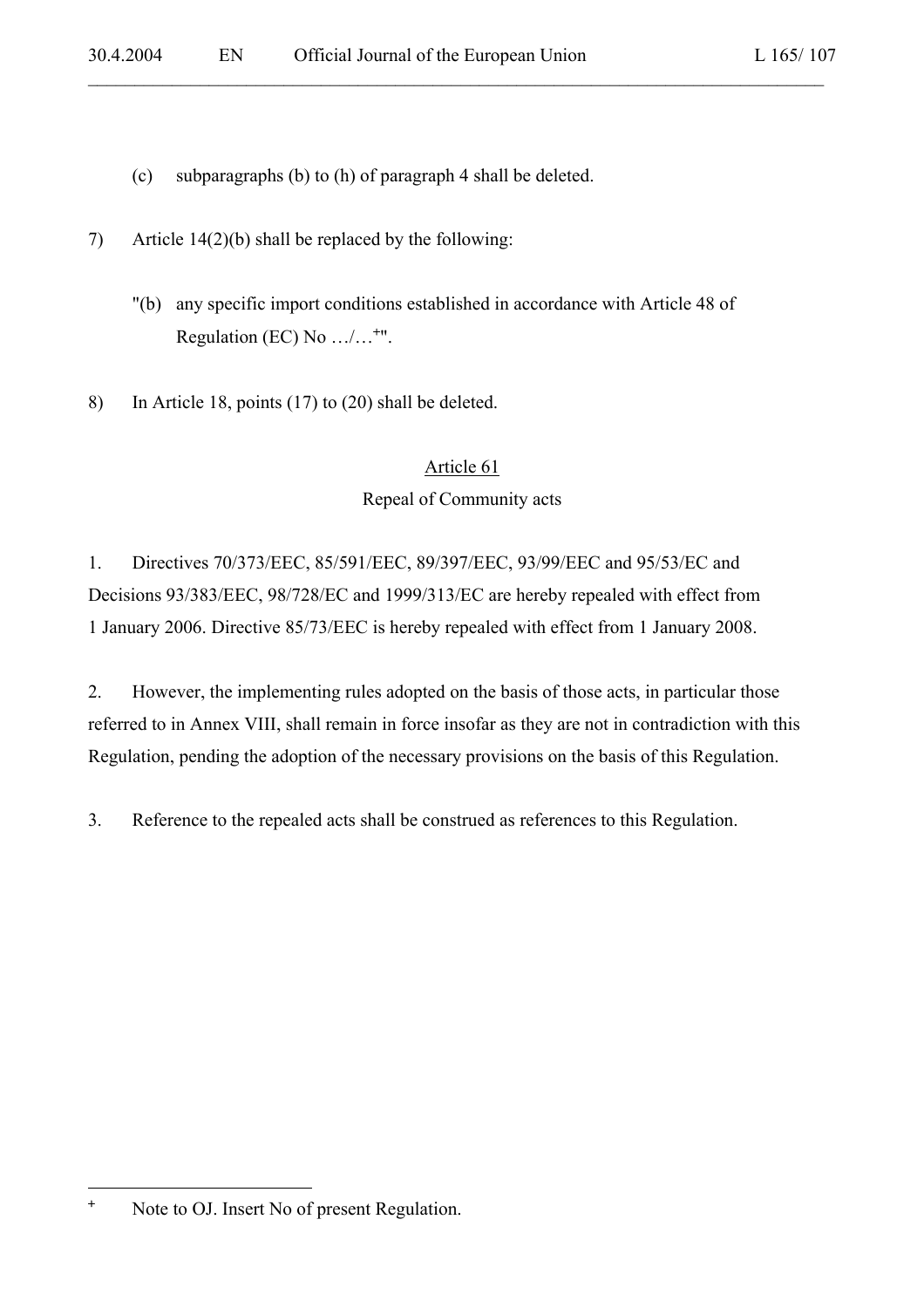## TITLE IX

 $\mathcal{L}_\mathcal{L} = \mathcal{L}_\mathcal{L} = \mathcal{L}_\mathcal{L} = \mathcal{L}_\mathcal{L} = \mathcal{L}_\mathcal{L} = \mathcal{L}_\mathcal{L} = \mathcal{L}_\mathcal{L} = \mathcal{L}_\mathcal{L} = \mathcal{L}_\mathcal{L} = \mathcal{L}_\mathcal{L} = \mathcal{L}_\mathcal{L} = \mathcal{L}_\mathcal{L} = \mathcal{L}_\mathcal{L} = \mathcal{L}_\mathcal{L} = \mathcal{L}_\mathcal{L} = \mathcal{L}_\mathcal{L} = \mathcal{L}_\mathcal{L}$ 

## GENERAL PROVISIONS

## Article 62

## Committee procedure

1. The Commission shall be assisted by the Standing Committee on the Food Chain and Animal Health instituted by Article 58 of Regulation (EC) No 178/2002 or, where dealing with matters mainly relating to plant health, by the Standing Committee on plant health set up by Council Decision 76/894/EEC **<sup>1</sup>** .

2. Where reference is made to this paragraph, Articles 3 and 7 of Decision 1999/468/EC shall apply, having regard to the provisions of Article 8 thereof.

3. Where reference is made to this paragraph, Articles 5 and 7 of Decision 1999/468/EC shall apply, having regard to the provisions of Article 8 thereof.

The period laid down in Article 5(6) of Decision 1999/468/EC shall be three months.

4. The Committee shall adopt its rules of procedure.

 **1** OJ L 340, 9.12.1976, p. 25.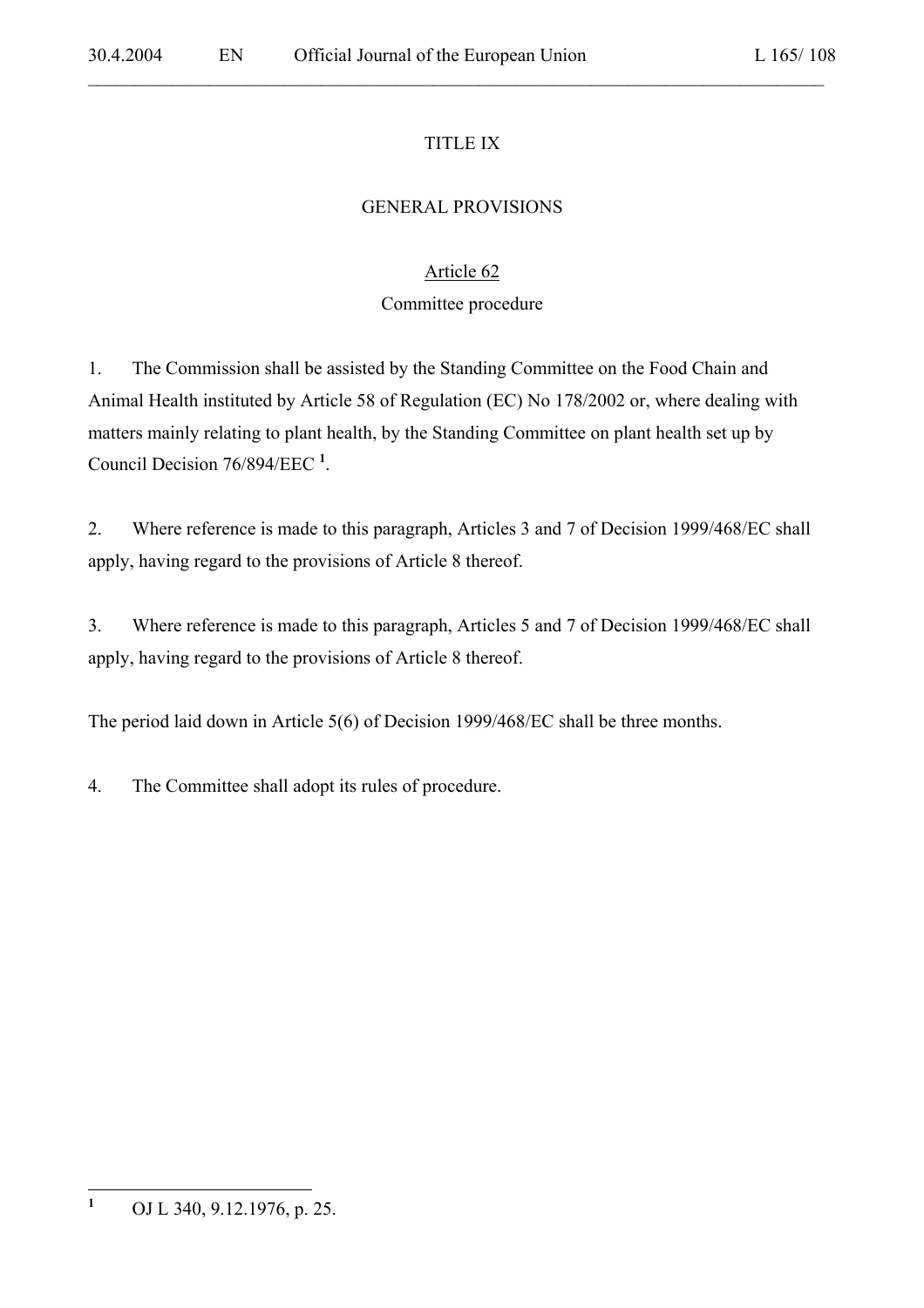#### Article 63

 $\mathcal{L}_\mathcal{L} = \mathcal{L}_\mathcal{L} = \mathcal{L}_\mathcal{L} = \mathcal{L}_\mathcal{L} = \mathcal{L}_\mathcal{L} = \mathcal{L}_\mathcal{L} = \mathcal{L}_\mathcal{L} = \mathcal{L}_\mathcal{L} = \mathcal{L}_\mathcal{L} = \mathcal{L}_\mathcal{L} = \mathcal{L}_\mathcal{L} = \mathcal{L}_\mathcal{L} = \mathcal{L}_\mathcal{L} = \mathcal{L}_\mathcal{L} = \mathcal{L}_\mathcal{L} = \mathcal{L}_\mathcal{L} = \mathcal{L}_\mathcal{L}$ 

### Implementing and transitional measures

1. Implementing and transitional measures necessary to ensure the uniform application of this Regulation may be laid down in accordance with the procedure referred to in Article 62(3).

This applies in particular to:

- (a) the delegation of control tasks to control bodies referred to in Article 5, where these control bodies were already in operation before the entry into force of this Regulation;
- (b) any modification with regard to the standards referred to in Article 12(2);
- (c) the non-compliance referred to in Article 28 which gives rise to expenses arising from additional official controls;
- (d) expenditure incurred pursuant to Article 54;
- (e) rules on microbiological, physical and/or chemical analysis in official controls, in particular in case of suspicion of risk and including the surveillance of the safety of products imported from third countries;
- (f) defining what feed is to be considered as feed of animal origin for the purpose of this Regulation.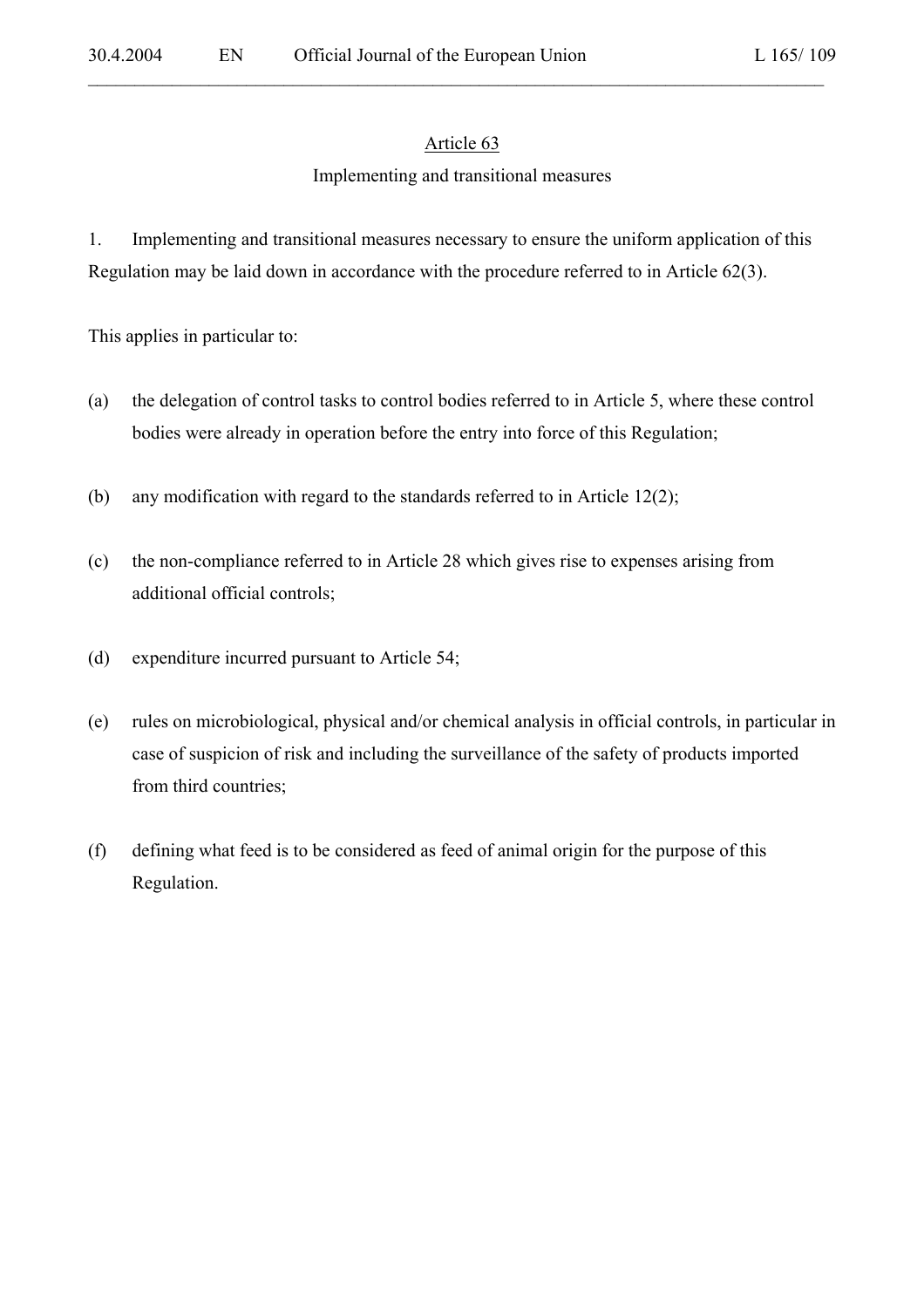2. In order to take account of the specificity of Regulations (EEC) No 2092/91, (EEC) No 2081/92 and (EEC) No 2082/92, specific measures to be adopted in accordance with the procedure referred to in Article 62(3) may provide for the necessary derogations from and adjustments to the rules laid down in this Regulation.

 $\mathcal{L}_\mathcal{L} = \mathcal{L}_\mathcal{L} = \mathcal{L}_\mathcal{L} = \mathcal{L}_\mathcal{L} = \mathcal{L}_\mathcal{L} = \mathcal{L}_\mathcal{L} = \mathcal{L}_\mathcal{L} = \mathcal{L}_\mathcal{L} = \mathcal{L}_\mathcal{L} = \mathcal{L}_\mathcal{L} = \mathcal{L}_\mathcal{L} = \mathcal{L}_\mathcal{L} = \mathcal{L}_\mathcal{L} = \mathcal{L}_\mathcal{L} = \mathcal{L}_\mathcal{L} = \mathcal{L}_\mathcal{L} = \mathcal{L}_\mathcal{L}$ 

### Article 64

Amendment of Annexes and references to European Standards

In accordance with the procedure referred to in Article  $62(3)$ :

- 1) the Annexes to this Regulation may be updated, except for Annex I, Annex IV and Annex V, without prejudice to Article 27(3), in particular in order to take account of administrative changes and scientific and/or technological progress;
- 2) the references to the European Standards referred to in this Regulation may be updated in the event that CEN amends these references.

### Article 65

#### Report to the European Parliament and the Council

1. The Commission shall, not later than **\*** , submit a report to the European Parliament and the Council.

**\***

Three years after the entry into force of this Regulation.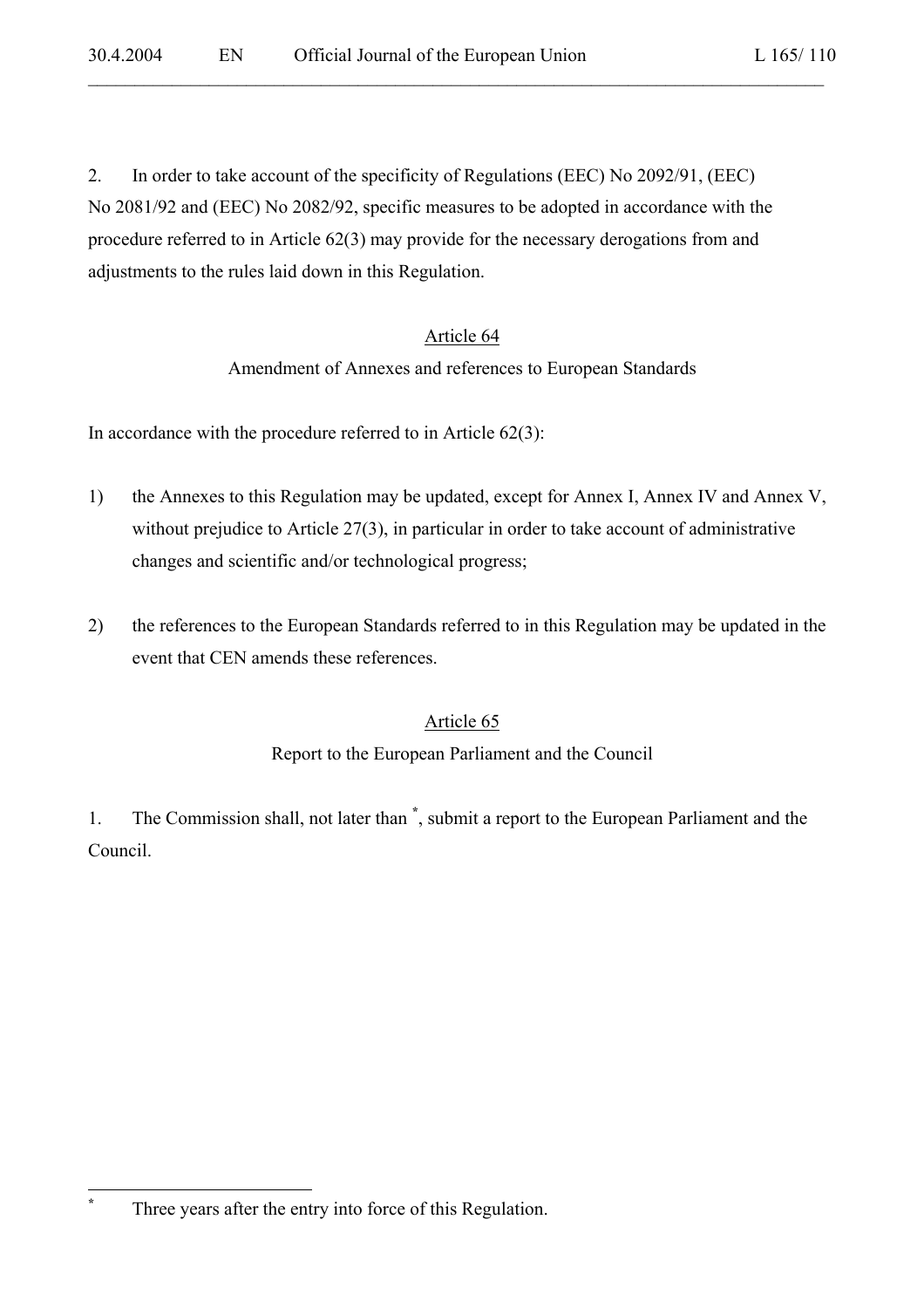2. The report shall, in particular, review the experience gained from the application of this Regulation and consider in particular the following issues:

 $\mathcal{L}_\mathcal{L} = \mathcal{L}_\mathcal{L} = \mathcal{L}_\mathcal{L} = \mathcal{L}_\mathcal{L} = \mathcal{L}_\mathcal{L} = \mathcal{L}_\mathcal{L} = \mathcal{L}_\mathcal{L} = \mathcal{L}_\mathcal{L} = \mathcal{L}_\mathcal{L} = \mathcal{L}_\mathcal{L} = \mathcal{L}_\mathcal{L} = \mathcal{L}_\mathcal{L} = \mathcal{L}_\mathcal{L} = \mathcal{L}_\mathcal{L} = \mathcal{L}_\mathcal{L} = \mathcal{L}_\mathcal{L} = \mathcal{L}_\mathcal{L}$ 

- (a) re-evaluating the scope, in relation to animal health and animal welfare;
- (b) ensuring that other sectors contribute to the financing of official controls by extending the list of activities referred to in Annex IV, section A and in Annex V, section A, and taking into account in particular the impact of the Community feed and food hygiene legislation after its adoption;
- (c) setting updated minimum rates for fees referred to in Annex IV, section B and in Annex V, section B, taking into account in particular risk factors.
- 3. The Commission shall, if appropriate, accompany the report with relevant proposals.

# Article 66

### Community financial support

- 1. The appropriations required for:
- (a) the travel and subsistence expenses that Member States' experts incur as a result of the Commission appointing them to assist its experts as provided for in Articles 45(1) and 46(1);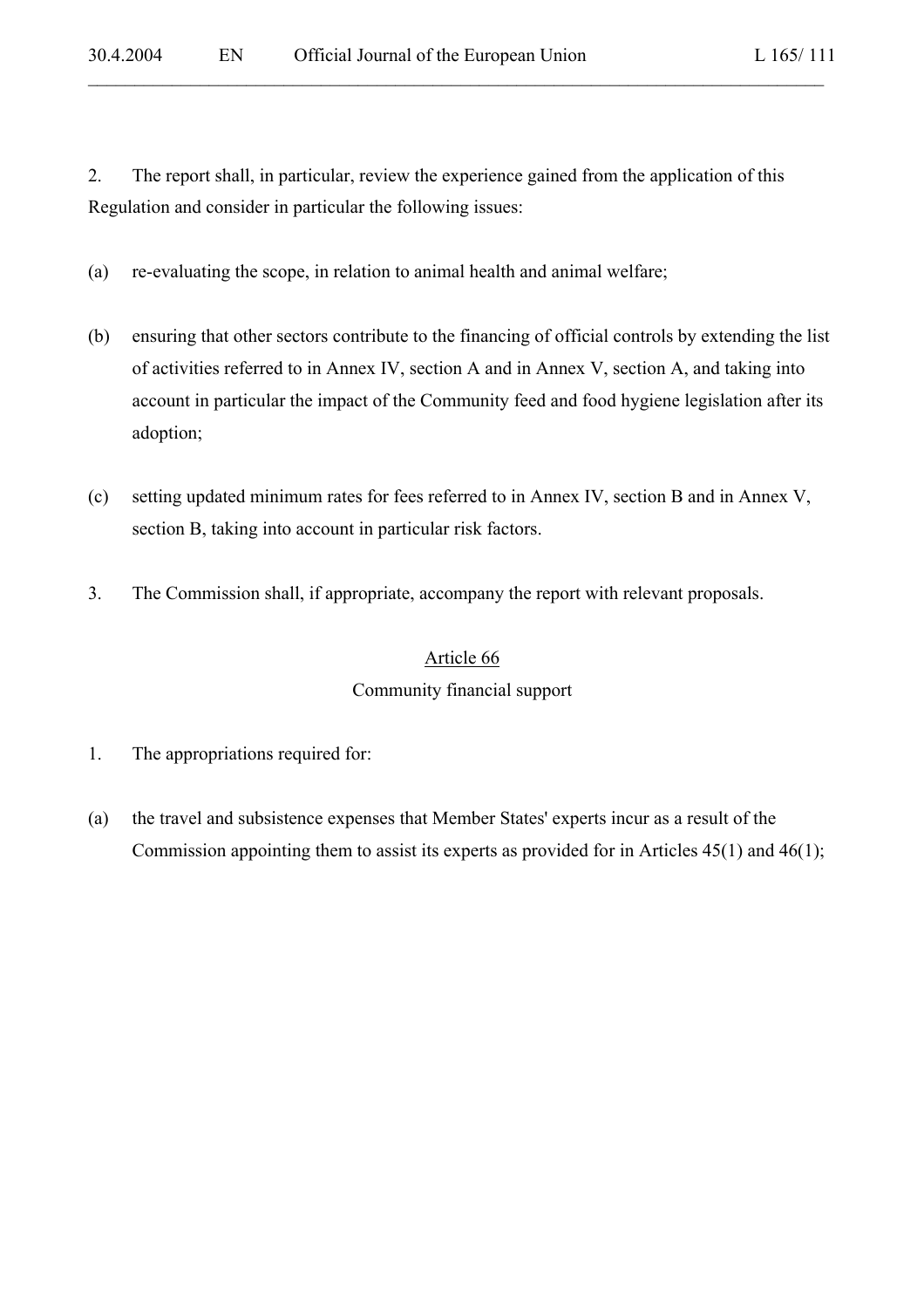(b) the training of control staff provided for in Article 51;

(c) the financing of other measures necessary to ensure the application of this Regulation,

 $\mathcal{L}_\mathcal{L} = \mathcal{L}_\mathcal{L} = \mathcal{L}_\mathcal{L} = \mathcal{L}_\mathcal{L} = \mathcal{L}_\mathcal{L} = \mathcal{L}_\mathcal{L} = \mathcal{L}_\mathcal{L} = \mathcal{L}_\mathcal{L} = \mathcal{L}_\mathcal{L} = \mathcal{L}_\mathcal{L} = \mathcal{L}_\mathcal{L} = \mathcal{L}_\mathcal{L} = \mathcal{L}_\mathcal{L} = \mathcal{L}_\mathcal{L} = \mathcal{L}_\mathcal{L} = \mathcal{L}_\mathcal{L} = \mathcal{L}_\mathcal{L}$ 

shall be authorised each year in the framework of the budgetary procedure.

2. The measures referred to in paragraph 1(c) shall include in particular the organisation of conferences, the establishment of databases, the publication of information, the organisation of studies and the organisation of meetings to prepare the sessions of the Standing Committee on the Food Chain and Animal Health.

3. Technical support and a financial contribution from the Community for the organisation of the activities referred to in Article 50 may be granted within the limits of the human and financial resources available to the Commission.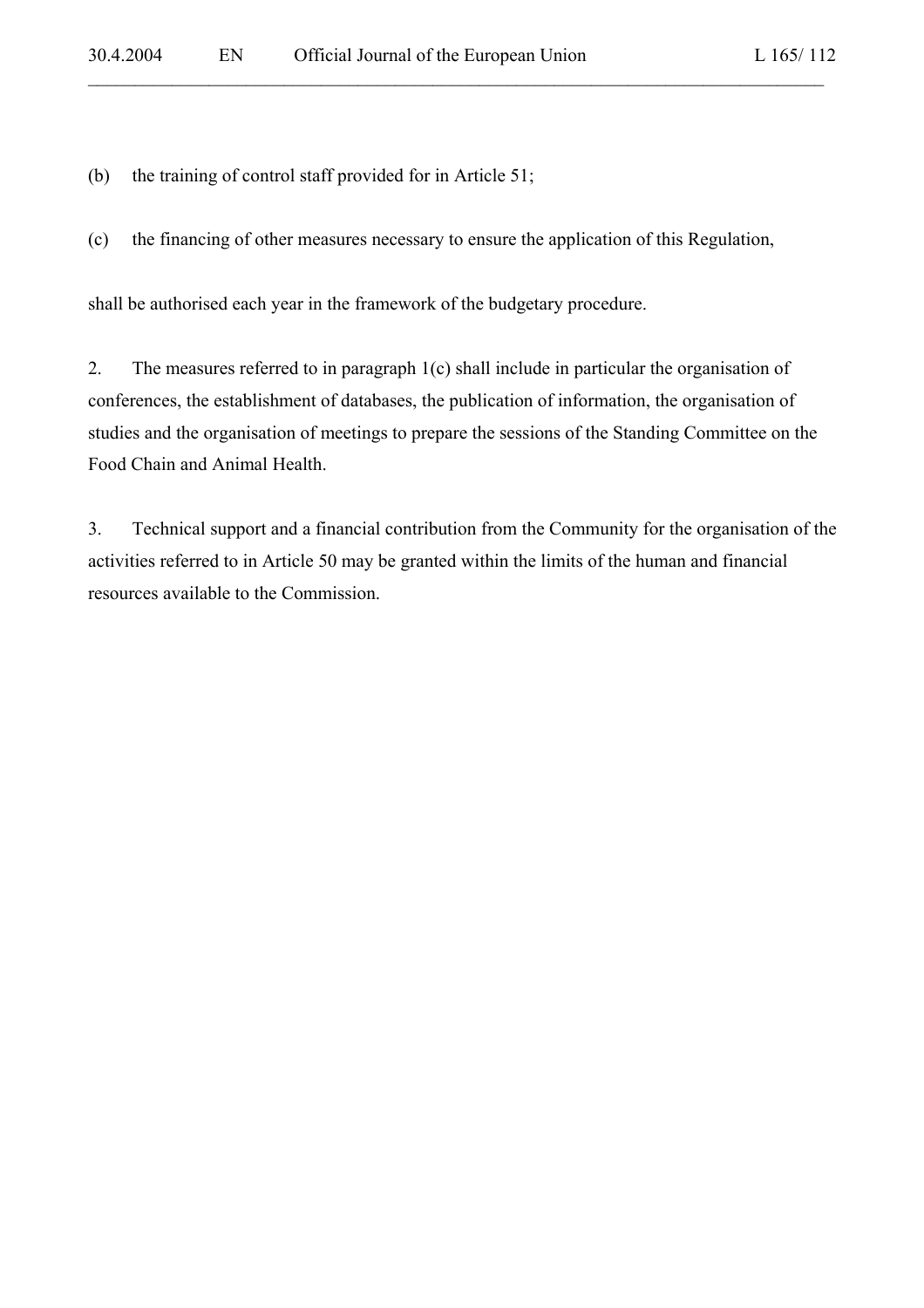### TITLE X

 $\mathcal{L}_\mathcal{L} = \mathcal{L}_\mathcal{L} = \mathcal{L}_\mathcal{L} = \mathcal{L}_\mathcal{L} = \mathcal{L}_\mathcal{L} = \mathcal{L}_\mathcal{L} = \mathcal{L}_\mathcal{L} = \mathcal{L}_\mathcal{L} = \mathcal{L}_\mathcal{L} = \mathcal{L}_\mathcal{L} = \mathcal{L}_\mathcal{L} = \mathcal{L}_\mathcal{L} = \mathcal{L}_\mathcal{L} = \mathcal{L}_\mathcal{L} = \mathcal{L}_\mathcal{L} = \mathcal{L}_\mathcal{L} = \mathcal{L}_\mathcal{L}$ 

#### FINAL PROVISION

### Article 67

#### Entry into force

This Regulation shall enter into force on the twentieth day following that of its publication in the Official Journal of the European Union.

It shall apply from 1 January 2006.

However, Articles 27 and 28 shall apply from 1 January 2007.

This Regulation shall be binding in its entirety and directly applicable in all Member States.

Done at Strasbourg, 29.4.2004.

For the European Parliament For the Council The President The President P. COX M. McDOWELL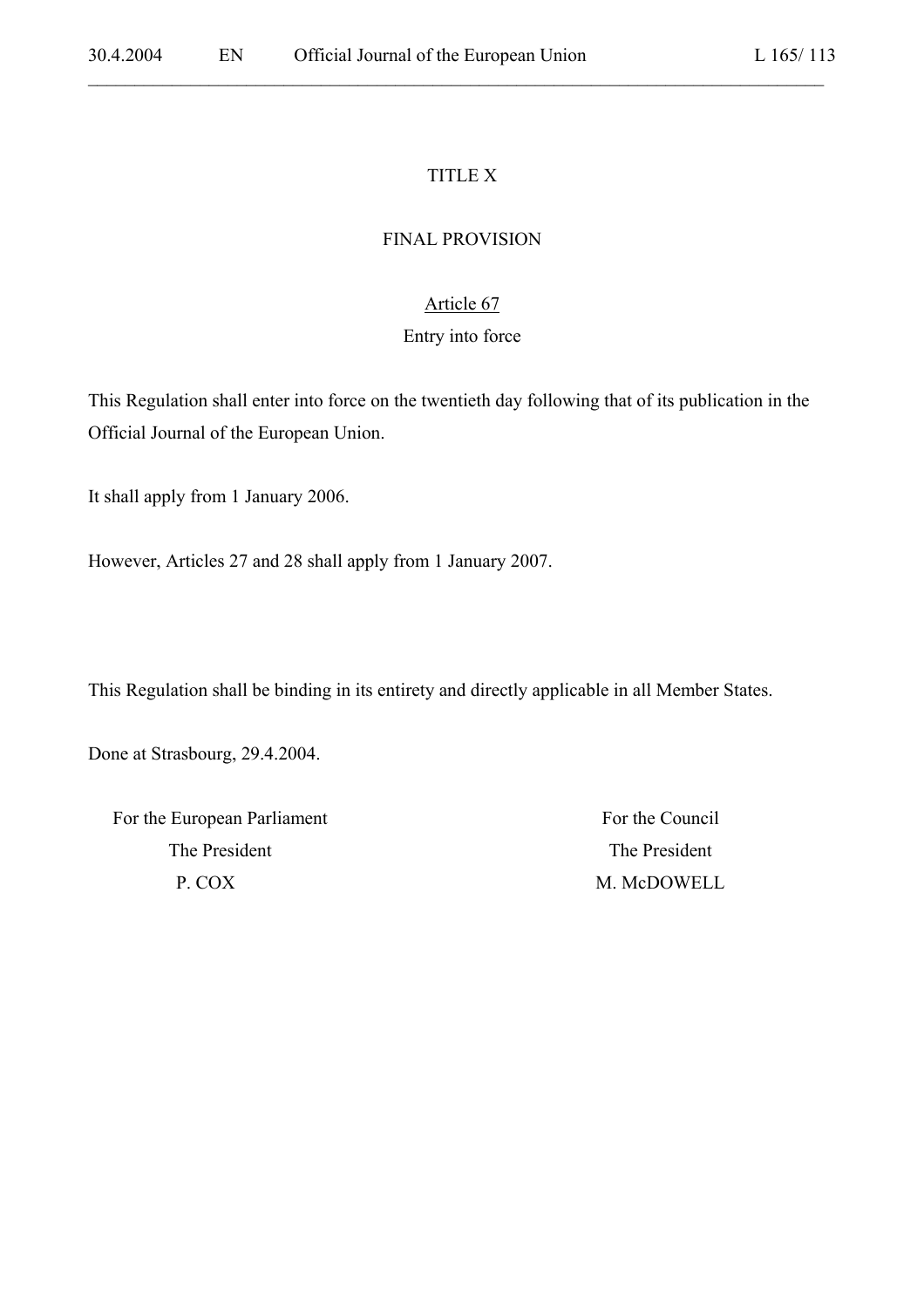# **ANNEX I**

#### TERRITORIES REFERRED TO IN ARTICLE 2(15)

- 1. The territory of the Kingdom of Belgium.
- 2. The territory of the Kingdom of Denmark with the exception of the Faroe Islands and Greenland.

- 3. The territory of the Federal Republic of Germany.
- 4. The territory of the Kingdom of Spain with the exception of Ceuta and Melilla.
- 5. The territory of the Hellenic Republic.
- 6. The territory of the French Republic.
- 7. The territory of Ireland.
- 8. The territory of the Italian Republic.
- 9. The territory of the Grand Duchy of Luxembourg.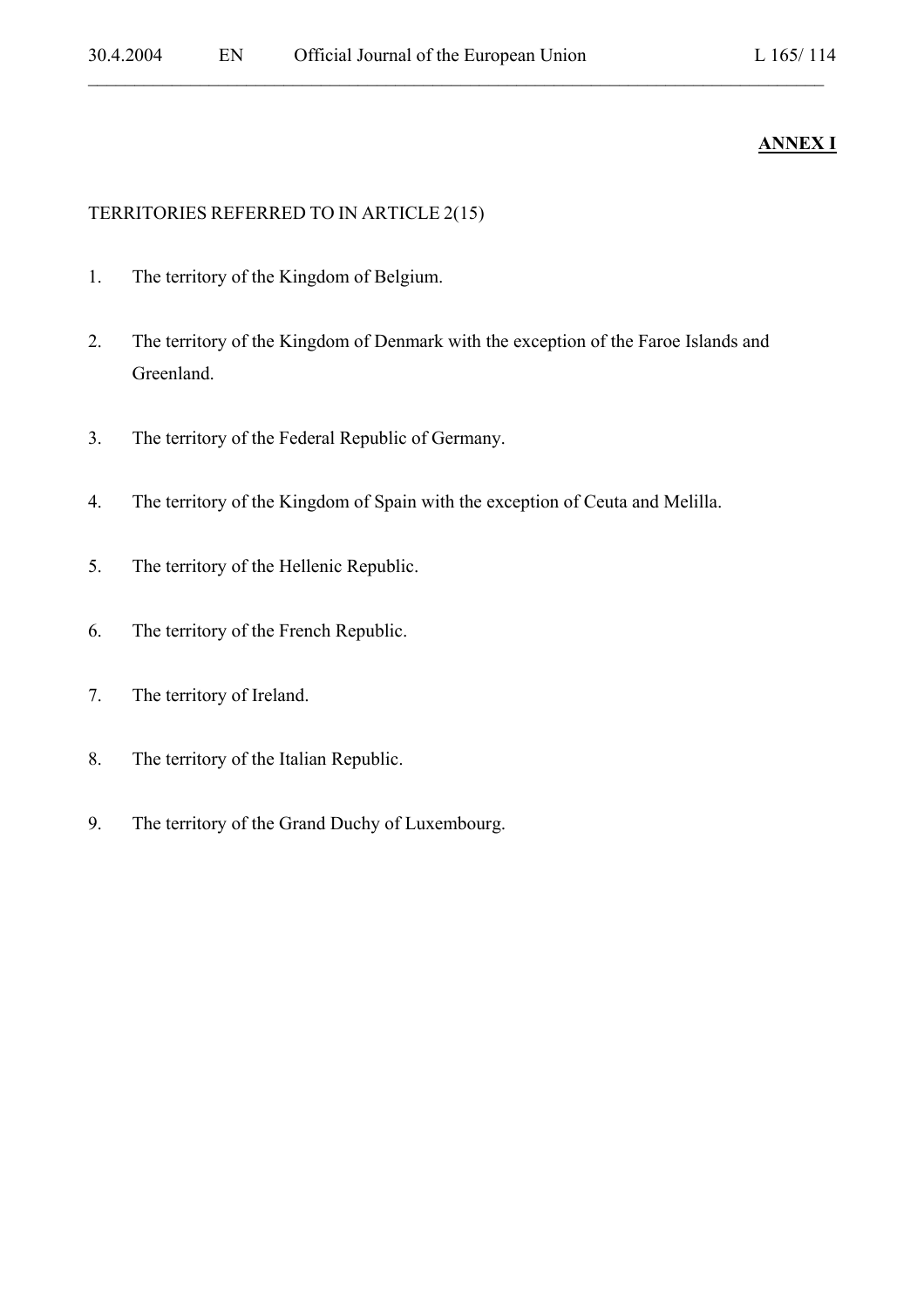- 10. The territory of the Kingdom of the Netherlands in Europe.
- 11. The territory of the Portuguese Republic.
- 12. The territory of the United Kingdom of Great Britain and Northern Ireland.

l

- 13. The territory of the Republic of Austria.
- 14. The territory of the Republic of Finland.
- 15. The territory of the Kingdom of Sweden.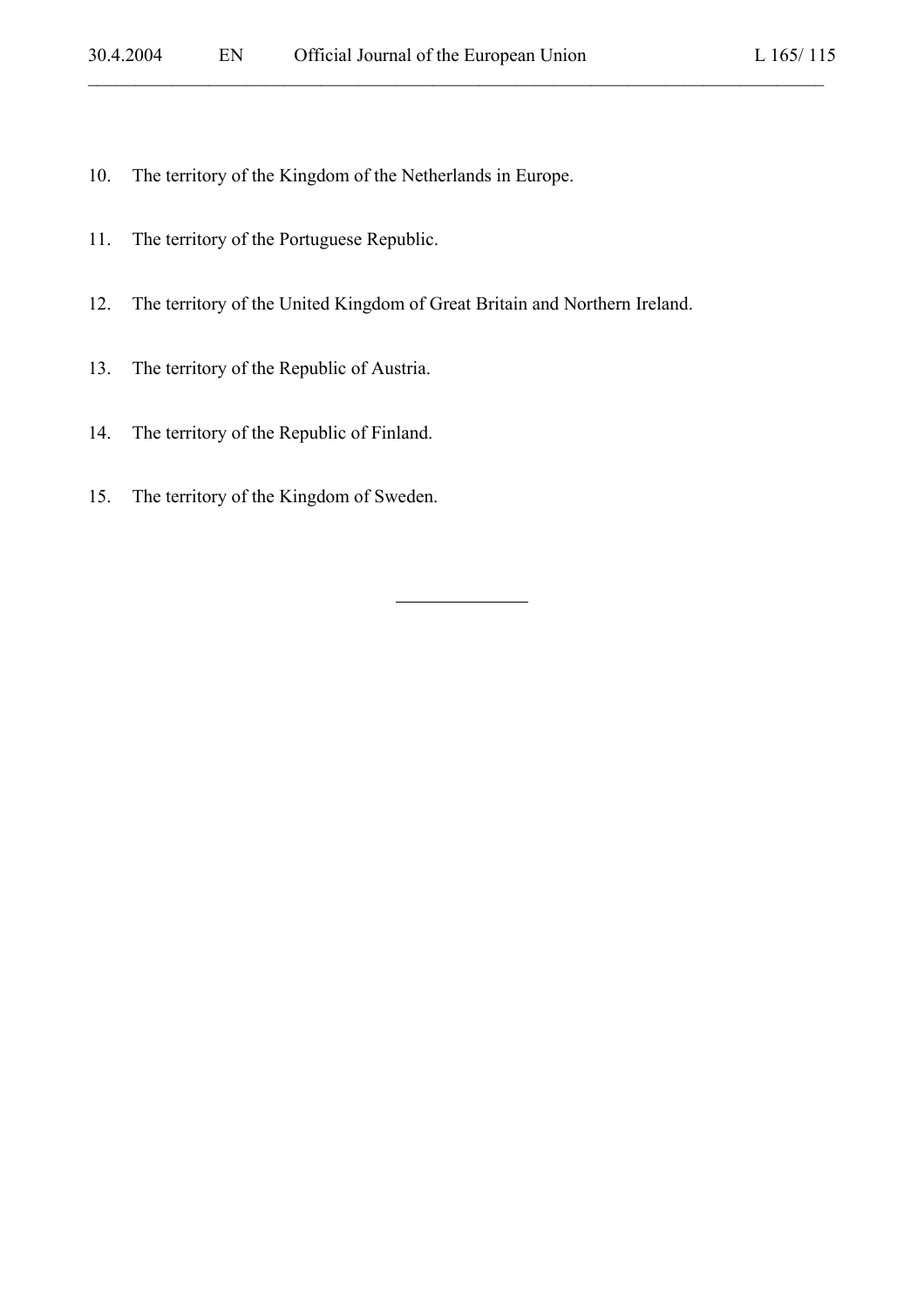# **ANNEX II**

#### COMPETENT AUTHORITIES

Chapter I : Subject matter for the training of staff performing official controls

- 1. Different control techniques, such as auditing, sampling and inspection.
- 2. Control procedures.
- 3. Feed and food law.
- 4. The different stages of production, processing and distribution, and the possible risks for human health, and where appropriate for the health of animals and plants and for the environment.

- 5. Assessment of non-compliance with feed and food law.
- 6. Hazards in animal, feed and food production.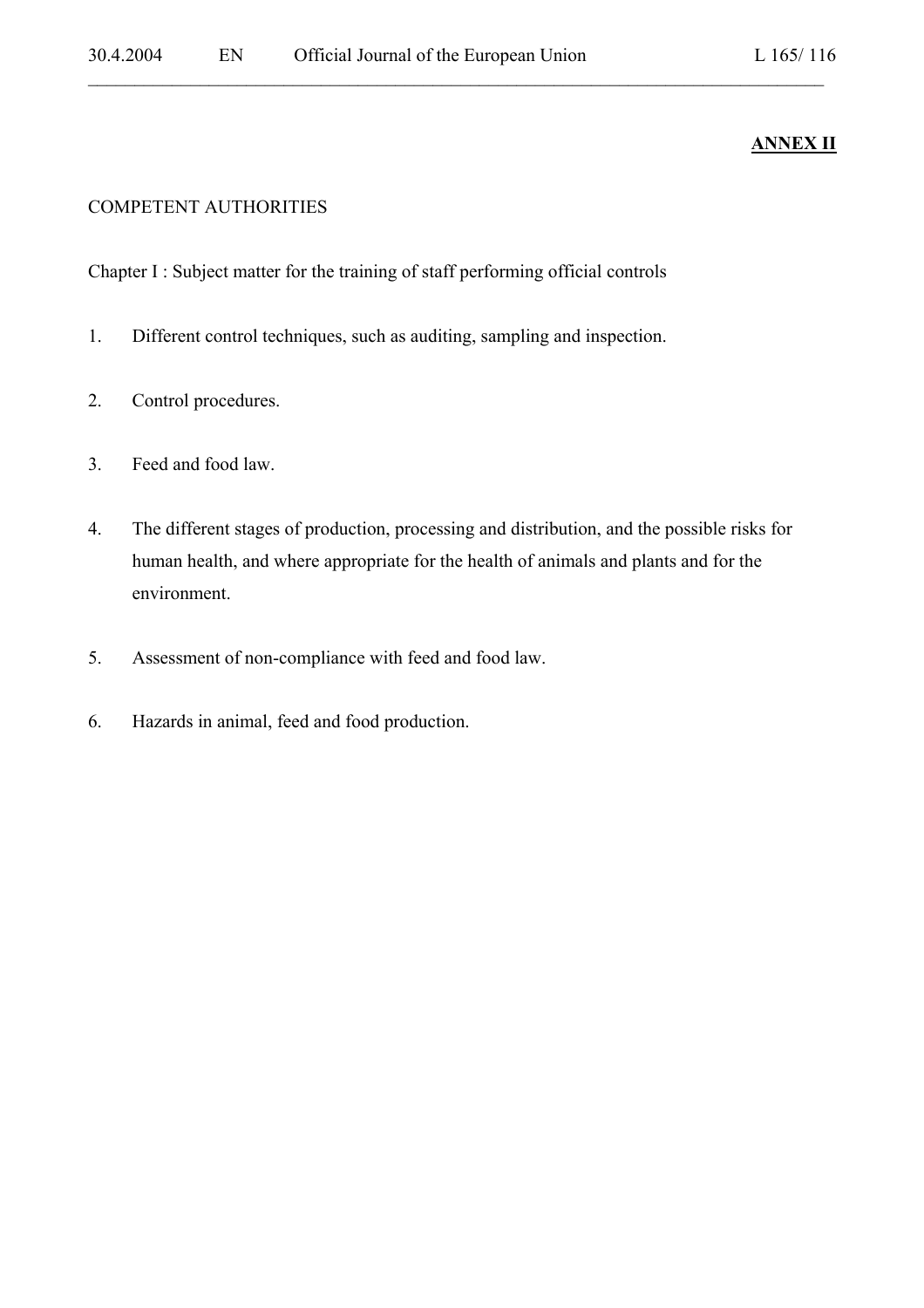- 7. The evaluation of the application of HACCP procedures.
- 8. Management systems such as quality assurance programmes that feed and food businesses operate and their assessment in so far as these are relevant for feed or food law requirements.

- 9. Official certification systems.
- 10. Contingency arrangements for emergencies, including communication between Member States and the Commission.
- 11. Legal proceedings and implications of official controls.
- 12. Examination of written, documentary material and other records, including those related to proficiency testing, accreditation and risk assessment, which may be relevant to the assessment of compliance with feed or food law; this may include financial and commercial aspects.
- 13. Any other area, including animal health and animal welfare, necessary to ensure that official controls are carried out in accordance with this Regulation.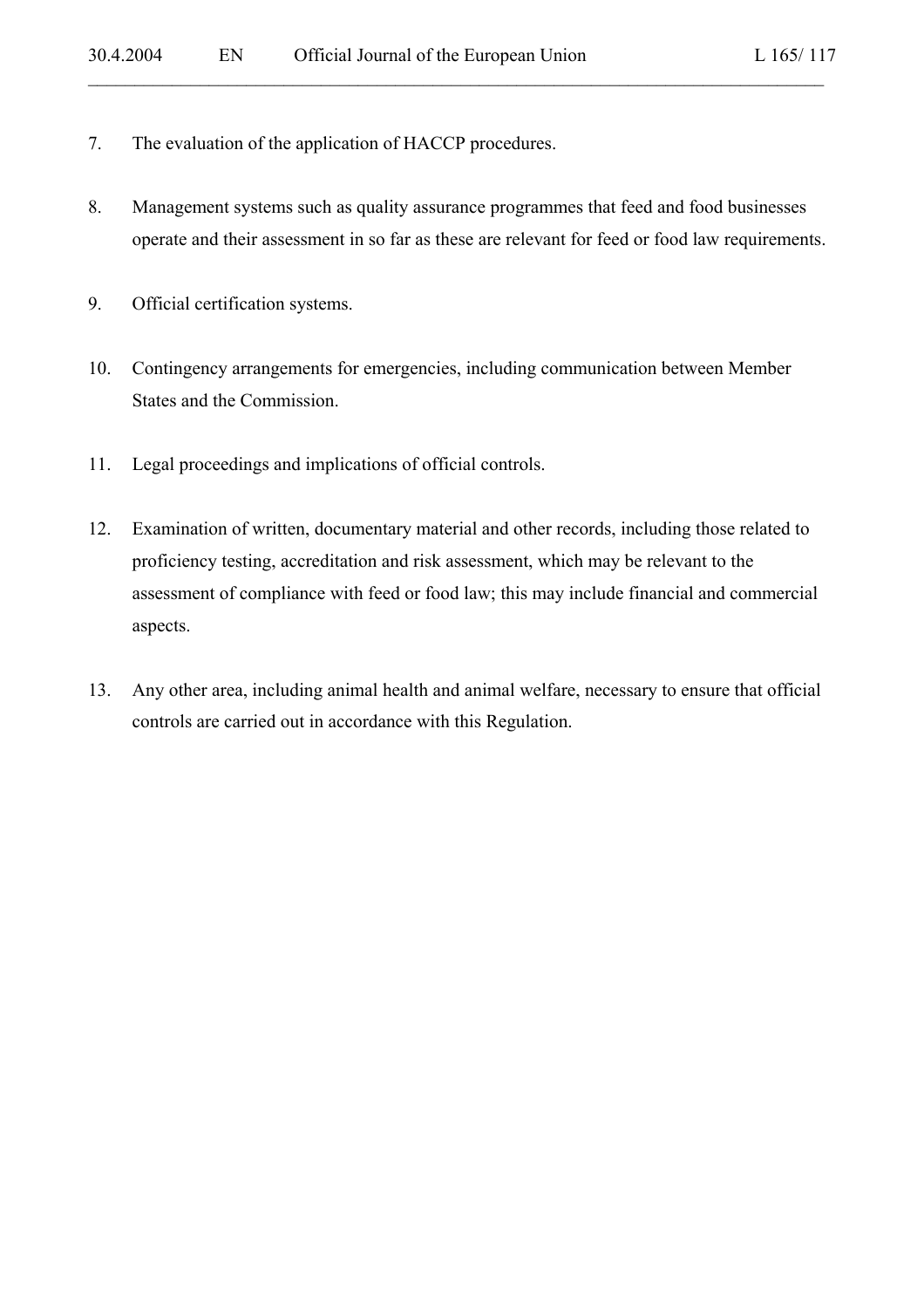#### CHAPTER II: SUBJECT AREAS FOR CONTROL PROCEDURES

- 1. The organisation of the competent authority and the relationship between central competent authorities and authorities to which they have delegated tasks to carry out official controls.
- 2. The relationship between competent authorities and control bodies to which they have delegated tasks related to official controls.
- 3. A statement on the objectives to be achieved.
- 4. Tasks, responsibilities and duties of staff.
- 5. Sampling procedures, control methods and techniques, interpretation of results and consequent decisions.
- 6. Monitoring and surveillance programmes.
- 7. Mutual assistance in the event that official controls require more than one Member State to take action.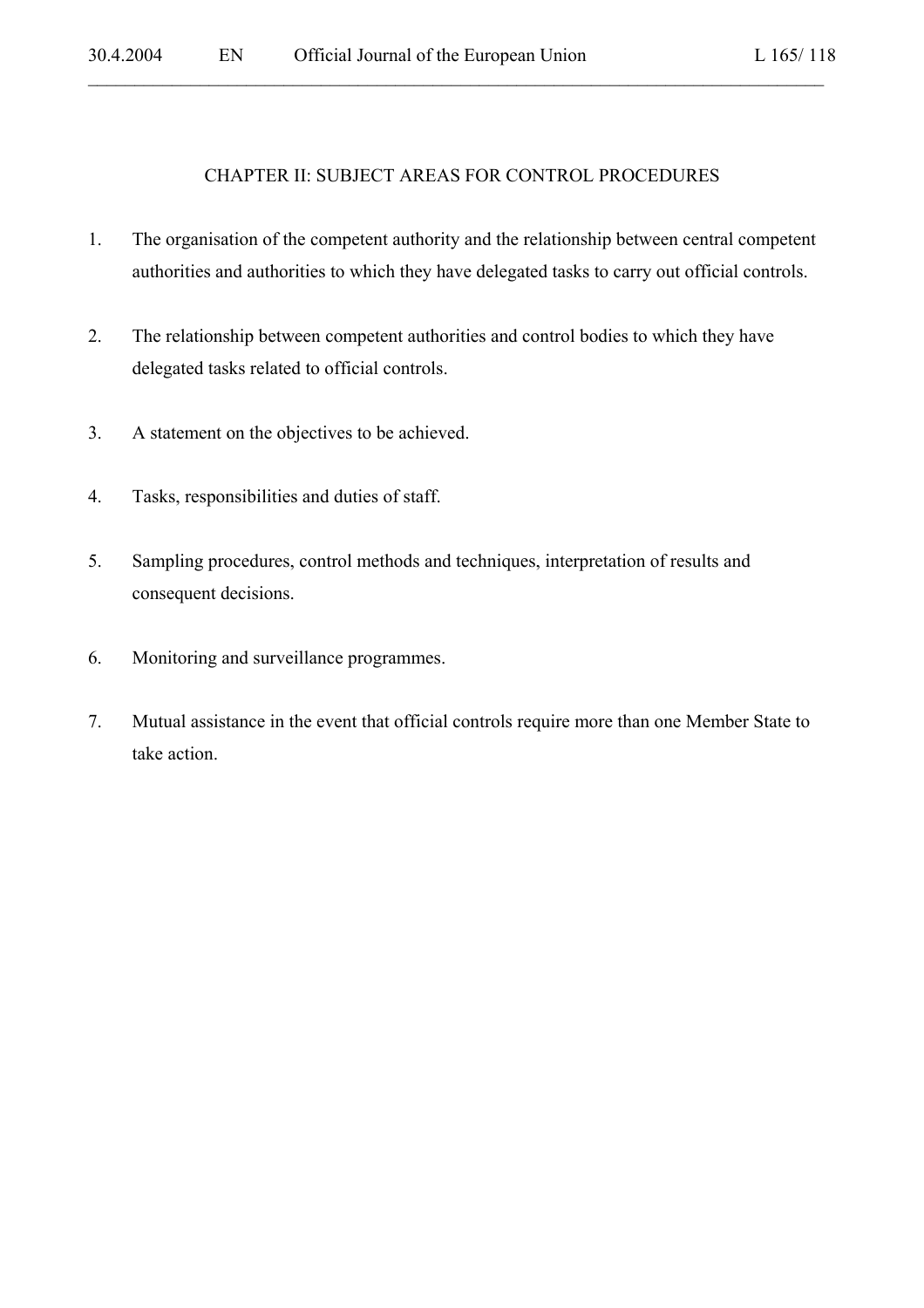- 8. Action to be taken following official controls.
- 9. Cooperation with other services or departments that may have relevant responsibilities.
- 10. Verification of the appropriateness of methods of sampling, methods of analysis and detection tests.

 $\mathcal{L}_\mathcal{L} = \mathcal{L}_\mathcal{L} = \mathcal{L}_\mathcal{L} = \mathcal{L}_\mathcal{L} = \mathcal{L}_\mathcal{L} = \mathcal{L}_\mathcal{L} = \mathcal{L}_\mathcal{L} = \mathcal{L}_\mathcal{L} = \mathcal{L}_\mathcal{L} = \mathcal{L}_\mathcal{L} = \mathcal{L}_\mathcal{L} = \mathcal{L}_\mathcal{L} = \mathcal{L}_\mathcal{L} = \mathcal{L}_\mathcal{L} = \mathcal{L}_\mathcal{L} = \mathcal{L}_\mathcal{L} = \mathcal{L}_\mathcal{L}$ 

11. Any other activity or information required for the effective functioning of the official controls.

 $\overline{a}$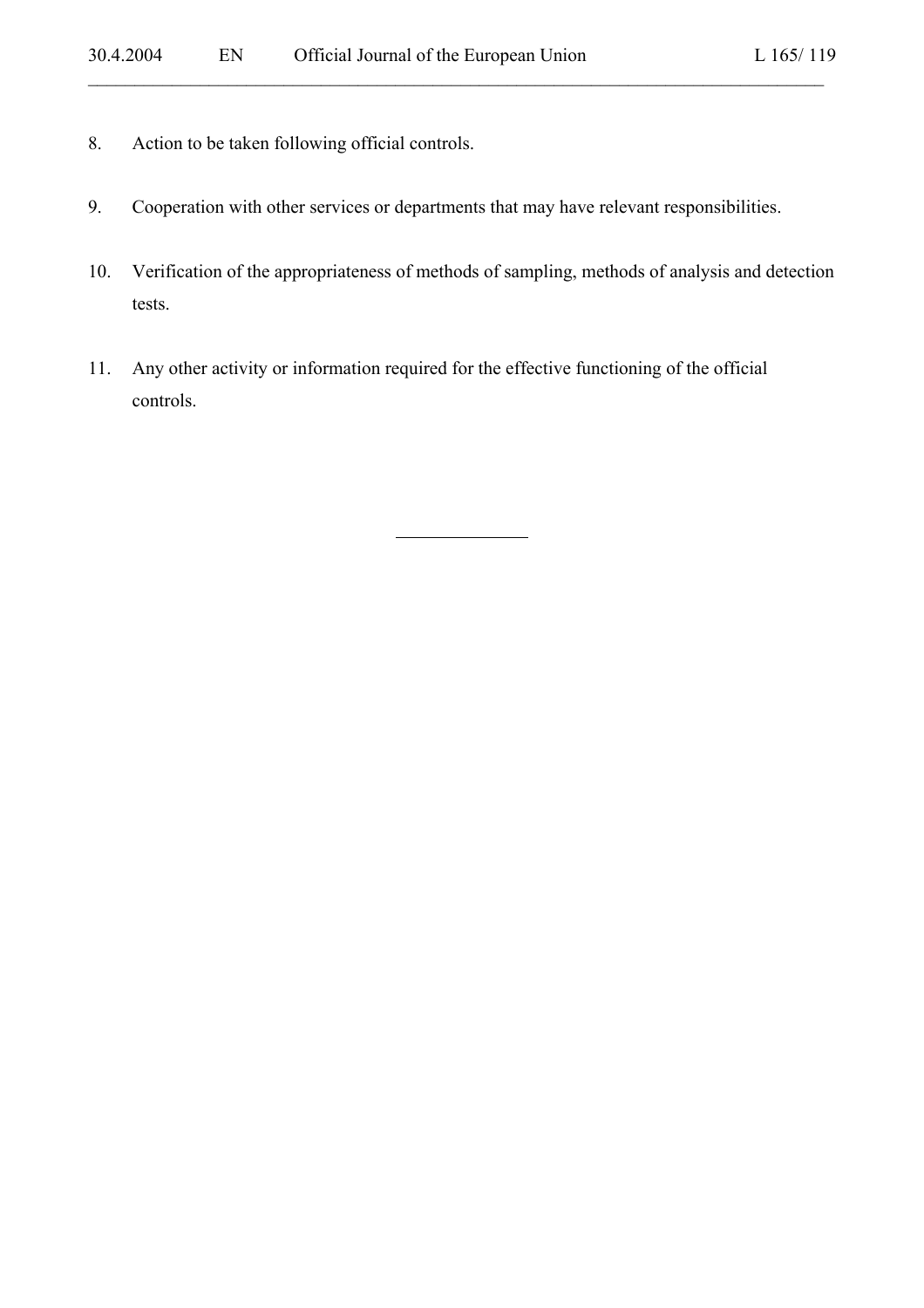# **ANNEX III**

# CHARACTERISATION OF METHODS OF ANALYSIS

- 1. Methods of analysis should be characterised by the following criteria:
	- (a) accuracy;
	- (b) applicability (matrix and concentration range);
	- (c) limit of detection;
	- (d) limit of determination;
	- (e) precision;
	- (f) repeatability;
	- (g) reproducibility;
	- (h) recovery;
	- (i) selectivity;
	- (j) sensitivity;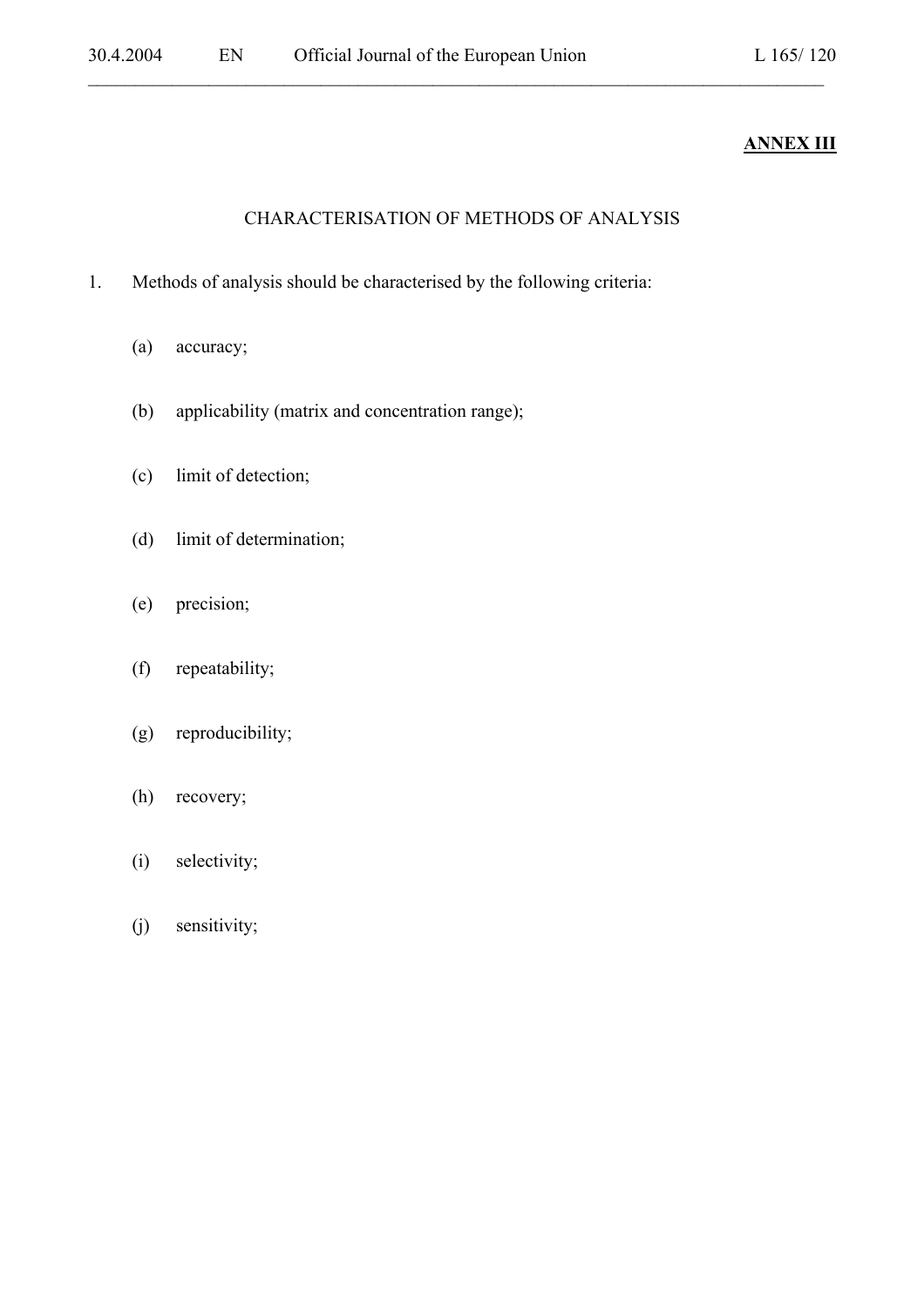- (k) linearity;
- (l) measurement uncertainty;
- (m) other criteria that may be selected as required.
- 2. The precision values referred to in 1(e) shall either be obtained from a collaborative trial which has been conducted in accordance with an internationally recognised protocol on collaborative trials (e.g. ISO 5725:1994 or the IUPAC International Harmonised Protocol) or, where performance criteria for analytical methods have been established, be based on criteria compliance tests. The repeatability and reproducibility values shall be expressed in an internationally recognised form (e.g. the 95% confidence intervals as defined by ISO 5725:1994 or IUPAC). The results from the collaborative trial shall be published or freely available.

 $\mathcal{L}_\mathcal{L} = \mathcal{L}_\mathcal{L} = \mathcal{L}_\mathcal{L} = \mathcal{L}_\mathcal{L} = \mathcal{L}_\mathcal{L} = \mathcal{L}_\mathcal{L} = \mathcal{L}_\mathcal{L} = \mathcal{L}_\mathcal{L} = \mathcal{L}_\mathcal{L} = \mathcal{L}_\mathcal{L} = \mathcal{L}_\mathcal{L} = \mathcal{L}_\mathcal{L} = \mathcal{L}_\mathcal{L} = \mathcal{L}_\mathcal{L} = \mathcal{L}_\mathcal{L} = \mathcal{L}_\mathcal{L} = \mathcal{L}_\mathcal{L}$ 

- 3. Methods of analysis which are applicable uniformly to various groups of commodities should be given preference over methods which apply only to individual commodities.
- 4. In situations where methods of analysis can only be validated within a single laboratory then they should be validated in accordance with e.g. IUPAC Harmonised Guidelines, or where performance criteria for analytical methods have been established, be based on criteria compliance tests.
- 5. Methods of analysis adopted under this Regulation should be edited in the standard layout for methods of analysis recommended by the ISO.

 $\overline{a}$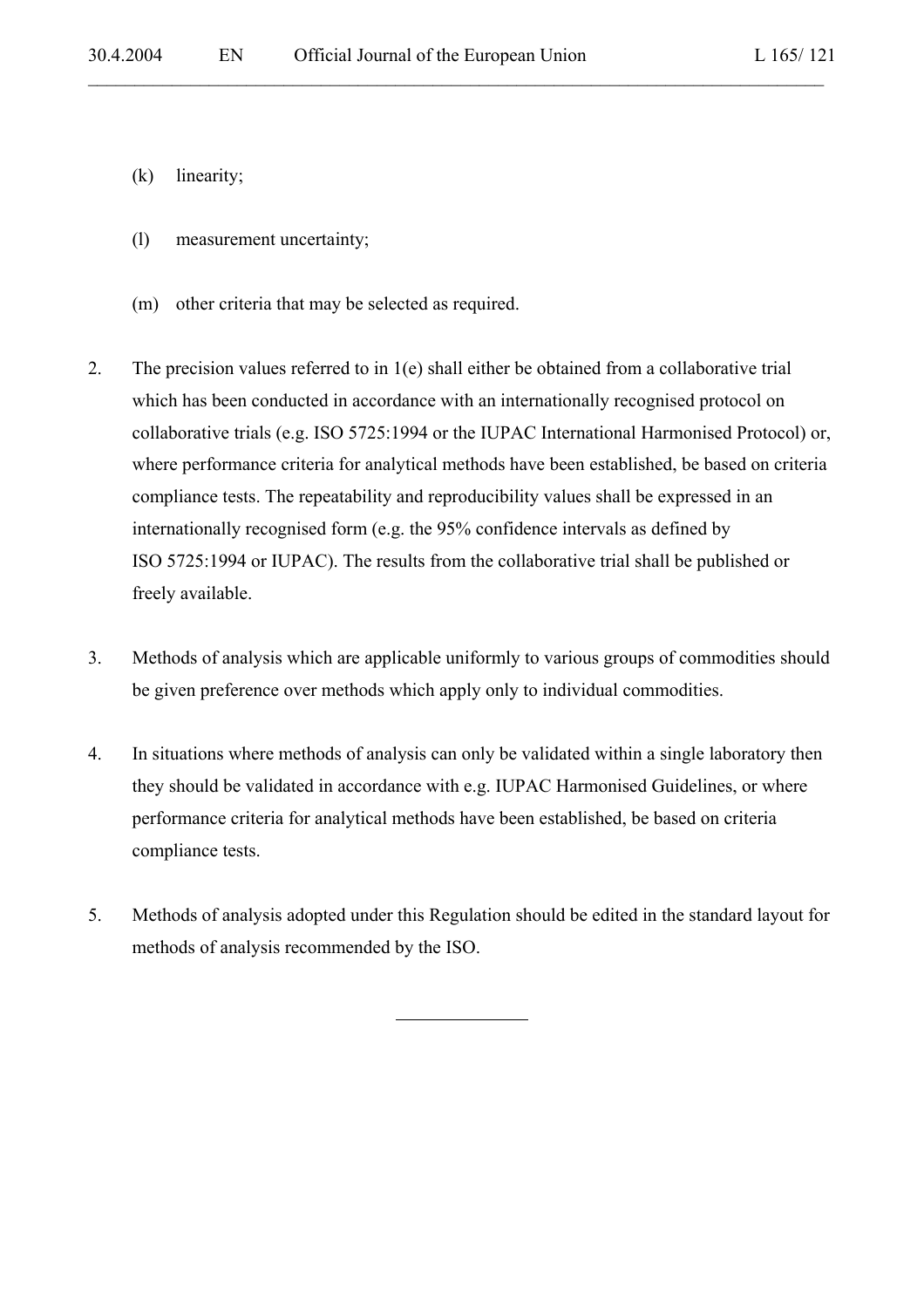# **ANNEX IV**

# ACTIVITIES AND MINIMUM RATES FOR FEES OR CHARGES RELATED TO OFFICIAL CONTROLS IN RELATION TO COMMUNITY ESTABLISHMENTS

 $\mathcal{L}_\mathcal{L} = \mathcal{L}_\mathcal{L} = \mathcal{L}_\mathcal{L} = \mathcal{L}_\mathcal{L} = \mathcal{L}_\mathcal{L} = \mathcal{L}_\mathcal{L} = \mathcal{L}_\mathcal{L} = \mathcal{L}_\mathcal{L} = \mathcal{L}_\mathcal{L} = \mathcal{L}_\mathcal{L} = \mathcal{L}_\mathcal{L} = \mathcal{L}_\mathcal{L} = \mathcal{L}_\mathcal{L} = \mathcal{L}_\mathcal{L} = \mathcal{L}_\mathcal{L} = \mathcal{L}_\mathcal{L} = \mathcal{L}_\mathcal{L}$ 

# SECTION A: ACTIVITIES

- 1. The activities covered by Directives 89/662/EEC, 90/425/EEC, 93/119/EC and 96/23/EC for which Member States are currently collecting fees under Directive 85/73/EEC.
- 2. The approval of feed establishments.

#### SECTION B: MINIMUM RATES

Member States shall collect for controls relating to the following list of products, at least the corresponding minimum rates for fees or charges.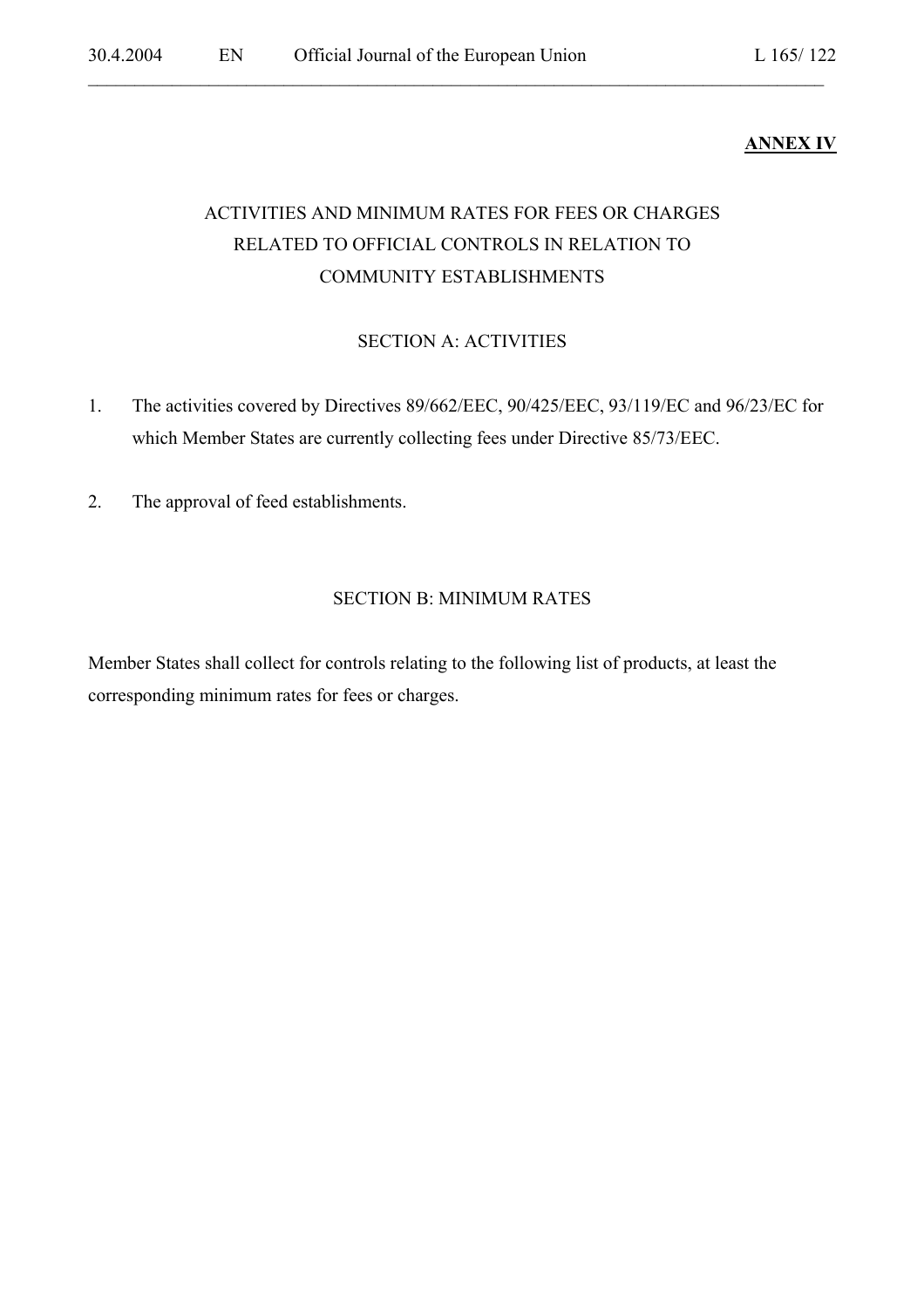### CHAPTER I:

 $\mathcal{L}_\mathcal{L} = \mathcal{L}_\mathcal{L} = \mathcal{L}_\mathcal{L} = \mathcal{L}_\mathcal{L} = \mathcal{L}_\mathcal{L} = \mathcal{L}_\mathcal{L} = \mathcal{L}_\mathcal{L} = \mathcal{L}_\mathcal{L} = \mathcal{L}_\mathcal{L} = \mathcal{L}_\mathcal{L} = \mathcal{L}_\mathcal{L} = \mathcal{L}_\mathcal{L} = \mathcal{L}_\mathcal{L} = \mathcal{L}_\mathcal{L} = \mathcal{L}_\mathcal{L} = \mathcal{L}_\mathcal{L} = \mathcal{L}_\mathcal{L}$ 

# MINIMUM RATES FOR FEES OR CHARGES APPLICABLE TO SLAUGHTER INSPECTION

#### (a) beef meat

| adult bovine animals: | 5 EUR/animal |
|-----------------------|--------------|
| young bovine animals: | 2 EUR/animal |
|                       |              |

- (b) solipeds equidae: 3 EUR/animal
- (c) pigmeat : animals of a carcass weight

| $\blacksquare$           | of less than $25 \text{ kg}$ :  | 0.5 EUR/animal |
|--------------------------|---------------------------------|----------------|
| $\overline{\phantom{0}}$ | equal to or greater than 25 kg: | 1 EUR/animal   |

(d) sheepmeat and goatmeat: animals of a carcass weight

| $\sim$                   | of less than $12 \text{ kg}$ :  | 0,15 EUR/animal |
|--------------------------|---------------------------------|-----------------|
| $\overline{\phantom{0}}$ | equal to or greater than 12 kg: | 0,25 EUR/animal |

#### (e) poultry meat

- poultry of genus Gallus and guinea fowl: 0,005 EUR/animal
- ducks and geese: 0,01 EUR/animal - turkeys: 0,025 EUR/animal - farmed rabbit meat: 0,005 EUR/animal.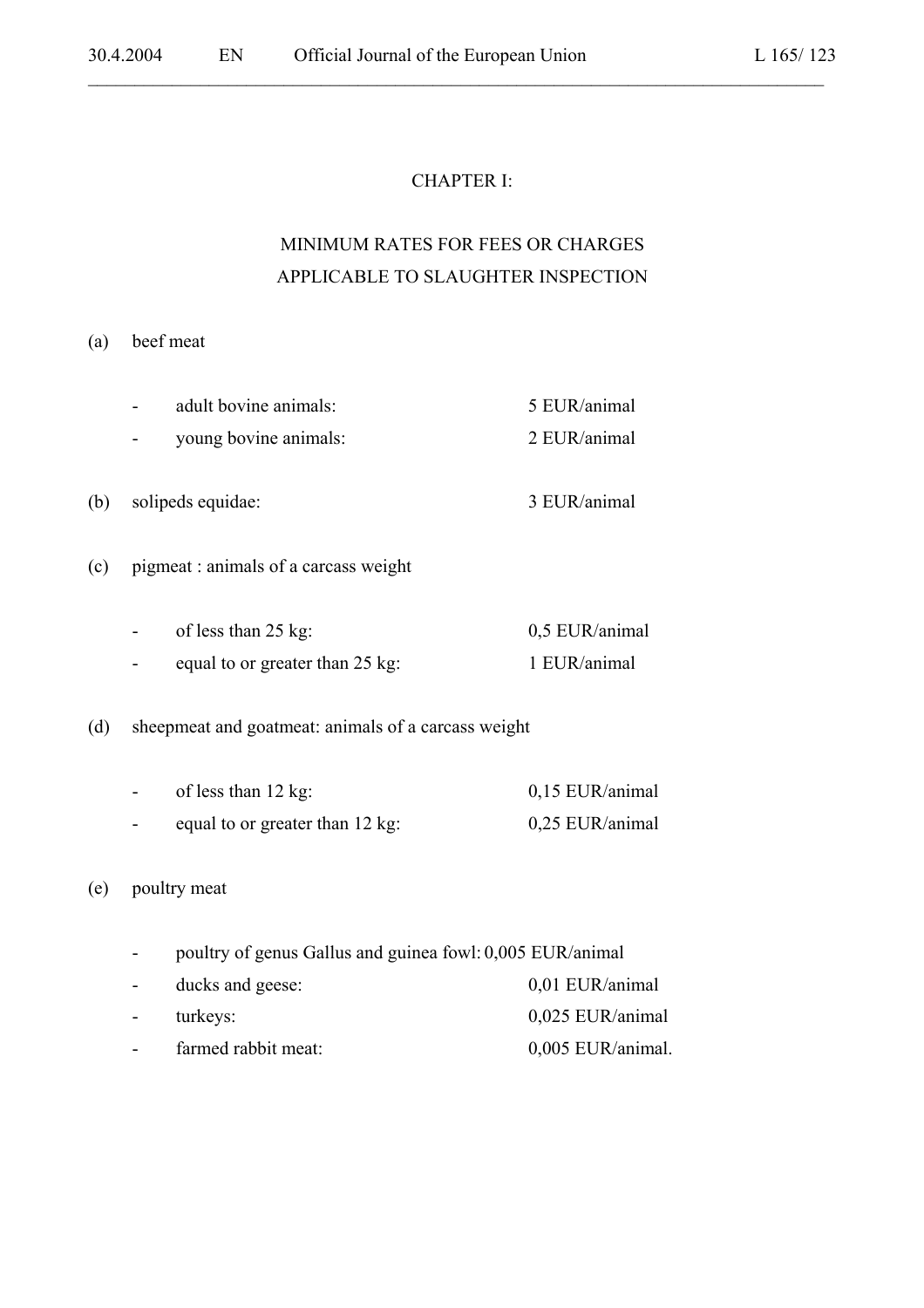### CHAPTER II

 $\mathcal{L}_\mathcal{L} = \mathcal{L}_\mathcal{L} = \mathcal{L}_\mathcal{L} = \mathcal{L}_\mathcal{L} = \mathcal{L}_\mathcal{L} = \mathcal{L}_\mathcal{L} = \mathcal{L}_\mathcal{L} = \mathcal{L}_\mathcal{L} = \mathcal{L}_\mathcal{L} = \mathcal{L}_\mathcal{L} = \mathcal{L}_\mathcal{L} = \mathcal{L}_\mathcal{L} = \mathcal{L}_\mathcal{L} = \mathcal{L}_\mathcal{L} = \mathcal{L}_\mathcal{L} = \mathcal{L}_\mathcal{L} = \mathcal{L}_\mathcal{L}$ 

# MINIMUM RATES FOR FEES OR CHARGES APPLICABLE TO CUTTING PLANTS CONTROLS

Per tonne of meat:

| beef, veal, pig, solipeds/equidae, sheep and goat meat: | EUR 2     |
|---------------------------------------------------------|-----------|
| poultry and farmed rabbit meat:                         | EUR $1,5$ |
|                                                         |           |
| farmed and wild game meat:                              |           |
|                                                         |           |
| small game birds and ground game:                       | EUR $1,5$ |
| ratites meat (ostrich, emu, nandou):                    | EUR 3     |

|  | boars and ruminants: | EUR 2. |
|--|----------------------|--------|
|--|----------------------|--------|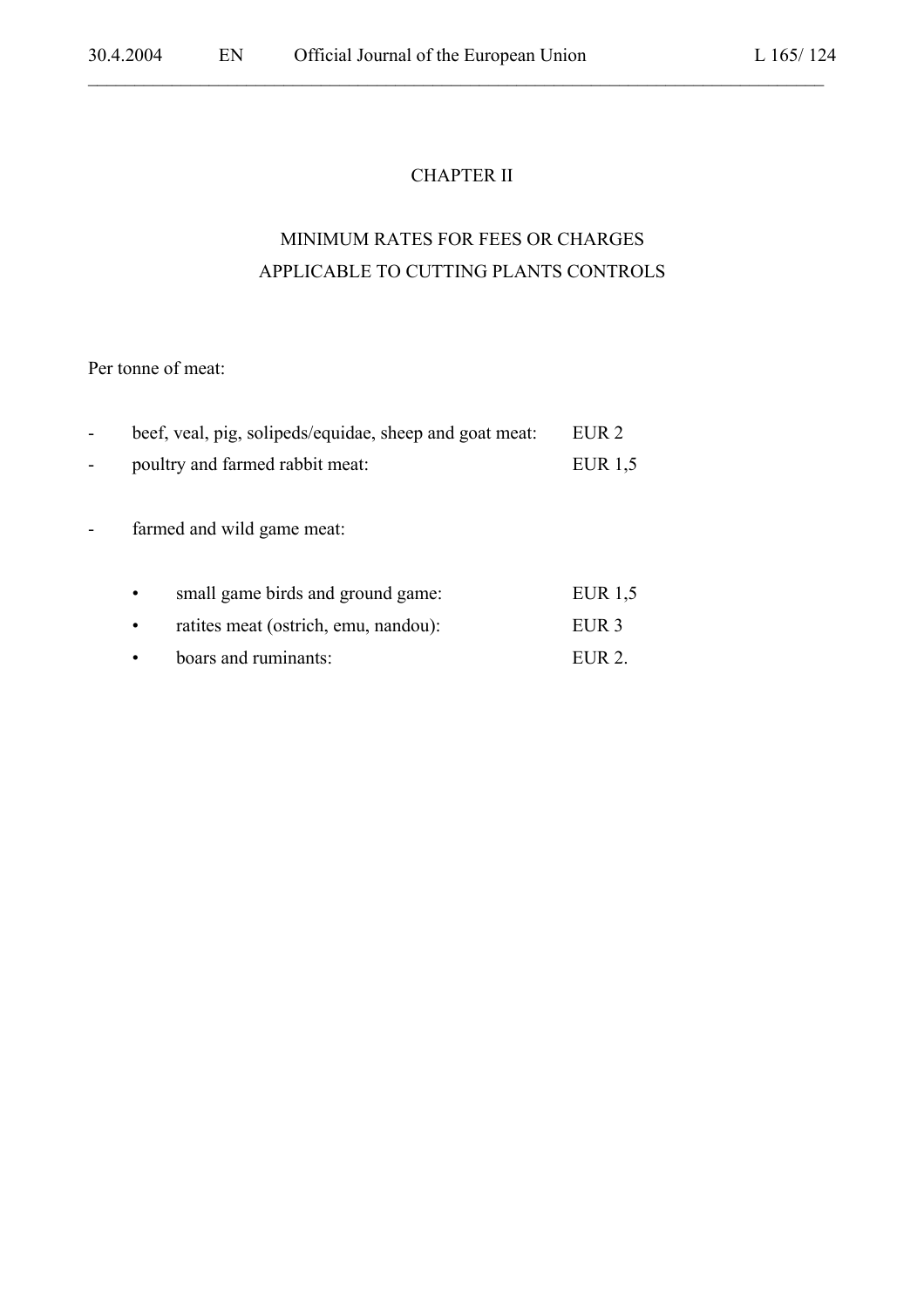#### CHAPTER III

 $\mathcal{L}_\mathcal{L} = \mathcal{L}_\mathcal{L} = \mathcal{L}_\mathcal{L} = \mathcal{L}_\mathcal{L} = \mathcal{L}_\mathcal{L} = \mathcal{L}_\mathcal{L} = \mathcal{L}_\mathcal{L} = \mathcal{L}_\mathcal{L} = \mathcal{L}_\mathcal{L} = \mathcal{L}_\mathcal{L} = \mathcal{L}_\mathcal{L} = \mathcal{L}_\mathcal{L} = \mathcal{L}_\mathcal{L} = \mathcal{L}_\mathcal{L} = \mathcal{L}_\mathcal{L} = \mathcal{L}_\mathcal{L} = \mathcal{L}_\mathcal{L}$ 

# MINIMUM RATES FOR FEES OR CHARGES APPLICABLE TO GAME PROCESSING HOUSES

- (a) small game birds: 0,005 EUR/animal
- (b) small ground game : 0,01 EUR/animal
- (c) ratites : 0,5 EUR/animal

(d) land mammals :

- boar : 1,5 EUR/animal
- ruminants : 0,5 EUR/animal

### CHAPTER IV

# MINIMUM RATES FOR FEES OR CHARGES APPLICABLE TO MILK PRODUCTION

- EUR 1 per 30 tonnes and
- EUR 0,5 per tonne, thereafter.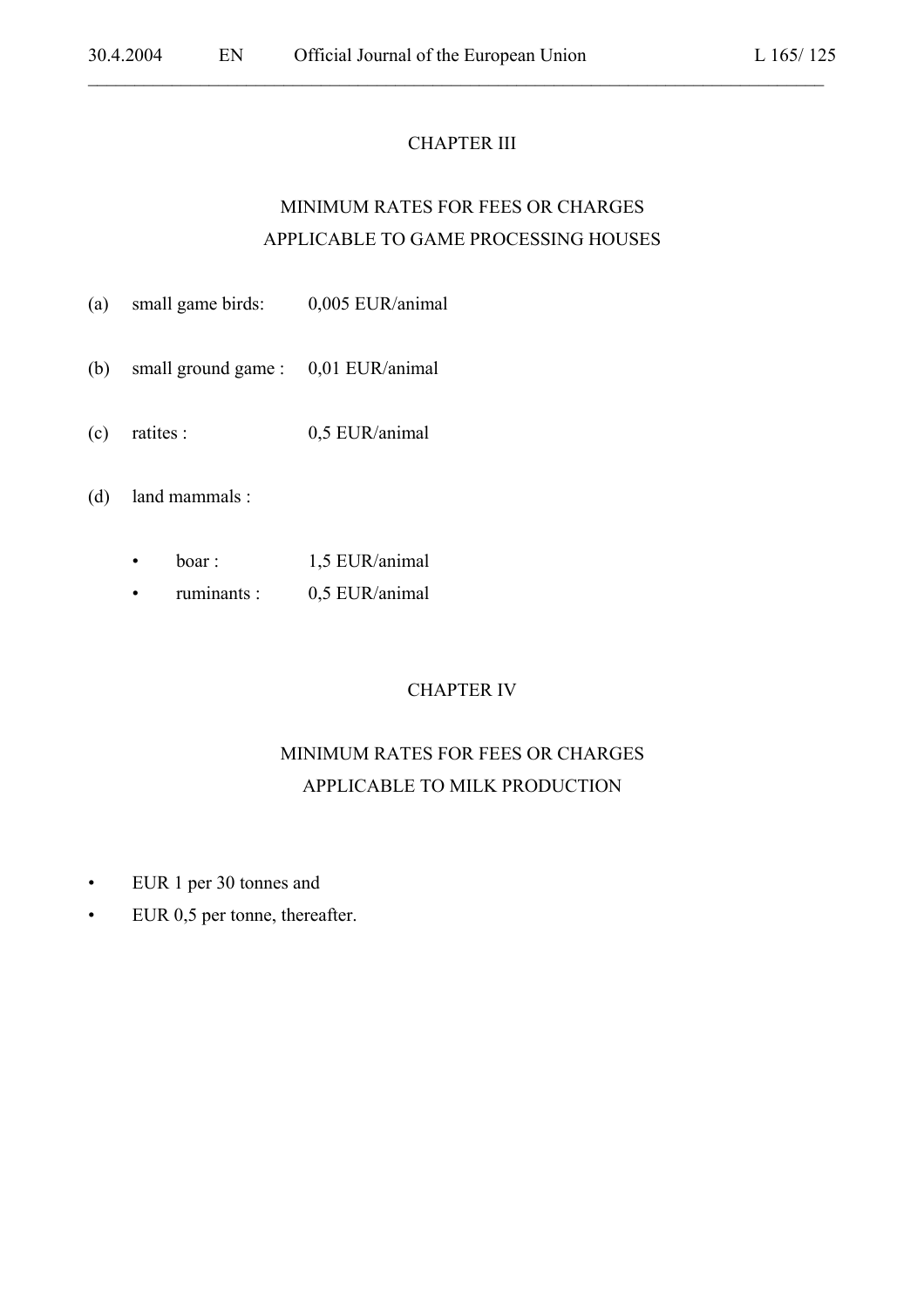# CHAPTER V

 $\mathcal{L}_\mathcal{L} = \mathcal{L}_\mathcal{L} = \mathcal{L}_\mathcal{L} = \mathcal{L}_\mathcal{L} = \mathcal{L}_\mathcal{L} = \mathcal{L}_\mathcal{L} = \mathcal{L}_\mathcal{L} = \mathcal{L}_\mathcal{L} = \mathcal{L}_\mathcal{L} = \mathcal{L}_\mathcal{L} = \mathcal{L}_\mathcal{L} = \mathcal{L}_\mathcal{L} = \mathcal{L}_\mathcal{L} = \mathcal{L}_\mathcal{L} = \mathcal{L}_\mathcal{L} = \mathcal{L}_\mathcal{L} = \mathcal{L}_\mathcal{L}$ 

# MINIMUM RATES FOR FEES OR CHARGES APPLICABLE TO THE PRODUCING AND PLACING ON THE MARKET OF FISHERY PRODUCTS AND AQUACULTURE PRODUCTS

- (a) first placing on the market of fishery and aquaculture products:
	- 1 EUR/tonne for the first 50 tonnes in the month;
	- 0,5 EUR/tonne thereafter.
- (b) first sale in fish market
	- 0,5 EUR/tonne for the first 50 tonnes in the month;
	- 0,25 EUR/tonne thereafter.
- (c) first sale in case of lack of or insufficient gradation for freshness and/or size in accordance with Regulation (EEC) No 103/76 and No 104/76:
	- 1 EUR/tonne for the first 50 tonnes in the month;
	- 0,5 EUR/tonne thereafter.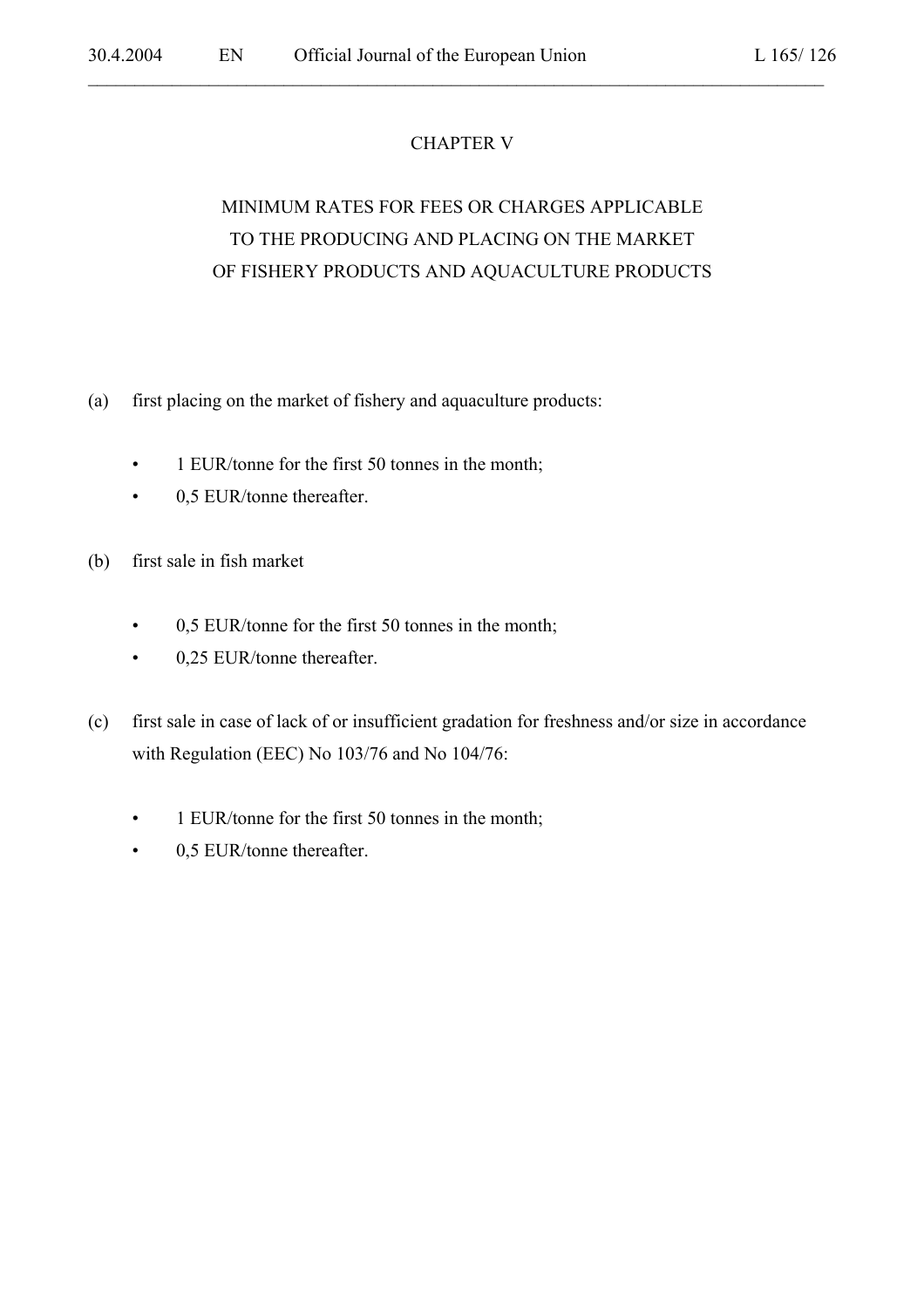The fees collected on the species referred to in Annex II to Commission Regulation (EEC) No 3703/85 must not exceed EUR 50 per consignment.

l

Member States will collect 0,5 EUR/tonne for the processing of fishery and aquaculture products.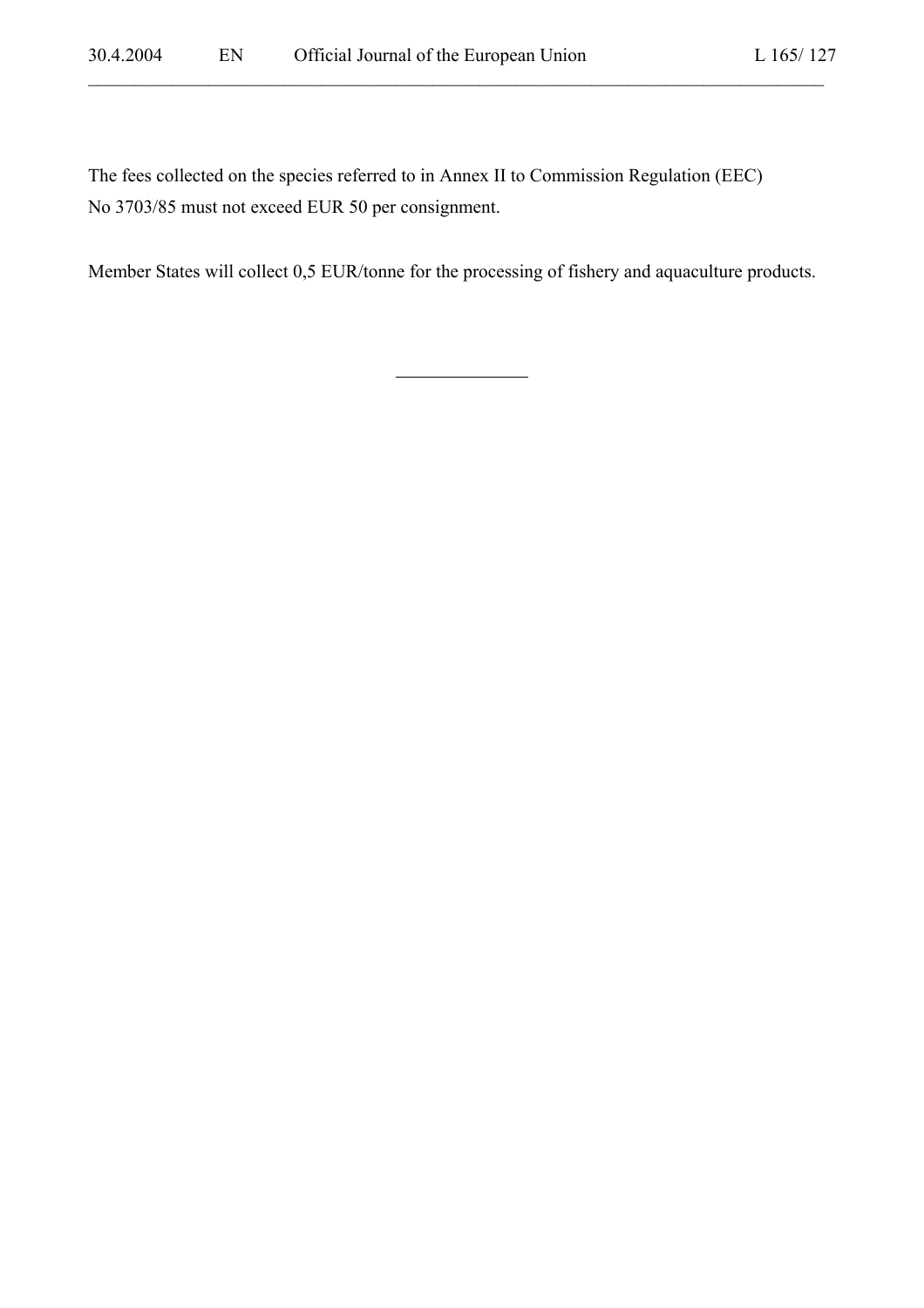# **ANNEX V**

# ACTIVITIES AND MINIMUM RATES FOR FEES OR CHARGES RELATED TO THE OFFICIAL CONTROLS OF GOODS AND LIVE ANIMALS INTRODUCED INTO THE COMMUNITY

 $\mathcal{L}_\mathcal{L} = \mathcal{L}_\mathcal{L} = \mathcal{L}_\mathcal{L} = \mathcal{L}_\mathcal{L} = \mathcal{L}_\mathcal{L} = \mathcal{L}_\mathcal{L} = \mathcal{L}_\mathcal{L} = \mathcal{L}_\mathcal{L} = \mathcal{L}_\mathcal{L} = \mathcal{L}_\mathcal{L} = \mathcal{L}_\mathcal{L} = \mathcal{L}_\mathcal{L} = \mathcal{L}_\mathcal{L} = \mathcal{L}_\mathcal{L} = \mathcal{L}_\mathcal{L} = \mathcal{L}_\mathcal{L} = \mathcal{L}_\mathcal{L}$ 

### SECTION A : ACTIVITIES OR CONTROLS

The activities covered by Directives 97/78/EC and 91/496/EEC for which Member States are currently collecting fees under Directive 85/73/EEC.

### SECTION B : FEES OR CHARGES

CHAPTER I : Fees applicable to imported meat

The minimum fee rates for the official control on the import of a consignment of meat are fixed at:

- EUR 55 per consignment, up to 6 tonnes, and
- EUR 9 per tonne, up to 46 tonnes, thereafter, or
- EUR 420 per consignment, over 46 tonnes.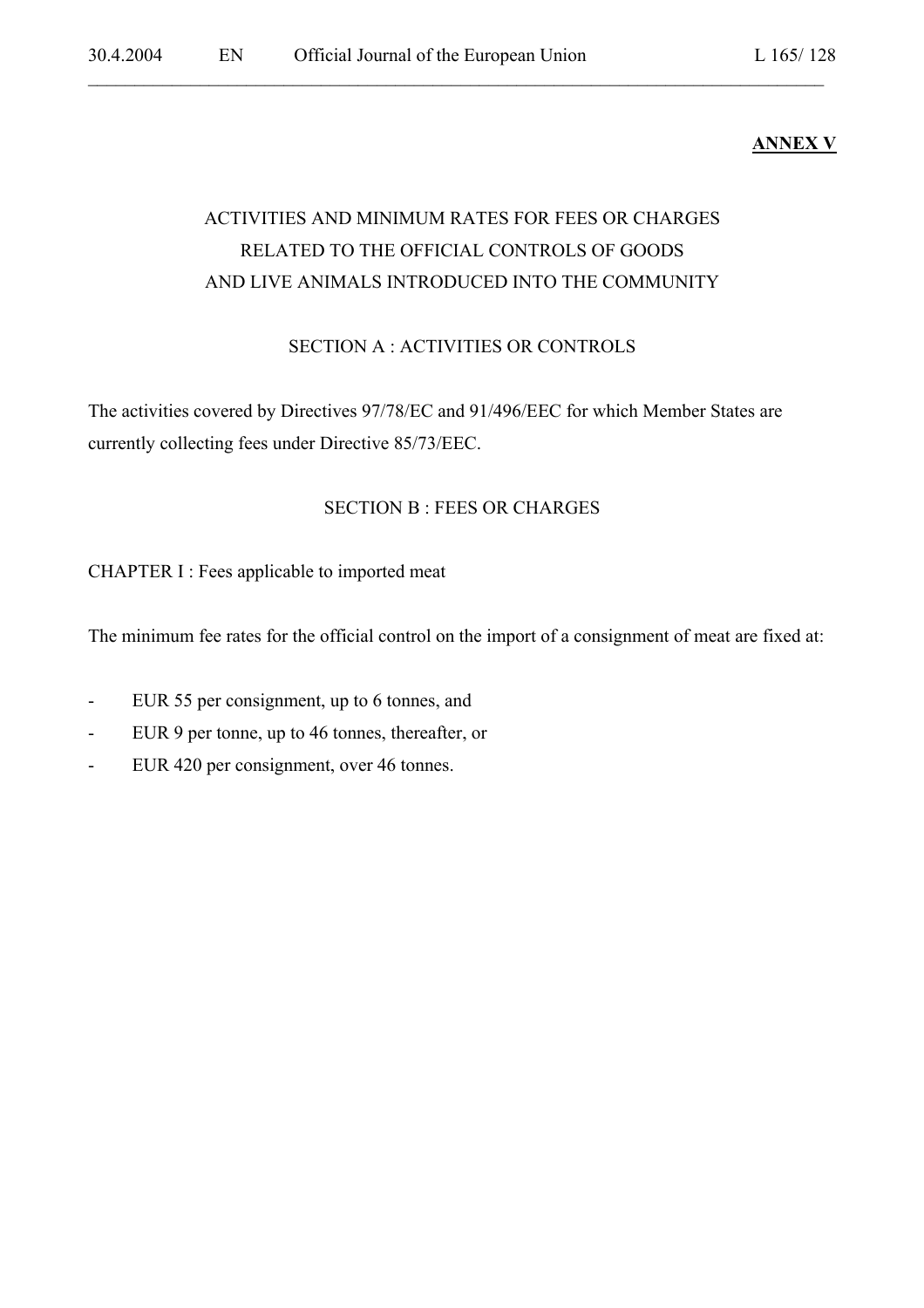# CHAPTER II

 $\mathcal{L}_\mathcal{L} = \mathcal{L}_\mathcal{L} = \mathcal{L}_\mathcal{L} = \mathcal{L}_\mathcal{L} = \mathcal{L}_\mathcal{L} = \mathcal{L}_\mathcal{L} = \mathcal{L}_\mathcal{L} = \mathcal{L}_\mathcal{L} = \mathcal{L}_\mathcal{L} = \mathcal{L}_\mathcal{L} = \mathcal{L}_\mathcal{L} = \mathcal{L}_\mathcal{L} = \mathcal{L}_\mathcal{L} = \mathcal{L}_\mathcal{L} = \mathcal{L}_\mathcal{L} = \mathcal{L}_\mathcal{L} = \mathcal{L}_\mathcal{L}$ 

### FEES APPLICABLE TO IMPORTED FISHERY PRODUCTS

- 1. The minimum fee for the official control on the import of a consignment of fishery products is fixed at:
	- EUR 55 per consignment, up to 6 tonnes, and
	- EUR 9 per tonne, up to 46 tonnes, thereafter, or
	- EUR 420 per consignment, over 46 tonnes.
- 2. The above amount for the official control on the import of a consignment of fishery products, transported as break bulk shipment, shall be:
	- EUR 600 per vessel, with a cargo of fishery products up to 500 tonnes,
	- EUR 1 200 per vessel, with a cargo of fishery products up to 1000 tonnes,
	- EUR 2 400 per vessel, with a cargo of fishery products up to 2000 tonnes,
	- EUR 3 600 per vessel, with a cargo of fishery products of more than 2000 tonnes.
- 3. In the case of fishery products caught in their natural environment directly landed by a fishing vessel flying the flag of a third country, the provisions laid down in Annex IV, Section B, Chapter V, point a) shall apply.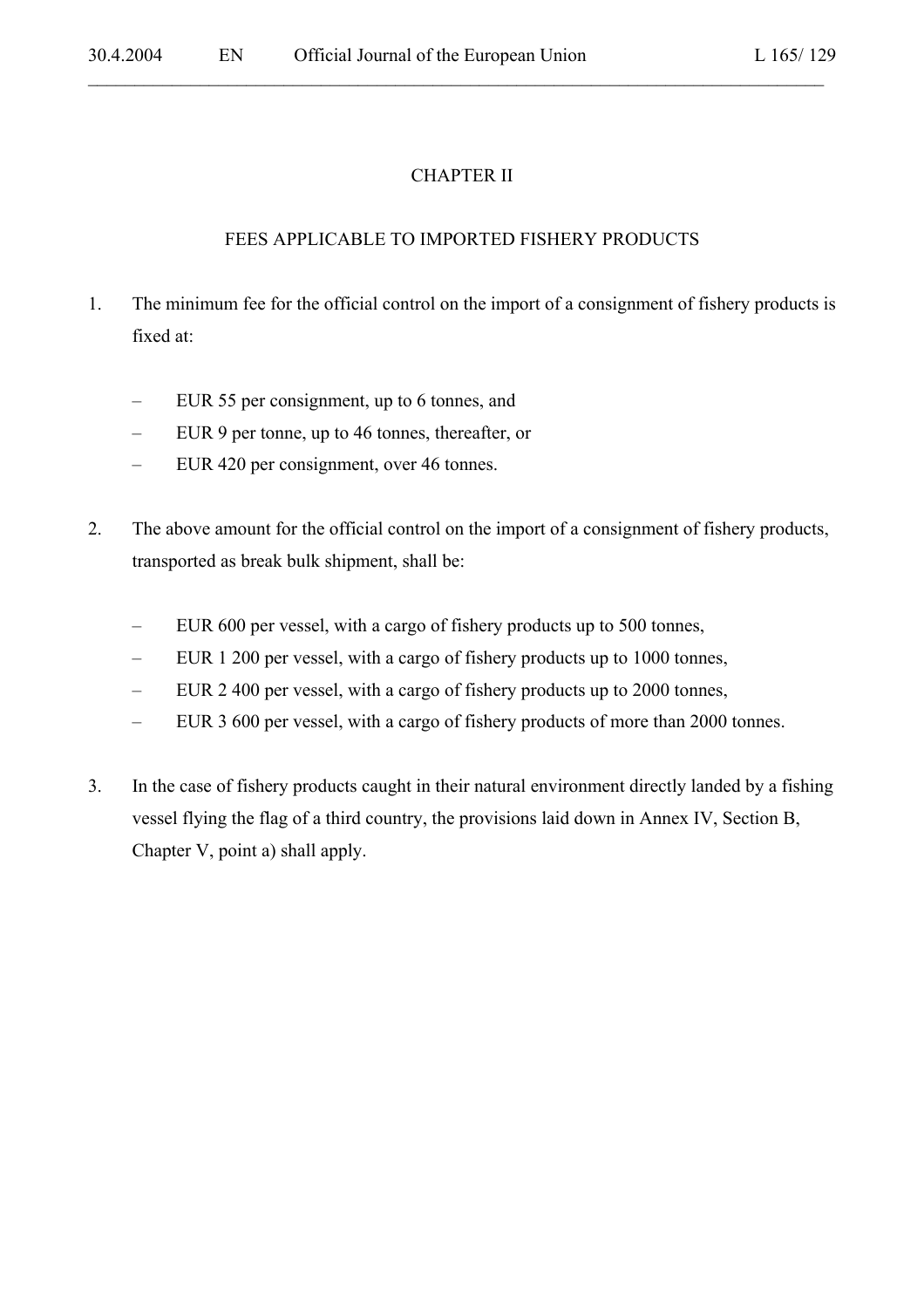# CHAPTER III

 $\mathcal{L}_\mathcal{L} = \mathcal{L}_\mathcal{L} = \mathcal{L}_\mathcal{L} = \mathcal{L}_\mathcal{L} = \mathcal{L}_\mathcal{L} = \mathcal{L}_\mathcal{L} = \mathcal{L}_\mathcal{L} = \mathcal{L}_\mathcal{L} = \mathcal{L}_\mathcal{L} = \mathcal{L}_\mathcal{L} = \mathcal{L}_\mathcal{L} = \mathcal{L}_\mathcal{L} = \mathcal{L}_\mathcal{L} = \mathcal{L}_\mathcal{L} = \mathcal{L}_\mathcal{L} = \mathcal{L}_\mathcal{L} = \mathcal{L}_\mathcal{L}$ 

# FEES OR CHARGES APPLICABLE TO MEAT PRODUCTS, POULTRY MEAT, WILD GAME MEAT, RABBIT MEAT, FARMED GAME MEAT, BY-PRODUCTS AND FEED OF ANIMAL ORIGIN

- 1. The minimum fee for the official control on the import of a consignment of products of animal origin other than those mentioned in Chapters I and II or a consignment of by-products of animal origin or a consignment of feed, is fixed at:
	- EUR 55 per consignment, up to 6 tonnes, and
	- EUR 9 per tonne, up to 46 tonnes, thereafter, or
	- EUR 420 per consignment, over 46 tonnes.
- 2. The above amount for the official control on the import of a consignment of products of animal origin other than those mentioned in Chapters I and II, a consignment of by-products of animal origin or a consignment of feed transported as break bulk shipment, shall be:
	- EUR 600 per vessel, with a cargo of products up to 500 tonnes,
	- EUR 1 200 per vessel, with a cargo of products up to 1000 tonnes,
	- EUR 2 400 per vessel, with a cargo of products up to 2000 tonnes,
	- EUR 3 600 per vessel, with a cargo products of more than 2000 tonnes.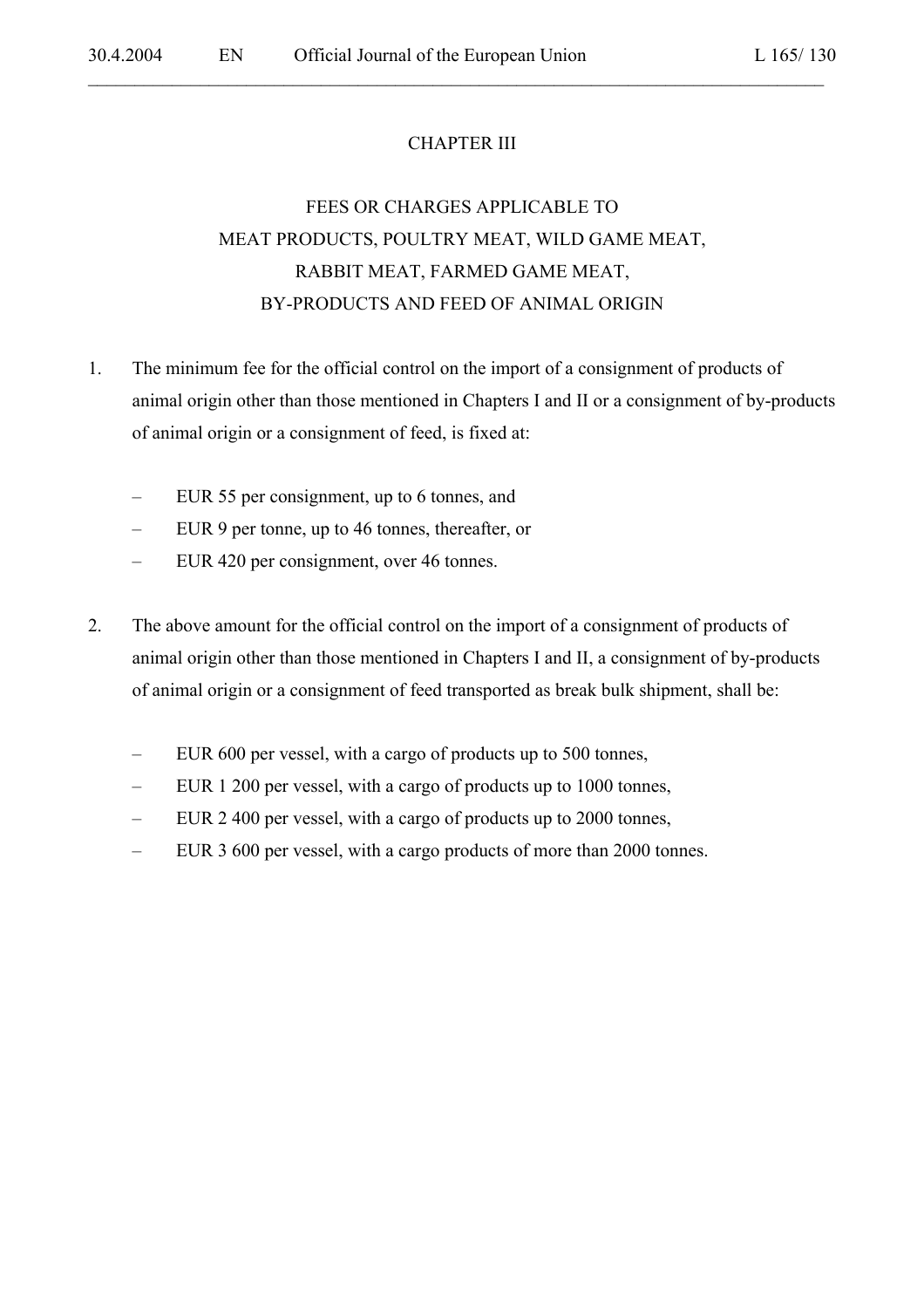#### CHAPTER IV

 $\mathcal{L}_\mathcal{L} = \mathcal{L}_\mathcal{L} = \mathcal{L}_\mathcal{L} = \mathcal{L}_\mathcal{L} = \mathcal{L}_\mathcal{L} = \mathcal{L}_\mathcal{L} = \mathcal{L}_\mathcal{L} = \mathcal{L}_\mathcal{L} = \mathcal{L}_\mathcal{L} = \mathcal{L}_\mathcal{L} = \mathcal{L}_\mathcal{L} = \mathcal{L}_\mathcal{L} = \mathcal{L}_\mathcal{L} = \mathcal{L}_\mathcal{L} = \mathcal{L}_\mathcal{L} = \mathcal{L}_\mathcal{L} = \mathcal{L}_\mathcal{L}$ 

# FEES APPLICABLE TO TRANSIT THROUGH THE COMMUNITY OF GOODS AND LIVE ANIMALS

The amount of fees or charges for the official control on the transit of goods and live animals through the Community is fixed at a minimum level of EUR 30, increased by EUR 20 per quarter of an hour for every member of staff involved in the controls.

#### CHAPTER V

#### FEES APPLICABLE TO IMPORTED LIVE ANIMALS

- 1. The fee for the official control on the import of a consignment of live animals is fixed:
- (a) for bovine animals, equidae, pigs, sheep, goats, poultry, rabbits and small game birds or ground game and the following land mammals: wild boar and ruminants, at:
	- EUR 55 per consignment, up to 6 tonnes, and
	- EUR 9 per tonne, up to 46 tonnes, thereafter, or
	- EUR 420 per consignment, over 46 tonnes,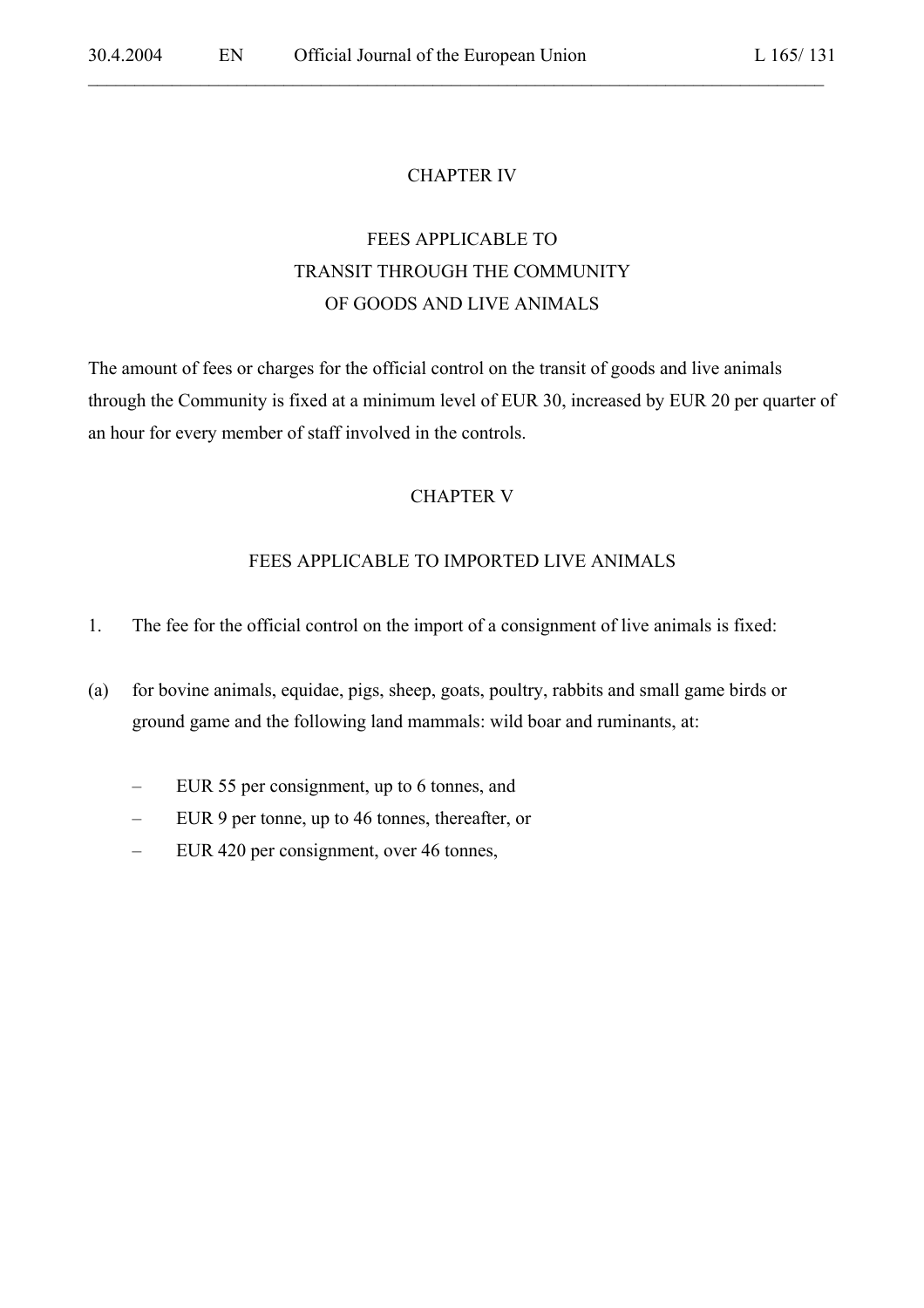(b) for animals of other species at the actual cost of inspection expressed either per animal or per tonne imported, at:

 $\mathcal{L}_\mathcal{L} = \mathcal{L}_\mathcal{L} = \mathcal{L}_\mathcal{L} = \mathcal{L}_\mathcal{L} = \mathcal{L}_\mathcal{L} = \mathcal{L}_\mathcal{L} = \mathcal{L}_\mathcal{L} = \mathcal{L}_\mathcal{L} = \mathcal{L}_\mathcal{L} = \mathcal{L}_\mathcal{L} = \mathcal{L}_\mathcal{L} = \mathcal{L}_\mathcal{L} = \mathcal{L}_\mathcal{L} = \mathcal{L}_\mathcal{L} = \mathcal{L}_\mathcal{L} = \mathcal{L}_\mathcal{L} = \mathcal{L}_\mathcal{L}$ 

- EUR 55 per consignment, up to 46 tonnes, or
- EUR 420 per consignment, over 46 tonnes,

it being understood that this minimum does not apply to imports of species referred to in Commission Decision 92/432/EEC.

2. At the request of a Member State, accompanied by appropriate supporting documents and in accordance with the procedure laid down in Article 18 of Directive 89/662/EEC, a lower level of fees may be applied to imports from certain third countries.

l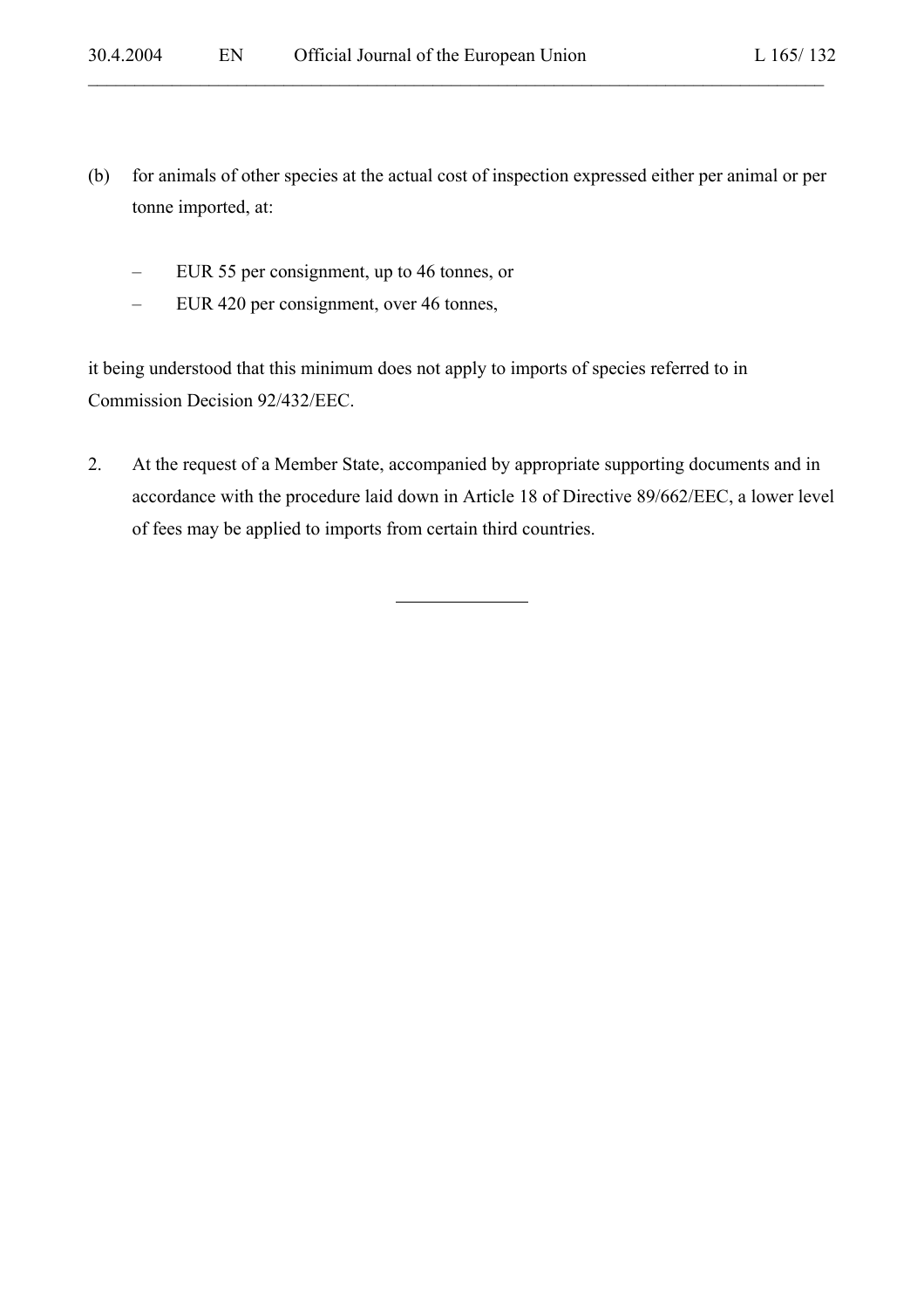# **ANNEX VI**

# CRITERIA TO BE TAKEN INTO CONSIDERATION FOR THE CALCULATION OF FEES

 $\mathcal{L}_\mathcal{L} = \mathcal{L}_\mathcal{L} = \mathcal{L}_\mathcal{L} = \mathcal{L}_\mathcal{L} = \mathcal{L}_\mathcal{L} = \mathcal{L}_\mathcal{L} = \mathcal{L}_\mathcal{L} = \mathcal{L}_\mathcal{L} = \mathcal{L}_\mathcal{L} = \mathcal{L}_\mathcal{L} = \mathcal{L}_\mathcal{L} = \mathcal{L}_\mathcal{L} = \mathcal{L}_\mathcal{L} = \mathcal{L}_\mathcal{L} = \mathcal{L}_\mathcal{L} = \mathcal{L}_\mathcal{L} = \mathcal{L}_\mathcal{L}$ 

- 1. the salaries of the staff involved in the official controls;
- 2. the costs for the staff involved in the official controls, including facilities, tools, equipment, training, travel and associated costs;

l

3. the laboratory analysis and sampling costs.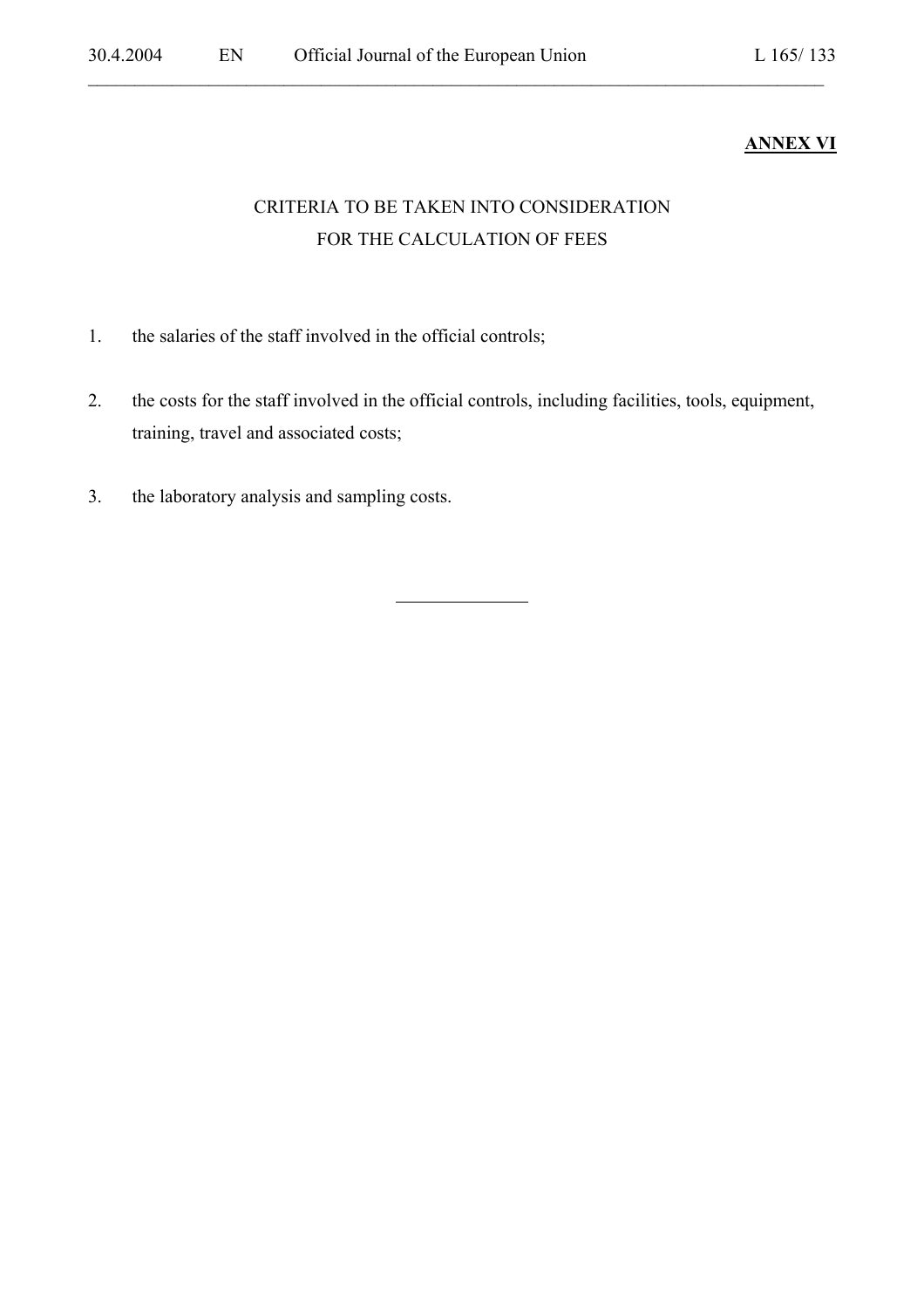# **ANNEX VII**

#### COMMUNITY REFERENCE LABORATORIES

 $\mathcal{L}_\mathcal{L} = \mathcal{L}_\mathcal{L} = \mathcal{L}_\mathcal{L} = \mathcal{L}_\mathcal{L} = \mathcal{L}_\mathcal{L} = \mathcal{L}_\mathcal{L} = \mathcal{L}_\mathcal{L} = \mathcal{L}_\mathcal{L} = \mathcal{L}_\mathcal{L} = \mathcal{L}_\mathcal{L} = \mathcal{L}_\mathcal{L} = \mathcal{L}_\mathcal{L} = \mathcal{L}_\mathcal{L} = \mathcal{L}_\mathcal{L} = \mathcal{L}_\mathcal{L} = \mathcal{L}_\mathcal{L} = \mathcal{L}_\mathcal{L}$ 

- I. Community reference laboratories for feed and food
- 1. Community reference laboratory for milk and milk products

AFSSA-LERHQA 94700 Maisons-Alfort France

2. Community reference laboratories for the analysis and testing of zoonoses (Salmonella)

Rijksinstituut voor Volksgezondheid en Milieu (RIVM) 3720 BA Bilthoven, The Netherlands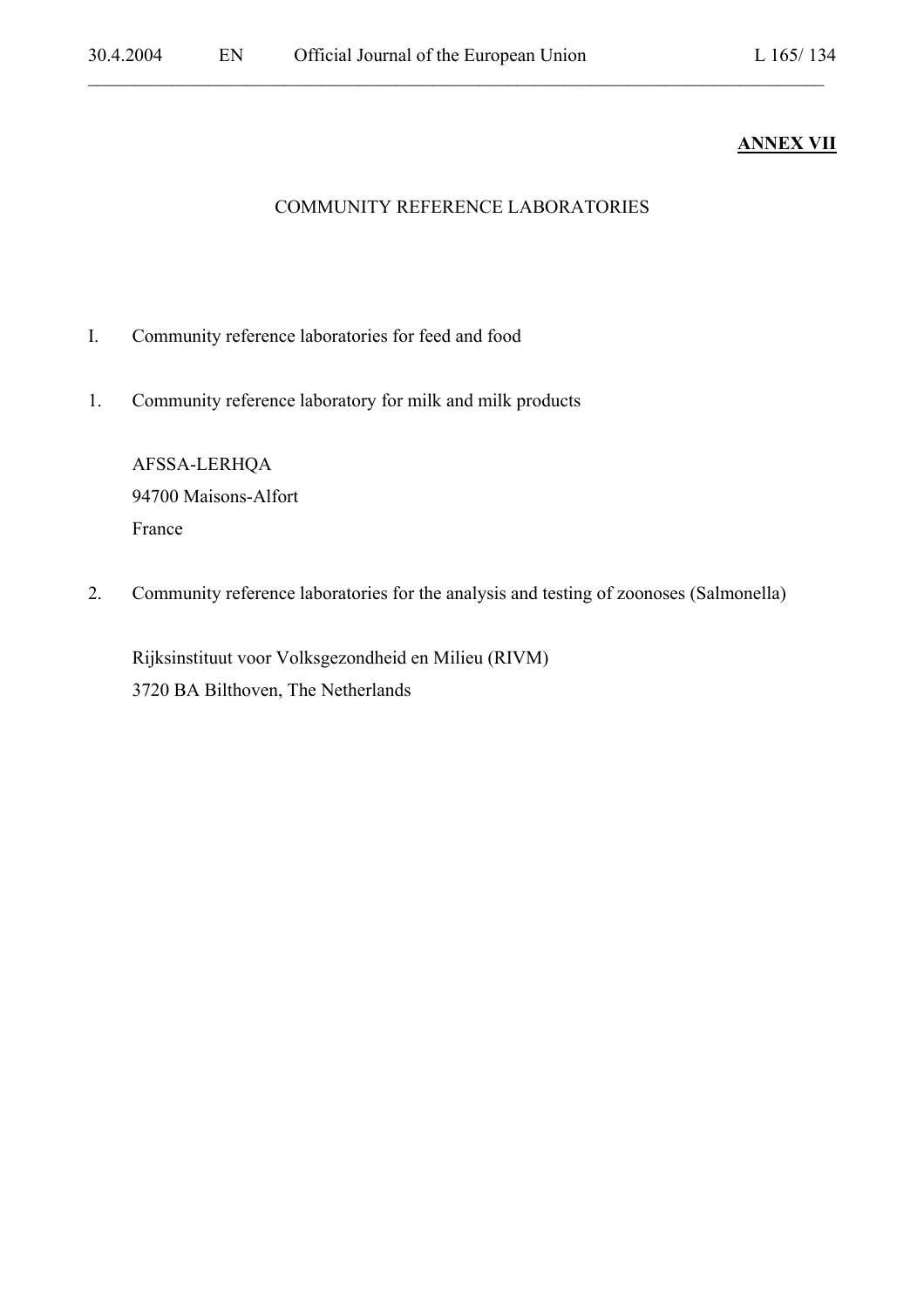3. Community reference laboratory for the monitoring of marine biotoxins

Ministerio de Sanidad y Consumo, Vigo, Spain.

4. Community reference laboratory for monitoring the viral and bacteriological contamination of bivalve molluscs

 $\mathcal{L}_\mathcal{L} = \mathcal{L}_\mathcal{L} = \mathcal{L}_\mathcal{L} = \mathcal{L}_\mathcal{L} = \mathcal{L}_\mathcal{L} = \mathcal{L}_\mathcal{L} = \mathcal{L}_\mathcal{L} = \mathcal{L}_\mathcal{L} = \mathcal{L}_\mathcal{L} = \mathcal{L}_\mathcal{L} = \mathcal{L}_\mathcal{L} = \mathcal{L}_\mathcal{L} = \mathcal{L}_\mathcal{L} = \mathcal{L}_\mathcal{L} = \mathcal{L}_\mathcal{L} = \mathcal{L}_\mathcal{L} = \mathcal{L}_\mathcal{L}$ 

The laboratory of the Centre for Environment, Fisheries and Aquaculture Science, Weymouth, United Kingdom.

- 5. Community reference laboratories for residues
	- (a) For the residues listed in Annex I, Group A 1, 2 , 3, 4, Group B 2 (d) and Group B 3 (d) to Council Directive 96/23/EC

Rijksinstituut voor Volksgezondheid en Milieu (RIVM) NL-3720 BA Bithoven, The Netherlands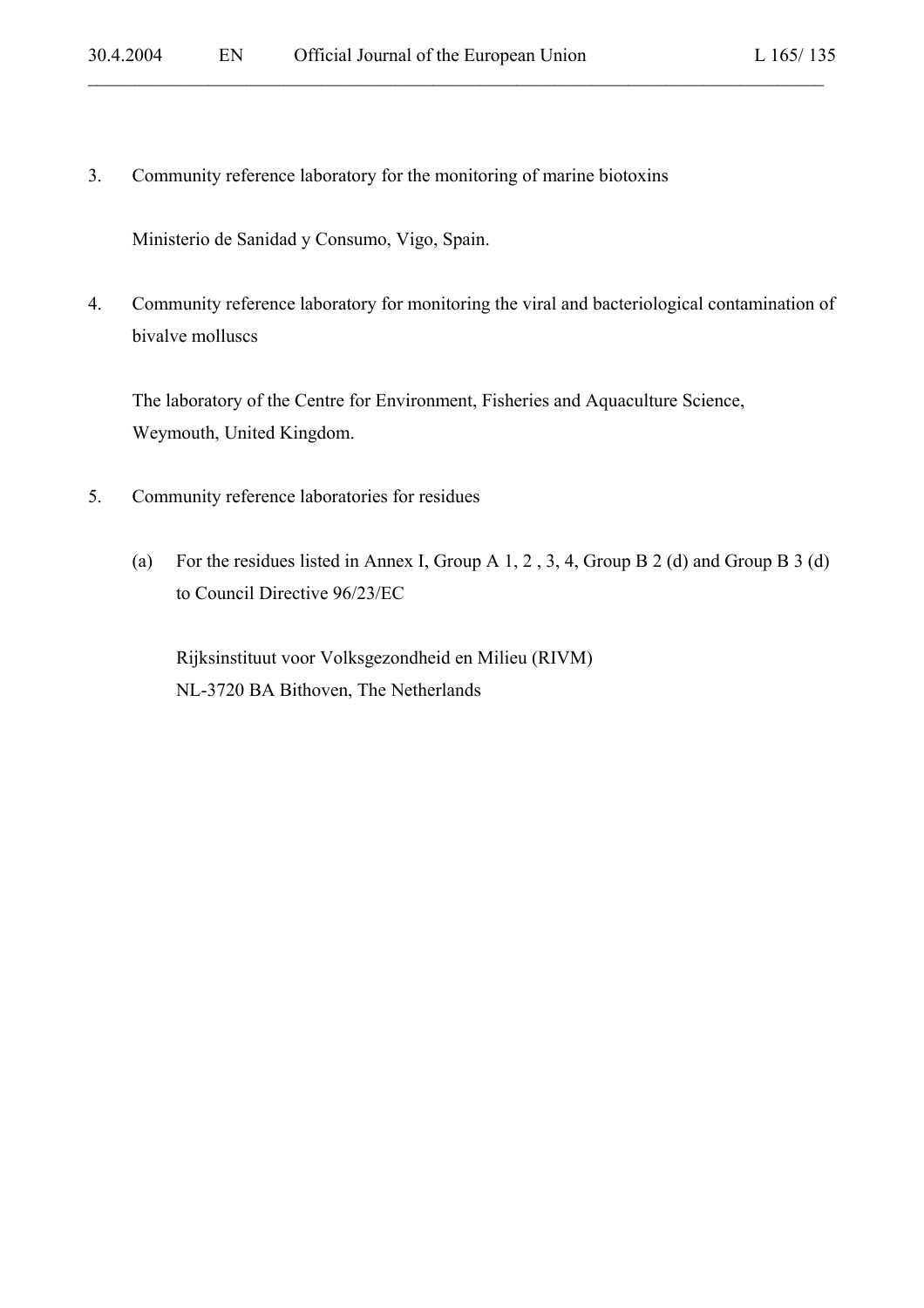(b) For the residues listed in Annex I, Group B 1 and B 3 (e) to Council Directive 96/23/EC and carbadox and olaquidonx

 $\mathcal{L}_\mathcal{L} = \mathcal{L}_\mathcal{L} = \mathcal{L}_\mathcal{L} = \mathcal{L}_\mathcal{L} = \mathcal{L}_\mathcal{L} = \mathcal{L}_\mathcal{L} = \mathcal{L}_\mathcal{L} = \mathcal{L}_\mathcal{L} = \mathcal{L}_\mathcal{L} = \mathcal{L}_\mathcal{L} = \mathcal{L}_\mathcal{L} = \mathcal{L}_\mathcal{L} = \mathcal{L}_\mathcal{L} = \mathcal{L}_\mathcal{L} = \mathcal{L}_\mathcal{L} = \mathcal{L}_\mathcal{L} = \mathcal{L}_\mathcal{L}$ 

Laboratoires d'études et de recherches sur les médicaments vétérinaires et les désinfectants AFSSA - Site de Fougères BP 90203, France

(c) For the residues listed in Annex I, Group A 5 and Group B 2 (a), (b), (e) to Council Directive 96/23/EC

Bundesamt für Verbraucherschutz und Lebensmittelsicherheit (BVL) Postfach 140162 53056 Bonn, Germany

(d) For the residues listed in Annex I, Group B 2 (c) and Group B 3 (a), (b), (c) to Council Directive 96/23/EC

Instituto Superiore di Sanità I-00161-Roma, Italy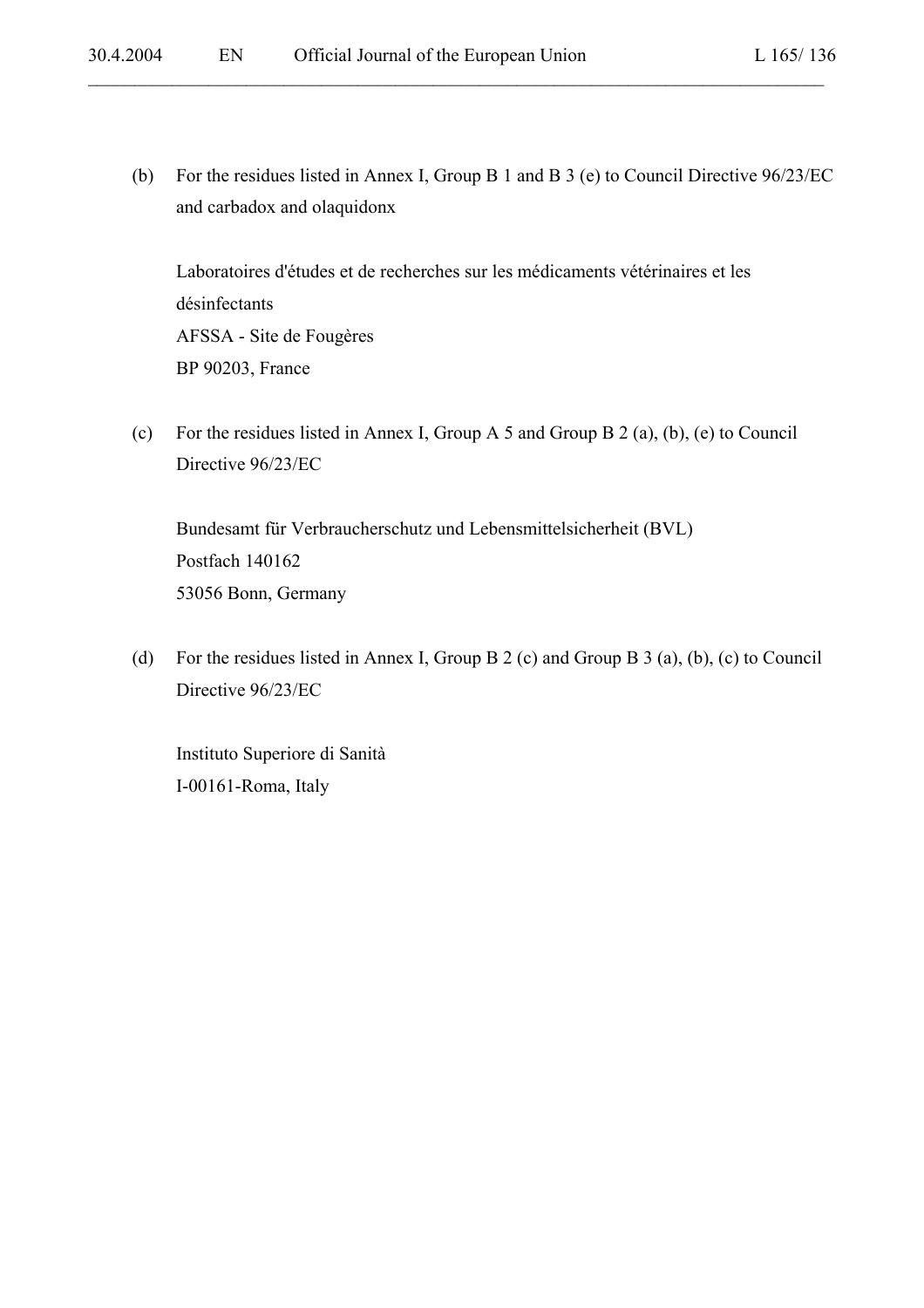6. Community reference laboratory for transmissible spongiform encephalopathies (TSEs)

 $\mathcal{L}_\mathcal{L} = \mathcal{L}_\mathcal{L} = \mathcal{L}_\mathcal{L} = \mathcal{L}_\mathcal{L} = \mathcal{L}_\mathcal{L} = \mathcal{L}_\mathcal{L} = \mathcal{L}_\mathcal{L} = \mathcal{L}_\mathcal{L} = \mathcal{L}_\mathcal{L} = \mathcal{L}_\mathcal{L} = \mathcal{L}_\mathcal{L} = \mathcal{L}_\mathcal{L} = \mathcal{L}_\mathcal{L} = \mathcal{L}_\mathcal{L} = \mathcal{L}_\mathcal{L} = \mathcal{L}_\mathcal{L} = \mathcal{L}_\mathcal{L}$ 

The laboratory referred to in Annex X, Chapter B of Regulation (EC) No 999/2001.

7. Community reference laboratory for additives for use in animal nutrition

The laboratory referred to in Annex II of Regulation (EC) No 1831/2003 of the European Parliament and of the Council of 22 September 2003 on additives for use in animal nutrition **<sup>1</sup>**

8. Community reference laboratory for Genetically Modified Organisms (GMO)

l

The laboratory referred to in the Annex to Regulation (EC) No 1829/2003 of the European Parliament and of the Council of 22 September 2003 on genetically modified food and feed<sup>2</sup>.

- 9. Community reference laboratory for material intended to come into contact with foodstuffs The Joint Research Centre of the Commission
- II. Community reference laboratories for animal health

p.m.

 **1** OJ L 268, 18.10.2003, p. 29.

**<sup>2</sup>** OJ L 268, 18.10.2003, p. 1.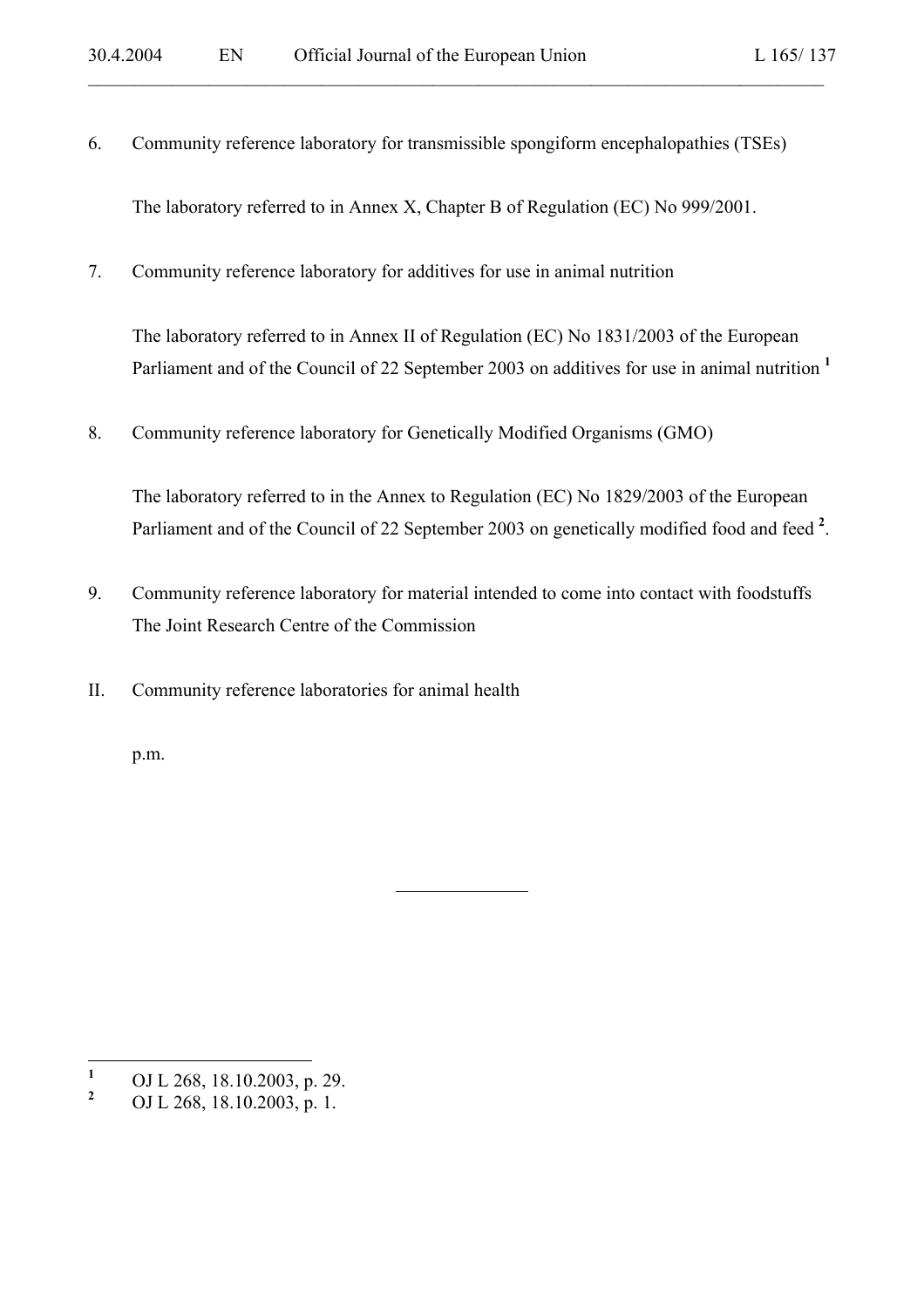# **ANNEX VIII**

# IMPLEMENTING RULES THAT REMAIN IN FORCE PURSUANT TO ARTICLE 61

- 1. Implementing rules based on Directive 70/373/EEC on the introduction of Community methods of sampling and analysis for the official control of feedingstuffs.
	- (a) First Commission Directive 71/250/EEC of 15 June 1971 establishing Community methods of analysis for the official control of feedingstuffs<sup>1</sup>;
	- (b) Second Commission Directive 71/393/EEC of 18 November 1971 establishing Community methods of analysis for the official control of feedingstuffs **<sup>2</sup>** ;
	- (c) Third Commission Directive 72/199/EEC of 27 April 1972 establishing Community methods of analysis for the official control of feedingstuffs<sup>3</sup>;

 **1** OJ L 155, 12.7.1971, p. 13. Directive as last amended by Commission Directive 1999/27/EC (OJ L 118, 6.5.1999, p. 36).

**<sup>2</sup>** OJ L 279, 20.12.1971, p. 7. Directive as last amended by Commission Directive 98/64/EC (OJ L 257, 19.9.1998, p. 14).

**<sup>3</sup>** OJ L 123, 29.05.1972, p. 6. Directive as last amended by Commission Directive 1999/79/EC (OJ L 209, 7.8.1999, p. 23).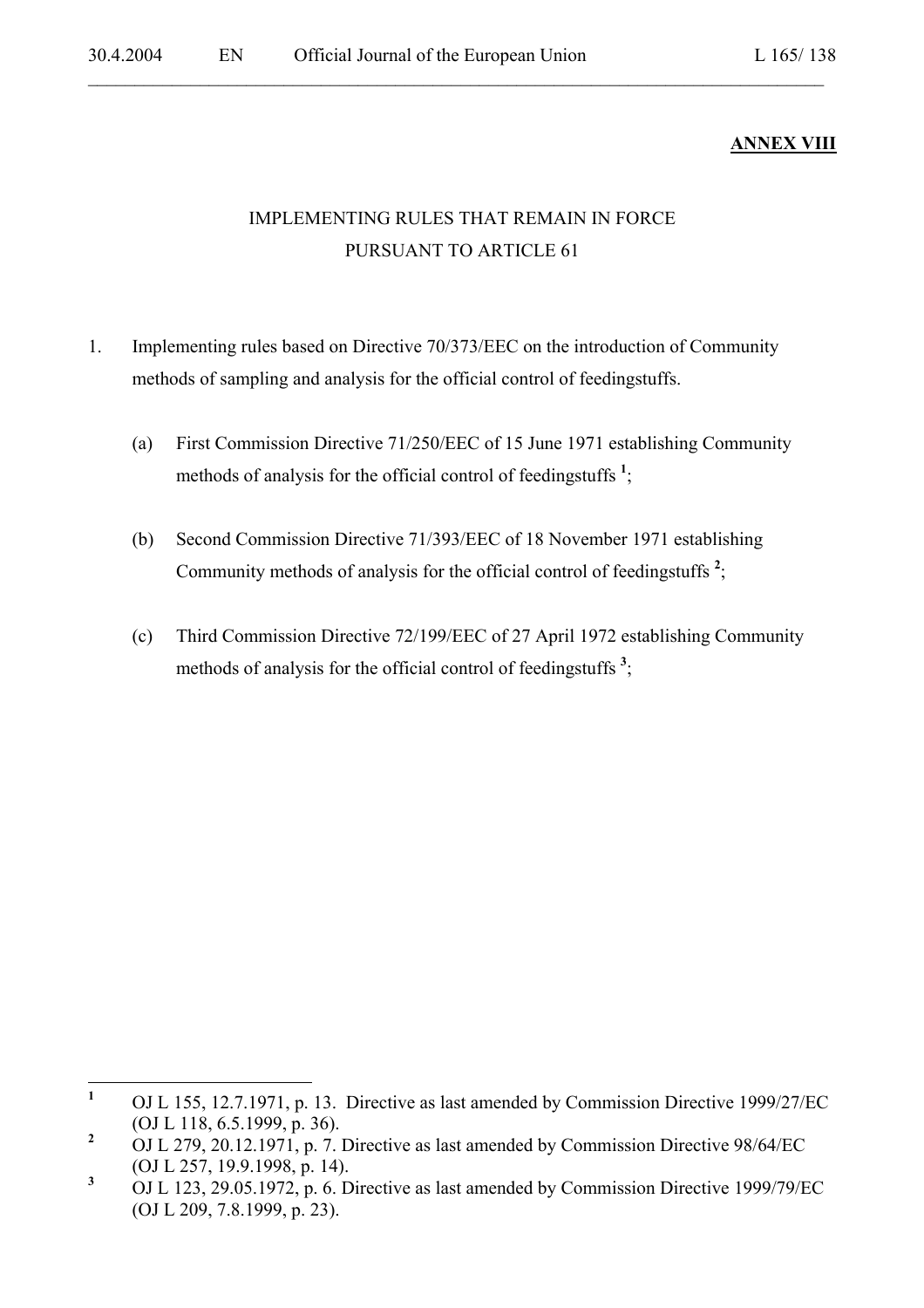(d) Fourth Commission Directive 73/46/EEC of 5 December 1972 establishing Community methods of analysis for the official control of feedingstuffs **<sup>1</sup>** ;

- (e) First Commission Directive 76/371/EEC of 1 March 1976 establishing Community methods of sampling for the official control of feedingstuffs **<sup>2</sup>** ;
- (f) Seventh Commission Directive 76/372/EEC of 1 March 1976 establishing Community methods of analysis for the official control of feedingstuffs<sup>3</sup>;
- (g) Eight Commission Directive 78/633/EEC of 15 June 1978 establishing Community methods of analysis for the official control of feedingstuffs **<sup>4</sup>** ;
- (h) Ninth Commission Directive 81/715/EEC of 31 July 1981 establishing Community methods of analysis for the official control of feedingstuffs **<sup>5</sup>** ;

 **1** OJ L 83, 30.3.1973, p. 21. Directive as last amended by Commission Directive 1999/27/EC.

**<sup>2</sup>** OJ L 102, 15.4.1976, p. 1.

**<sup>3</sup>** OJ L 102, 15.4.1976, p. 8. Directive as last amended by Commission Directive 94/14/EC (OJ L 94, 13.4.1994, p. 30).

**<sup>4</sup>** OJ L 206, 29.7.1978, p. 43. Directive as last amended by Commission Directive 84/4/EEC (OJ L 15, 18.1.1984, p. 28).

**<sup>5</sup>** OJ L 257, 10.9.1981, p. 38.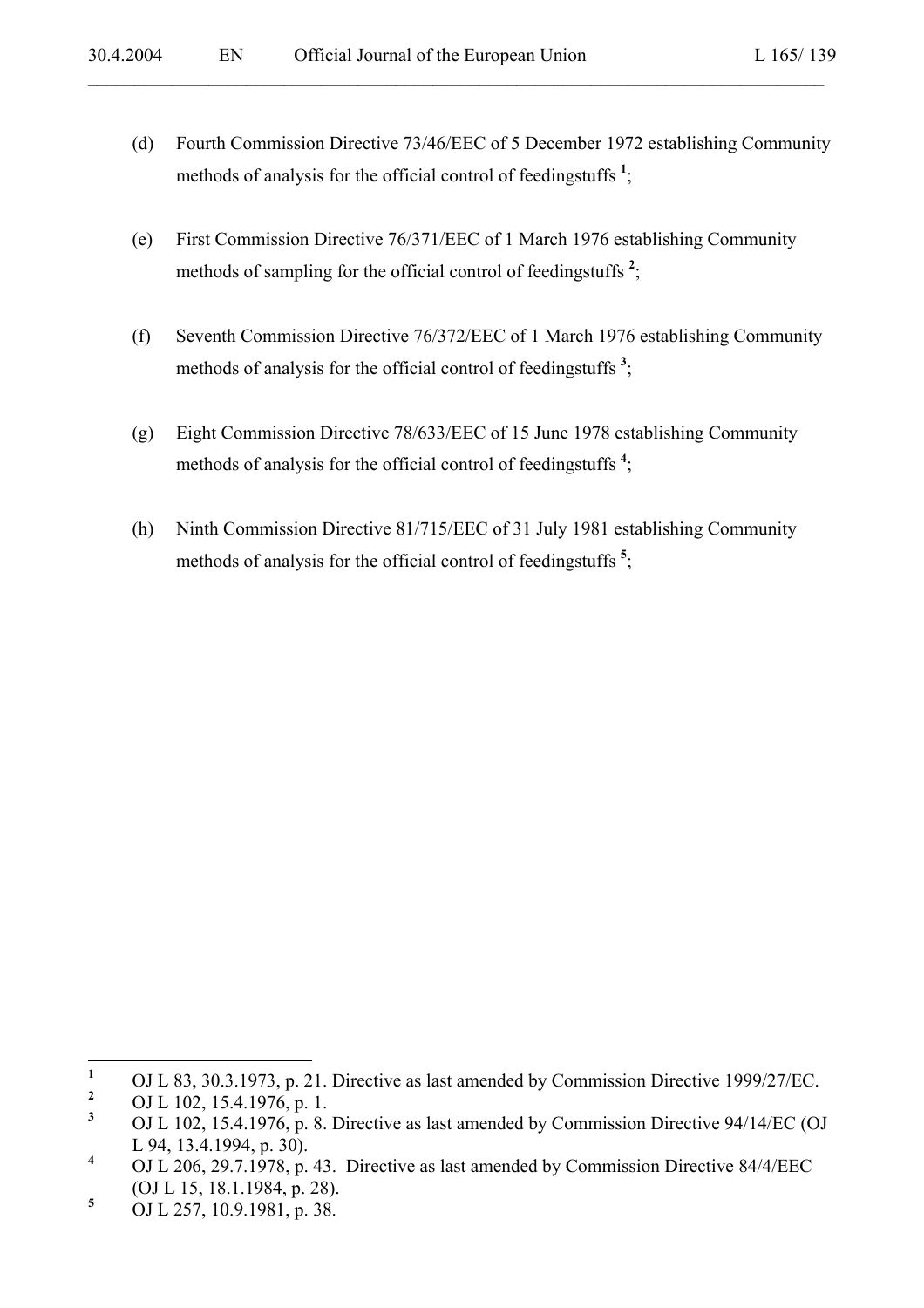(i) Tenth Commission Directive 84/425/EEC of 25 July 1984 establishing Community methods of analysis for the official control of feedingstuffs **<sup>1</sup>** ;

- (j) Eleventh Commission Directive 93/70/EEC of 28 July 1993 establishing Community methods of analysis for the official control of feedingstuffs<sup>2</sup>;
- (k) Twelfth Commission Directive 93/117/EC of 17 December 1993 establishing Community methods of analysis for the official control of feedingstuffs **<sup>3</sup>** ;
- (l) Commission Directive 98/64/EC of 3 September 1998 establishing Community methods of analysis for the determination of amino-acids, crude oils and fats, and olaquindox in feedingstuffs **<sup>4</sup>** ;
- (m) Commission Directive 2003/126/EC of 23 December 2003 on the analytical method for the determination of constituents of animal origin for the official control of foodstuffs **<sup>5</sup>** ;
- (n) Commission Directive 1999/27/EC of 20 April 1999 establishing Community methods of analysis for the determination of amprolium, diclazuril and carbadox in feedingstuffs **<sup>6</sup>** ;

- **4** OJ L 257, 19.9.1998, p. 14. **5**
- OJ L 339, 24.12.2003, p. 78.
- **6** OJ L 118, 6.5.1999, p. 36.

 **1** OJ L 238, 6.9.1984, p. 34.

**<sup>2</sup>** OJ L 234, 17.9.1993, p. 17.

**<sup>3</sup>** OJ L 329, 30.12.1993, p. 54.